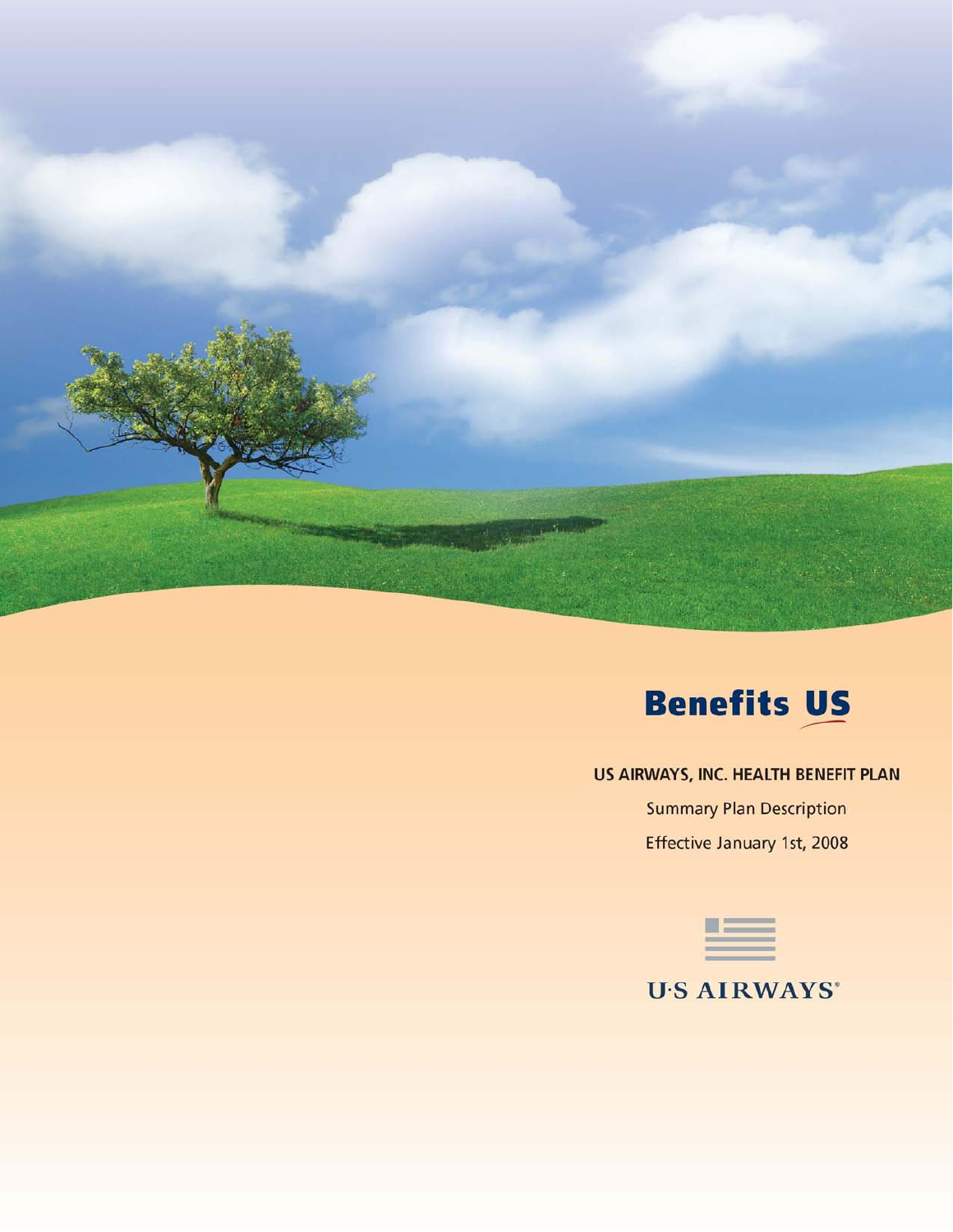# **SUMMARY PLAN DESCRIPTION**

This document summarizes the main provisions of the US Airways, Inc. (US Airways) Health Benefit Plan (Plan), effective as of January 1, 2008, and serves as the Summary Plan Description (SPD) for Medical, Prescription Drug, Employee Assistance Program, Behavioral Health and Chemical Dependency, Dental, Voluntary Vision Care, Voluntary Long-Term Care, Voluntary Critical Illness and Voluntary Accident Insurance program benefits under the Plan. In this SPD you will find descriptions of those benefits as they apply to eligible employees and their eligible dependents. This SPD also covers retirees and their eligible dependents. The information in this SPD about the benefits available under various programs applies to both active employees and retirees (and their eligible dependents) unless specifically stated otherwise.

This SPD provides a comprehensive overview of the benefits available under the Plan. However, it is only a summary. Complete plan details are contained in a legal plan document. If there is any difference between the information in this SPD and the legal plan document, the legal plan document will govern

Throughout this SPD, you will find "information boxes" indicated by this symbol: When you see the symbol, read what's inside the accompanying information box to learn more about the highlighted topic in that section of the SPD. Terms used to describe your benefits are generally defined when the term is first introduced. There is also a "Glossary" at the end of this SPD that defines certain additional terms and how they apply to the benefits described in this SPD.

Please read this SPD carefully and share it with your family members. If you have any questions about the benefits information contained in this SPD, contact Benefits US Customer Service at 1-888-860-6178. When you hear the telephone prompts, select 1.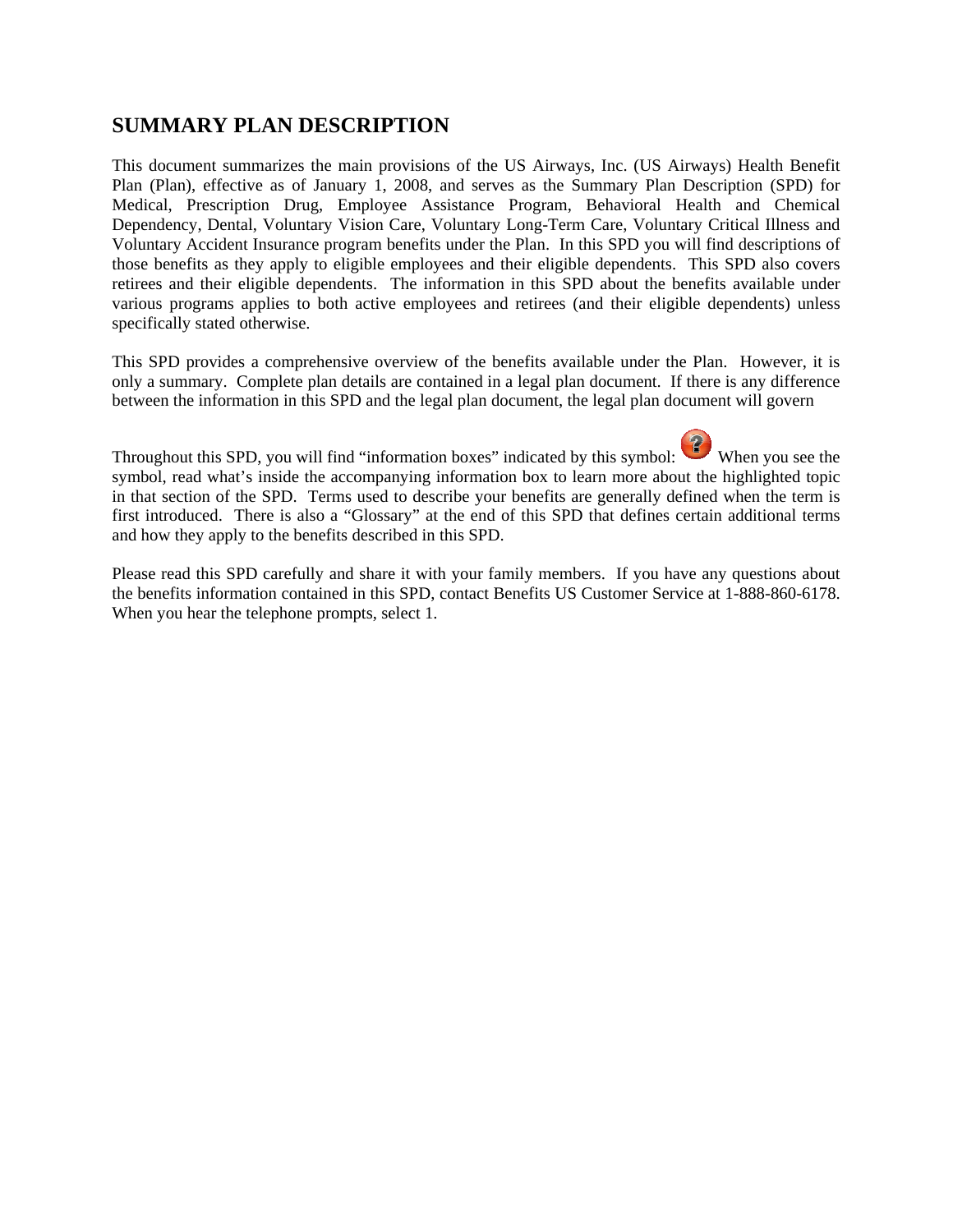# **TABLE OF CONTENTS**

| If You and Your Spouse (or Registered Domestic Partner) Both Work for US Airways4 |  |
|-----------------------------------------------------------------------------------|--|
|                                                                                   |  |
|                                                                                   |  |
|                                                                                   |  |
|                                                                                   |  |
|                                                                                   |  |
|                                                                                   |  |
|                                                                                   |  |
|                                                                                   |  |
|                                                                                   |  |
|                                                                                   |  |
|                                                                                   |  |
| If You Are Rehired or If You Return from a Leave of Absence or Furlough  12       |  |
|                                                                                   |  |
|                                                                                   |  |
|                                                                                   |  |
|                                                                                   |  |
|                                                                                   |  |
|                                                                                   |  |
|                                                                                   |  |
|                                                                                   |  |
|                                                                                   |  |
|                                                                                   |  |
|                                                                                   |  |
|                                                                                   |  |
|                                                                                   |  |
| Pre-certifying Care For Certain Medical Services (Out-of-Area Program)32          |  |
|                                                                                   |  |
|                                                                                   |  |
|                                                                                   |  |
|                                                                                   |  |
|                                                                                   |  |
|                                                                                   |  |
|                                                                                   |  |
|                                                                                   |  |
|                                                                                   |  |
|                                                                                   |  |
|                                                                                   |  |
|                                                                                   |  |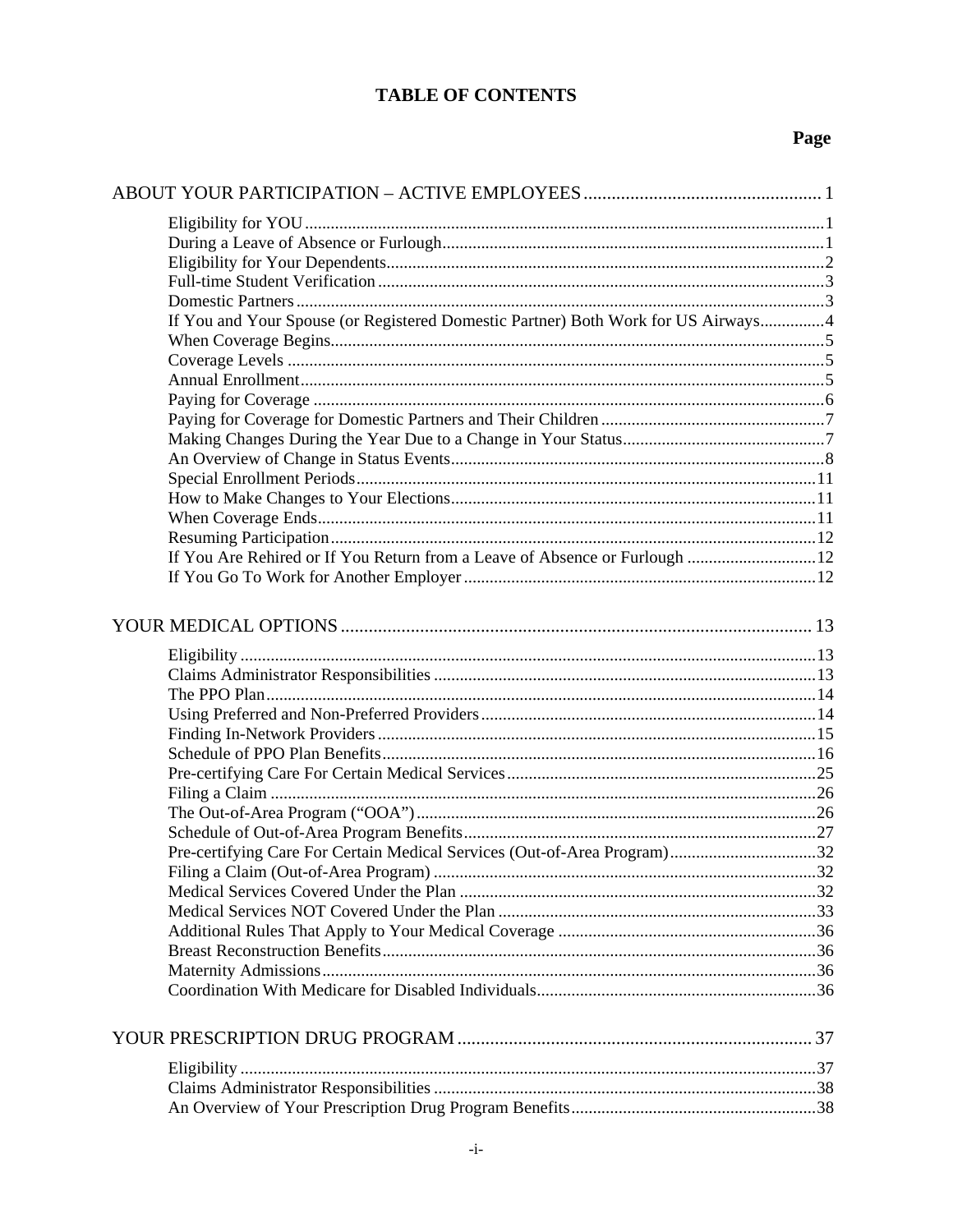# **TABLE OF CONTENTS** (continued)

| YOUR MENTAL HEALTH AND CHEMICAL DEPENDENCY PROGRAM 41                         |  |
|-------------------------------------------------------------------------------|--|
|                                                                               |  |
|                                                                               |  |
|                                                                               |  |
| An Overview of Your Mental Health and Chemical Dependency Program Benefits 42 |  |
|                                                                               |  |
|                                                                               |  |
|                                                                               |  |
|                                                                               |  |
|                                                                               |  |
| Mental Health and Chemical Dependency Benefit Limitations and Exclusions 47   |  |
|                                                                               |  |
|                                                                               |  |
|                                                                               |  |
|                                                                               |  |
|                                                                               |  |
|                                                                               |  |
|                                                                               |  |
|                                                                               |  |
|                                                                               |  |
|                                                                               |  |
|                                                                               |  |
|                                                                               |  |
|                                                                               |  |
|                                                                               |  |
|                                                                               |  |
|                                                                               |  |
|                                                                               |  |
|                                                                               |  |
|                                                                               |  |
|                                                                               |  |
|                                                                               |  |
|                                                                               |  |
|                                                                               |  |
|                                                                               |  |
|                                                                               |  |
|                                                                               |  |
|                                                                               |  |
|                                                                               |  |
|                                                                               |  |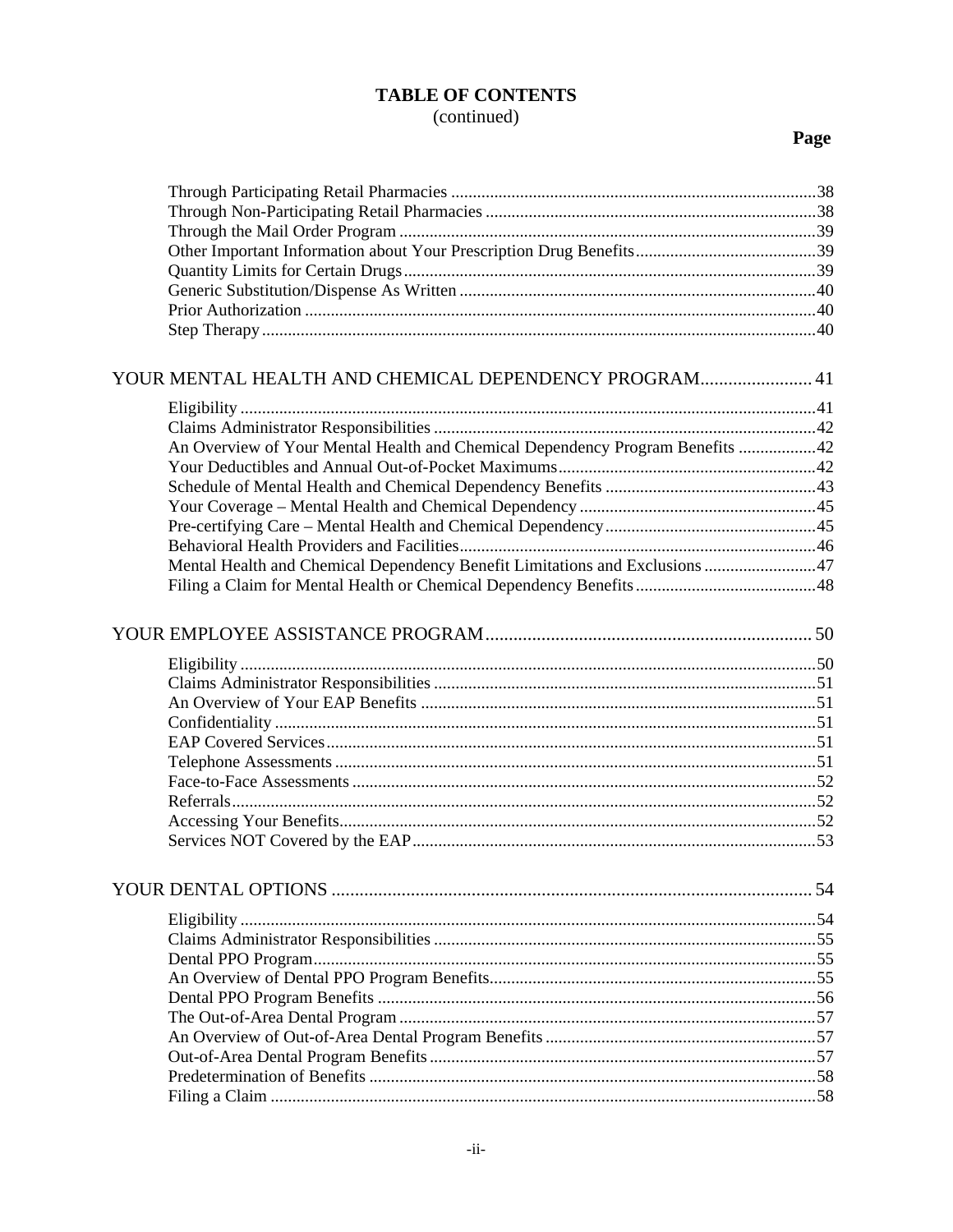# **TABLE OF CONTENTS** (continued)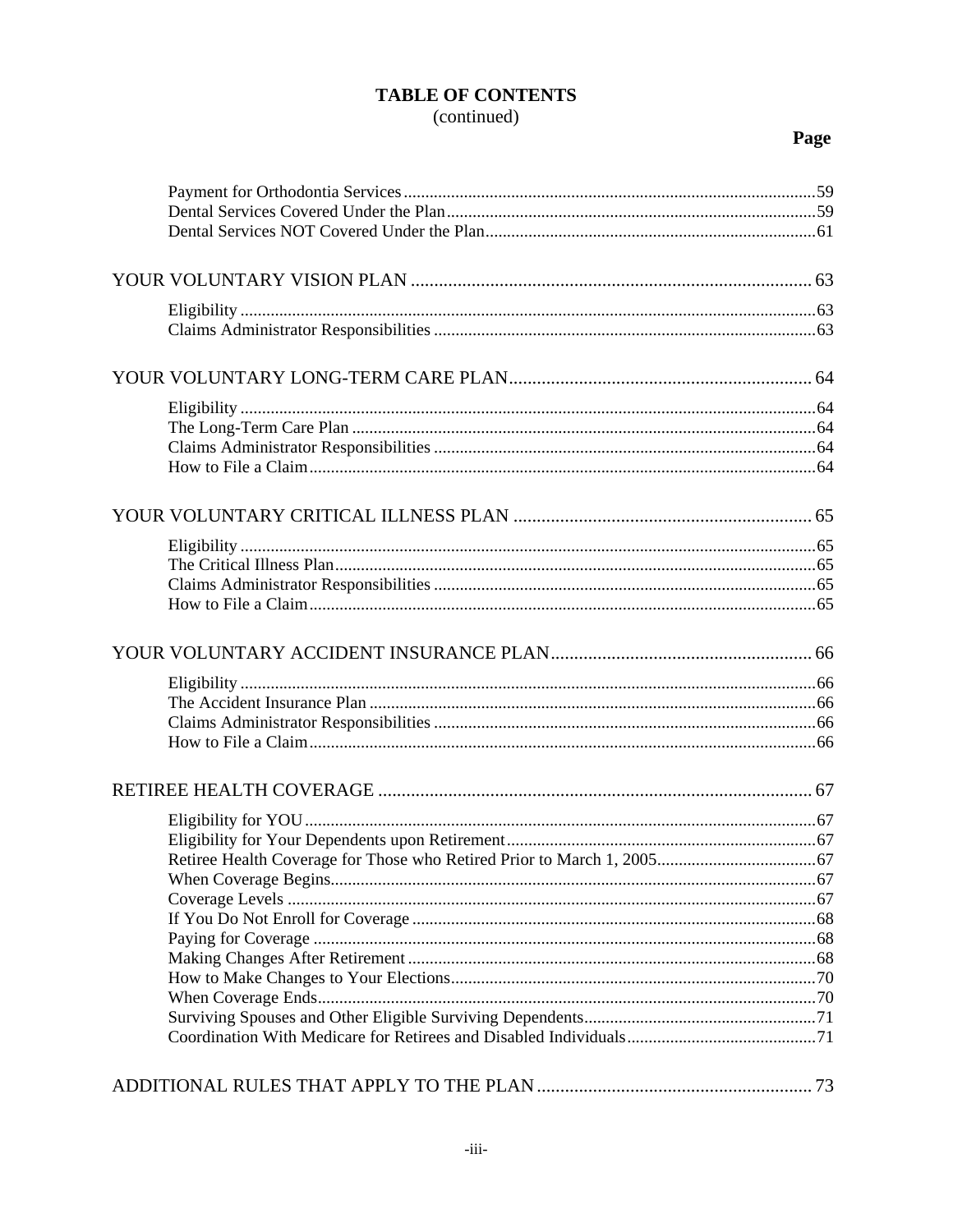# **TABLE OF CONTENTS** (continued)

| <b>HOW TO CONTACT YOUR CLAIMS ADMINISTRATORS/CLAIMS FIDUCIARIES 86</b> |  |
|------------------------------------------------------------------------|--|
|                                                                        |  |
|                                                                        |  |
|                                                                        |  |
|                                                                        |  |
|                                                                        |  |
|                                                                        |  |
|                                                                        |  |
|                                                                        |  |
|                                                                        |  |
|                                                                        |  |
|                                                                        |  |
|                                                                        |  |
|                                                                        |  |
|                                                                        |  |
|                                                                        |  |
|                                                                        |  |
|                                                                        |  |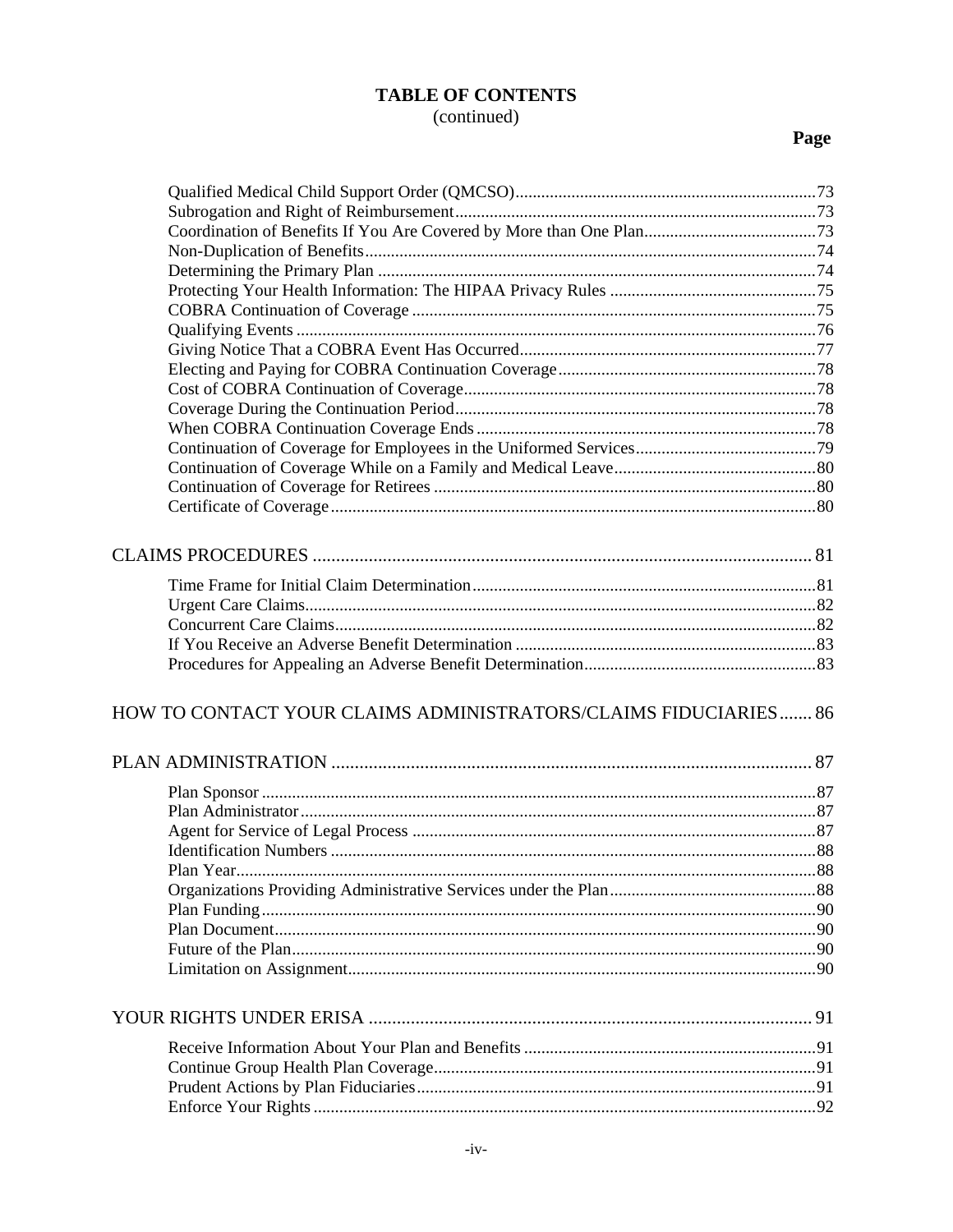# **TABLE OF CONTENTS**

# (continued)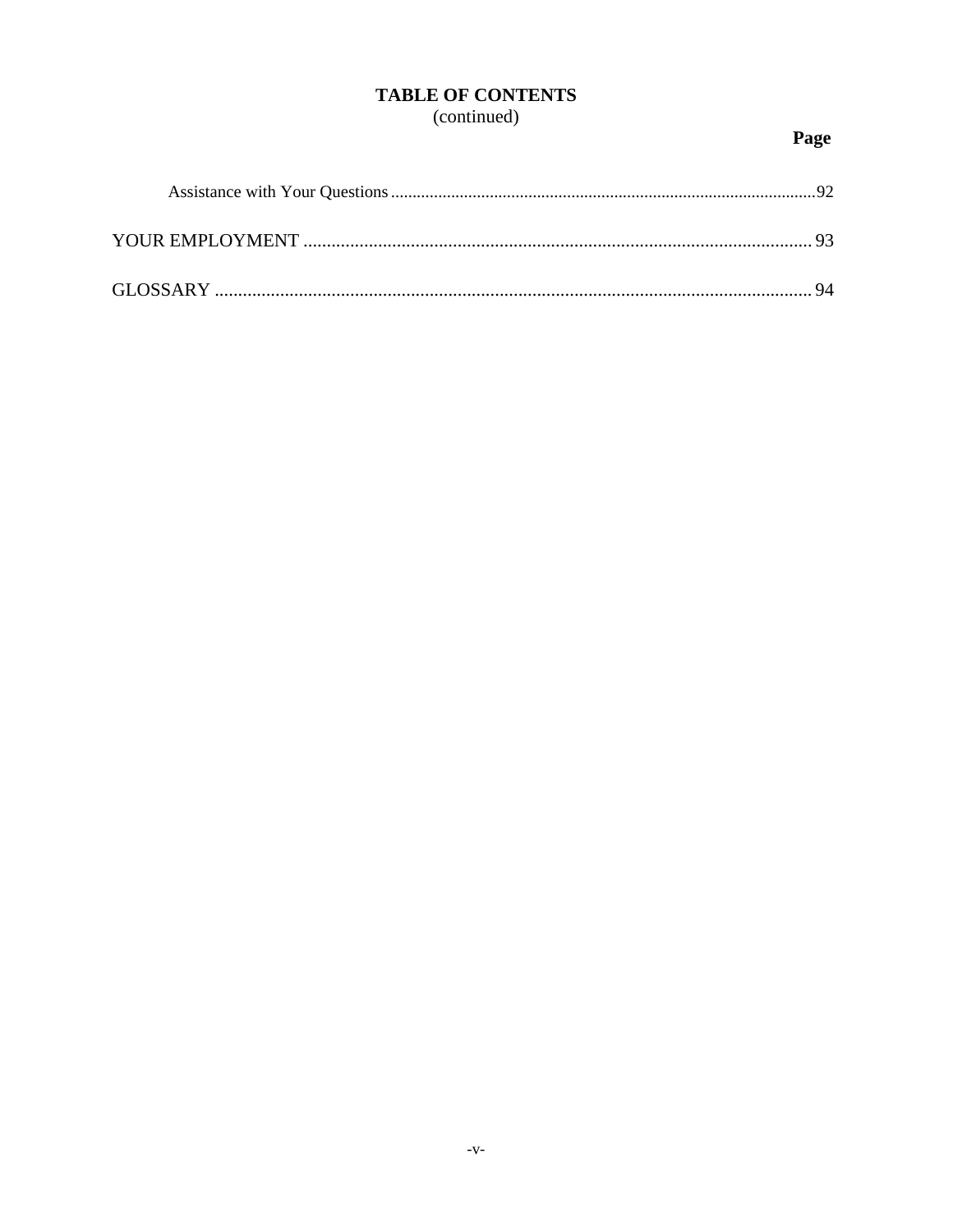# **ABOUT YOUR PARTICIPATION – ACTIVE EMPLOYEES**

This section includes important information about:

- Eligibility to participate in the Plan;
- When coverage begins;
- Paying for coverage;
- When you can make changes; and
- When coverage ends.

# **Eligibility for YOU**

You are eligible to participate in the Plan if you are:

- An active, non-contract full-time or part-time employee of US Airways or America West Airlines, Inc. with a work base in the United States;
- Covered by a collective bargaining agreement that allows you to participate in this Plan; or
- A former employee of the Company who was eligible for coverage under the Plan the day before a separation [or inactive status] from the Company and is subject to a written separation agreement, collectively bargained agreement or Company policy that includes coverage for a pre-determined period of time following the separation.

*Please note: For purposes of eligibility, employees are individuals who are classified by the Employer as employees under Section 3121(d) of the Internal Revenue Code. In the event the classification of an individual who is excluded from eligibility under the preceding sentence is determined to be erroneous or is retroactively revised by a court, administrative agency or other administrative body, the individual shall nonetheless continue to be excluded from the Plan and shall be ineligible for benefits for all periods prior to the date that it is determined that its classification of the individual is erroneous or should be revised.* 

#### *For eligibility provisions relating to retirees and their eligible dependents, please see the "Retiree Health Coverage" Section.*

### **During a Leave of Absence or Furlough**

If you take a company-approved leave of absence, you may continue, start or stop your participation in the Plan, at the beginning of the leave of absence and also upon your return from the leave of absence providing you are still eligible to participate in the Plan. If you make no changes to the medical and/or dental elections in place for you before a leave of absence begins, those elections will remain in place until the earliest of (a) the start of the next annual enrollment in which you are eligible to participate, (b) the date you make an election change due to a change in status event *(see the "Making Changes During the Year" Section of this SPD for more information on change in status events)*, (c) the date you stop making any required premium payments, or (d) the date you are no longer eligible for coverage under the Plan.

If you waive medical and dental coverage during a leave of absence, you will not be able to re-enroll for medical or dental coverage until you return to active status or retire.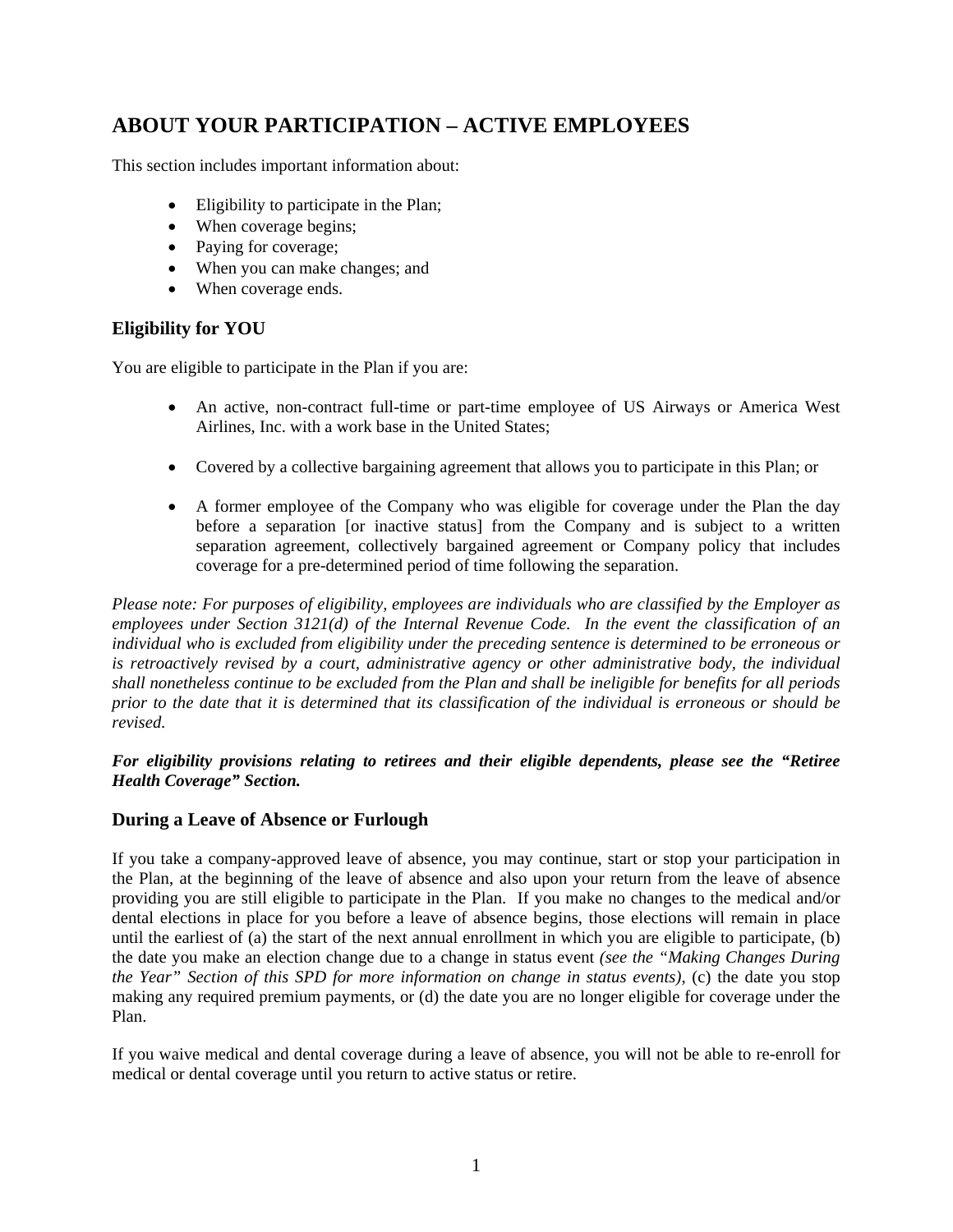If you go on furlough, you are eligible to continue your participation in the Plan according to the terms specified in your collective bargaining agreement. Please see the collective bargaining agreement applicable to you for more details. You can obtain a copy of your collective bargaining agreement by contacting your local management or union representative.

To change or revoke your medical and/or dental elections during a leave of absence or while on furlough, contact Benefits US Customer Service at 1-888-860-6178.

### **Eligibility for Your Dependents**

You may elect coverage for your eligible dependents under the medical and dental program options you elect, provided you enroll them and supply the necessary documentation to verify eligibility. Eligible dependents include:

- Your spouse (or registered domestic partner) *(see the "Domestic Partners" section of this SPD for eligibility requirements)*;
- Your unmarried children or your registered domestic partner's unmarried children that are age 18 and under at anytime in a calendar year, or age 19 through age 23 at anytime in a calendar year, a full-time student and are dependent on you, as defined by the Internal Revenue Service (IRS) for income tax purposes;
- You or your registered domestic partner's unmarried children of any age who are not selfsupporting because of a permanent physical or mental disability and who are dependent on you as defined by the IRS for income tax purposes.
- The children of your registered domestic partner even if you do not elect coverage for your registered domestic partner.

Children, for purposes of determining those dependents who are your "eligible dependent children" under the Plan, include:

- Your natural child, legally adopted child for whom you have permanent legal guardianship, a child placed with you for adoption, or your stepchild;
- Your registered domestic partner's natural child, legally adopted child for whom your domestic partner has legal guardianship, a child placed with your domestic partner for adoption, or stepchild of your domestic partner.

# *Supporting Documentation for Eligible Dependent Children*

US Airways will require you to provide supporting documentation for eligible dependent children and for other dependents. This information includes verification of relationship, financial dependency and domicile. If you fail to provide this information at the time dependents are added, they will be removed from your coverage. When your dependent children are no longer eligible to participate in the Plan, you must notify the Benefits US Customer Service. Coverage for a verified registered domestic partner or children who are not "dependents" as that term is defined under the Internal Revenue Code will result in taxable income for you. For further information regarding these issues please see "Paying for Coverage for Domestic Partners and Their Children" on page 7. You may also wish to consult your tax advisor to determine how these IRS rules will impact your personal situation.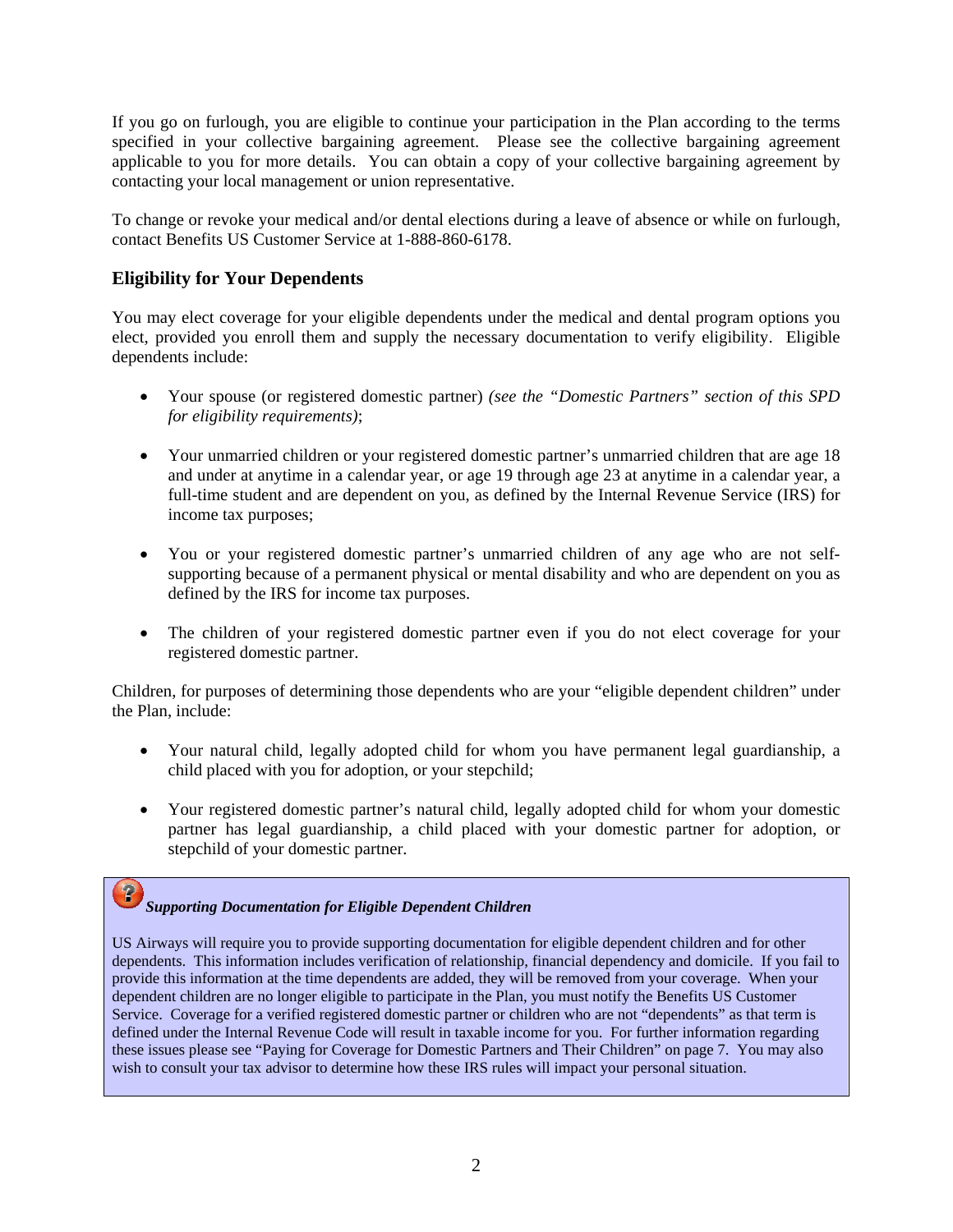#### **Full-time Student Verification**

To continue eligibility under the Plan, your dependent child, who is age 19 through 23 at any time in a calendar year, must be enrolled as a full-time student in an accredited school, trade school, college, or university. As long as your dependent child meets these criteria, he or she will be eligible for continued coverage under the Plan until the end of the month of the date of his or her graduation from such accredited school, trade school, college, or university, or the end of the calendar year in which he or she turns age 23, whichever comes first.

To be considered a full-time student, your dependent child must be enrolled for a minimum of 12 credits each semester, or the equivalent if the child's school is on a quarter or trimester system. To ensure continued eligibility for your eligible dependent child, you must provide student verification to the Benefits US Customer Service by the end of the calendar year in which they turn age 18, and annually thereafter in the dependent child's birth month. US Airways, in its sole discretion, may require additional verification at any time. An eligible dependent child who reaches the applicable age and is no longer a full-time student in accordance with theses rules ceases to be an eligible dependent under the Plan. Covering a child who is no longer eligible under the terms of the Plan is considered fraud against the Plan and may result in additional taxable income to you and may also result in disciplinary action.

The verification you provide the Benefits US Customer Service must contain:

- An indication that your child is a full-time student enrolled for a minimum of 12 credit hours each semester (or applicable equivalent) on school letterhead; and
- Your name and employee number. If your child is covered by more than one US Airways employee, please be sure to provide information for both parents on the verification.

#### **Domestic Partners**

A qualified domestic partner is your unmarried partner of the same gender who is:

- At least 18 years old;
- Aware of and understands the nature of the domestic partnership registration with US Airways;
- Not legally married to anyone, and has dissolved any prior marriages through death or divorce;
- Not related to you by a degree of closeness that would prohibit legal marriage in the state(s) or domicile where you and your registered domestic partner reside;
- Your sole domestic partner;
- One who currently shares a household with you that is the primary residence for both of you and who has done so for the last six months (although you may live apart for reasons of education, health care, work, or military service);
- Responsible for your common welfare and financial obligation, just as you are responsible for his or hers;
- Registered as a domestic partner with the Benefits US Customer Service by submitting an executed *Affidavit of Domestic Partnership*; and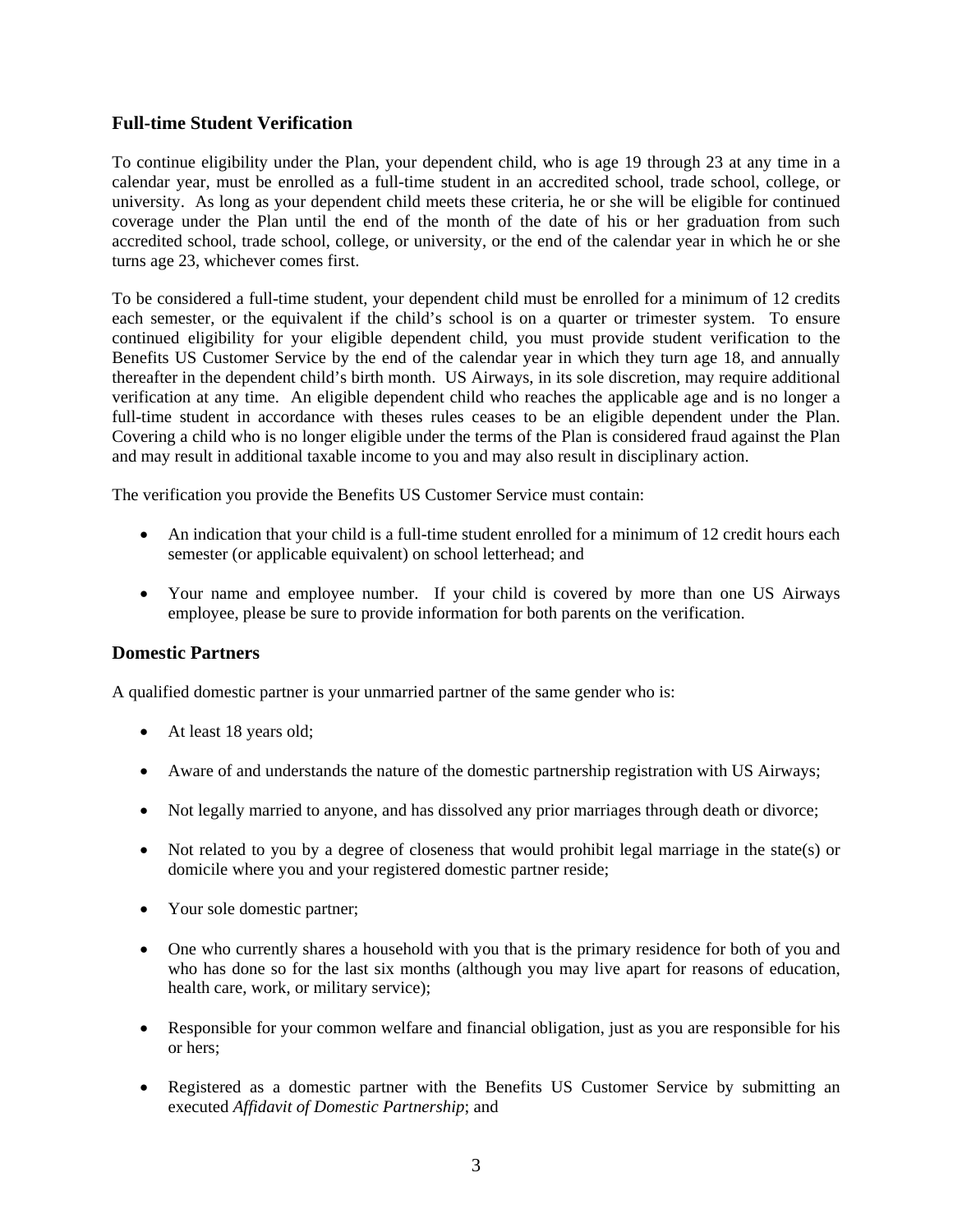- One who has provided, in addition to your documentation, proof of domestic partnership by submitting copies of:
	- o Proof of registration in a state or locality that allows for registration of domestic partner relationships; and

| List A |                                                                                                                    | List B |                                                                                                                                    |
|--------|--------------------------------------------------------------------------------------------------------------------|--------|------------------------------------------------------------------------------------------------------------------------------------|
|        | A joint mortgage, lease, or deed                                                                                   |        | Joint bank account, joint credit cards, or other<br>evidence of joint financial responsibility                                     |
|        | Designation of the domestic partner to act on<br>each other's behalf for all purposes under a<br>power of attorney |        | Designation of the domestic partner as primary<br>beneficiary for life insurance, retirement<br>benefits, or a legal will or trust |

o Two items, one from List A and one from List B below, with respect to both partners.

# *Confidentiality of Supporting Documentation for Domestic Partners*

US Airways will maintain the confidentiality of these documents, except as required to administer the benefits provided to eligible domestic partners, and except as required by law or in connection with legal proceedings involving the Plan.

#### **If You and Your Spouse (or Registered Domestic Partner) Both Work for US Airways**

In the case where you and your spouse (or registered domestic partner) are both employed by US Airways, provided you meet all other eligibility requirements, you may participate in the Plan in one of the following ways (unless otherwise specified in a collective bargaining agreement):

- You and your spouse (or registered domestic partner) may each elect coverage separately; or
- One of you can elect employee coverage and enroll the other as a dependent (if a spouse) or a domestic partner.

If you both elect separate coverage, you may either enroll your eligible children as dependents under your coverage, or enroll them under your spouse's (or registered domestic partner's) coverage. You may not, however, enroll them under both your coverage and your spouse's (or registered domestic partner's) coverage.

Domestic partners and their children are not recognized under this Plan as dependents. Therefore, if you elect coverage for them, premiums allocated for their coverage will be paid on an after-tax basis and the value of the Company-paid portion of their coverage will be taxable income to the employee making the election. Please keep this in mind when making decisions about the enrollment of domestic partners or eligible dependents where both you and your domestic partner both work for US Airways.

#### *Surviving Spouses and Other Eligible Surviving Dependents*

In the event you die while covered under the Plan, your surviving spouse (or registered domestic partner), and your surviving dependent children or your registered domestic partner's dependent children may be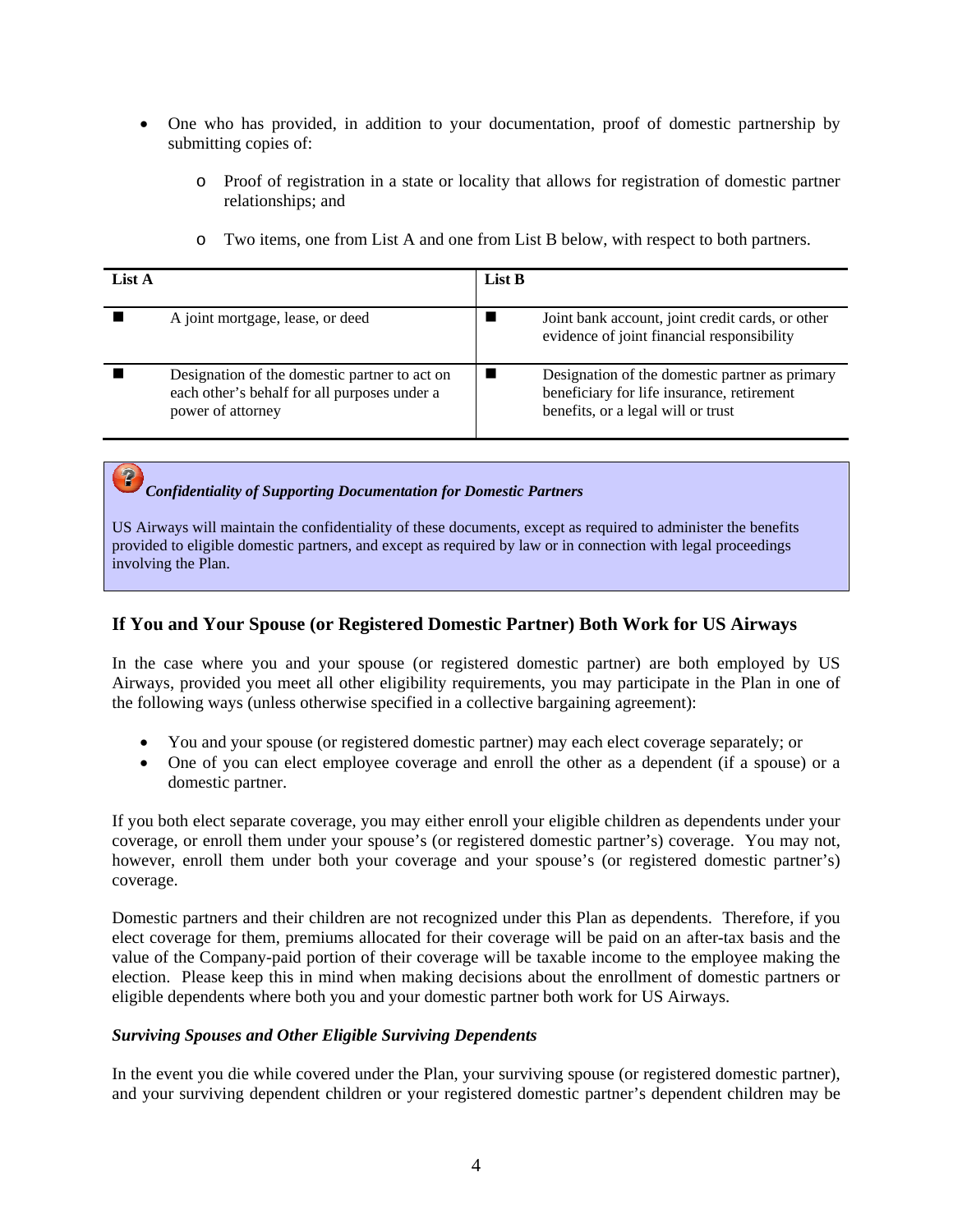eligible to continue participation per company policy or collective bargaining agreement, if applicable. If they are eligible and they are not enrolled in the Plan, they may choose to enroll within 31 days of your date of death. Information will be provided to your surviving spouse (or registered domestic partner) and eligible dependent children or your registered domestic partner's dependent children upon notification of your death.

### **When Coverage Begins**

#### *Making Your Initial Elections*

If you are a new employee enrolling during the year, coverage for you and any eligible dependents you elect to enroll will begin as of your date of hire. You have 31 days from your date of hire to enroll in the Plan. For example, if your hire date is March 15 and you enroll on April 1, your coverage begins as of March 15. Your initial coverage will remain in effect, as long as you are eligible and have provided the required documentation for eligible dependents, until you make an annual enrollment change, or until you experience a change in status. If you do not enroll within 31 days of your date of hire, you cannot enroll in the Plan until the next annual enrollment or if you experience a change of status event (described later in this section).

#### **Coverage Levels**

When you enroll in the Plan, you may choose from one of the following medical and/or dental coverage levels for you and/or your verified eligible dependents:

- Employee only;
- Employee and spouse (or registered domestic partner);
- Employee and child or children with no spouse or registered domestic partner; or
- Employee and family, which includes you, your spouse (or registered domestic partner) and your eligible dependent children.

The Employee Assistance Program benefit, discussed later in this SPD, is available to you and each of your eligible dependents, and you need not enroll for this coverage since US Airways provides it to you automatically. *(See the "EAP" section of this SPD for further details)*

#### **Annual Enrollment**

If you are already participating in the Plan, you may continue your current elections or make changes during the annual enrollment period, provided the coverage remains available under this Plan and you continue to be eligible. Current coverage, new elections and any changes made during annual enrollment will begin on January 1 immediately after the annual enrollment period and remain in effect through December 31. IRS rules specify that you can only make changes to your elections during the year if you experience a change in status event. *(See the "Making Changes During the Year" section of this SPD for further details.)*

During the annual enrollment period, you may make changes to your Plan elections. You may:

- Add or drop medical and/or dental coverage;
- Increase or reduce the number of eligible dependents you enroll for medical and/or dental coverage and provide the required documentation; and
- Change your medical and/or dental program option.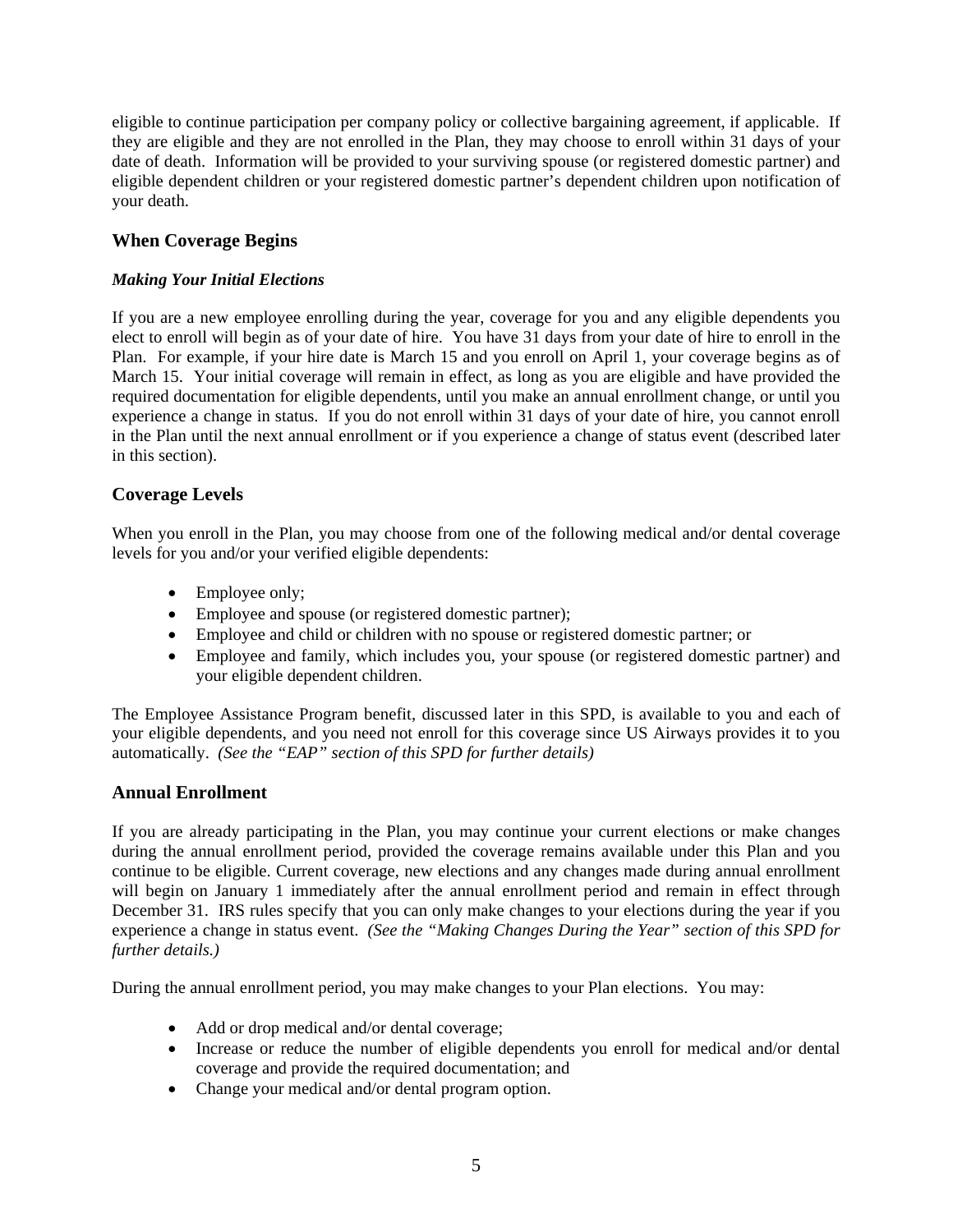Note, if you are on a leave of absence or furlough during the annual enrollment period, you can:

- Continue your current elections providing the coverage remains available under this Plan and you continue to be eligible; or
- Make changes that reduce your coverage level or option; however, you may not increase your coverage level or option until you return to work.

#### *If You Do Not Enroll for Coverage*

If you do not enroll in the Plan when you first become eligible, or during the annual enrollment period, you will **not receive coverage under the Plan**. You will not be eligible to enroll under the Plan until the next annual enrollment period, unless you experience a change in status event. *(See the "Making Changes During the Year" section of this SPD)*

#### **Paying for Coverage**

You share in the cost of your medical and dental coverage with US Airways. In general, US Airways determines your portion of the contribution costs prior to the beginning of each Plan Year (the 12-month period, beginning each January 1), based on an evaluation of expected medical and dental administrative and claim expenses for the upcoming year.

# *Contribution Costs Under a Collective Bargaining Agreement*

If you are covered under a collective bargaining agreement, your contribution cost under the Plan may be specified by the terms of that agreement. Please see your collective bargaining agreement for more details. You can obtain a copy of your collective bargaining agreement by contacting your local management or union representative.

Each year before the annual enrollment period, you'll have access to information about the Plan options and coverage levels available to you, and the associated costs through the Benefits US Customer Service website at www.ebenefitsUS.com

You will pay for the medical and dental coverage that you elect, by payroll deduction on a pre-tax basis, that is, before Federal—and, in most cases, state—income taxes and Social Security (FICA) taxes are withheld. The amount of your monthly contributions for coverage under the Plan is based on a group rate — that is, it is based on the cost of providing medical and/or dental coverage to all plan participants.

If you are on a Company approved leave of absence or furlough, your payment will be made to a third party administrator on an after-tax basis.

If you cover your registered domestic partner under the Plan, different tax treatment applies. *(See the "Paying for Coverage for Domestic Partners and Their Children" in the next section for more information.)*

There is no payroll deduction for the Employee Assistance Program since US Airways provides this coverage at no cost to you.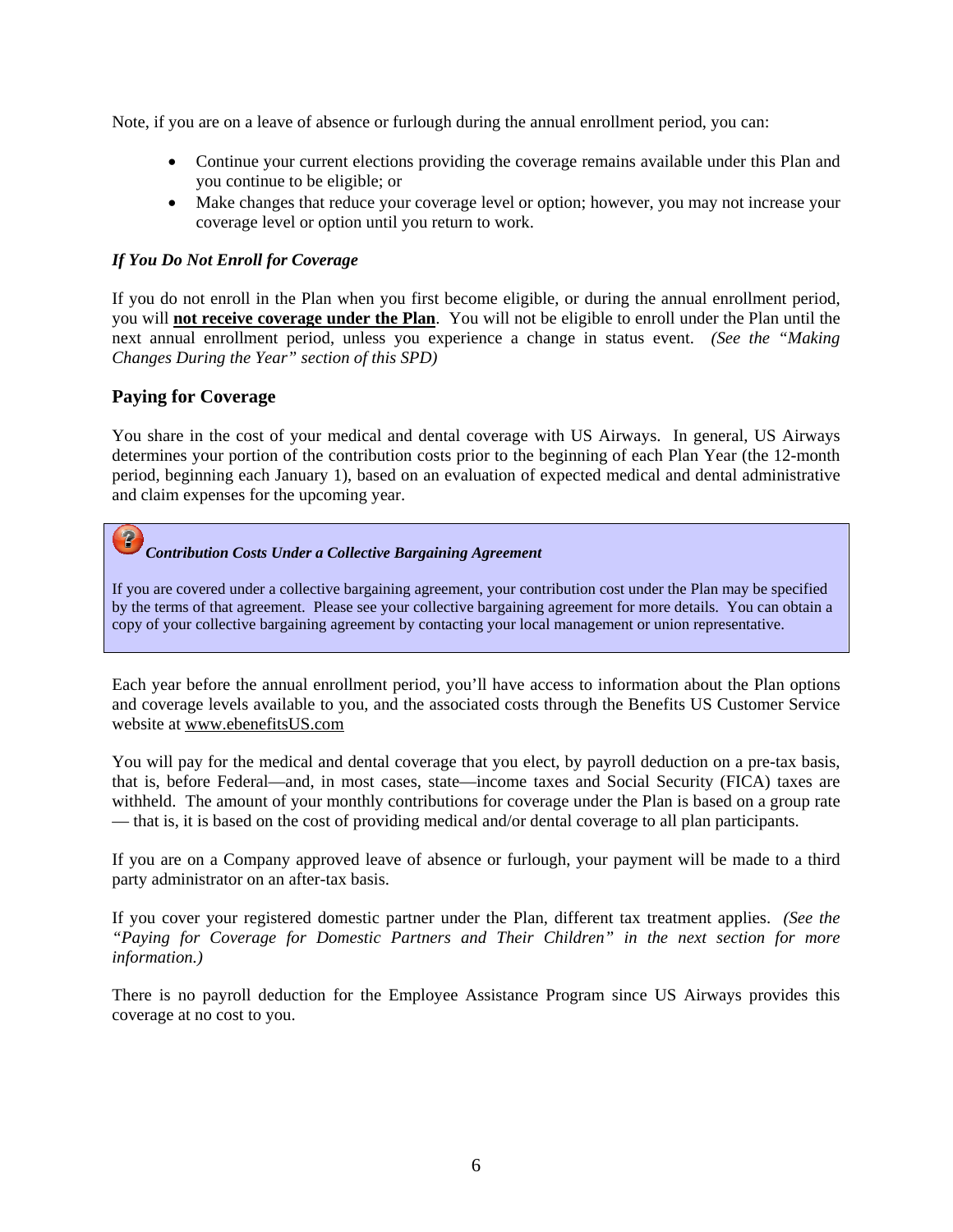#### **Paying for Coverage for Domestic Partners and Their Children**

The payroll contributions for your registered domestic partner's coverage and for his/her eligible dependent child(ren)'s coverage are deducted on an after-tax basis. Additionally, you must pay taxes on the value of the Company-paid portion of their coverage. The value of the Companypaid portion of such coverage will be added to your income on your pay stubs and W-2, and is subject to ordinary Federal, state, local, FICA and other applicable payroll taxes.

#### **Making Changes During the Year Due to a Change in Your Status**

The IRS rules governing payroll deductions on a pre-tax basis prohibit you from making changes to your elections under the Plan during the Plan Year unless one of the following change in status events occurs. If you experience a change in status event, you may make a coverage change that is consistent with your change in status. Change in status events include:

• A change in your legal marital status (e.g., marriage, divorce, death of spouse, or annulment);

#### *Note: legal separation does not constitute a change in status event*

- A change in the number of your dependents (e.g., through the birth, adoption, placement for adoption, or death of a dependent);
- A change in your, your spouse's (or registered domestic partner's), or your dependent's employment status, including termination or commencement of employment, a strike or lockout, furlough, commencement of (or return from) an unpaid leave of absence, or a change from full-time to part-time status, or vice versa;
- Your dependent meets (or fails to meet) the Plan's dependent eligibility rules; and
- A change in your, your spouse's (or registered domestic partner's) or dependent's place of residence that would prevent access to the Plan's medical and/or dental network service areas.

### *More About Changes in Employment Status*

Please note that a change in employment status that does not affect the number of hours you work does not constitute a change in status event.

You may also be permitted to make changes to your election(s) under the Plan in the event of:

- An eligible employee or dependent who is not enrolled under the Plan and declined coverage because of coverage under a group health plan or individual coverage loses such coverage;
- A judgment, decree, or order, including a Qualified Medical Child Support Order (QMCSO), resulting from a divorce, annulment or change in legal custody that affects the provision of medical coverage of your dependent child, or foster child;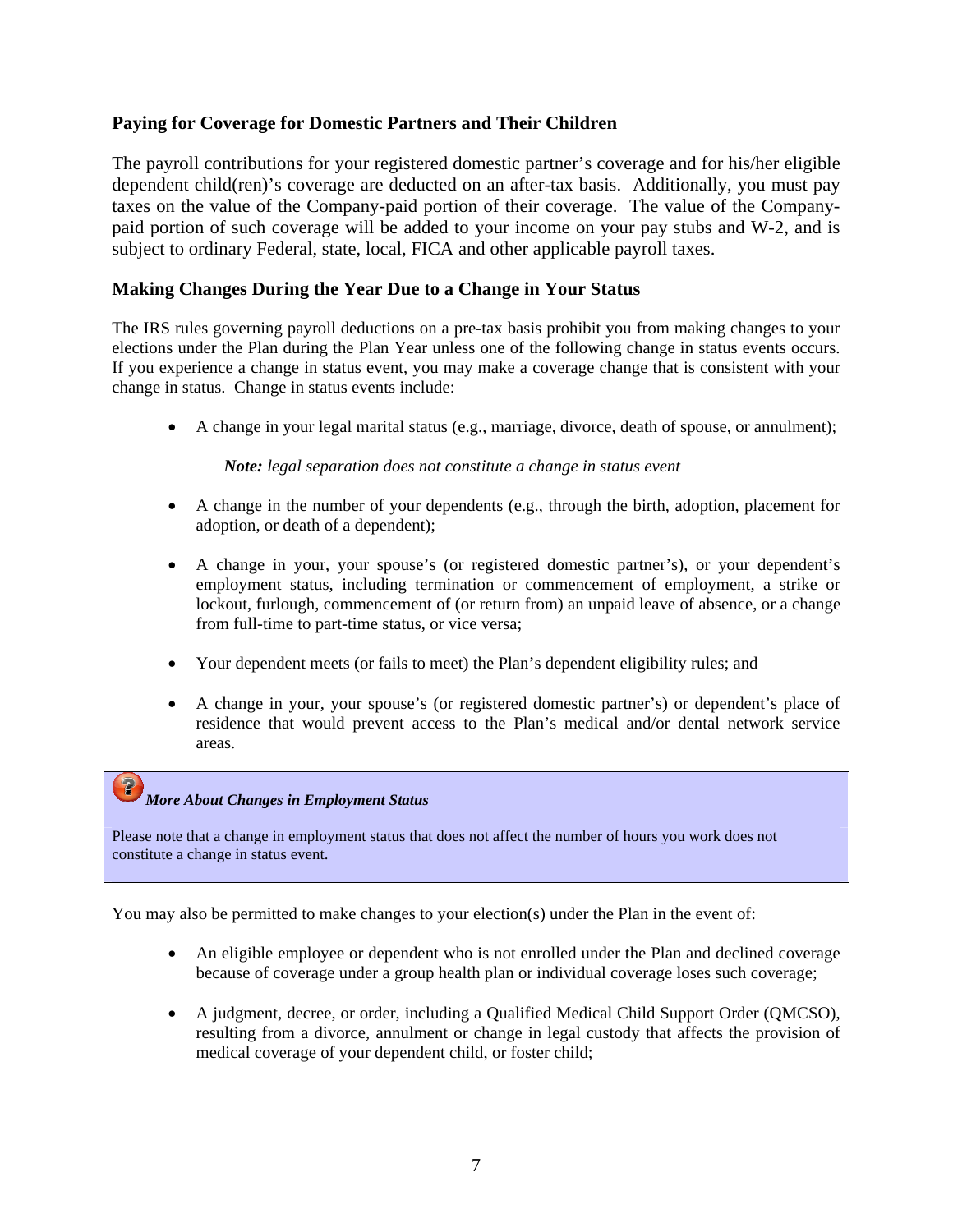- Entitlement (or loss of entitlement) to Medicare or Medicaid benefits. If you, your spouse (or registered domestic partner) or your dependent becomes entitled to Medicare or Medicaid benefits, you may drop or reduce coverage for that individual. Also, if you, your spouse (or your registered domestic partner) or dependent loses entitlement to Medicare or Medicaid benefits, you may commence or increase medical coverage for that individual under the Plan; and
- A significant reduction of coverage for you or your spouse (or registered domestic partner) or dependent that results in the complete loss of coverage, e.g. loss of coverage due to the elimination of a benefit option or due to an overall lifetime or annual limit.

#### **An Overview of Change in Status Events**

The following table provides a detailed look at various circumstances that may be considered change in status events under the Plan, as well as what changes to medical, dental, and health care spending account elections may be permitted, according to IRS regulations. For further information regarding change of status events, please refer to your Flexible Benefit Plan Summary Plan Description.

|                                                                                                     | <b>What You May Do:</b>                                                                                                                                                                                                                                       |                                                                                         |  |  |  |
|-----------------------------------------------------------------------------------------------------|---------------------------------------------------------------------------------------------------------------------------------------------------------------------------------------------------------------------------------------------------------------|-----------------------------------------------------------------------------------------|--|--|--|
| In the Event of :                                                                                   | <b>Medical and Dental</b>                                                                                                                                                                                                                                     | <b>Health Care</b><br><b>Spending Account</b>                                           |  |  |  |
| An address change that results in<br>a change into or out of your<br>coverage under the PPO network | May change coverage<br>$\bullet$<br>option and coverage<br>level. Change must be<br>made within 31 days                                                                                                                                                       | May begin or increase<br>$\bullet$<br>contributions within 31<br>days.                  |  |  |  |
| Marriage                                                                                            | May enroll or drop<br>coverage for self, spouse<br>and dependents within<br>31 days.<br>May change coverage<br>option. Documentation<br>is required.                                                                                                          | May begin or increase<br>contributions within 31<br>days. Documentation is<br>required. |  |  |  |
| Divorce                                                                                             | Must drop spouse within<br>$\bullet$<br>31 days.<br>May enroll or drop<br>coverage for self and/or<br>dependents within 31<br>days. COBRA coverage<br>is available for dropped<br>dependents.<br>May change coverage<br>option. Documentation<br>is required. | May begin or increase<br>contributions within 31<br>days. Documentation is<br>required. |  |  |  |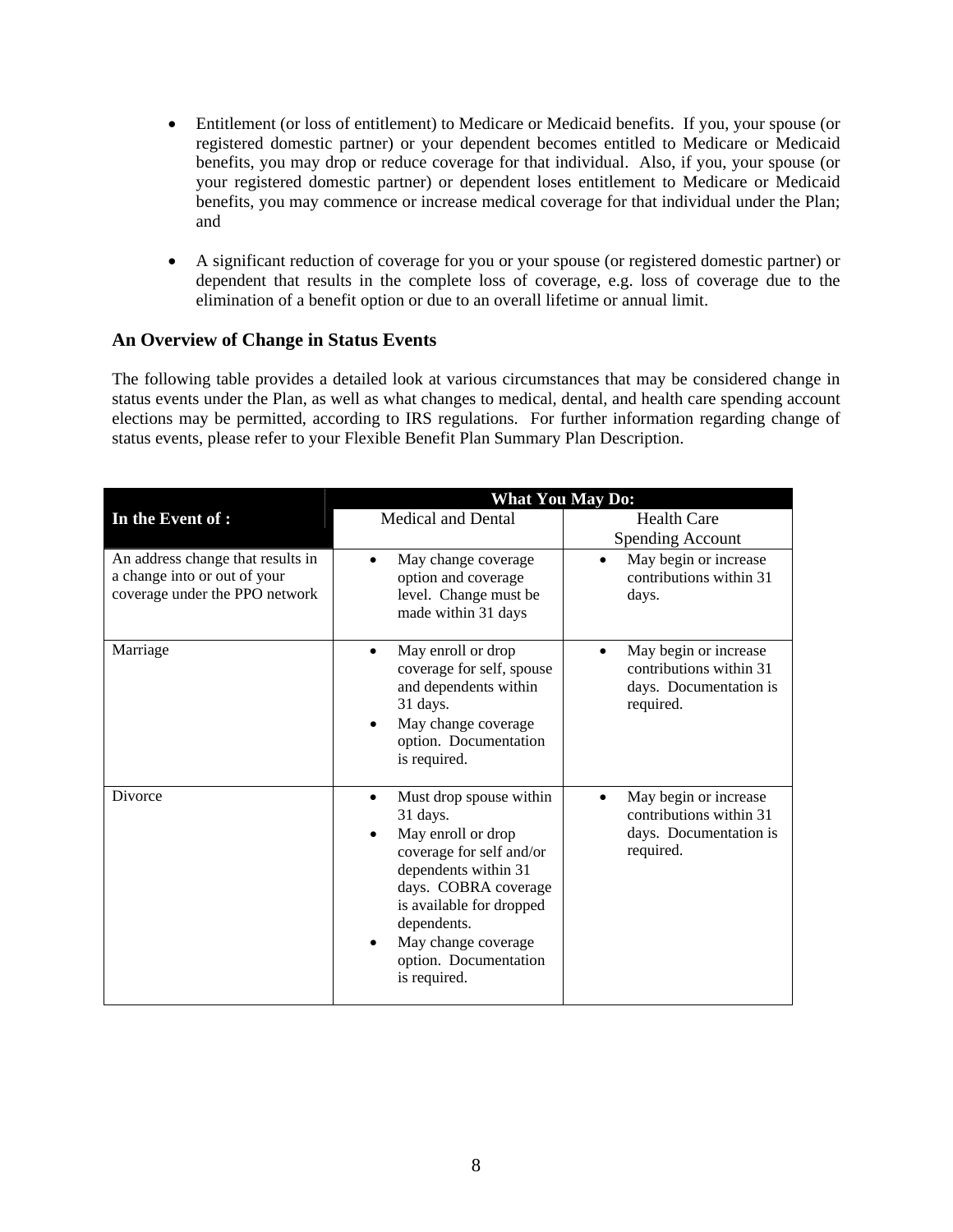|                                                                    | <b>What You May Do:</b>                                                                                                                                                                                                                                                                                                                                     |                                                                                                      |  |  |  |
|--------------------------------------------------------------------|-------------------------------------------------------------------------------------------------------------------------------------------------------------------------------------------------------------------------------------------------------------------------------------------------------------------------------------------------------------|------------------------------------------------------------------------------------------------------|--|--|--|
| In the Event of :                                                  | <b>Medical and Dental</b>                                                                                                                                                                                                                                                                                                                                   | <b>Health Care</b>                                                                                   |  |  |  |
|                                                                    |                                                                                                                                                                                                                                                                                                                                                             | <b>Spending Account</b>                                                                              |  |  |  |
| Birth of a Child                                                   | May enroll or drop<br>$\bullet$<br>coverage for self, spouse<br>and dependents within<br>31 days.<br>May change coverage<br>٠<br>option. Documentation<br>is required.                                                                                                                                                                                      | May begin or increase<br>contributions within 31<br>days. Documentation is<br>required.              |  |  |  |
| Adoption/Placement for Adoption<br>or Permanent Legal Guardianship | May enroll or drop<br>$\bullet$<br>coverage for self, spouse<br>and dependents within<br>31 days.<br>May change coverage<br>٠<br>option. Documentation<br>is required.                                                                                                                                                                                      | May begin or increase<br>$\bullet$<br>contributions within 31<br>days. Documentation is<br>required. |  |  |  |
| Spouse Gains<br>Employment/Coverage                                | May drop self and<br>$\bullet$<br>dependents from<br>coverage within 31 days.<br>May decrease coverage<br>٠<br>option. Documentation<br>is required.                                                                                                                                                                                                        | May decrease<br>$\bullet$<br>contributions within 31<br>days. Documentation is<br>required.          |  |  |  |
| <b>Spouse Loses</b><br>Employment/Coverage                         | May elect, waive or<br>$\bullet$<br>change coverage level or<br>coverage option within<br>31 days.<br>May add spouse and<br>٠<br>dependents.<br>Documentation is<br>required.                                                                                                                                                                               | May begin or increase<br>$\bullet$<br>contributions within 31<br>days. Documentation is<br>required. |  |  |  |
| Child No Longer Full-Time<br>Student                               | May only delete<br>$\bullet$<br>coverage for child who<br>has lost full-time student<br>status.<br>May change coverage<br>level only if full-time<br>student is on coverage.<br>Change must be made<br>within 31 days.<br>May not waive<br>٠<br>coverage.<br>May not change<br>coverage option.<br>COBRA coverage is<br>available for dropped<br>dependent. | No changes allowed.<br>$\bullet$                                                                     |  |  |  |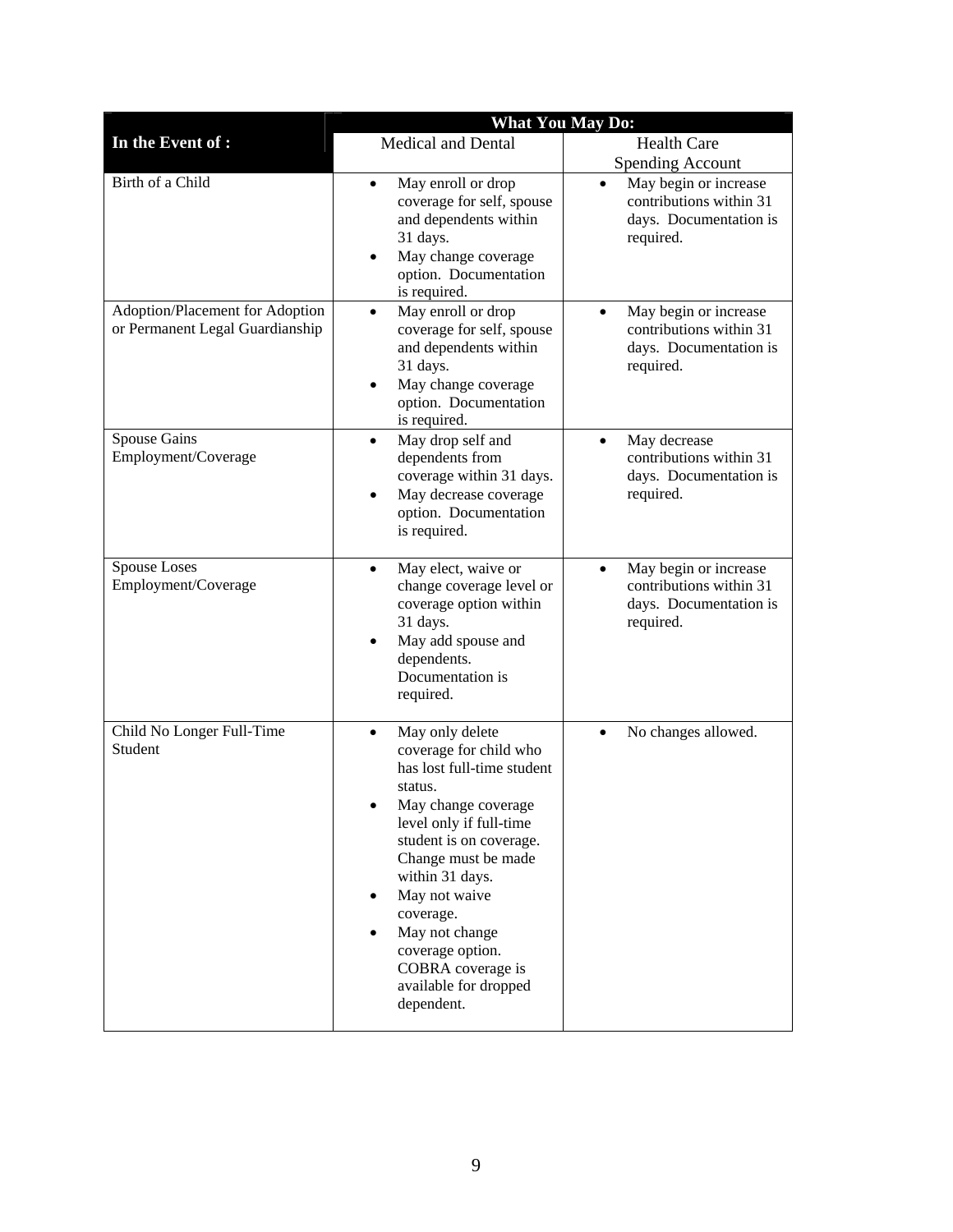|                                                      | <b>What You May Do:</b>                                                                                                                                                                                                                                                                                                                                     |                                                                                                                                                                                                                                                                                          |  |  |  |
|------------------------------------------------------|-------------------------------------------------------------------------------------------------------------------------------------------------------------------------------------------------------------------------------------------------------------------------------------------------------------------------------------------------------------|------------------------------------------------------------------------------------------------------------------------------------------------------------------------------------------------------------------------------------------------------------------------------------------|--|--|--|
| In the Event of :                                    | Medical and Dental                                                                                                                                                                                                                                                                                                                                          | <b>Health Care</b>                                                                                                                                                                                                                                                                       |  |  |  |
| Child Regains Full-Time Student<br><b>Status</b>     | May elect coverage for<br>$\bullet$<br>dependent full-time<br>student status within 31<br>days.<br>May change coverage<br>$\bullet$<br>level only.<br>May not waive.<br>$\bullet$                                                                                                                                                                           | <b>Spending Account</b><br>May begin or increase<br>$\bullet$<br>contributions within 31<br>days.<br>Documentation is<br>$\bullet$<br>required.                                                                                                                                          |  |  |  |
| Death of Spouse or Dependent                         | Documentation is<br>$\bullet$<br>required.<br>May elect, waive or<br>$\bullet$<br>change coverage level or<br>coverage option within<br>31 days.<br>May add or drop<br>$\bullet$                                                                                                                                                                            | May begin or decrease<br>$\bullet$<br>contributions within 31<br>days. Documentation is<br>required.                                                                                                                                                                                     |  |  |  |
| Change in employment Status -                        | dependents.<br>Documentation is<br>required.<br>May enroll or drop<br>$\bullet$                                                                                                                                                                                                                                                                             | Full-time to Part-time:<br>$\bullet$                                                                                                                                                                                                                                                     |  |  |  |
| Full-time to Part-time or Part-<br>time to Full-time | coverage for, spouse and<br>dependents within 31<br>days.<br>May not change<br>$\bullet$<br>enrollment for self.<br>May change coverage<br>٠<br>option and level.                                                                                                                                                                                           | No changes allowed.<br>Part-time to Full time:<br>May increase<br>contributions within 31<br>days.                                                                                                                                                                                       |  |  |  |
| Going on Leave/Furlough                              | May add or delete<br>$\bullet$<br>spouse, dependent(s),<br>and/or yourself within<br>31 days.<br>May change coverage<br>$\bullet$<br>option and level.                                                                                                                                                                                                      | Payroll contributions are<br>$\bullet$<br>suspended. May elect to<br>continue under COBRA<br>if enrolled.                                                                                                                                                                                |  |  |  |
| Returning from Leave/Furlough                        | May add or delete<br>$\bullet$<br>spouse, dependent(s),<br>and/or yourself within<br>31 days.<br>May change coverage<br>$\bullet$<br>level and option. If<br>return from leave is<br>same year you went on<br>leave, and no election<br>changes are made within<br>31 days, elections will<br>continue at same option<br>and level as before your<br>leave. | May begin or increase<br>$\bullet$<br>contributions within 31<br>days.<br>If you return from leave<br>$\bullet$<br>in the same year you<br>went on leave, and no<br>election change is made<br>within 31 days,<br>contributions will<br>continue at the same<br>rates before your leave. |  |  |  |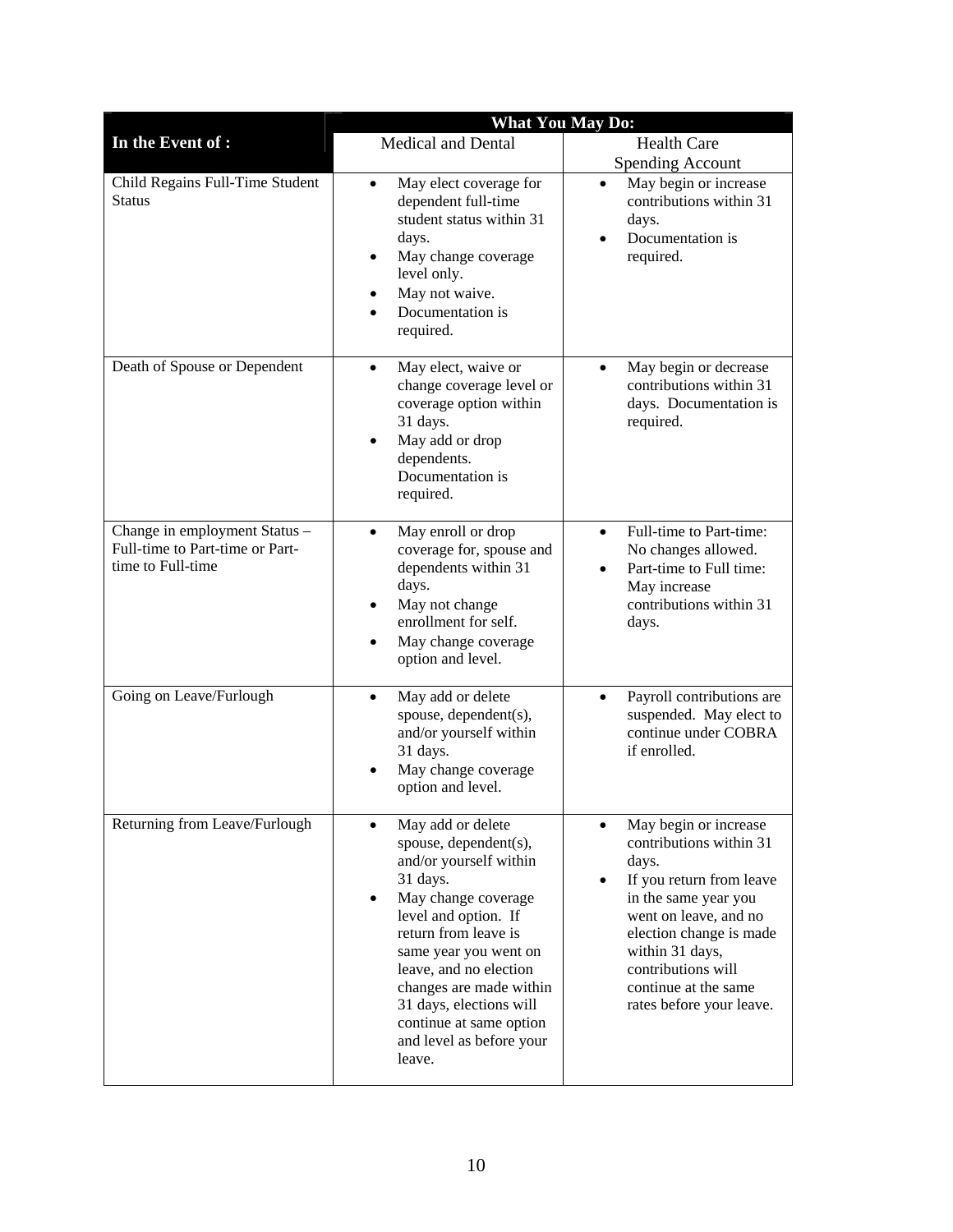|                   | <b>What You May Do:</b>                                                                                                                                                                                                                                                                                                                          |                                                                                                                                                                                                                                                    |  |  |
|-------------------|--------------------------------------------------------------------------------------------------------------------------------------------------------------------------------------------------------------------------------------------------------------------------------------------------------------------------------------------------|----------------------------------------------------------------------------------------------------------------------------------------------------------------------------------------------------------------------------------------------------|--|--|
| In the Event of : | Medical and Dental                                                                                                                                                                                                                                                                                                                               | <b>Health Care</b>                                                                                                                                                                                                                                 |  |  |
|                   |                                                                                                                                                                                                                                                                                                                                                  | <b>Spending Account</b>                                                                                                                                                                                                                            |  |  |
| Rehire            | May add or delete<br>$\bullet$<br>spouse, dependent(s),<br>and/or yourself within<br>$31$ days.<br>May change coverage<br>$\bullet$<br>level and option. If<br>rehired in the same year<br>you terminated and no<br>election changes are<br>made within 31 days,<br>elections will continue at<br>same option and level as<br>before your leave. | May begin or increase<br>٠<br>contributions within 31<br>days.<br>If you are rehired in the<br>$\bullet$<br>same year you<br>terminated, your<br>contribution rate will<br>continue at the same<br>rates as it was on your<br>date of termination. |  |  |

#### **Special Enrollment Periods**

Pursuant to the Health Insurance Portability and Accountability Act of 1996 ("HIPAA"), when you first become eligible for coverage under the Plan, you decline enrollment for yourself, your spouse or your dependents because of other health insurance coverage, you may in the future be able to enroll yourself, your spouse or your dependents in this Plan, provided that you request enrollment within 31 days after your other coverage ends. In addition, if you have a new dependent as a result of marriage, birth, adoption, or placement for adoption, you may be able to enroll yourself and your dependents, provided that you request enrollment within 31 days after the marriage, birth, adoption, or placement for adoption.

#### **How to Make Changes to Your Elections**

If you have a qualified life status change, you may be eligible to make certain changes to your benefit plans that are consistent with this status change. For example, in the event you get married, you would be eligible to elect coverage for your new spouse. To change your elections under the Plan, log on to Benefits US at www.eBenefitsUS.com or call Customer Service at 1-888-860-6178. When you log on to the Benefit US home page, click on the "Add Life Status Change Event" link to create your status change event and make your election changes.

#### *You must notify Benefits US of a change in status event within 31 days of the event if you want to change your benefit elections. Otherwise, you must wait until the next annual enrollment period or another change in status event to make any changes to your elections under the Plan.*

#### **When Coverage Ends**

In general, your Plan coverage will end for you and your dependents:

- The end of the month in which your employment ends;
- When you stop making required contributions;
- When you are no longer eligible to participate in the Plan (for instance, due to a change in your employment status); or
- When the Plan is terminated.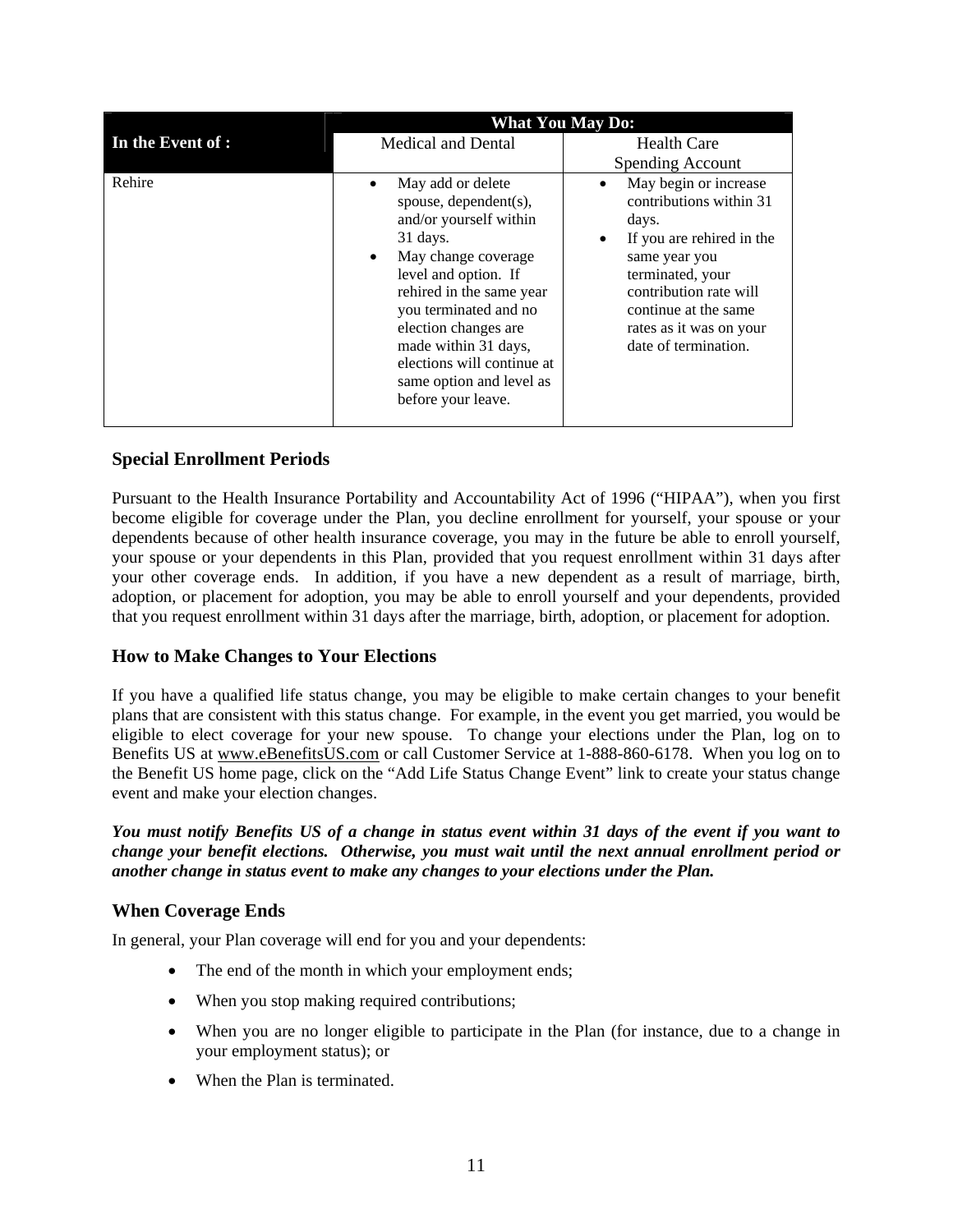You may be able to continue your Plan coverage under the provisions of the Consolidated Omnibus Budget Reconciliation Act (COBRA). (*See the "COBRA Continuation of Coverage" section of this SPD for further details.*) You may also be able to continue coverage if you are on an approved Family and Medical Leave Act (FMLA) leave or are on military leave. (*See the "COBRA Continuation of Coverage" section of this SPD for further details*.)

**Note**: Rules and rates for benefit continuation vary by group and are subject to the terms of your collective bargaining agreements. You can obtain a copy of the respective collective bargaining agreement by contacting your local management or union representative.

#### **Resuming Participation**

#### **If You Are Rehired or If You Return from a Leave of Absence or Furlough**

If your employment with US Airways is terminated, if you take an approved leave of absence, or if you are furloughed, you will again become eligible to participate in the Plan on the date you are rehired, recalled or returned to work.

If you are rehired (or return from a leave of absence) and resume participation in the Plan in a subsequent year, you must make new benefit elections for you and your eligible dependents at the time you are rehired (or return from a leave of absence) by re-enrolling in the Plan.

If you are rehired or recalled during the same Plan Year in which your prior employment ended, your prior enrollment election will be reinstated for the balance of the Plan Year, although you can make changes within 31 days of your return. For example, if your employment terminated during March and you were rehired in October, the benefit elections that were in place in March would be reinstated in October.

#### **If You Go To Work for Another Employer**

The Health Insurance Portability and Accountability Act of 1996 (HIPAA) defines the circumstances under which eligibility for medical coverage may be limited based on a pre-existing medical condition.

If you leave US Airways and go to work for another employer whose medical plan includes a pre-existing condition exclusion from coverage, the HIPAA "prior creditable coverage" provisions may help exempt you from any such exclusion.

When you leave US Airways, you and your covered dependents will automatically receive a certificate of creditable coverage from US Airways. This certificate will document that you (and any of your eligible, enrolled dependents) had medical coverage under the Plan.

If your new employer's medical plan includes a pre-existing condition clause, you can use your certificate(s) of creditable coverage to shorten or eliminate any applicable waiting period for full medical benefits under the new employer's plan.

You can request a certificate of creditable coverage by calling the appropriate medical carrier.

*Please note: A certificate of creditable coverage will not be effective to shorten or eliminate any applicable waiting period under a pre-existing condition clause of a new employer if there is a lapse of 63 days or more between the period of creditable coverage under this plan and your enrollment in your new employer's health plan.*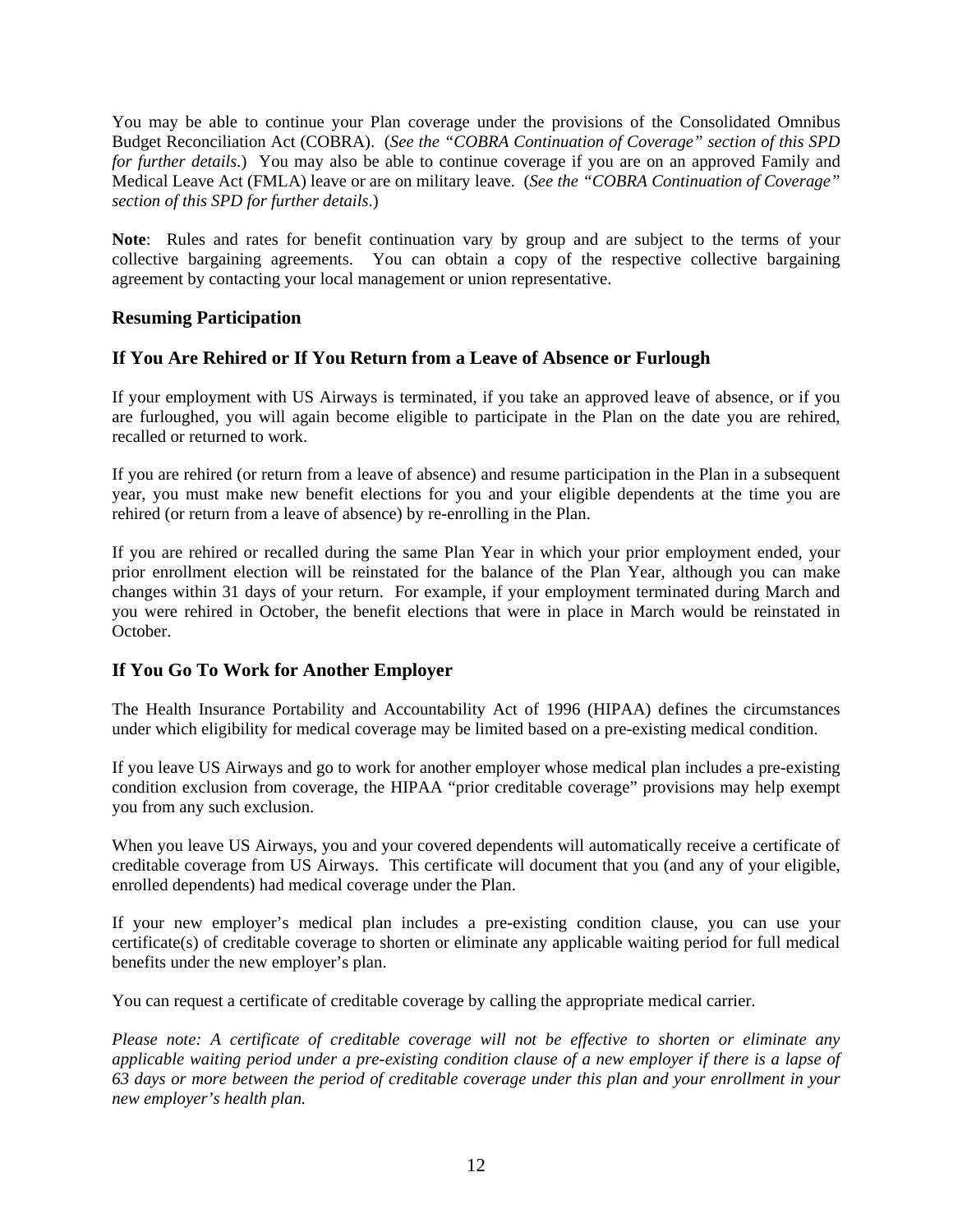# **YOUR MEDICAL OPTIONS**

The Plan includes medical coverage for a wide range of covered health services and supplies your doctor prescribes to treat an illness or injury. Both in-network and out-of-network benefits are available.

This section provides important information about each of the medical coverage options offered under the Plan and the benefits those options include. In this section you will find the following information on your medical coverage under the Plan:

- An overview of eligibility for medical coverage;
- The medical claims administrator's responsibilities;
- A detailed summary of each medical coverage option;
- Information about pre-certifying your care for certain medical services;
- How to file a claim:
- An overview of covered medical services:
- A list of medical services not covered; and
- Additional rules that apply to your medical coverage.

#### **Eligibility**

You are eligible for medical coverage under the US Airways Health Benefit Plan if you are:

- An active, non-contract full-time or part-time employee of US Airways or America West Airlines, Inc. with a work base in the United States;
- Covered by a collective bargaining agreement that allows you to participate in the Plan;
- A former employee of the Company who was eligible for coverage under the Plan the day before a separation [or inactive status] from the Company and is subject to a written separation agreement, collectively bargained agreement or Company policy that includes coverage for a pre-determined period of time following the separation; or
- A retired employee who meets the requirements listed in "Retiree Health Coverage."

*Please note: For purposes of eligibility, employees are individuals who are classified by the Employer as employees under Section 3121(d) of the Internal Revenue Code. In the event the classification of an individual who is excluded from eligibility under the preceding sentence is determined to be erroneous or is retroactively revised by a court, administrative agency or other administrative body, the individual shall nonetheless continue to be excluded from the Plan and shall be ineligible for benefits for all periods prior to the date that is determined that its classification of the individual is erroneous or should be revised.* 

Your spouse (or registered domestic partner) and your (or your registered domestic partner's) children may also be eligible for coverage. *(For more details about your eligibility or the eligibility of your (or your registered domestic partner's) dependents, see the "About Your Participation" section of this SPD.)*

#### **Claims Administrator Responsibilities**

One or more medical Claims Administrators are responsible for all medical coverage options under the Plan. The carrier(s) maintain medical plan networks, process medical claims, and provide member services to Plan participants. In the "Plan Administration" section of this SPD, under "Organizations Providing Administrative Services Under the Plan," you will find contact information for these administrators.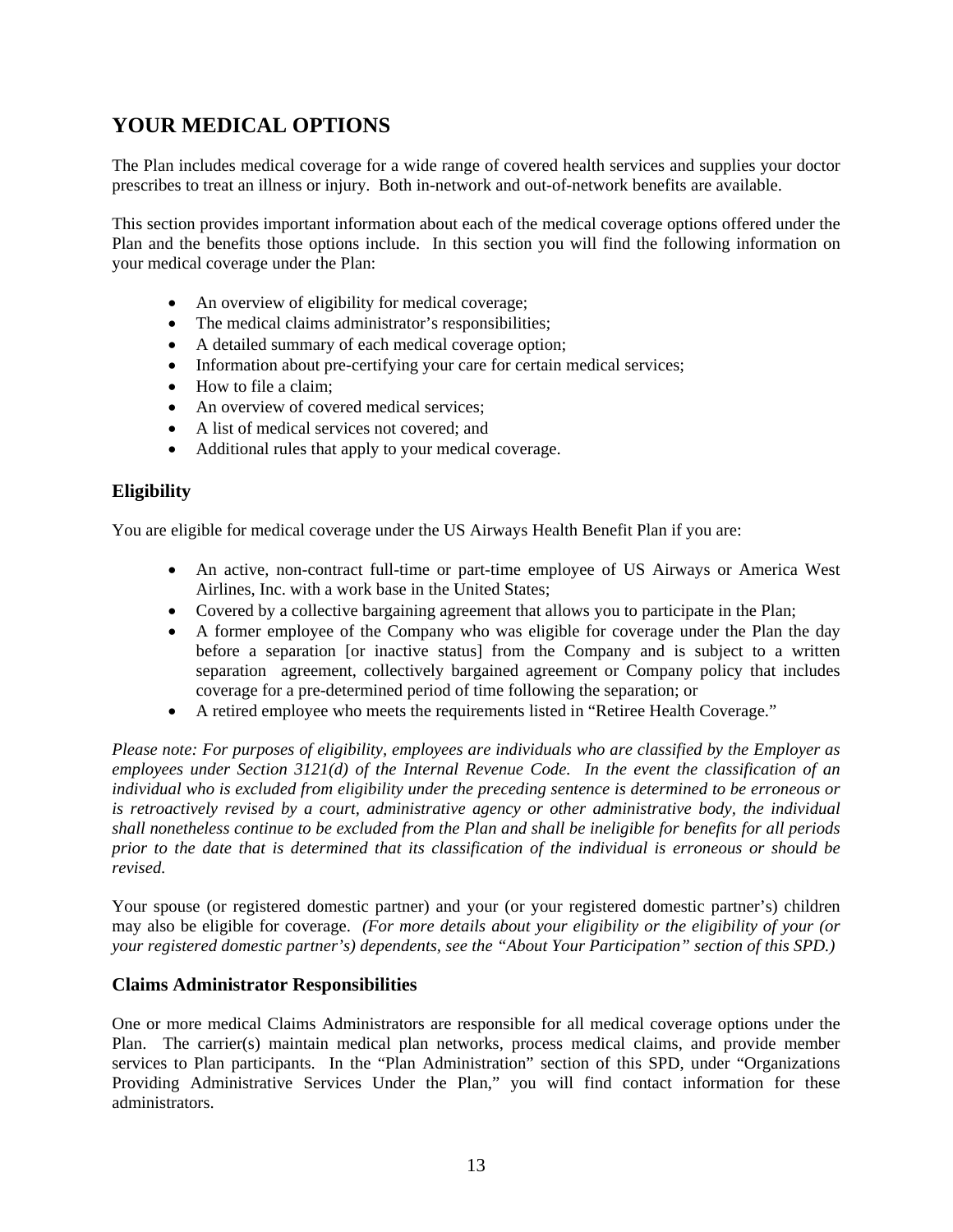#### **The PPO Plan**

The Plan offers medical benefits through a Preferred Provider Organization, referred to as "PPO" or "PPO Plan." Preferred providers are those who participate in the PPO network of doctors, hospitals, and other health care facilities.

The PPO Plan includes three coverage options from which to choose that vary based on the amounts of your annual deductible and out-of-pocket maximum, and coinsurance levels. The amount of the premium that you will be required to pay also varies based on the PPO option you elect. Current information about the premium costs will be provided each year during annual enrollment.

The PPO Plan provides coverage in nearly all the areas where US Airways employees reside. If you live within a PPO Plan network service area and choose to enroll for medical coverage under the Plan, the PPO Plan Program will provide your medical coverage. If, however, your primary residence is outside all PPO Plan network service areas and you choose to enroll for medical coverage under the Plan, your medical coverage will be provided through an Out-of-Area Program *(See "The Out-of-Area Program" section of this SPD for more information.)*

The chart included in the *"Schedule of PPO Plan Benefits"* section of this SPD provides a detailed summary of the medical benefits available through the PPO Plan.

#### **Using Preferred and Non-Preferred Providers**

Under the PPO Plan, each time you need care, you can choose to receive care from a preferred provider who is part of the network (in-network provider) or a non-preferred provider outside the network (out-ofnetwork provider).

#### *When You See In-Network Program Providers*

When you receive care from an in-network provider, your out-of-pocket costs are less than they would be if you received care from an out-of-network provider. For example, when you use an in-network provider, your annual deductible for covered services is lower than the amount required for such services from an out-of-network provider. In addition, after you pay any applicable co-pays and/or coinsurance, you will not be subject to any balance billing for charges from in-network providers.

#### *When You See Out-of-Network Providers*

When you receive care from an out-of-network provider, you must pay 100% of charges for medical services until you have met the applicable annual deductible amount for your coverage option. After you meet the annual deductible amount, you share the cost of the services you receive with the Plan. Your out-of-pocket costs are higher than they would be if you received care from an in-network provider because the Plan pays benefits based on reasonable and customary (R&C) charges. R&C charges are based on the typical amounts charged by most providers in your geographic area for specific medical services. If an R&C charge is more than the limit set by the Plan, you must pay the amount that exceeds the limit, in addition to any applicable deductible and coinsurance amounts.

The PPO Plan includes separate annual out-of-pocket maximum amounts for in-network and out-ofnetwork care. When you reach these maximums, the Plan will pay 100% of your eligible expenses for the rest of the calendar year (excluding charges above the R&C limit or charges not otherwise covered by the Plan).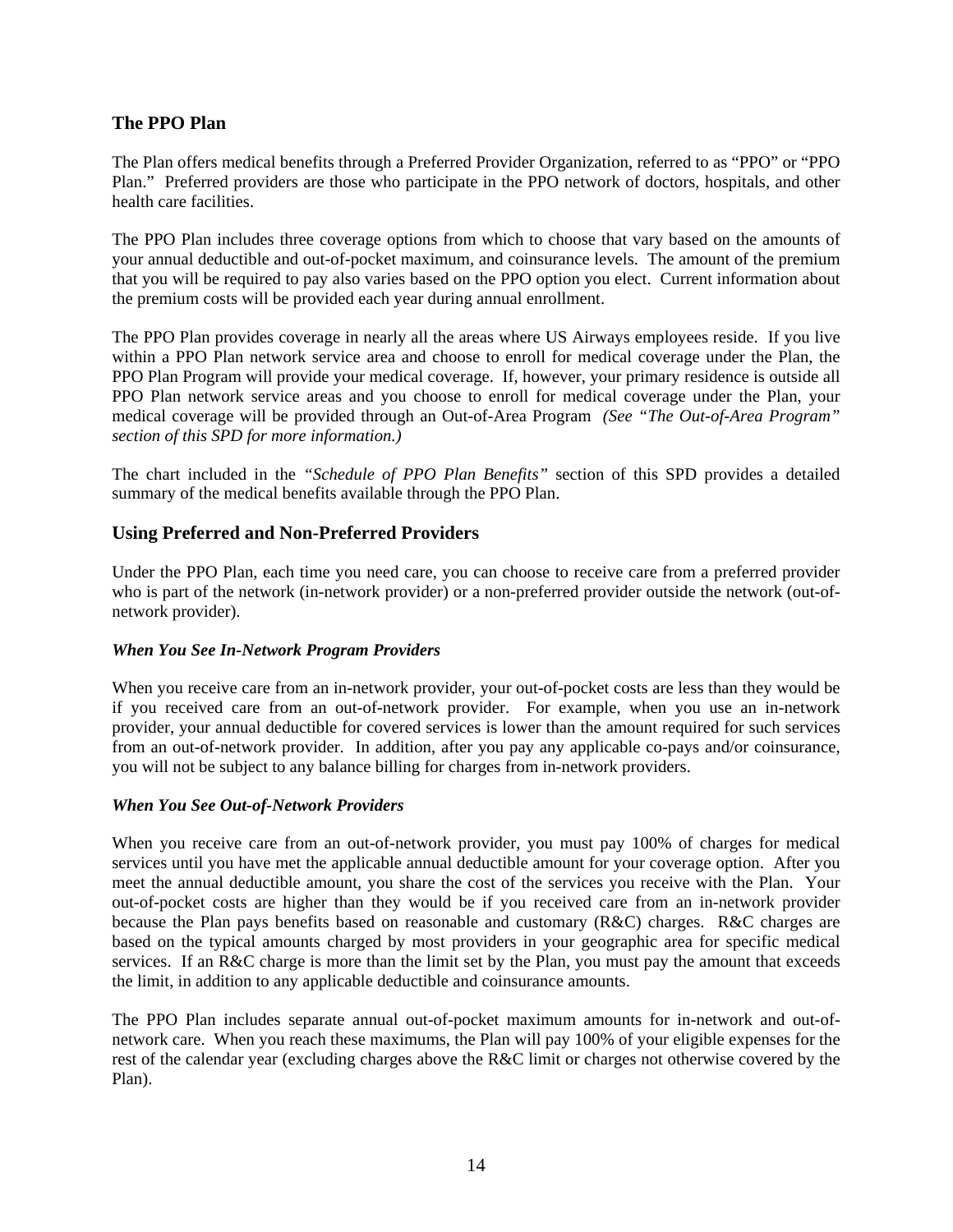# *More about Co-pays, Annual Deductibles and Out-of-Pocket Maximums*

Please note that your co-pays for medical services do not count toward satisfying the annual deductible or the annual out-of-pocket maximum.

#### **Finding In-Network Providers**

You can find an in-network provider by:

- Logging onto Benefits US at www.eBenefitsUS.com. There, you'll find a link to online provider directories;
- Going directly to your medical plan administrator's website where you'll find links to online provider directories; or
- Calling your medical plan administrator.

On the following page, you will find an overview of the PPO Plan and the benefits it includes.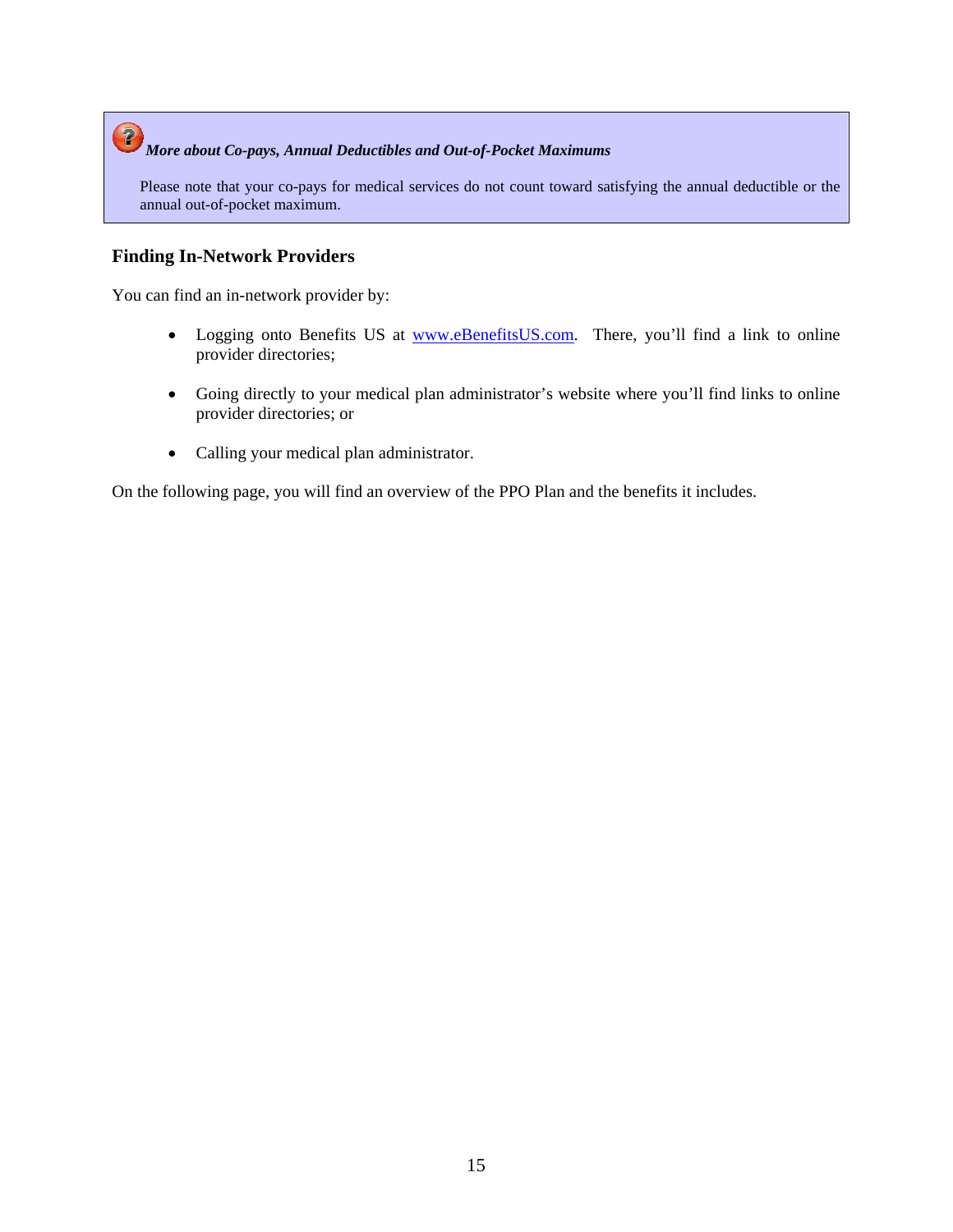#### *An Overview of PPO Plan Benefits*

The following chart is an overview of the key features of the PPO Plan, including the benefits for PPO 80/60, PPO 90/70, and PPO 100/80. The chart is an overview only and does not list every covered service. For more information on how services are covered under the PPO Plan, contact your medical Claims Administrator.

|                                                                      | <b>PPO 80/60</b>                                                                   |                                                                                                    | <b>PPO 90/70</b>                                                                   |                                                                          | <b>PPO 100/80</b>                                                                      |                                                                         |
|----------------------------------------------------------------------|------------------------------------------------------------------------------------|----------------------------------------------------------------------------------------------------|------------------------------------------------------------------------------------|--------------------------------------------------------------------------|----------------------------------------------------------------------------------------|-------------------------------------------------------------------------|
|                                                                      | <b>In-Network</b>                                                                  | <b>Out-of-Network</b>                                                                              | <b>In-Network</b>                                                                  | <b>Out-of-Network</b>                                                    | <b>In-Network</b>                                                                      | <b>Out-of-Network</b>                                                   |
| Annual Deductible<br>$(1$ person/2 or more<br>people)                | \$450/\$900                                                                        | \$900/\$1,800                                                                                      | \$225/\$450                                                                        | \$450/\$900                                                              | \$225/\$450                                                                            | \$450/\$900                                                             |
| Coinsurance                                                          | The Plan pays 80%<br>of discounted in-<br>network fees, after<br>annual deductible | The Plan pays 60%<br>of reasonable and<br>customary $(R&C)$<br>charges, after<br>annual deductible | The Plan pays 90%<br>of discounted in-<br>network fees, after<br>annual deductible | The Plan pays 70%<br>of R&C charges,<br>after annual<br>deductible       | The Plan pays<br>100% of discounted<br>in- network fees,<br>after annual<br>deductible | The Plan pays 80%<br>of R&C charges,<br>after annual<br>deductible      |
| Annual Out-of-<br>Pocket Maximum<br>$(1$ person/2 or more<br>people) | \$3,000/\$6,000                                                                    | \$6,000/\$12,000                                                                                   | \$1,500/\$3,000                                                                    | \$3,000/\$6,000                                                          | Not applicable                                                                         | \$3,000/\$6,000                                                         |
| Lifetime Maximum                                                     | Unlimited                                                                          | \$1,000,000 per<br>person for PPO<br>80/60, 90/70,<br>100/80 combined                              | Unlimited                                                                          | $$1,000,000$ per<br>person for PPO<br>80/60, 90/70,<br>$100/80$ combined | Unlimited                                                                              | \$1,000,000 per<br>person for PPO<br>80/60, 90/70,<br>$100/80$ combined |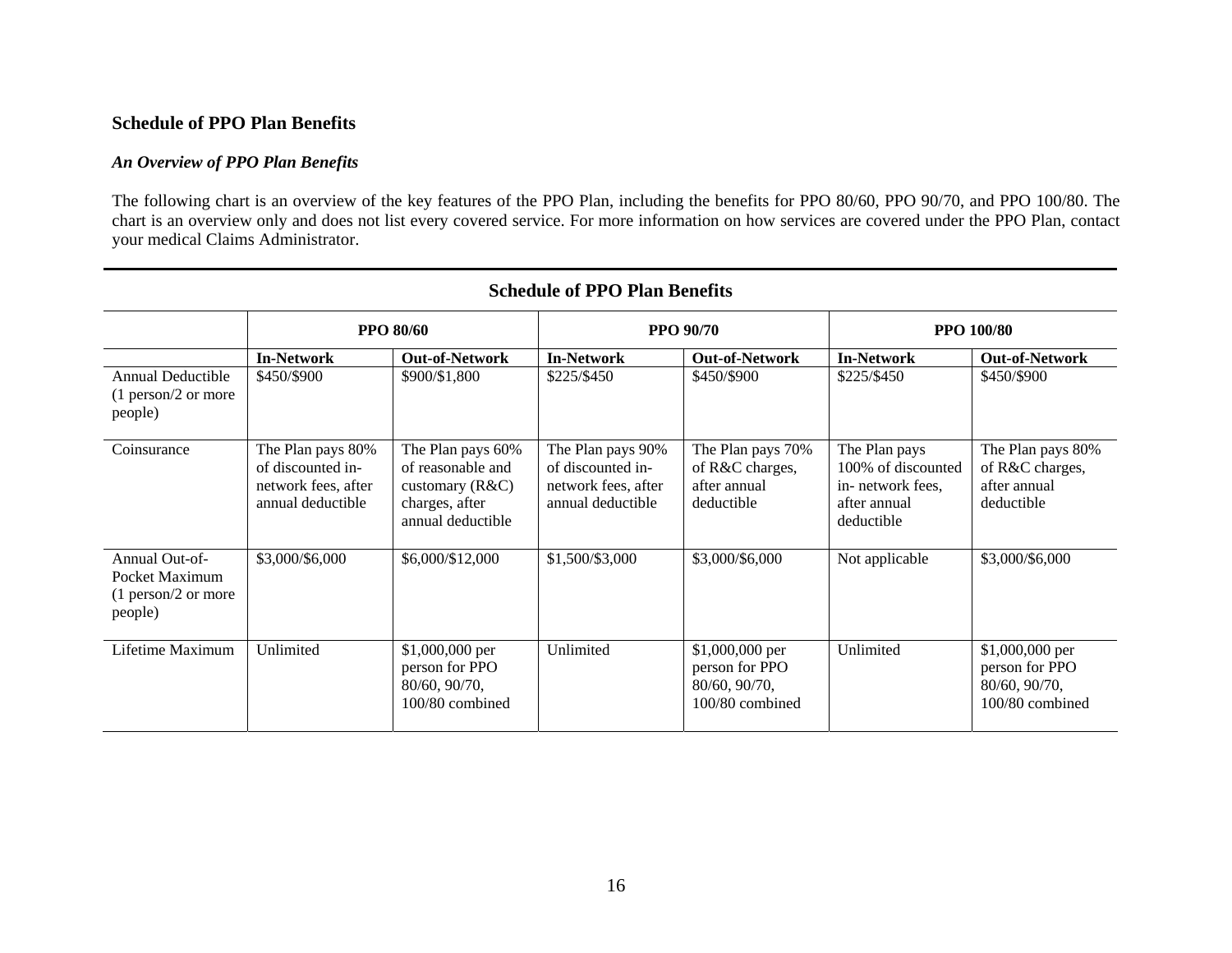| Schedule of FFO Fiall Bellefits                                                                                                                                    |                                                                       |                                                                                                                                                                  |                                                                       |                                                                                                                                                                  |                                                                       |                                                                                                                                                                  |
|--------------------------------------------------------------------------------------------------------------------------------------------------------------------|-----------------------------------------------------------------------|------------------------------------------------------------------------------------------------------------------------------------------------------------------|-----------------------------------------------------------------------|------------------------------------------------------------------------------------------------------------------------------------------------------------------|-----------------------------------------------------------------------|------------------------------------------------------------------------------------------------------------------------------------------------------------------|
|                                                                                                                                                                    | <b>PPO 80/60</b>                                                      |                                                                                                                                                                  | <b>PPO 90/70</b>                                                      |                                                                                                                                                                  | <b>PPO 100/80</b>                                                     |                                                                                                                                                                  |
|                                                                                                                                                                    | <b>In-Network</b>                                                     | <b>Out-of-Network</b>                                                                                                                                            | <b>In-Network</b>                                                     | <b>Out-of-Network</b>                                                                                                                                            | <b>In-Network</b>                                                     | <b>Out-of-Network</b>                                                                                                                                            |
| <b>Medical Office Services</b>                                                                                                                                     |                                                                       |                                                                                                                                                                  |                                                                       |                                                                                                                                                                  |                                                                       |                                                                                                                                                                  |
| Doctor's Office<br><b>Visits</b>                                                                                                                                   | \$25 co-pay for<br>primary doctors;<br>\$40 co-pay for<br>specialists | The Plan pays 60%<br>of R&C charges,<br>after annual<br>deductible                                                                                               | \$25 co-pay for<br>primary doctors;<br>\$40 co-pay for<br>specialists | The Plan pays 70%<br>of R&C charges,<br>after annual<br>deductible                                                                                               | \$25 co-pay for<br>primary doctors;<br>\$40 co-pay for<br>specialists | The Plan pays 80%<br>of R&C charges,<br>after annual<br>deductible                                                                                               |
| Preventive Care<br>includes routine<br>physicals and well<br>child care<br>(no limit on visits<br>until attaining age<br>5, then one routine<br>physical per year) | \$25 co-pay                                                           | Not covered                                                                                                                                                      | \$25 co-pay                                                           | Not covered                                                                                                                                                      | \$25 co-pay                                                           | Not covered                                                                                                                                                      |
| <b>OB/GYN</b> Exams                                                                                                                                                | \$25 co-pay                                                           | Annual well woman<br>exam not covered<br>except for pap<br>smears and<br>mammograms.<br>Visits related to<br>illness subject to<br>deductible and<br>coinsurance | \$25 co-pay                                                           | Annual well woman<br>exam not covered<br>except for pap<br>smears and<br>mammograms.<br>Visits related to<br>illness subject to<br>deductible and<br>coinsurance | \$25 co-pay                                                           | Annual well woman<br>exam not covered<br>except for pap<br>smears and<br>mammograms.<br>Visits related to<br>illness subject to<br>deductible and<br>coinsurance |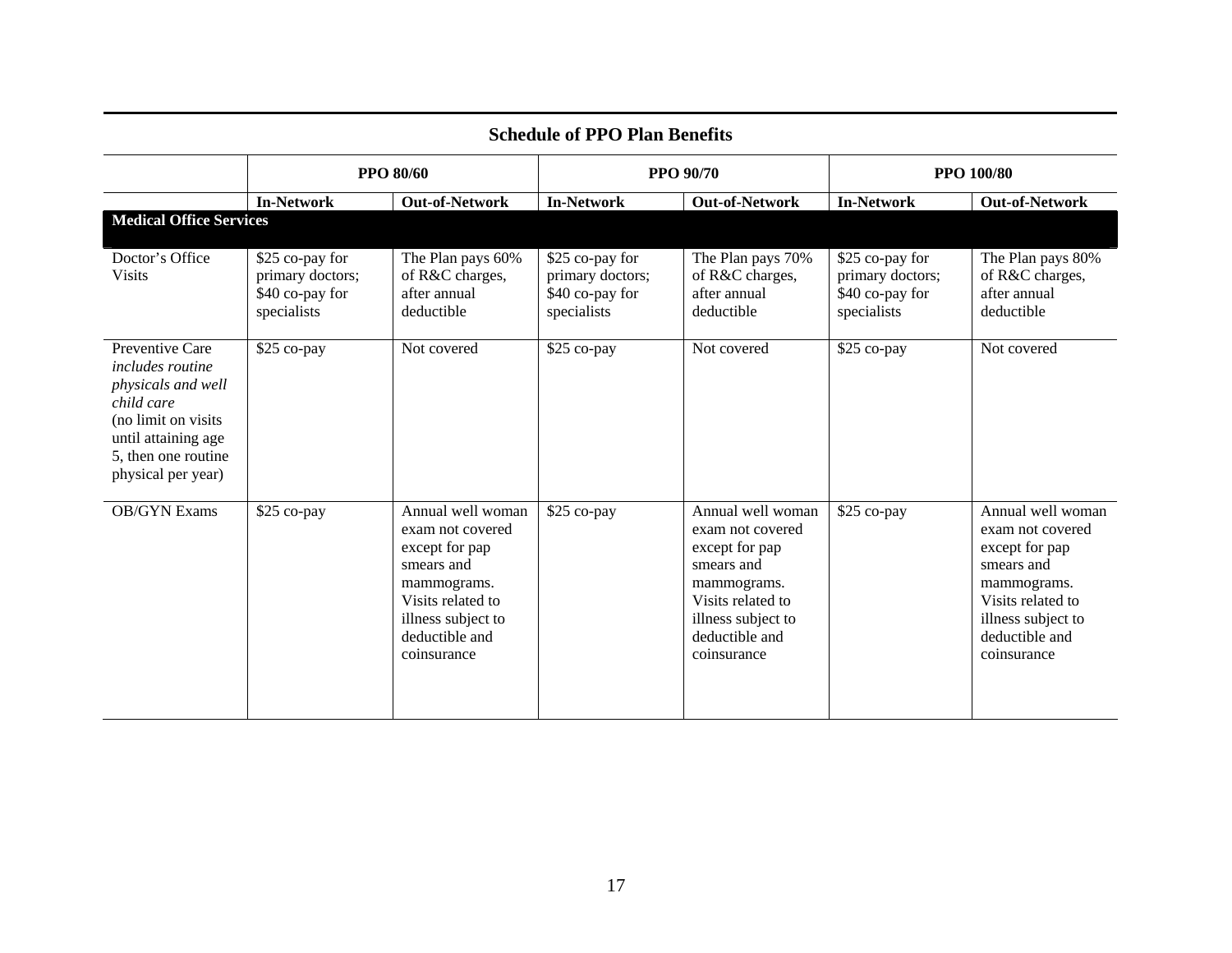| ochtaal of 1 1 O 1 ian Denents                                         |                                                                                                                                                                                                                                                                                                                                                                                                                                                                  |                                                                    |                                                                                                                                                                                                                                                                                                                                                                                                                                                                  |                                                                    |                                                                                                                                                                                                                                                                                                                                                                                                                                                                     |                                                                    |  |
|------------------------------------------------------------------------|------------------------------------------------------------------------------------------------------------------------------------------------------------------------------------------------------------------------------------------------------------------------------------------------------------------------------------------------------------------------------------------------------------------------------------------------------------------|--------------------------------------------------------------------|------------------------------------------------------------------------------------------------------------------------------------------------------------------------------------------------------------------------------------------------------------------------------------------------------------------------------------------------------------------------------------------------------------------------------------------------------------------|--------------------------------------------------------------------|---------------------------------------------------------------------------------------------------------------------------------------------------------------------------------------------------------------------------------------------------------------------------------------------------------------------------------------------------------------------------------------------------------------------------------------------------------------------|--------------------------------------------------------------------|--|
|                                                                        |                                                                                                                                                                                                                                                                                                                                                                                                                                                                  | <b>PPO 80/60</b>                                                   |                                                                                                                                                                                                                                                                                                                                                                                                                                                                  | <b>PPO 90/70</b>                                                   |                                                                                                                                                                                                                                                                                                                                                                                                                                                                     | <b>PPO 100/80</b>                                                  |  |
|                                                                        | <b>In-Network</b>                                                                                                                                                                                                                                                                                                                                                                                                                                                | <b>Out-of-Network</b>                                              | <b>In-Network</b>                                                                                                                                                                                                                                                                                                                                                                                                                                                | <b>Out-of-Network</b>                                              | <b>In-Network</b>                                                                                                                                                                                                                                                                                                                                                                                                                                                   | <b>Out-of-Network</b>                                              |  |
| X-Rays and Lab<br>Tests (pathology<br>and other diagnostic<br>testing) | The Plan pays 100%<br>of discounted in-<br>network fees if<br>performed in<br>doctor's office as<br>part of office visit;<br>if performed in<br>outpatient facility,<br>the Plan pays 100%<br>of discounted in-<br>network fees for lab<br>charges; 80% of<br>discounted in-<br>network fees, after<br>annual deductible,<br>for x-rays and<br>related services,<br>except<br>mammograms<br>performed in<br>outpatient facility<br>\$25 co-pay, no<br>deductible | The Plan pays 60%<br>of R&C charges,<br>after annual<br>deductible | The Plan pays 100%<br>of discounted in-<br>network fees if<br>performed in<br>doctor's office as<br>part of office visit;<br>if performed in<br>outpatient facility,<br>the Plan pays 100%<br>of discounted in-<br>network fees for lab<br>charges, 90% of<br>discounted in-<br>network fees, after<br>annual deductible,<br>for x-rays and<br>related services,<br>except<br>mammograms<br>performed in<br>outpatient facility<br>\$25 co-pay, no<br>deductible | The Plan pays 70%<br>of R&C charges,<br>after annual<br>deductible | The Plan pays<br>100% of discounted<br>in-network fees if<br>performed in<br>doctor's office as<br>part of office visit;<br>if performed in<br>outpatient facility,<br>the Plan pays 100%<br>of discounted in-<br>network fees for lab<br>charges and 100%<br>of discounted in-<br>network fees, after<br>annual deductible,<br>for x-rays and<br>related services,<br>except<br>mammograms<br>performed in<br>outpatient facility<br>\$25 co-pay, no<br>deductible | The Plan pays 80%<br>of R&C charges,<br>after annual<br>deductible |  |
| Immunizations                                                          | \$25 co-pay                                                                                                                                                                                                                                                                                                                                                                                                                                                      | Not covered                                                        | \$25 co-pay                                                                                                                                                                                                                                                                                                                                                                                                                                                      | Not covered                                                        | \$25 co-pay                                                                                                                                                                                                                                                                                                                                                                                                                                                         | Not covered                                                        |  |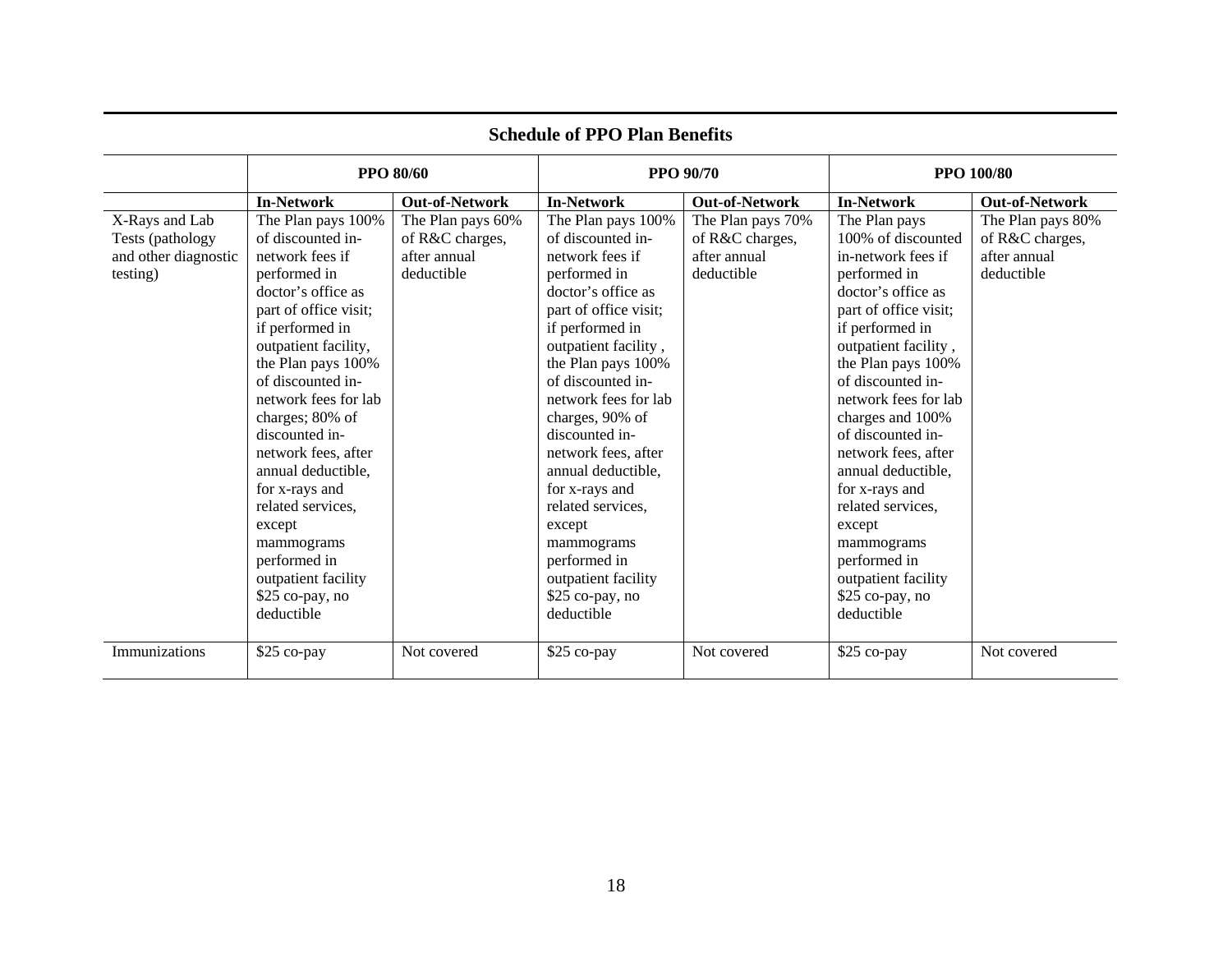| Schedule of PPO Plan Benefits                                                                                 |                                                                                                                                                                                                            |                                                                    |                                                                                                                                                                                                            |                                                                    |                                                                                                                                                                                                             |                                                                    |  |
|---------------------------------------------------------------------------------------------------------------|------------------------------------------------------------------------------------------------------------------------------------------------------------------------------------------------------------|--------------------------------------------------------------------|------------------------------------------------------------------------------------------------------------------------------------------------------------------------------------------------------------|--------------------------------------------------------------------|-------------------------------------------------------------------------------------------------------------------------------------------------------------------------------------------------------------|--------------------------------------------------------------------|--|
|                                                                                                               |                                                                                                                                                                                                            | <b>PPO 80/60</b>                                                   |                                                                                                                                                                                                            | <b>PPO 90/70</b>                                                   |                                                                                                                                                                                                             | <b>PPO 100/80</b>                                                  |  |
|                                                                                                               | <b>In-Network</b>                                                                                                                                                                                          | Out-of-Network                                                     | <b>In-Network</b>                                                                                                                                                                                          | <b>Out-of-Network</b>                                              | <b>In-Network</b>                                                                                                                                                                                           | <b>Out-of-Network</b>                                              |  |
| <b>Inpatient Hospital Care</b>                                                                                |                                                                                                                                                                                                            |                                                                    |                                                                                                                                                                                                            |                                                                    |                                                                                                                                                                                                             |                                                                    |  |
| Room allowance<br>(semi-private room<br>covered; private<br>room covered only<br>when medically<br>necessary) | The Plan pays 80%<br>of discounted in-<br>network fees, after<br>annual deductible                                                                                                                         | The Plan pays 60%<br>of R&C charges,<br>after annual<br>deductible | The Plan pays 90%<br>of discounted in-<br>network fees, after<br>annual deductible                                                                                                                         | The Plan pays 70%<br>of R&C charges,<br>after annual<br>deductible | The Plan pays<br>100% of discounted<br>in-network fees,<br>after annual<br>deductible                                                                                                                       | The Plan pays 80%<br>of R&C charges,<br>after annual<br>deductible |  |
| Surgery                                                                                                       | The Plan pays 80%<br>of discounted in-<br>network fees, after<br>annual deductible                                                                                                                         | The Plan pays 60%<br>of R&C charges,<br>after annual<br>deductible | The Plan pays 90%<br>of discounted in-<br>network fees, after<br>annual deductible                                                                                                                         | The Plan pays 70%<br>of R&C charges,<br>after annual<br>deductible | The Plan pays<br>100% of discounted<br>in-network fees,<br>after annual<br>deductible                                                                                                                       | The Plan pays 80%<br>of R&C charges,<br>after annual<br>deductible |  |
| <b>Maternity Care</b>                                                                                         |                                                                                                                                                                                                            |                                                                    |                                                                                                                                                                                                            |                                                                    |                                                                                                                                                                                                             |                                                                    |  |
| <b>Obstetric Services</b><br>(including office)<br>visits)                                                    | \$25 co-pay (initial<br>visit only);<br>thereafter, the Plan<br>pays 80% of<br>discounted in-<br>network fees, after<br>annual deductible<br>for other obstetric<br>services including<br>delivery charges | The Plan pays 60%<br>of R&C charges,<br>after annual<br>deductible | \$25 co-pay (initial<br>visit only);<br>thereafter, the Plan<br>pays 90% of<br>discounted in-<br>network fees, after<br>annual deductible<br>for other obstetric<br>services including<br>delivery charges | The Plan pays 70%<br>of R&C charges,<br>after annual<br>deductible | \$25 co-pay (initial<br>visit only);<br>thereafter, the Plan<br>pays 100% of<br>discounted in-<br>network fees, after<br>annual deductible<br>for other obstetric<br>services including<br>delivery charges | The Plan pays 80%<br>of R&C charges,<br>after annual<br>deductible |  |
| <b>Hospital Charges</b><br>(including newborn<br>nursery care)                                                | The Plan pays 80%<br>of discounted in-<br>network fees, after<br>annual deductible                                                                                                                         | The Plan pays 60%<br>of R&C charges,<br>after annual<br>deductible | The Plan pays 90%<br>of discounted in-<br>network fees, after<br>annual deductible                                                                                                                         | The Plan pays 70%<br>of R&C charges,<br>after annual<br>deductible | The Plan pays<br>100% of discounted<br>in-network fees,<br>after annual<br>deductible                                                                                                                       | The Plan pays 80%<br>of R&C charges,<br>after annual<br>deductible |  |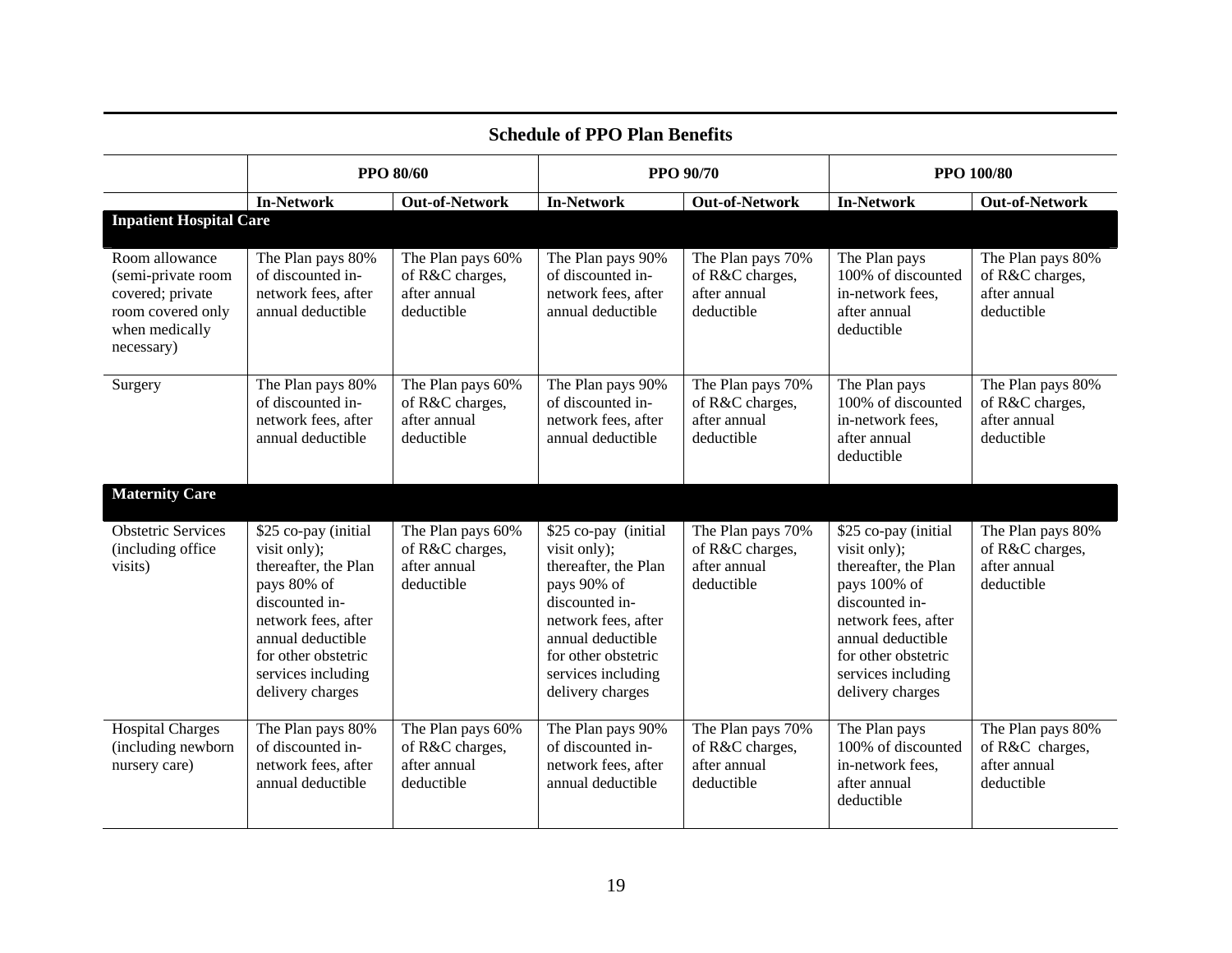| <b>Schedule of PPO Plan Benefits</b>                                                                                    |                                                                       |                       |                                                                                                                              |                       |                                                                       |                       |  |
|-------------------------------------------------------------------------------------------------------------------------|-----------------------------------------------------------------------|-----------------------|------------------------------------------------------------------------------------------------------------------------------|-----------------------|-----------------------------------------------------------------------|-----------------------|--|
|                                                                                                                         | <b>PPO 80/60</b>                                                      |                       |                                                                                                                              | <b>PPO 90/70</b>      | <b>PPO 100/80</b>                                                     |                       |  |
|                                                                                                                         | <b>In-Network</b>                                                     | <b>Out-of-Network</b> | <b>In-Network</b>                                                                                                            | <b>Out-of-Network</b> | <b>In-Network</b>                                                     | <b>Out-of-Network</b> |  |
|                                                                                                                         | Prescription Drugs (benefits provided Pharmacy Claims Administrator)  |                       |                                                                                                                              |                       |                                                                       |                       |  |
| Retail Co-pay<br>(up to 34-day<br>supply)                                                                               | \$15 generic<br>\$30 preferred brand<br>\$50 non-preferred<br>brand   | Not covered           | \$15 generic<br>\$30 preferred brand<br>\$50 non-preferred<br>brand                                                          | Not covered           | \$15 generic<br>\$30 preferred brand<br>\$50 non-preferred<br>brand   | Not covered           |  |
| Mail Order Co-pay<br>$($ > 34-day supply<br>and up to 90-day<br>supply)                                                 | \$30 generic*<br>\$60 preferred brand<br>\$100 non-preferred<br>brand | Not covered           | \$30 generic*<br>\$60 preferred brand<br>\$100 non-preferred<br>brand                                                        | Not covered           | \$30 generic*<br>\$60 preferred brand<br>\$100 non-preferred<br>brand | Not covered           |  |
|                                                                                                                         |                                                                       |                       | *Effective January 1, 2009, some generic drugs are available through mail order for a \$10 co-pay for up to a 90-day supply. |                       |                                                                       |                       |  |
|                                                                                                                         |                                                                       |                       | Mental Health and Chemical Dependency (benefits provided through Behavioral Health Claims Administrator)                     |                       |                                                                       |                       |  |
| Annual Deductible<br>$(1$ person/ 2 or more<br>people) – separate<br>to Medical Annual<br>Deductible                    | \$450/\$900                                                           | \$900/\$1,800         | \$225/\$450                                                                                                                  | \$450/\$900           | \$225/\$450                                                           | \$450/\$900           |  |
| Annual Out-of-<br>Pocket Maximum<br>$(1$ person/2 or more<br>people) – separate<br>to Medical Out-of-<br>Pocket Maximum | \$3,000/\$6,000                                                       | \$6,000/\$12,000      | \$1,500/\$3,000                                                                                                              | \$3,000/\$6,000       | Not applicable                                                        | \$3,000/\$6,000       |  |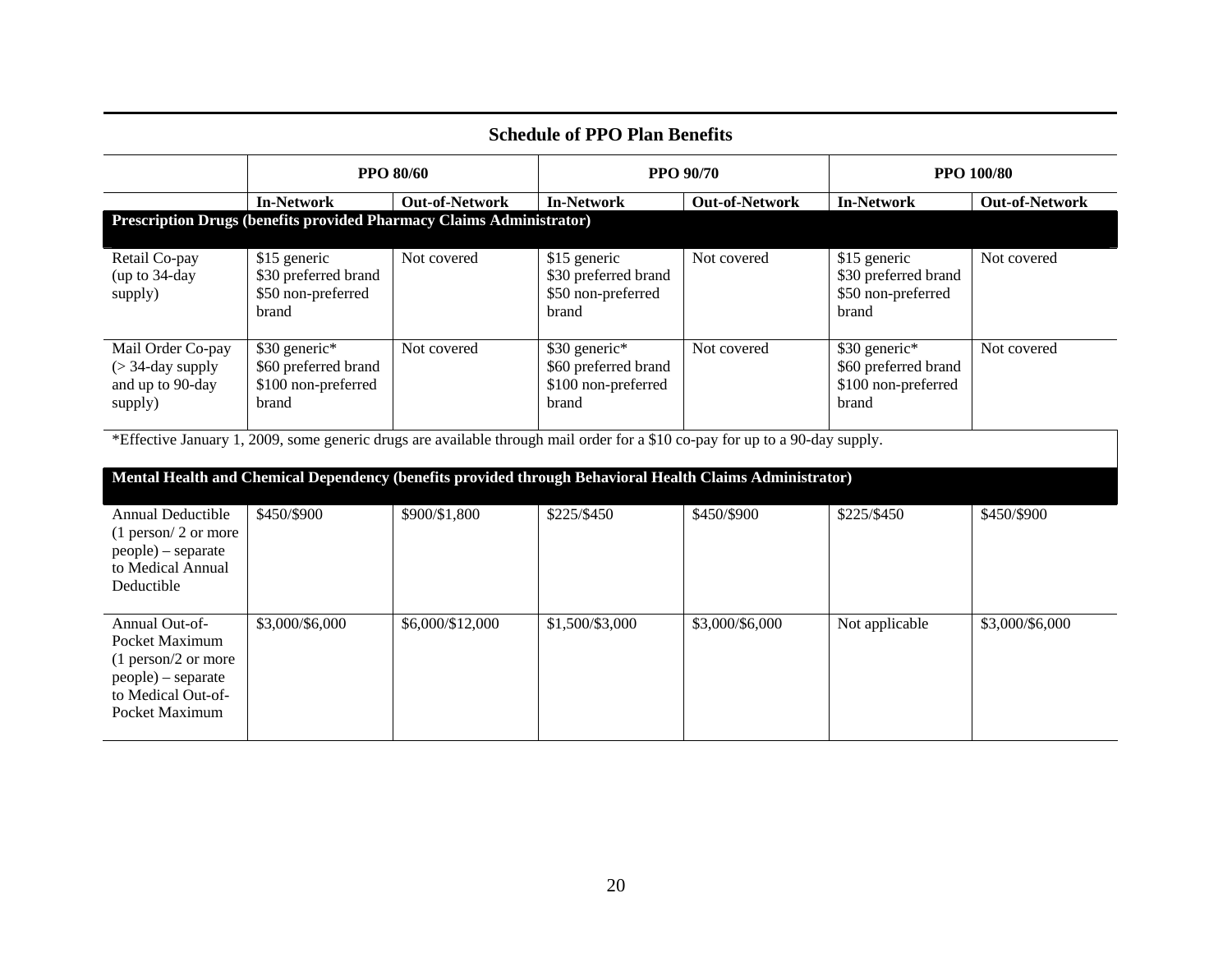| <b>Schedule of PPO Plan Benefits</b> |                                                                                    |                                                                                                           |                                                                                    |                                                                                                     |                                                                                       |                                                                                                    |  |  |
|--------------------------------------|------------------------------------------------------------------------------------|-----------------------------------------------------------------------------------------------------------|------------------------------------------------------------------------------------|-----------------------------------------------------------------------------------------------------|---------------------------------------------------------------------------------------|----------------------------------------------------------------------------------------------------|--|--|
|                                      | <b>PPO 80/60</b>                                                                   |                                                                                                           | <b>PPO 90/70</b>                                                                   |                                                                                                     | <b>PPO 100/80</b>                                                                     |                                                                                                    |  |  |
|                                      | <b>In-Network</b>                                                                  | <b>Out-of-Network</b>                                                                                     | <b>In-Network</b>                                                                  | <b>Out-of-Network</b>                                                                               | <b>In-Network</b>                                                                     | <b>Out-of-Network</b>                                                                              |  |  |
| <b>Inpatient Care</b>                | The Plan pays 80%<br>of discounted in-<br>network fees, after<br>annual deductible | The Plan pays 60%<br>of R&C charges,<br>after annual<br>deductible - $30$ -day<br><i>annual maximum</i>   | The Plan pays 90%<br>of discounted in-<br>network fees, after<br>annual deductible | The Plan pays 70%<br>of R&C charges,<br>after annual<br>deductible - $30$ - $day$<br>annual maximum | The Plan pays<br>100% of discounted<br>in-network fees,<br>after annual<br>deductible | The Plan pays 80%<br>of R&C charges,<br>after annual<br>deductible - $30$ -day<br>annual maximum   |  |  |
| <b>Outpatient Care</b>               | \$25 co-pay<br>No visit maximum                                                    | The Plan pays 50%<br>of R&C charges,<br>after annual<br>deductible - $30$ -visit<br><i>annual maximum</i> | $$25$ co-pay<br>No visit maximum                                                   | The Plan pays 50%<br>of R&C charges,<br>after annual<br>deductible - $30$ -visit<br>annual maximum  | $$25$ co-pay<br>No visit maximum                                                      | The Plan pays 50%<br>of R&C charges,<br>after annual<br>deductible - $30$ -visit<br>annual maximum |  |  |

*Note: the 30-day annual maximums for out-of-network care apply separately to mental health and chemical dependency care. That means that there is a 30-day maximum for mental health care and a separate 30-day limit for chemical dependency care.* 

| <b>Other Coverage</b>                                                                                                                                                        |                                                                                                                                                                                                                     |                                                                    |                                                                                                                                                                                                                      |                                                                    |                                                                                                                                                                                                                       |                                                                    |
|------------------------------------------------------------------------------------------------------------------------------------------------------------------------------|---------------------------------------------------------------------------------------------------------------------------------------------------------------------------------------------------------------------|--------------------------------------------------------------------|----------------------------------------------------------------------------------------------------------------------------------------------------------------------------------------------------------------------|--------------------------------------------------------------------|-----------------------------------------------------------------------------------------------------------------------------------------------------------------------------------------------------------------------|--------------------------------------------------------------------|
| <b>Emergency Room</b>                                                                                                                                                        | $$100$ co-pay<br>(waived if admitted)                                                                                                                                                                               | $$100$ co-pay<br>(waived if admitted)                              | $$100$ co-pay<br>(waived if admitted)                                                                                                                                                                                | $$100$ co-pay<br>(waived if admitted)                              | $$100$ co-pay<br>(waived if<br>admitted)                                                                                                                                                                              | $$100$ co-pay<br>(waived if admitted)                              |
| Durable Medical<br>Equipment (some)<br>Durable Medical<br>Equipment may<br>have certain<br>limitations, such as<br>one custom pair of<br>shoe inserts per<br>benefit period) | \$500 per year paid<br>at $100\%$ , then the<br>Plan pays 80% of<br>discounted in-<br>network fees, after<br>annual deductible<br>Prior Plan Approval<br>must be obtained<br>after first \$500 paid<br>has been met | The Plan pays 60%<br>of R&C charges,<br>after annual<br>deductible | \$500 per year paid<br>at $100\%$ , then the<br>Plan pays 90% of<br>discounted in-<br>network fees, after<br>annual deductible.<br>Prior Plan Approval<br>must be obtained<br>after first \$500 paid<br>has been met | The Plan pays 70%<br>of R&C charges,<br>after annual<br>deductible | \$500 per year paid<br>at $100\%$ , then the<br>Plan pays 100% of<br>discounted in-<br>network fees, after<br>annual deductible.<br>Prior Plan Approval<br>must be obtained<br>after first \$500 paid<br>has been met | The Plan pays 80%<br>of R&C charges,<br>after annual<br>deductible |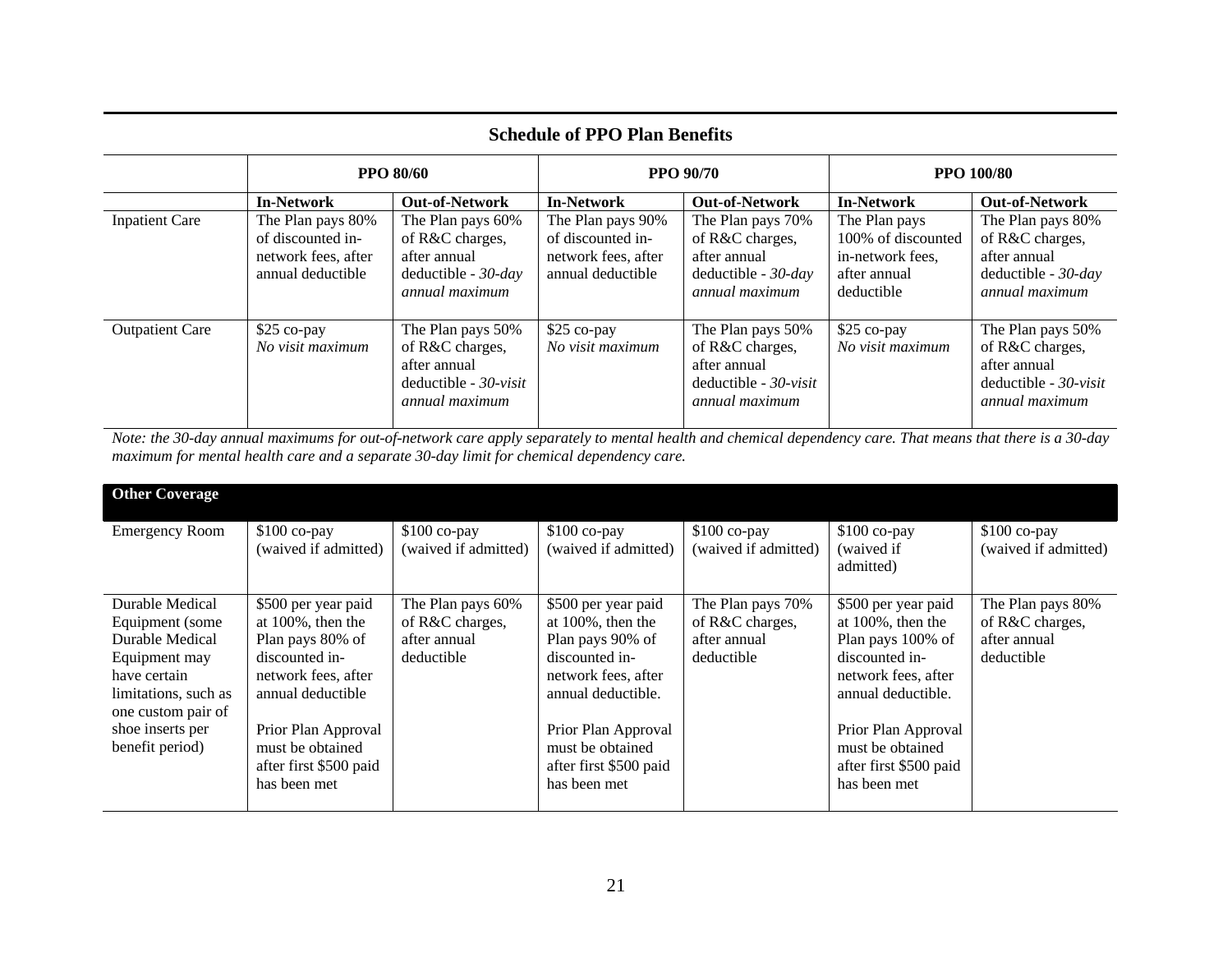|                                                                                                                                                                                                                                    | <b>PPO 80/60</b>  |                                                                    | <b>PPO 90/70</b>  |                                                                    | <b>PPO 100/80</b> |                                                                    |  |
|------------------------------------------------------------------------------------------------------------------------------------------------------------------------------------------------------------------------------------|-------------------|--------------------------------------------------------------------|-------------------|--------------------------------------------------------------------|-------------------|--------------------------------------------------------------------|--|
|                                                                                                                                                                                                                                    | <b>In-Network</b> | <b>Out-of-Network</b>                                              | <b>In-Network</b> | <b>Out-of-Network</b>                                              | <b>In-Network</b> | <b>Out-of-Network</b>                                              |  |
| Physical Therapy<br>and Occupational<br>Therapy<br>40-visit maximum<br>per year (in- and<br>out-of-network care<br>is combined for<br>maximums). Visits<br>above 40 per year<br>subject to ongoing<br>medical necessity<br>review. | \$40 co-pay       | The Plan pays 60%<br>of R&C charges,<br>after annual<br>deductible | \$40 co-pay       | The Plan pays 70%<br>of R&C charges,<br>after annual<br>deductible | \$40 co-pay       | The Plan pays 80%<br>of R&C charges,<br>after annual<br>deductible |  |
| Speech Therapy<br>(20-visit maximum<br>per year combined<br>for in- and out-of-<br>network care).<br>Visits above 20 per<br>year subject to<br>ongoing medical<br>necessity review.                                                | \$40 co-pay       | The Plan pays 60%<br>of R&C charges,<br>after annual<br>deductible | \$40 co-pay       | The Plan pays 70%<br>of R&C charges,<br>after annual<br>deductible | \$40 co-pay       | The Plan pays 80%<br>of R&C charges,<br>after annual<br>deductible |  |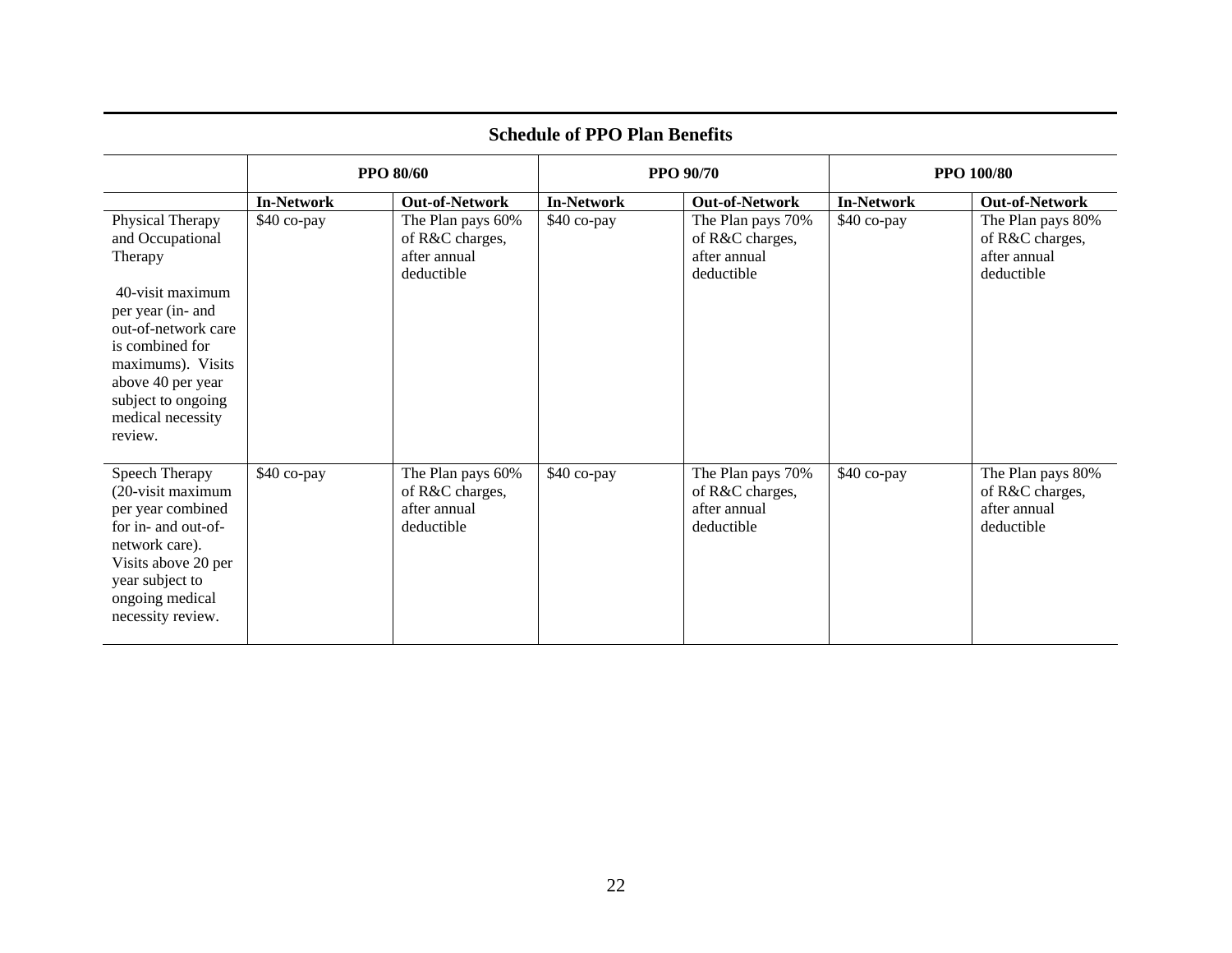|                                                                                                                                                                                                                                | <b>PPO 80/60</b>                                                                     |                                                                    | <b>PPO 90/70</b>                                                                     |                                                                    |                                                                                        | <b>PPO 100/80</b>                                                  |  |
|--------------------------------------------------------------------------------------------------------------------------------------------------------------------------------------------------------------------------------|--------------------------------------------------------------------------------------|--------------------------------------------------------------------|--------------------------------------------------------------------------------------|--------------------------------------------------------------------|----------------------------------------------------------------------------------------|--------------------------------------------------------------------|--|
|                                                                                                                                                                                                                                | <b>In-Network</b>                                                                    | <b>Out-of-Network</b>                                              | <b>In-Network</b>                                                                    | <b>Out-of-Network</b>                                              | <b>In-Network</b>                                                                      | <b>Out-of-Network</b>                                              |  |
| Chiropractic Care<br>(20-visit maximum<br>per year; visits<br>beyond the per year<br>maximum are<br>covered if a covered<br>health service).<br>Visits above 20 per<br>year subject to<br>ongoing medical<br>necessity review. | \$40 co-pay                                                                          | Not covered                                                        | \$40 co-pay                                                                          | Not covered                                                        | \$40 co-pay                                                                            | Not covered                                                        |  |
| Home Health Care<br>$(100 - visit maximum)$<br>per year). Visits<br>above 100 per year<br>subject to ongoing<br>medical necessity<br>review.                                                                                   | The Plan pays 100%<br>of discounted in-<br>network fees                              | Not covered                                                        | The Plan pays 100%<br>of discounted in-<br>network fees                              | Not covered                                                        | The Plan pays<br>100% of discounted<br>in-network fees                                 | Not covered                                                        |  |
| Hospice Care                                                                                                                                                                                                                   | The Plan pays 100%<br>of discounted in-<br>network fees, after<br>annual deductible. | Not covered                                                        | The Plan pays 100%<br>of discounted in-<br>network fees, after<br>annual deductible. | Not covered                                                        | The Plan pays<br>100% of discounted<br>in-network fees,<br>after annual<br>deductible. | Not covered                                                        |  |
| <b>Skilled Nursing</b><br>Care Facility (60-<br>day maximum per<br>year combined for<br>in- and out-of-<br>network care)                                                                                                       | The Plan pays 80%<br>of discounted in-<br>network fees, after<br>annual deductible   | The Plan pays 60%<br>of R&C charges,<br>after annual<br>deductible | The Plan pays 90%<br>of discounted in-<br>network fees, after<br>annual deductible   | The Plan pays 70%<br>of R&C charges,<br>after annual<br>deductible | The Plan pays<br>100% of discounted<br>in-network fees,<br>after annual<br>deductible  | The Plan pays 80%<br>of R&C charges,<br>after annual<br>deductible |  |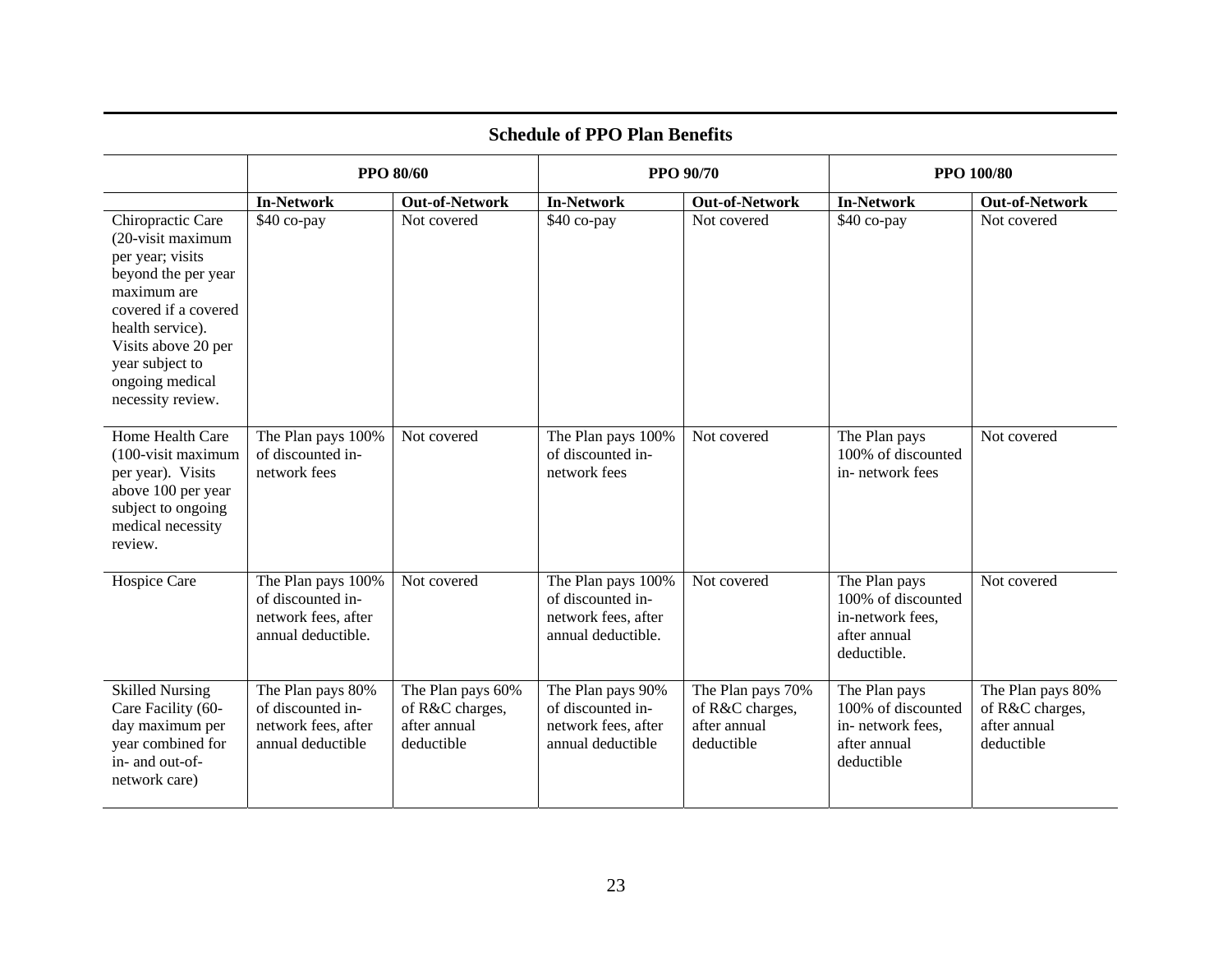| <b>Schedule of PPO Plan Benefits</b>                                                                                                                                           |                                                                                     |                                                                     |                                                                                     |                                                                     |                                                                                        |                                                                      |  |
|--------------------------------------------------------------------------------------------------------------------------------------------------------------------------------|-------------------------------------------------------------------------------------|---------------------------------------------------------------------|-------------------------------------------------------------------------------------|---------------------------------------------------------------------|----------------------------------------------------------------------------------------|----------------------------------------------------------------------|--|
|                                                                                                                                                                                |                                                                                     | <b>PPO 80/60</b>                                                    | <b>PPO 90/70</b>                                                                    |                                                                     | <b>PPO 100/80</b>                                                                      |                                                                      |  |
|                                                                                                                                                                                | <b>In-Network</b>                                                                   | <b>Out-of-Network</b>                                               | <b>In-Network</b>                                                                   | <b>Out-of-Network</b>                                               | <b>In-Network</b>                                                                      | <b>Out-of-Network</b>                                                |  |
| Ambulance<br>Services*                                                                                                                                                         | The Plan pays 80%<br>of discounted in-<br>network fees, after<br>annual deductible. | The Plan pays 80%<br>of R&C charges,<br>after annual<br>deductible. | The Plan pays 90%<br>of discounted in-<br>network fees, after<br>annual deductible. | The Plan pays 90%<br>of R&C charges,<br>after annual<br>deductible. | The Plan pays<br>100% of discounted<br>in-network fees.<br>after annual<br>deductible. | The Plan pays 100%<br>of R&C charges,<br>after annual<br>deductible. |  |
| All other covered<br>and medically<br>necessary services<br>including, but not<br>limited to: Medical<br>Supplies (blood,<br>oxygen, prosthetics)<br>and Dialysis<br>Services. | The Plan pays 80%<br>of discounted in-<br>network fees, after<br>annual deductible. | The Plan pays 60%<br>of R&C charges,<br>after annual<br>deductible. | The Plan pays 90%<br>of discounted in-<br>network fees, after<br>annual deductible. | The Plan pays 70%<br>of R&C charges,<br>after annual<br>deductible. | The Plan pays<br>100% of discounted<br>in-network fees,<br>after annual<br>deductible. | The Plan pays 80%<br>of R&C charges,<br>after annual<br>deductible.  |  |

\* Air transport and ambulance service between facilities must be medically necessary as determined by the Claims Administrator.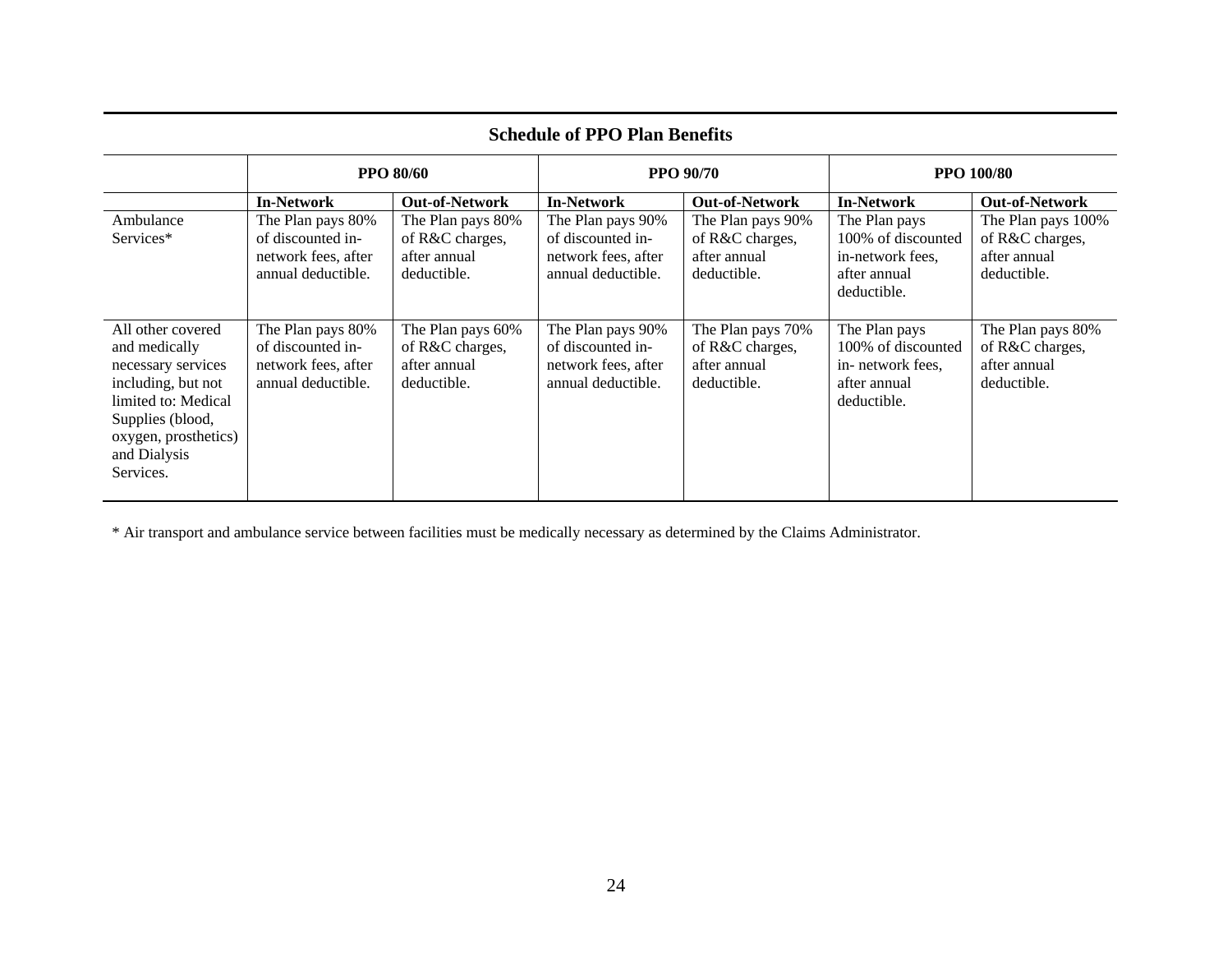#### *Important Notes About PPO Plan Benefits*

- 1. Deductible amounts and out-of-pocket maximum amounts for in-network and out-of-network services are mutually exclusive. That means that amounts you pay toward the deductible and outof-pocket maximum for in-network care do not count toward satisfying the out-of-network deductible and out-of-pocket maximum. Likewise, amounts you pay toward the out-of-network deductible and out-of-pocket maximum do not count toward satisfying the deductible and out-ofpocket maximum for in-network care.
- 2. Prescription drug co-pays listed in the preceding chart are effective January 1, 2008. (*For more details, see the "Your Prescription Drug Program" section of this SPD)*
- 3. The annual deductible and out-of-pocket maximum amounts applicable to expenses for medical services do NOT apply to covered expenses for mental health and chemical dependency services. There is a separate annual deductible and a separate out-of-pocket maximum you must meet before the Plan pays benefits for mental health and chemical dependency care.
- 4. If you move from a PPO Plan to an Out-of-Area ("OOA") Plan in the same calendar year, the innetwork medical and mental health/chemical dependency deductibles and out-of-pocket maximums that you met under the PPO Plan will transfer to the OOA plan deductibles and outof-pocket maximums for that year.

#### **Pre-certifying Care For Certain Medical Services**

Pre-certifying care means notifying your medical Claims Administrator to make sure a treatment plan is approved in advance. All inpatient surgical procedures and hospital stays (including emergency admissions, skilled nursing care facilities and in-patient hospice care facilities) must be pre-certified. **It is important to understand your responsibility for pre-certifying care since failure to do so will result in a \$250 penalty**, which does not count toward satisfying your annual deductible or your annual out-ofpocket maximum.

#### *When You See In-Network Providers*

When you see an in-network provider, the provider should coordinate the notification process on your behalf. However, it's a good idea to verify with your provider that your care has been pre-certified in advance of any surgery or hospital stay. In the event that the \$250 notification penalty is applied to your "In-Network claim" in error, please contact your medical Claims Administrator to have the penalty waived.

#### *When You See Out-of-Network Providers*

When you see providers that are not part of the PPO network, notification is *your* responsibility. Before any in-patient surgical procedure or hospital stay (including emergency admissions, and skilled nursing care facilities), you, your doctor, or someone else familiar with your situation must contact your medical Claims Administrator to pre-certify your care in advance. A \$250 penalty for failure to pre-certify will apply, which does not count toward satisfying the annual deductible or annual out-of-pocket maximum.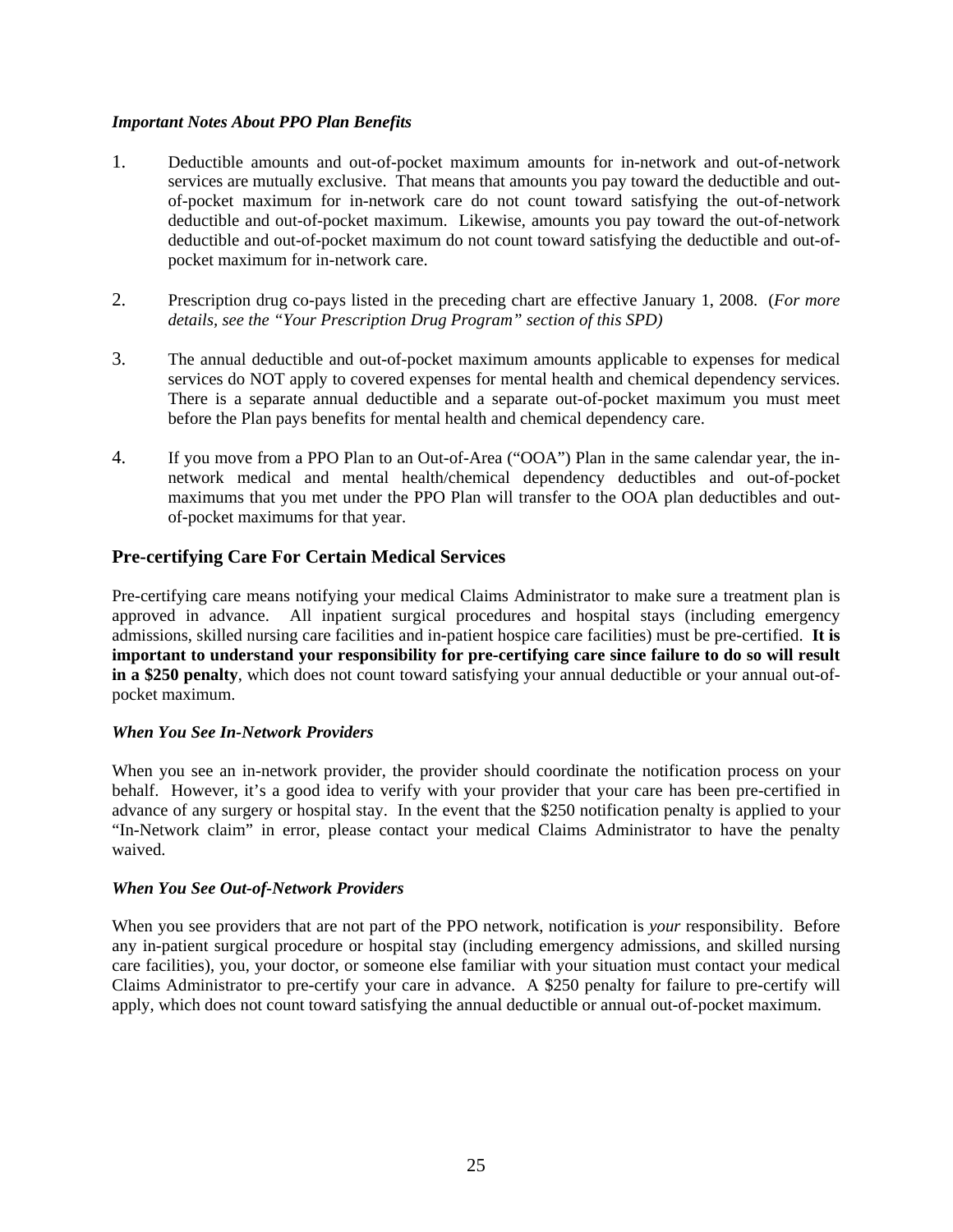#### **Filing a Claim**

#### *When You See In-Network Providers*

If you receive care from an in-network provider, you do not need to file a claim to receive benefits your provider files the claim for you.

#### *When You See Out-of-Network Providers*

If you receive care from an out-of-network provider, you must file a claim with your medical Claims Administrator to receive benefits. To file a claim, you must complete a claim form, attach your original itemized bills, and mail them to the address shown on the form. All claims must be filed within 18 months following the end of the Plan Year during which the care was received. If your claim is submitted after that period of time, it will not be eligible for payment.

You can obtain a claim form by contacting Benefits US. Log on to www.eBenefitsUS.com or call 1-888- 860-6178. You may be asked to pay for your care at the time of your visit and submit a claim for reimbursement.

#### **The Out-of-Area Program ("OOA")**

If you live outside any PPO Plan network service area, medical coverage is available through the Out-of-Area Program. The Out-of-Area Program is a non-network program. With a non-network program, you may receive care from any provider you want. After you pay an annual deductible, the Plan will begin to share the cost of care with you. Generally, the Plan pays a certain percentage of the reasonable and customary (R&C) charges for services and you pay the rest. R&C charges are based on the typical amounts charged by most providers in your geographic area for specific medical services. If the cost of your care is more than the R&C limit set by the Plan, you pay the amount that exceeds the limit in addition to any applicable deductible and coinsurance amounts.

When you reach the annual out-of-pocket maximum, the Plan will pay 100% of your eligible expenses for the rest of the Plan Year (excluding charges above the R&C limit or charges not otherwise covered by the Plan).

The Out-of-Area Program offers three coverage options from which to choose that vary based on the amounts of your annual deductible, annual out-of-pocket maximum, and coinsurance levels.

On the following pages, you will find an overview of the Out-of-Area Program and the benefits it includes.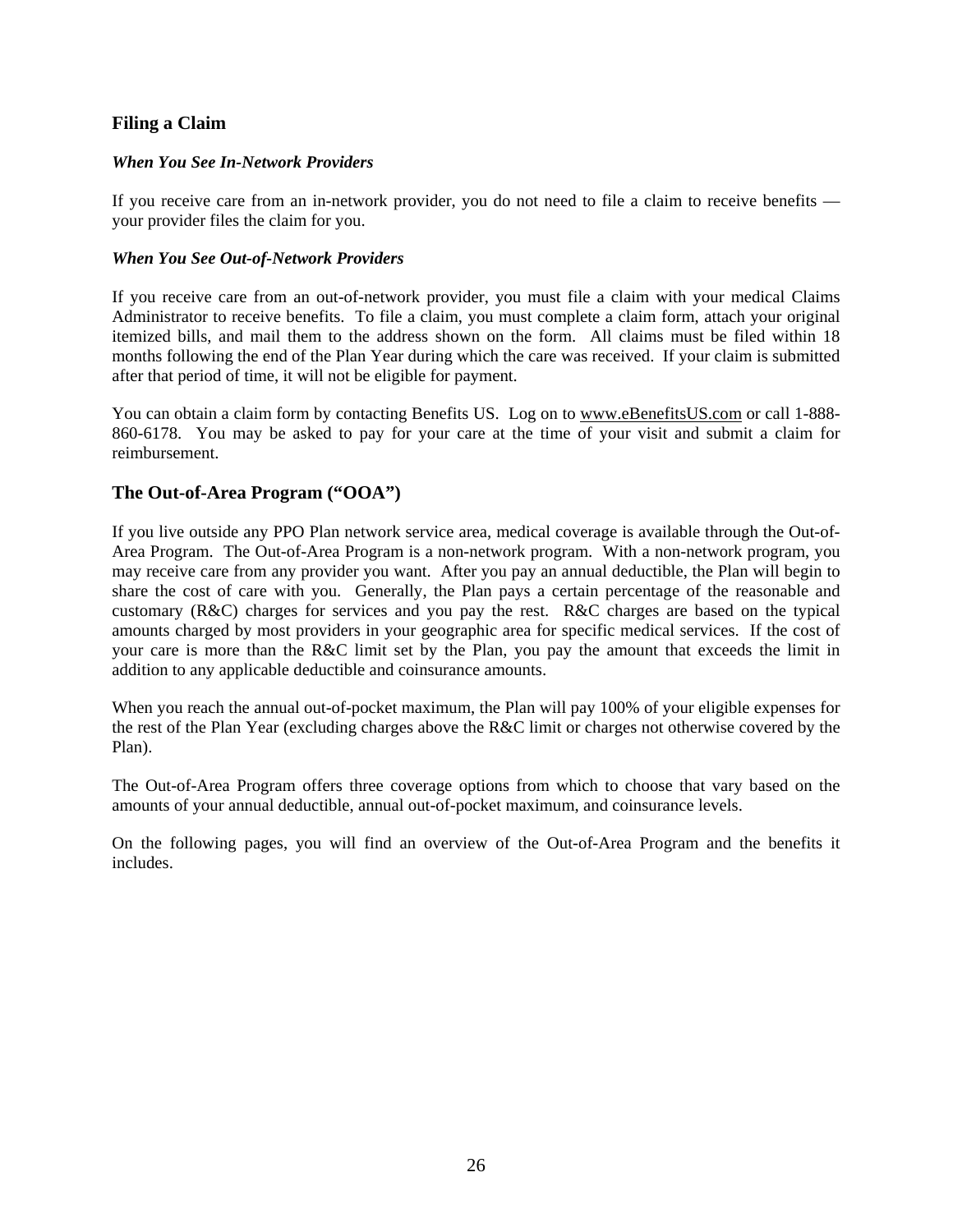#### **Schedule of Out-of-Area Program Benefits**

#### *An Overview of Out-of-Area Program Benefits*

The following chart is an overview of the key features of the Out-of-Area Program ("OOA"), including the benefits for OOA 80, OOA 90, and OOA 100. The chart is an overview only and does not list every covered service. For more information on how the Plan covers services under the Out-of-Area Program, contact your medical Claims Administrator.

| $\alpha$ of $\alpha$ or $\alpha$ in $\alpha$ is $\alpha$ in $\alpha$ in $\alpha$                                                                |                                                              |                                                              |                                                               |  |  |  |  |
|-------------------------------------------------------------------------------------------------------------------------------------------------|--------------------------------------------------------------|--------------------------------------------------------------|---------------------------------------------------------------|--|--|--|--|
|                                                                                                                                                 | <b>OOA 80</b>                                                | <b>OOA 90</b>                                                | <b>OOA 100</b>                                                |  |  |  |  |
| Annual Deductible<br>(1 person/2 or more people)                                                                                                | \$450/\$900                                                  | \$225/\$450                                                  | \$225/\$450                                                   |  |  |  |  |
| Coinsurance                                                                                                                                     | The Plan pays 80% of R&C<br>charges, after annual deductible | The Plan pays 90% of R&C charges,<br>after annual deductible | The Plan pays 100% of R&C charges,<br>after annual deductible |  |  |  |  |
| Annual Out-of-Packet Maximum<br>(1 person/2 or more people)                                                                                     | \$3,000/\$6,000                                              | \$1,500/\$3,000                                              | Not applicable                                                |  |  |  |  |
| Lifetime Maximum                                                                                                                                | Unlimited                                                    | Unlimited                                                    | Unlimited                                                     |  |  |  |  |
| <b>Medical Office Services</b>                                                                                                                  |                                                              |                                                              |                                                               |  |  |  |  |
| Doctor's Office Visits                                                                                                                          | The Plan pays 80% of R&C<br>charges, after annual deductible | The Plan pays 90% of R&C charges,<br>after annual deductible | The Plan pays 100% of R&C charges,<br>after annual deductible |  |  |  |  |
| Preventive Care<br>includes routine physicals and well<br>child care<br>(no limit on visits until age 5, then one<br>routine physical per year) | The Plan pays 80% of R&C<br>charges, after annual deductible | The Plan pays 90% of R&C charges,<br>after annual deductible | The Plan pays 100% of R&C charges,<br>after annual deductible |  |  |  |  |
| <b>OB/GYN Exams</b>                                                                                                                             | The Plan pays 80% of R&C<br>charges, after annual deductible | The Plan pays 90% of R&C charges,<br>after annual deductible | The Plan pays 100% of R&C charges,<br>after annual deductible |  |  |  |  |

# **Schedule of Out-of-Area Program Benefits**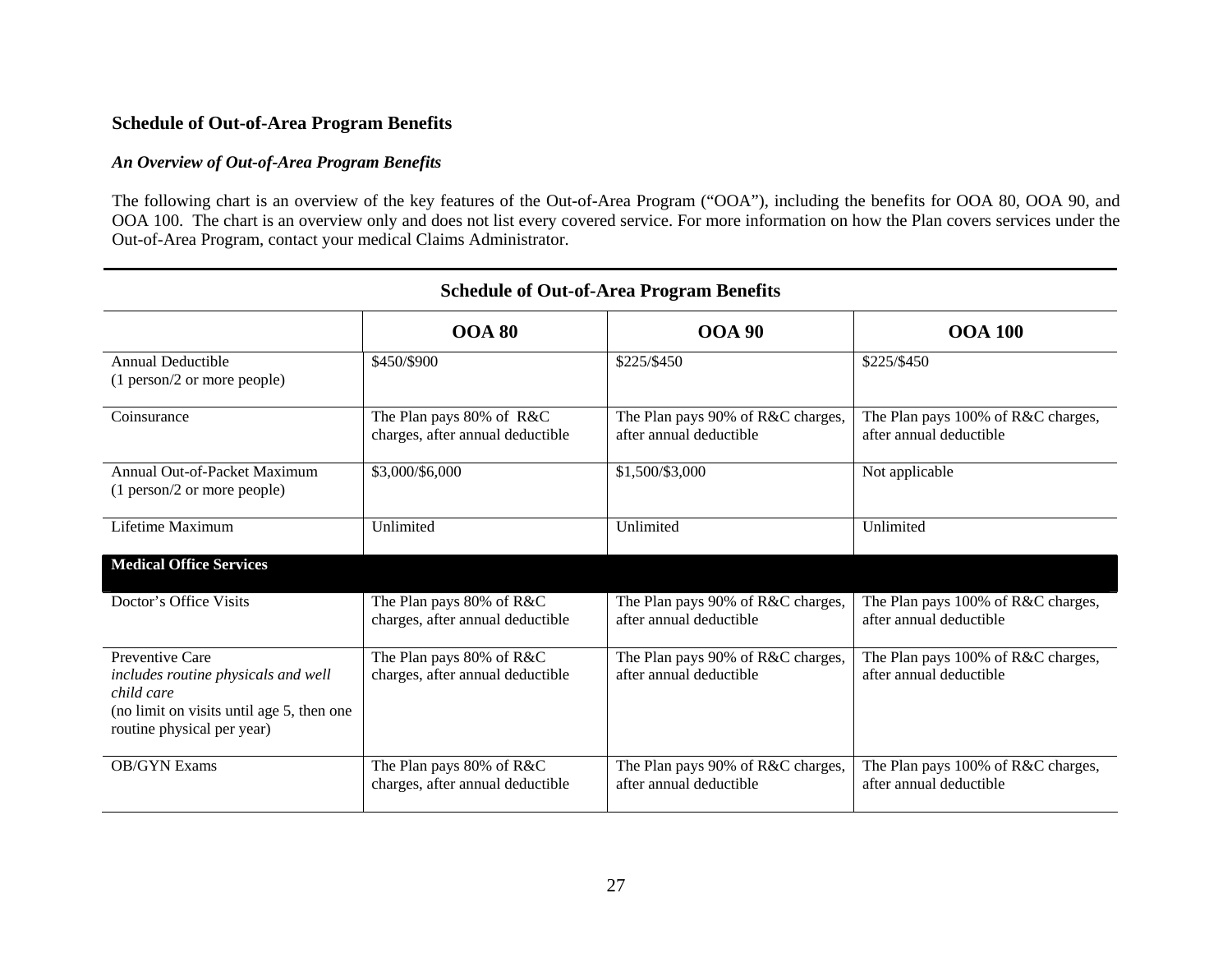|                                                                                                         | <b>OOA 80</b>                                                                                                                                                                                                                                                                                      | <b>OOA 90</b>                                                                                                                                                                                                                                                                                      | <b>OOA 100</b>                                                |  |  |  |  |  |
|---------------------------------------------------------------------------------------------------------|----------------------------------------------------------------------------------------------------------------------------------------------------------------------------------------------------------------------------------------------------------------------------------------------------|----------------------------------------------------------------------------------------------------------------------------------------------------------------------------------------------------------------------------------------------------------------------------------------------------|---------------------------------------------------------------|--|--|--|--|--|
| X-Rays and Lab Tests                                                                                    | The Plan pays 100% of R&C<br>charges, after meeting annual<br>deductible, if performed in doctor's<br>office as part of office visit; if<br>performed in outpatient facility, the<br>Plan pays 100% of R&C charges for<br>lab charges and 80% of R&C<br>charges for x-rays and related<br>services | The Plan pays 100% of R&C<br>charges, after meeting annual<br>deductible, if performed in doctor's<br>office as part of office visit; if<br>performed in outpatient facility, the<br>Plan pays 100% of R&C charges for<br>lab charges and 90% of R&C<br>charges for x-rays and related<br>services | The Plan pays 100% of R&C charges,<br>after annual deductible |  |  |  |  |  |
| Immunizations (No age limitation)                                                                       | The Plan pays 80% of charges, after<br>annual deductible                                                                                                                                                                                                                                           | The Plan pays 90% of R&C charges,<br>after annual deductible                                                                                                                                                                                                                                       | The Plan pays 100% of R&C charges,<br>after annual deductible |  |  |  |  |  |
| <b>Inpatient Hospital Care</b>                                                                          |                                                                                                                                                                                                                                                                                                    |                                                                                                                                                                                                                                                                                                    |                                                               |  |  |  |  |  |
| Room Allowance<br>(semi-private room covered; private<br>room covered only when medically<br>necessary) | The Plan pays 80% of R&C<br>charges, after annual deductible                                                                                                                                                                                                                                       | The Plan pays 90% of R&C charges,<br>after annual deductible                                                                                                                                                                                                                                       | The Plan pays 100% of R&C charges,<br>after annual deductible |  |  |  |  |  |
| Surgery                                                                                                 | The Plan pays 80% of R&C<br>charges, after annual deductible                                                                                                                                                                                                                                       | The Plan pays 90% of R&C charges,<br>after annual deductible                                                                                                                                                                                                                                       | The Plan pays 100% of R&C charges,<br>after annual deductible |  |  |  |  |  |
| <b>Maternity Care</b>                                                                                   |                                                                                                                                                                                                                                                                                                    |                                                                                                                                                                                                                                                                                                    |                                                               |  |  |  |  |  |
| <b>Obstetric Services</b><br>(including office visits)                                                  | The Plan pays 80% of R&C<br>charges, after annual deductible                                                                                                                                                                                                                                       | The Plan pays 90% of R&C charges,<br>after annual deductible                                                                                                                                                                                                                                       | The Plan pays 100% of R&C charges,<br>after annual deductible |  |  |  |  |  |
| <b>Hospital Charges</b><br>(including newborn nursery care)                                             | The Plan pays 80% of R&C<br>charges, after annual deductible                                                                                                                                                                                                                                       | The Plan pays 90% of R&C charges,<br>after annual deductible                                                                                                                                                                                                                                       | The Plan pays 100% of R&C charges,<br>after annual deductible |  |  |  |  |  |

## **Schedule of Out-of-Area Program Benefits**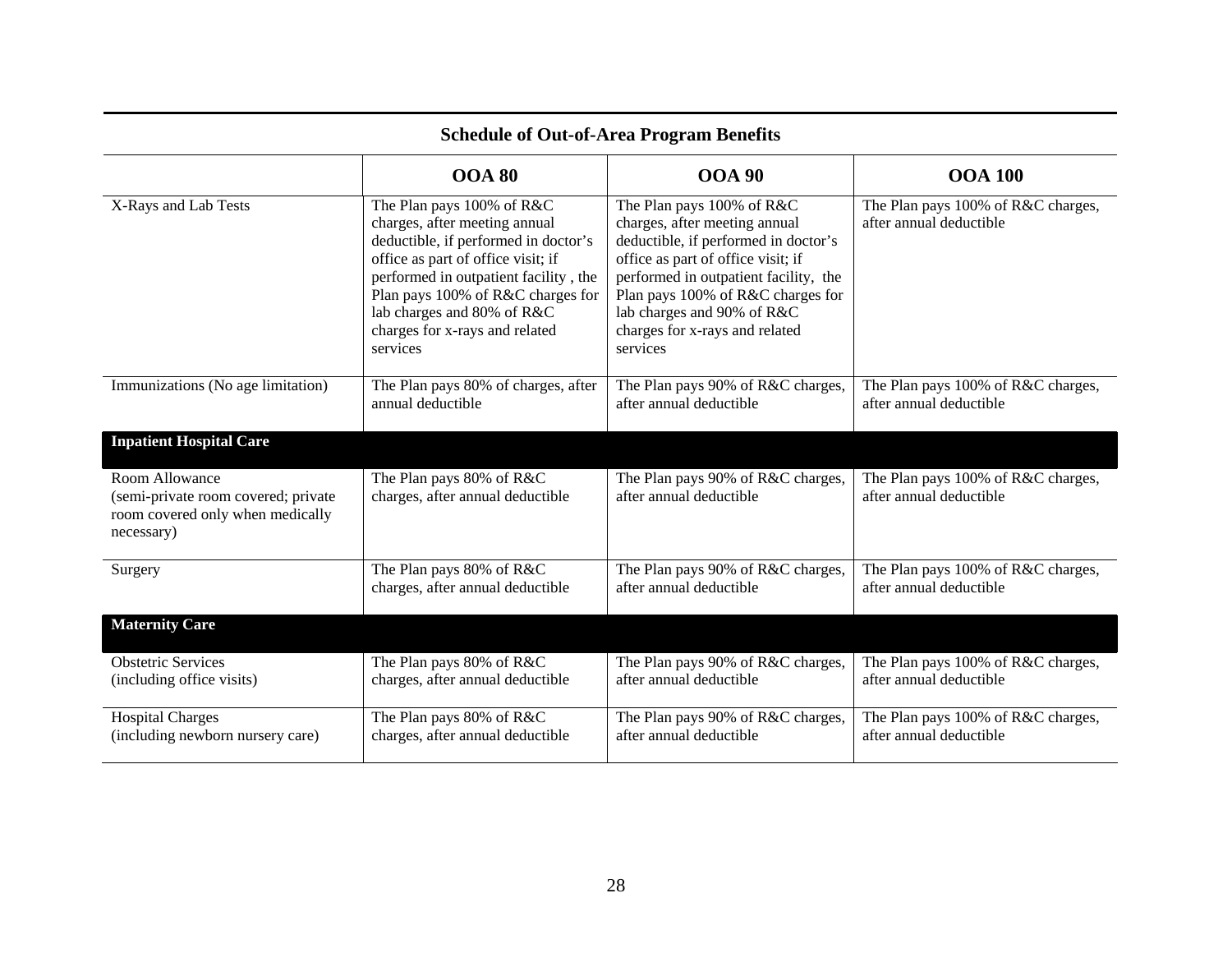| <b>Schedule of Out-of-Area Program Benefits</b>                                             |                                                                                     |                                                                    |                                                                    |  |  |  |  |  |  |
|---------------------------------------------------------------------------------------------|-------------------------------------------------------------------------------------|--------------------------------------------------------------------|--------------------------------------------------------------------|--|--|--|--|--|--|
|                                                                                             | <b>OOA 80</b>                                                                       | <b>OOA 90</b>                                                      | <b>OOA 100</b>                                                     |  |  |  |  |  |  |
|                                                                                             | <b>Prescription Drugs (benefits provided through Pharmacy Claims Administrator)</b> |                                                                    |                                                                    |  |  |  |  |  |  |
| Retail Co-pay<br>(up to 34-day supply)<br>You must use a PBM in-network<br><i>pharmacy.</i> | \$15 generic<br>\$30 preferred brand<br>\$50 non-preferred brand                    | \$15 generic<br>\$30 preferred brand<br>\$50 non-preferred brand   | \$15 generic<br>\$30 preferred brand<br>\$50 non-preferred brand   |  |  |  |  |  |  |
| Mail Order Co-pay<br>$($ > 34-day and up to 90-day supply)                                  | \$30 generic*<br>\$60 preferred brand<br>\$100 non-preferred brand                  | \$30 generic*<br>\$60 preferred brand<br>\$100 non-preferred brand | \$30 generic*<br>\$60 preferred brand<br>\$100 non-preferred brand |  |  |  |  |  |  |

\*Effective January 1, 2009, some generic drugs are available through mail order for a \$10 co-pay for up to a 90-day supply.

| Mental Health and Chemical Dependency (benefits provided through Behavioral Health Claims Administrator)   |                                                                                              |                                                                                              |                                                                                           |
|------------------------------------------------------------------------------------------------------------|----------------------------------------------------------------------------------------------|----------------------------------------------------------------------------------------------|-------------------------------------------------------------------------------------------|
| Annual Deductible – separate to<br>Medical Annual Deductible<br>(1 person/2 or more people)                | \$450/\$900                                                                                  | \$225/\$450                                                                                  | \$225/\$450                                                                               |
| Annual Out-of-Pocket Maximum –<br>separate to Medical Annual Out-of-<br>Pocket (1 person/2 or more people) | \$3,000/\$6,000                                                                              | \$1,500/\$3,000                                                                              | Not applicable                                                                            |
| <b>Inpatient Care</b>                                                                                      | The Plan pays 80% of R&C<br>charges, after annual deductible<br>No day maximum               | The Plan pays 90% of R&C<br>charges, after annual deductible<br>No day maximum               | The Plan pays 100% of R&C charges,<br>after annual deductible<br>No day maximum           |
| <b>Outpatient Care</b>                                                                                     | The Plan pays 50% of R&C<br>charges, after separate annual<br>deductible<br>No visit maximum | The Plan pays 50% of R&C<br>charges, after separate annual<br>deductible<br>No visit maximum | The Plan pays 50% of R&C charges,<br>after separate annual deductible<br>No visit maximum |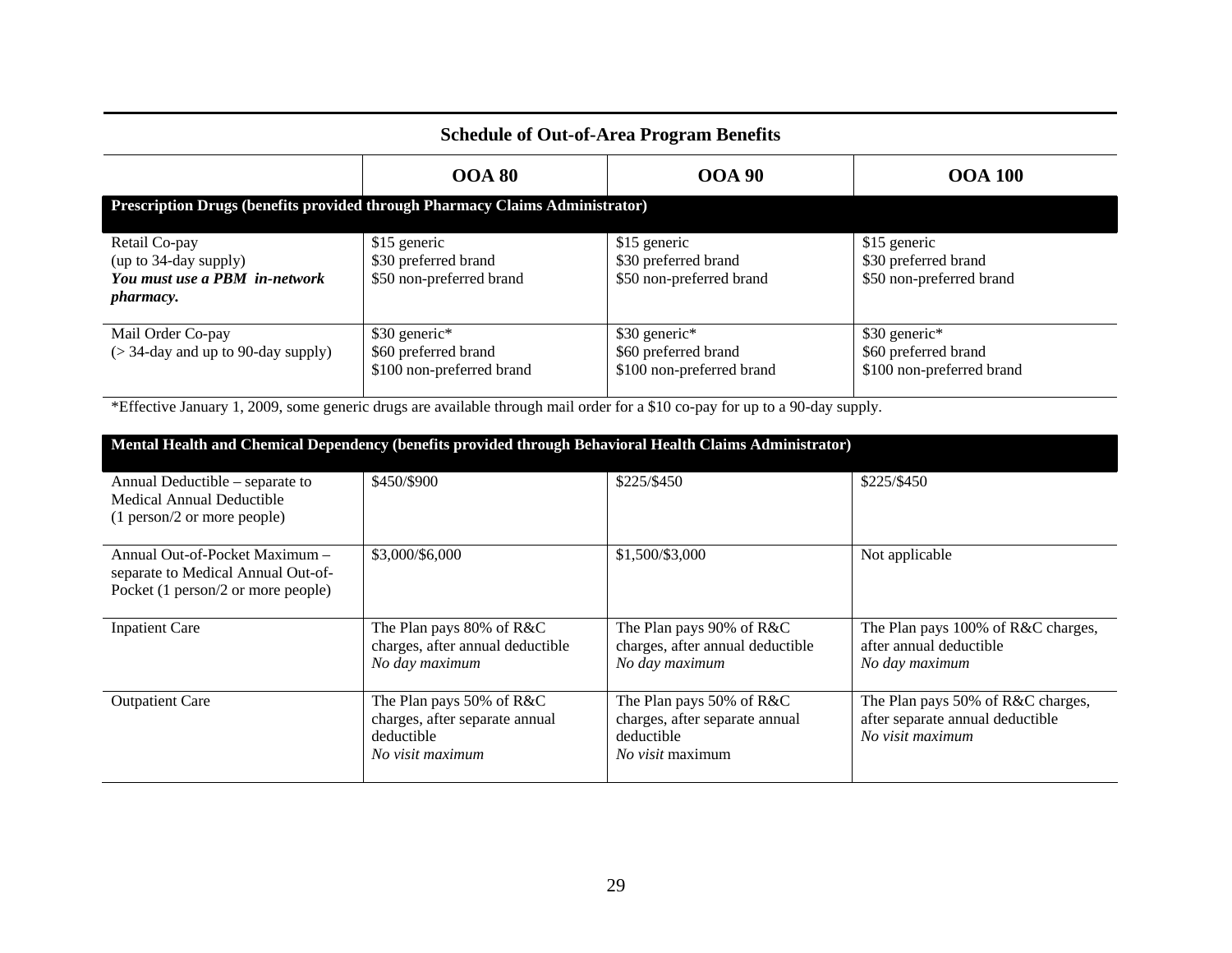|                                                                                                                                               | <b>OOA 80</b>                                                                                        | <b>OOA 90</b>                                                                                        | <b>OOA 100</b>                                                                                        |
|-----------------------------------------------------------------------------------------------------------------------------------------------|------------------------------------------------------------------------------------------------------|------------------------------------------------------------------------------------------------------|-------------------------------------------------------------------------------------------------------|
| <b>Other Coverage</b>                                                                                                                         |                                                                                                      |                                                                                                      |                                                                                                       |
| <b>Emergency Room</b>                                                                                                                         | The Plan pays 80% of R&C<br>charges, after annual deductible                                         | The Plan pays 90% of R&C<br>charges, after annual deductible                                         | The Plan pays 100% of R&C charges,<br>after annual deductible                                         |
| Durable Medical Equipment<br>(some Durable Medical Equipment<br>may have certain limitations, such as<br>one custom pair of shoe inserts per  | \$500 per year at 100% of R&C,<br>then the Plan pays 80% of R&C<br>charges, after annual deductible. | \$500 per year at 100% of R&C,<br>then the Plan pays 90% of R&C<br>charges, after annual deductible. | \$500 per year at 100% of R&C, then<br>the Plan pays 100% of R&C charges,<br>after annual deductible. |
| benefit period)                                                                                                                               | Prior Plan Approval must be<br>obtained after first \$500 paid has<br>been met                       | Prior Plan Approval must be<br>obtained after first \$500 paid has<br>been met                       | Prior Plan Approval must be obtained<br>after first \$500 paid has been met                           |
| Physical and Occupational Therapy<br>(40-visit maximum per year). Visits<br>above 40 per year subject to ongoing<br>medical necessity review. | The Plan pays 80% of R&C<br>charges, after annual deductible                                         | The Plan pays 90% of R&C<br>charges, after annual deductible                                         | The Plan pays 100% of R&C charges,<br>after annual deductible                                         |
| Speech Therapy<br>(20-visit maximum per year). Visits<br>above 20 per year subject to ongoing<br>medical necessity review.                    | The Plan pays 80% of R&C<br>charges, after annual deductible                                         | The Plan pays 90% of R&C<br>charges, after annual deductible                                         | The Plan pays 100% of R&C charges,<br>after annual deductible                                         |
| Chiropractic Care<br>(20-visit maximum per year). Visits<br>above 20 per year subject to ongoing<br>medical necessity review.                 | The Plan pays 80% of R&C<br>charges, after annual deductible                                         | The Plan pays 90% of R&C<br>charges, after annual deductible                                         | The Plan pays 100% of R&C charges,<br>after annual deductible                                         |
| Home Health Care<br>(100-visit maximum per year). Visits<br>above 100 per year subject to ongoing<br>medical necessity review.                | The Plan pays 100% of R&C<br>charges                                                                 | The Plan pays 100% of R&C<br>charges                                                                 | The Plan pays 100% of R&C charges                                                                     |

# **Schedule of Out-of-Area Program Benefits**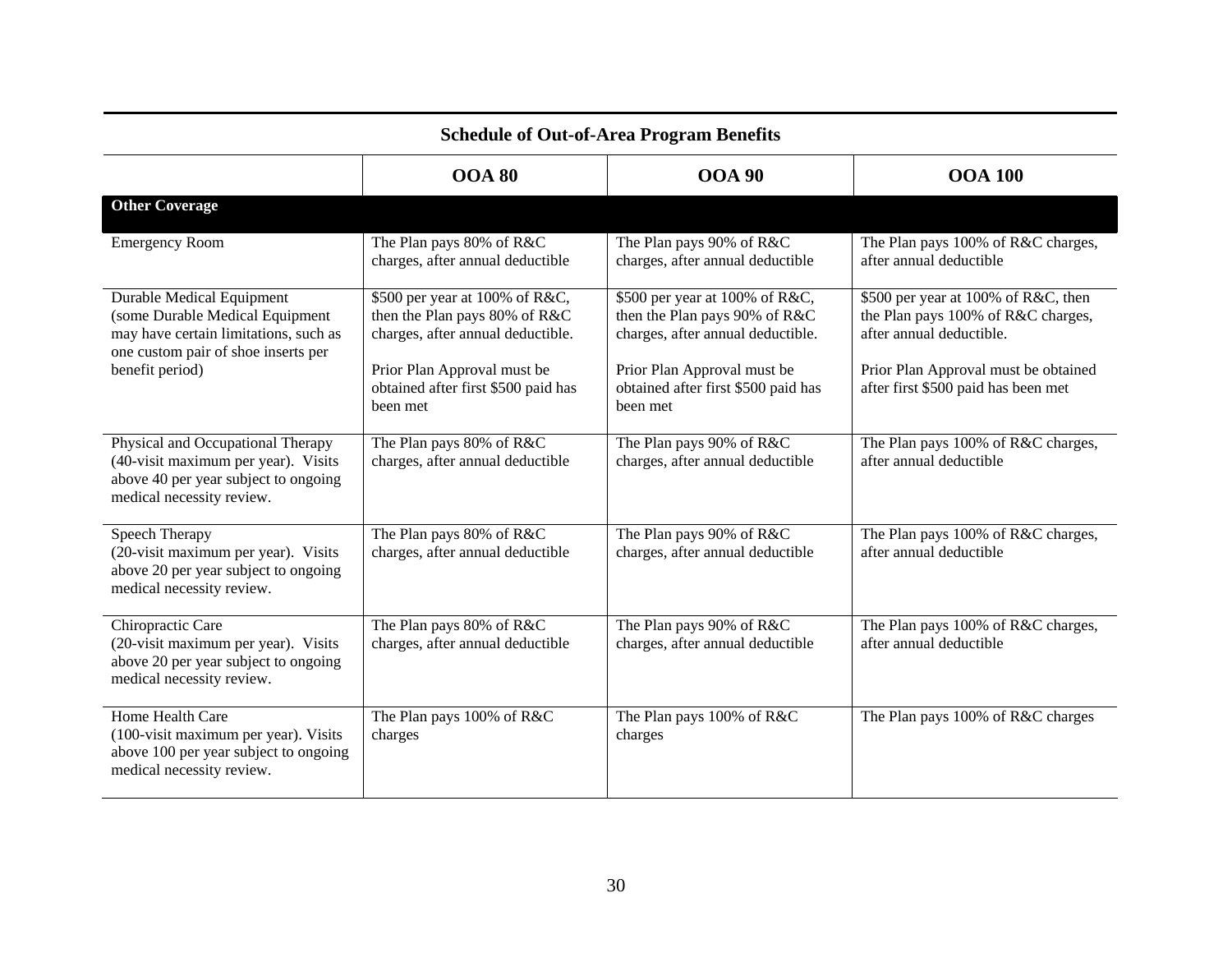| <b>Schedule of Out-of-Area Program Benefits</b>                                                                                                                               |                                                                   |                                                                |                                                                |
|-------------------------------------------------------------------------------------------------------------------------------------------------------------------------------|-------------------------------------------------------------------|----------------------------------------------------------------|----------------------------------------------------------------|
|                                                                                                                                                                               | <b>OOA 80</b>                                                     | <b>OOA 90</b>                                                  | <b>OOA 100</b>                                                 |
| Hospice Care                                                                                                                                                                  | The Plan pays $100\%$ of R&C<br>charges, after annual deductible. | The Plan pays 100% of R&C<br>charges, after annual deductible. | The Plan pays 100% of R&C charges,<br>after annual deductible. |
| Skilled Nursing Care Facility (60-day<br>max. per year)                                                                                                                       | The Plan pays 80% of R&C<br>charges, after annual deductible      | The Plan pays 90% of R&C<br>charges, after annual deductible   | The Plan pays 100% of R&C charges,<br>after annual deductible  |
| All other covered and medically<br>necessary services including, but not<br>limited to: Ambulance,* Medical<br>Supplies (blood, oxygen, prosthetics)<br>and Dialysis Services | The Plan pays 80% of R&C<br>charges, after annual deductible      | The Plan pays 90% of R&C<br>charges, after annual deductible   | The Plan pays 100% of R&C charges,<br>after annual deductible  |

\*Air transport and ambulance service between facilities must be medically necessary as determined by the Claims Administrator.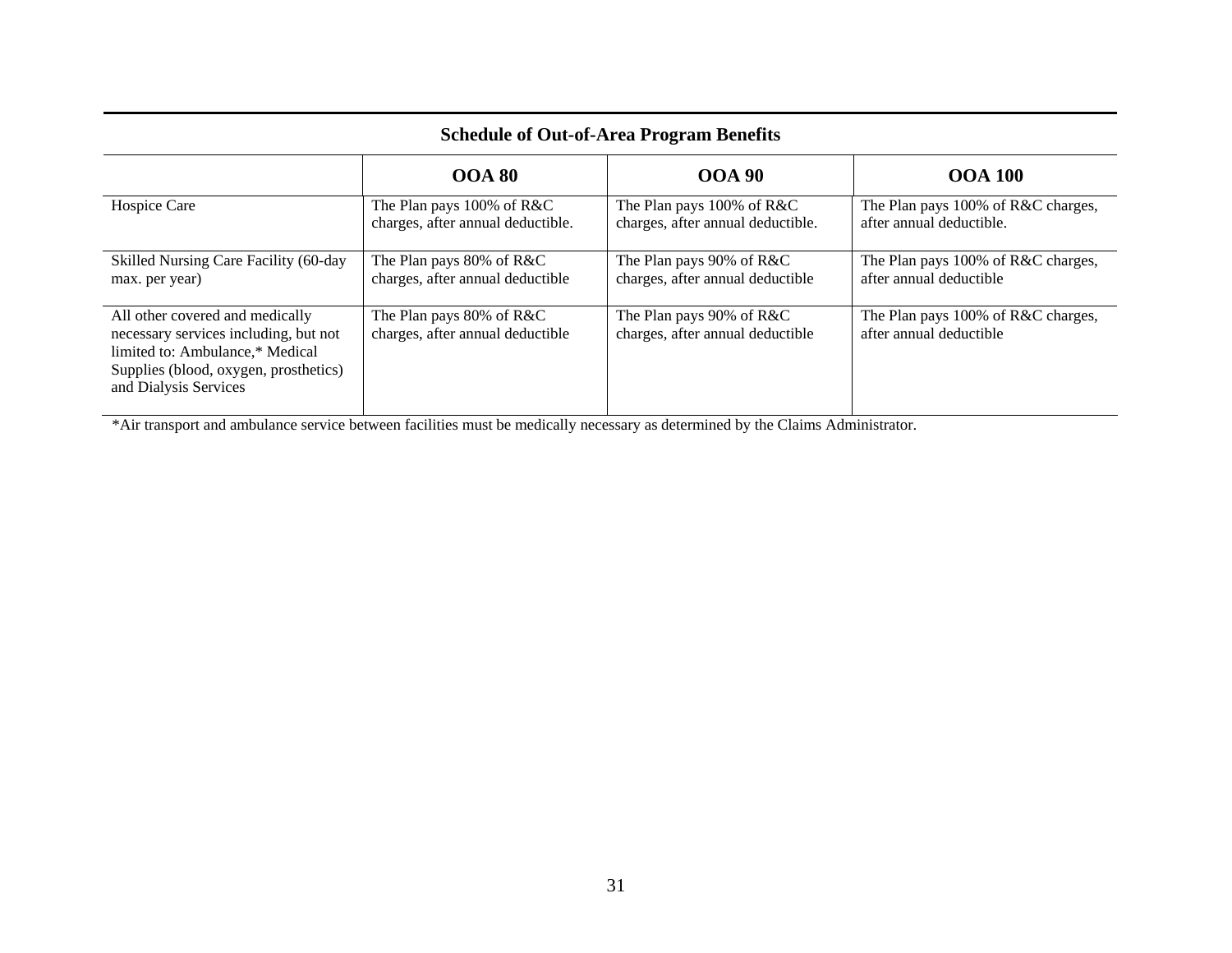#### **Important Notes About Out-of-Area Program Benefits**

- 1. Prescription drug co-pays listed in the preceding chart are effective January 1, 2008. (*For more details, see the "Your Prescription Drug Program" section of this SPD*)
- 2. The annual deductible and out-of-pocket maximum amounts applicable to expenses for medical program services do NOT apply to covered expenses for mental health and chemical dependency services. There is a separate annual deductible and out-of-pocket maximum for medical expenses than for mental health and chemical dependency that you must meet before the Plan pays expenses for such care.
- 3. If you move from an OOA Plan to a PPO Plan in the same calendar year, the medical and mental health/chemical dependency deductibles and out-of-pocket maximums that you met under the OOA Plan will transfer to the PPO plan in-network deductibles and out-of-pocket maximums for that year.

#### **Pre-certifying Care For Certain Medical Services (Out-of-Area Program)**

Pre-certifying care means notifying your medical Claims Administrator to make sure a treatment plan is approved in advance. All in-patient surgical procedures and hospital stays (including emergency admissions, skilled nursing care facilities and in-patient hospice facilities) need to be pre-certified. It's important to understand your responsibility for pre-certifying care since failure to do so will result in financial penalties you must pay.

Notification is *your* responsibility. Before any surgical procedure or hospital stay, you, your doctor, or someone else familiar with your situation must contact your medical Claims Administrator to pre-certify your care. **If you do not pre-certify your care in advance, a penalty of \$250 will apply.** This penalty does not count toward the annual deductible or annual out-of-pocket maximum.

#### **Filing a Claim (Out-of-Area Program)**

To receive benefits for care, you must file a claim. To file a claim, you must complete a claim form, attach your original itemized bills, and mail them to the address shown on the form. All claims must be filed within 18 months following the end of the Plan Year during which your care was received. If your claim is submitted after that period of time it will not be eligible for payment. This 12-month requirement does not apply if you are legally incapacitated

You may be asked to pay for your care at the time of your visit and submit a claim for reimbursement from the Plan.

You can obtain a claim form by contacting Benefits US. Log on to www.eBenefitsUS.com or call 1-888-860-6178.

#### **Medical Services Covered Under the Plan**

In general, the PPO Plan and Out-of-Area Programs cover a wide range of covered health services and supplies your doctor prescribes or authorizes to treat an illness or injury. *(See the "Schedule of PPO Plan Benefits" and "Schedule of Out-of-Area Program Benefits" sections of this SPD for a summary of covered services).*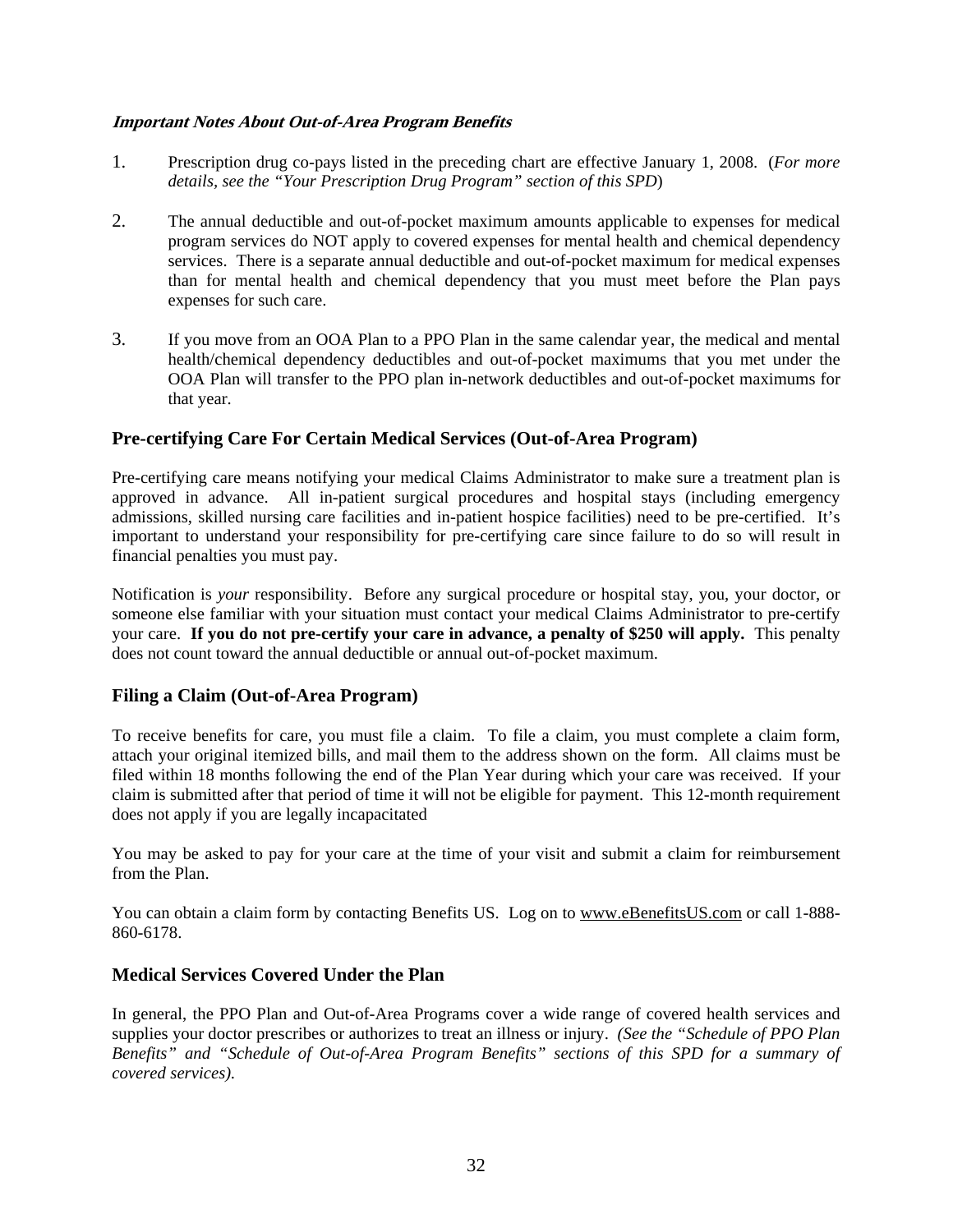If you have further questions about the medical services covered under the Plan, call your medical Claims Administrator.

### **Medical Services NOT Covered Under the Plan**

The PPO Plan and Out-of-Area Programs exclude coverage for certain services. Please contact your medical Claims Administrator if you have questions about what services are excluded.

The following services are excluded from coverage:

- Services and supplies that are not medically necessary covered health services, as determined by your medical Claims Administrator;
- Custodial care, defined as care essentially designed to assist individuals to meet their activities of daily living, such as but not limited to services which constitute personal care (including; help in walking and getting in and out of bed, assistance in bathing, dressing, feeding, using the toilet, preparation of special diet and supervision of medications which can usually be self-administered and which does not entail or require continuous attention of trained medical personnel);
- Cosmetic procedures and supplies, except when reconstructive/cosmetic surgery is necessary as a result of Sickness, Injury or Congenital Anomaly, or to comply with the requirements of The Women's Health and Cancer Rights Act of 1998. *(See the "Additional Rules That Apply to Your Medical Coverage" section of this SPD.)* Examples of procedures that are excluded from coverage include: rhinoplasty (nose), mentoplasty (chin), rhytidoplasty (face lift), glabellar rhytidoplasty, (space between eyebrows) surgical planning (dermabrasion), blepharoplasty (eyelid), mammoplasty (reduction, suspension or augmentation), superficial chemosurgery (chemical peel) and liposuction;
- Treatment or tests performed on an inpatient basis that could have been performed safely and effectively on an outpatient basis;
- Experimental/Investigational or unproven procedures, unless the Plan has agreed to cover them as stated in the Glossary;
- Medically necessary services or expenses associated with the treatment of obesity, weight reduction or dietary control beyond one surgical procedure per lifetime. It is your responsibility to contact your medical Claims Administrator to discuss your eligibility and surgical options covered under this Plan. Failure to do so may result in denial of your claim. Benefits will not be provided for reversals or reconstructive procedures;
- Services or supplies not needed for diagnosis or treatment of a specific illness or injury;
- Treatment resulting from injuries and/or illnesses received as a result of military service (subject to the terms of any applicable collective bargaining agreements);
- Services you are not charged for in Veterans Administration hospitals or other kinds of hospitals or agencies;
- Services or expenses provided by a physician or other health care provider related to the covered person by blood or marriage;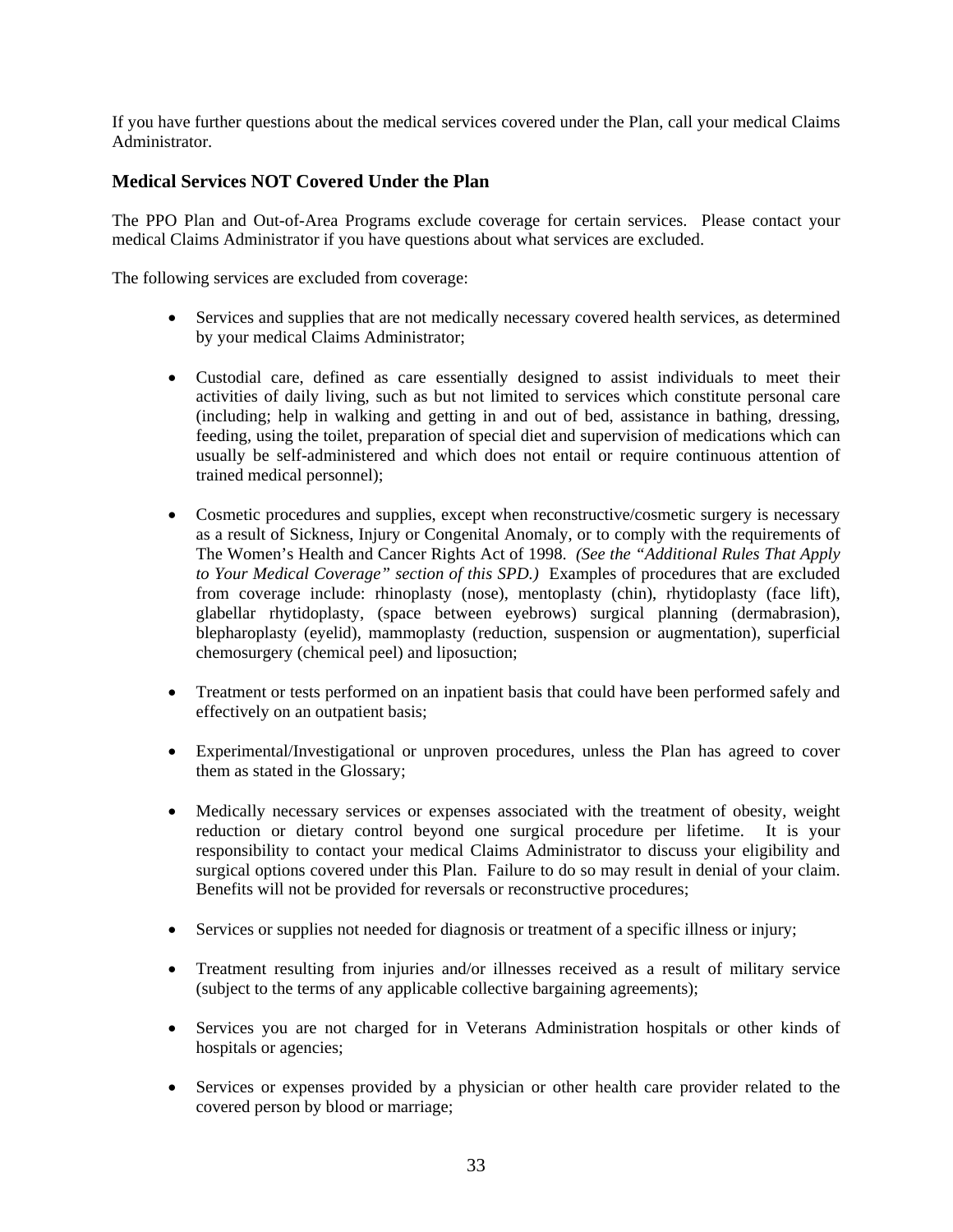- Services or supplies you received before you had coverage under the Plan, or after your coverage under the Plan ends;
- Services or supplies payable by Medicare, or any other government or private program;
- Private duty services provided by sitters or companions. Private duty services by Registered Nurses or Licensed Practical Nurses will also be excluded unless the services are part of an approved home health care or hospice program;
- Reversals of tubal ligations or vasectomies;
- Infertility treatment, services and associated expenses for artificial insemination including In Vitro Fertilization (IVF), Gamete Intrafallopian Transfer (GIFT); Zygote Intrafallopian Transfer (ZIFT) procedures; embryo transport; surrogate parenting; donor semen and related costs including collection and preparation;

**Note:** *Diagnostic testing to determine the cause of infertility and prescription medication to treat infertility is covered under the Plan.*

- Prescription drugs purchased at a doctor's office, skilled nursing facility, hospital or any other place that is not a pharmacy licensed to dispense drugs in the state where it is operated;
- Any service or treatment for complications resulting from any non-covered procedures;
- Any service or supply rendered to a covered person for the diagnosis or treatment to change gender or to improve or restore sexual function;
- Marriage, family or child counseling for the treatment of premarital, marital, family or child relationship dysfunction;
- Services and supplies related to routine foot care; except for procedures associated with diabetic treatment;
- Food supplements including infant formula available over the counter. Coverage of food supplements is restricted to sole source nutrients which are not available over the counter or without a prescription;
- Prescription drugs used for cosmetic purposes or hair growth;
- Travel whether or not recommended by a physician, except in connection with medically necessary travel for an organ donor or the delivery of an organ;
- Durable Medical Equipment over \$500 when required preauthorization is not obtained;
- Services and supplies related to human organ and tissue transplants when the required preapproval is not obtained;
- Any service or supply the covered person is not legally obligated to pay;
- Services for the removal of impacted teeth;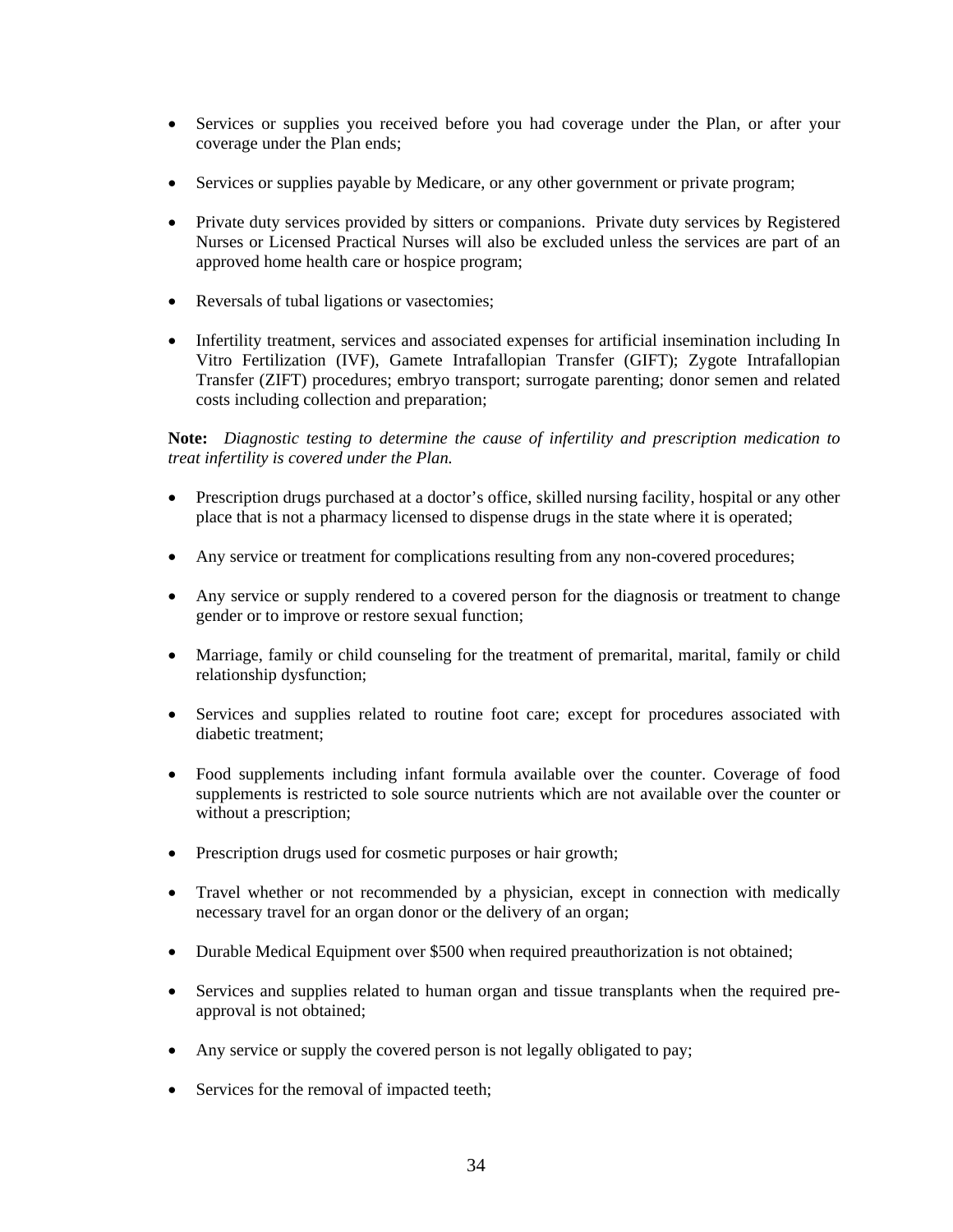- Eyeglasses, contact lenses (except after cataract surgery), hearing aids and examination for the prescription or fitting thereof and any hospital or physician charges related to refractive care;
- Any medical social services, visual, recreational, behavioral, educational or play therapy or bio-feedback, except when part of a pre-authorized home health plan or hospice care program;
- Premarital and pre-employment exams;
- Dental services, except for dental treatment and oral surgery related to the mouth up to a year after an accident: Dental services required as the result of an accident, may be covered under the medical program subject to certain medical necessity limitations and could include treatment for standard reconstruction (plates and crowns). Services are also limited to the replacement of sound and natural teeth. Only when deemed a medically necessary covered health service **and** the only alternative to restore the tooth/teeth/arch to it's functional condition, implants may be a covered expense (to a \$15,000 lifetime maximum);
- Services and supplies received for the treatment of any work related accident or illness;
- Services or expenses for treatment of injury sustained in the commission of a crime or for treatment while confined in a prison, jail, or other penal institution;
- Services or expenses for personal hygiene, comfort or convenience items such as airconditioners, humidifiers, whirlpool baths, and physical fitness or exercise apparel and health club memberships. Exercise equipment is also excluded. Some examples of exercise equipment are shoes, weights, exercise bicycles or tracts, weights or variable resistance machinery, and equipment producing isolated muscle evaluations and strengthening. Treatment programs, the use of equipment to strengthen muscles, and related services performed during the same therapy session are also excluded;
- Any surgical procedure relating to the eye other than one which is a result of trauma or disease. This includes, but is not limited to, Lasix, radial Keratotomy; any other procedure to correct refractive disorders not a consequence of trauma, or disease; or repair of prior ophthalmic surgery unless original surgery was a covered expense under this Plan;
- Acupuncture;
- Hair transplants and treatment of baldness;
- Routine prostate screening exams at an out-of-network provider;
- Chelation Therapy, except for treatment of heavy metal poisoning; and
- Alternative treatments including but not limited to: acupressure, aromatherapy, hypnotism, massage therapy, rolfing (holistic tissue massage), and other forms of alternative treatments as defined by the National Center for Complimentary and Alternative Medicine (NCCAM) of the National Institute of Health.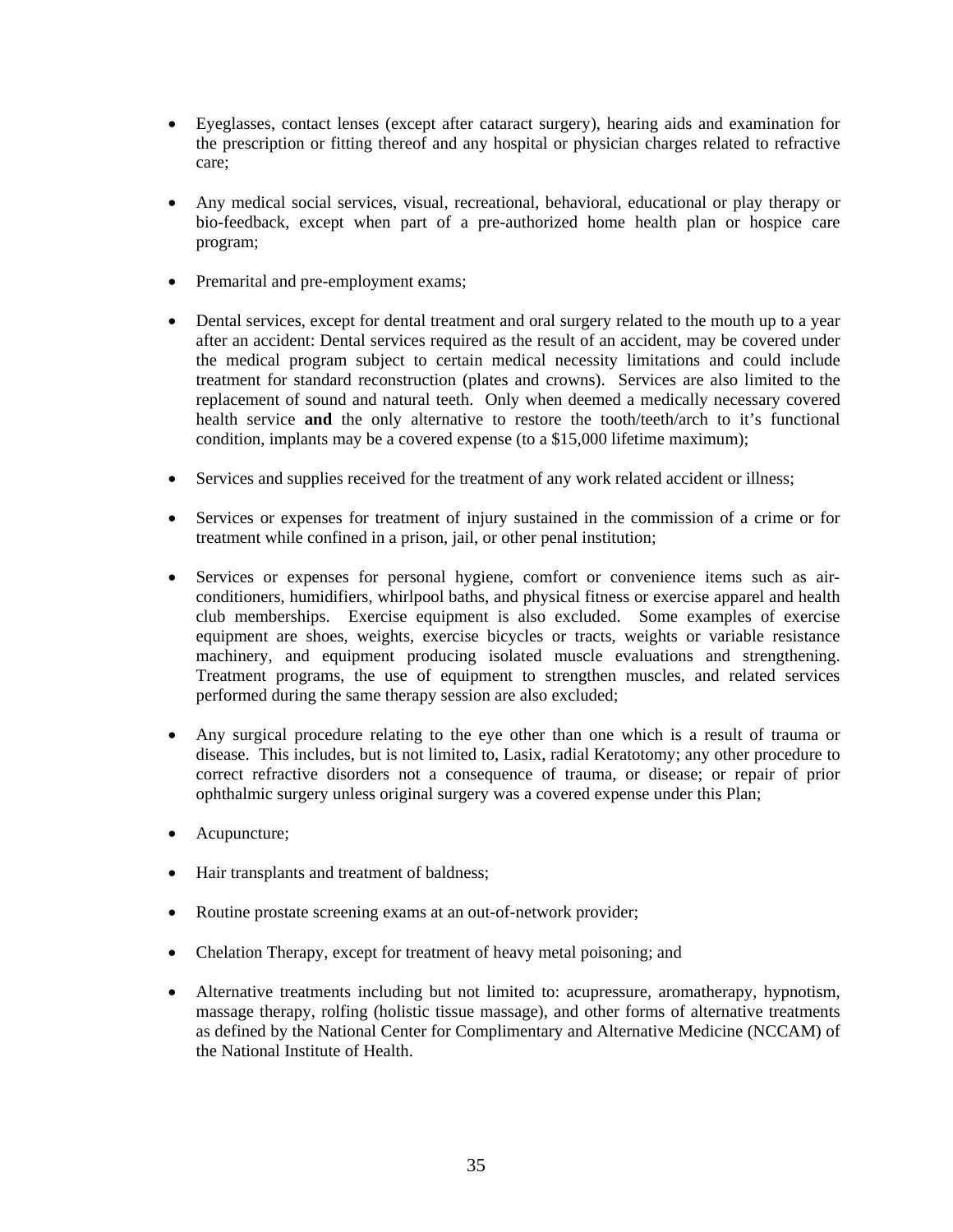# **Additional Rules That Apply to Your Medical Coverage**

#### **Breast Reconstruction Benefits**

In compliance with the requirements of The Women's Health and Cancer Rights Act of 1998, the Plan provides benefits related to breast reconstruction.

Under this federal law, group health plans that provide medical and surgical benefits for mastectomy must provide certain additional benefits related to breast reconstruction.

If you (or a covered dependent) are receiving mastectomy benefits and elect breast reconstruction in connection with the mastectomy, the Plan will provide coverage for:

- Reconstruction of the breast on which the mastectomy has been performed;
- Surgery and reconstruction of the other breast to produce a symmetrical appearance; and
- Prostheses and physical complications at all stages of the mastectomy, including lymphedemas.

Covered services will be provided in a manner determined in consultation between the attending doctor and the patient. Benefits will be provided in the same way as provided for any other surgical expense, and are subject to any deductibles and coinsurance requirements that may apply.

#### **Maternity Admissions**

Group health plans (like this Plan) generally may **not,** under federal law, restrict benefits for any hospital length of stay in connection with childbirth for the mother or newborn child to less than 48 hours following a vaginal delivery, or less than 96 hours following a cesarean section.

However, federal law generally does not prohibit the mother's or newborn's attending provider, after consulting with the mother, from discharging the mother or her newborn earlier than 48 hours (or 96 hours as applicable).

The Plan must not, under federal law, require that a provider obtain authorization from the Plan or the Claims Administrator for prescribing a length of stay not in excess of 48 hours (or 96 hours).

### **Coordination With Medicare for Disabled Individuals**

See the *"Coordination With Medicare for Retired and Disabled Individuals"* in the *"Retiree Health Coverage*" section for information about coordination of your medical benefits with Medicare benefits. You may be entitled to Medicare after you become disabled and stop working (on a leave of absence, furloughed or terminated) at US Airways but are otherwise an eligible participant in the Plan.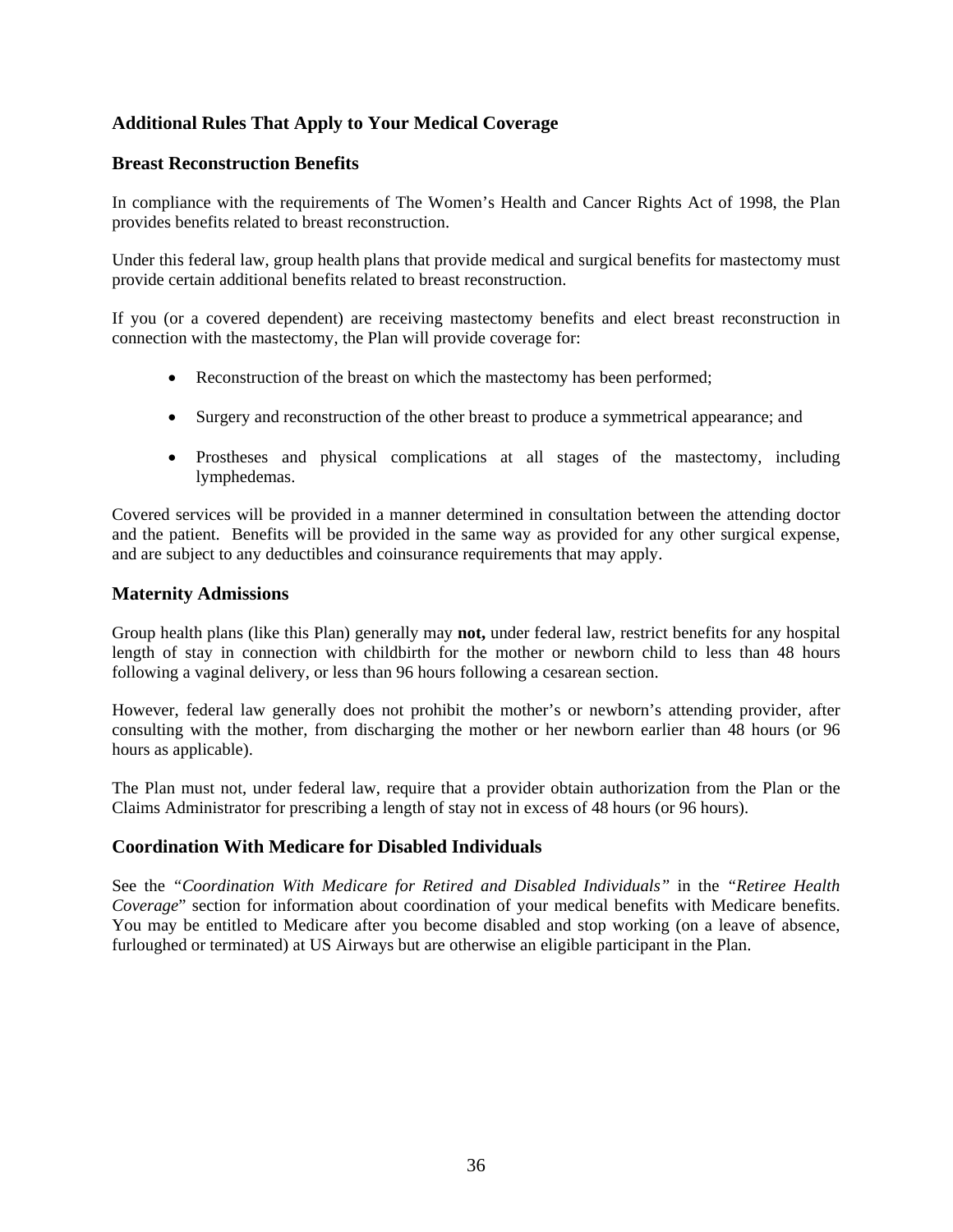# **YOUR PRESCRIPTION DRUG PROGRAM**

The Plan includes prescription drug coverage through a broad network of retail pharmacies and a convenient mail order program. The prescription drug program provides coverage for both generic and brand name prescription drugs and includes several administrative programs designed to encourage safe, appropriate, and effective use of medications. Current programs include Managed Drug Limitations, Prior Authorization and Step Therapy. Medications and limitations are selected for these programs based on clinically approved prescribing guidelines. They are routinely reviewed by your Claims Administrator to ensure clinical appropriateness and are subject to change.

This section provides important information about the prescription drug coverage available through the Plan including:

- An overview of eligibility for prescription drug coverage;
- The pharmacy Claims Administrator's responsibilities; and
- A summary of prescription drug benefits at in-network pharmacies and through the mail order program.

# **Eligibility**

You are eligible for prescription drug coverage under the Plan if you are:

- An active, non-contract full-time or part-time employee of US Airways or America West Airlines, Inc. with a work base in the United States;
- Covered by a collective bargaining agreement that allows you to participate in the Plan;
- A former employee of the Company who was eligible for coverage under the Plan the day before a separation [or inactive status] from the Company and is subject to a written separation agreement, collectively bargained agreement or Company policy that includes coverage for a pre-determined period of time following the separation; or
- A retired employee who meets the requirements listed in "Retiree Health Coverage."

*Please note: For purposes of eligibility, employees are individuals who are classified by the Employer as employees under Section 3121(d) of the Internal Revenue Code. In the event the classification of an individual who is excluded from eligibility under the preceding sentence is determined to be erroneous or is retroactively revised by a court, administrative agency or other administrative body, the individual shall nonetheless continue to be excluded from the Plan and shall be ineligible for benefits for all periods prior to the date that it is determined that its classification of the individual is erroneous or should be revised.* 

Your spouse (or registered domestic partner) and your (or your registered domestic partner's) children may also be eligible for coverage. *(For more details about eligibility for prescription coverage for you (or your registered domestic partner's) eligible dependents, see the "About Your Participation" section of this SPD.)*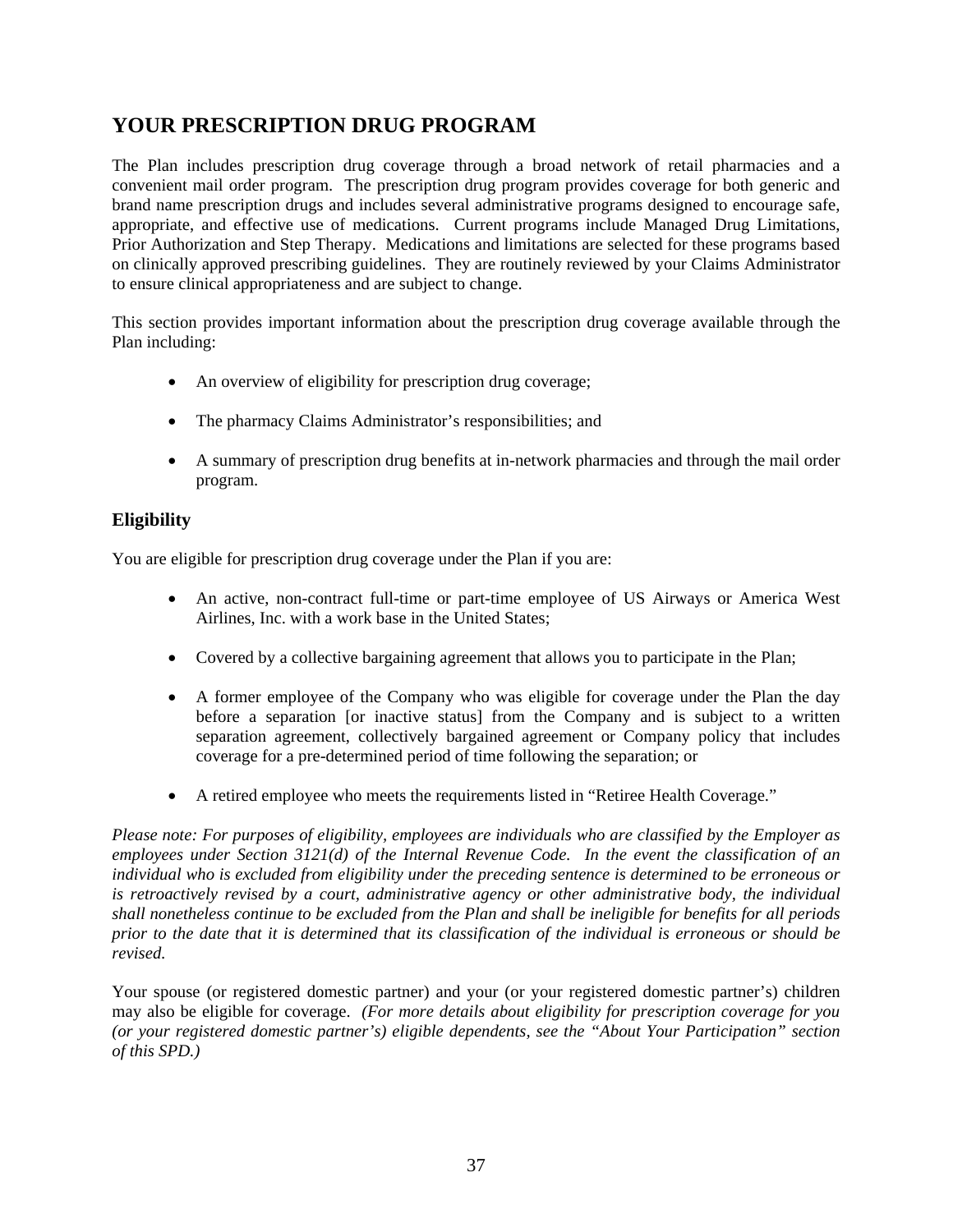#### **Claims Administrator Responsibilities**

The Pharmacy Benefit Manager, or "PBM," is responsible for all prescription drug coverage under the Plan. PBM's specialize in prescription drug benefit management and administration. They maintain national networks of retail pharmacies, a mail order program and provide member services to Plan participants. In the "Plan Administration" section of this SPD, under "Organizations Providing Administrative Services Under the Plan," you will find contact information for the PBM.

#### **An Overview of Your Prescription Drug Program Benefits**

#### **Through Participating Retail Pharmacies**

You can fill a prescription at any pharmacy that is part of your PBM network. You can also take advantage of the mail order program for maintenance prescriptions or other prescriptions you use on a regular basis. When you fill a prescription through a participating retail pharmacy, there are no claim forms to file. At the pharmacy, you pay one of three co-pay amounts depending on whether the drug you receive is generic, a preferred brand name, or a non-preferred brand name.

A **generic drug** is a chemically equivalent version of a brand-name drug, and is available when patent protection expires on the brand-name drug. Generally, generic drugs are less expensive than brand-name drugs.

A **preferred brand-name drug** is one that is on your PBM's primary/preferred drug list. Drugs on this list are judged by your PBM to maximize clinical results and economic value. Your PBM may update its primary/preferred drug list from time to time, so it's a good idea to review it every so often to see if certain drugs have been added or dropped.

A **non-preferred brand-name drug** is one that is not on your PBM primary/preferred drug list.

Here is a look at the co-pays for generic, preferred brand-name, and non-preferred brand-name prescription drugs when you visit a participating retail pharmacy.

| Up to a 34-day supply         | At a participating in-<br>network pharmacy | At a non-network<br>pharmacy |
|-------------------------------|--------------------------------------------|------------------------------|
| Generic drug                  | \$15                                       | No coverage                  |
| Preferred brand-name drug     | \$30                                       | No coverage                  |
| Non-preferred brand-name drug | \$50                                       | No coverage                  |

When you fill your prescription at an in-network pharmacy, you receive up to a 34-day supply after you make your co-pay.

#### **Through Non-Participating Retail Pharmacies**

There is no coverage for prescriptions filled at pharmacies that are not part of your PBM network.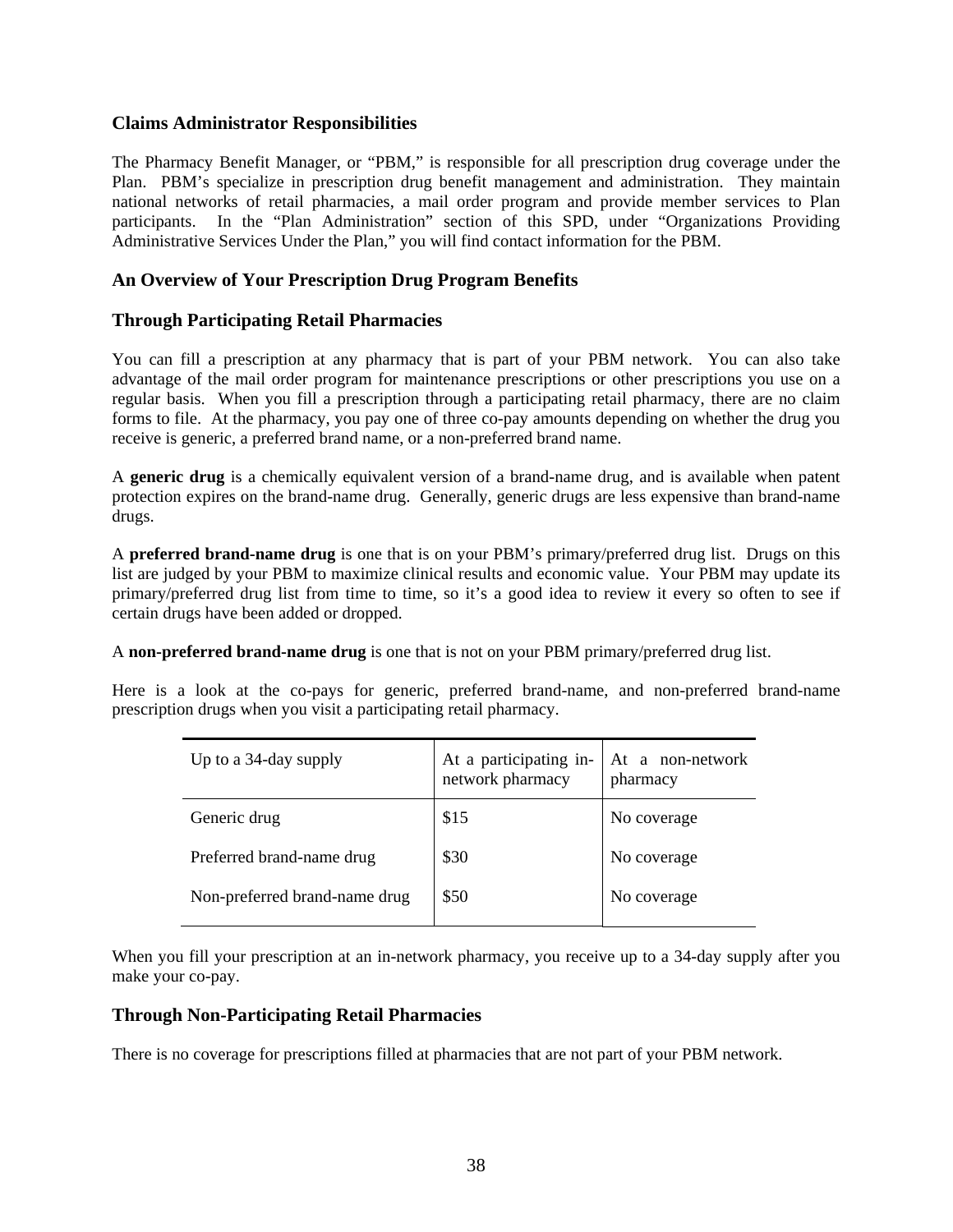### **Through the Mail Order Program**

The Plan has a mandatory mail order program for maintenance medications. A maintenance medication is a drug that you take on a regular basis, generally for a long period of time. You are required to fill your maintenance drugs through mail order after the third retail fill. When you fill your maintenance prescription drug through the mail order program, you can receive up to a 90-day supply after you make your mail order co-pay.

Here is a look at the co-pays for generic, preferred brand-name, and non-preferred brand-name prescription drugs when you use the mail order program.

| Up to a 90-day supply         | When you use the mail order<br>program |
|-------------------------------|----------------------------------------|
| Generic drug                  | \$30                                   |
| Preferred brand-name drug     | \$60                                   |
| Non-preferred brand-name drug | \$100                                  |

Effective January 1, 2009, some generic drugs at mail order will have a \$10 co-pay subject to change at any time.

#### **Using the Mail Order Program**

 $P$ 

To fill a prescription through the mail order program, complete a mail order drug form (which you can find online at your PBM's website) and return it, along with your prescription, to the address shown on the form. For all refills after your initial mail order, you can order your refills online at your PBM's website or by calling the PBM Customer Service.

#### *About "vacation supplies" and prescriptions filled outside the United States*

If you're planning to be on vacation, you may be able to receive more than the usual maximum day supply of your prescription. Call your PBM for more information on a vacation supply for your prescription.

If you are outside of the United States and need to fill a prescription, note that prescription drug coverage may be different than the benefits described in this SPD. Call your PBM for more information about prescription drug coverage outside the United States.

### **Other Important Information about Your Prescription Drug Benefits**

#### **Quantity Limits for Certain Drugs**

To help control the cost of certain high-cost drugs without eliminating their coverage altogether, the Plan includes quantity limits for certain covered medications. For these drugs only, if you exceed the Plan's quantity limits, you pay the full cost. The limits *only* apply to the amount of medication that the Plan covers. You may be able to obtain greater quantities at your own expense. The final decision regarding the amount of medication you receive remains between you and your doctor. If you have any questions related to these limitations, you or your doctor can contact your PBM.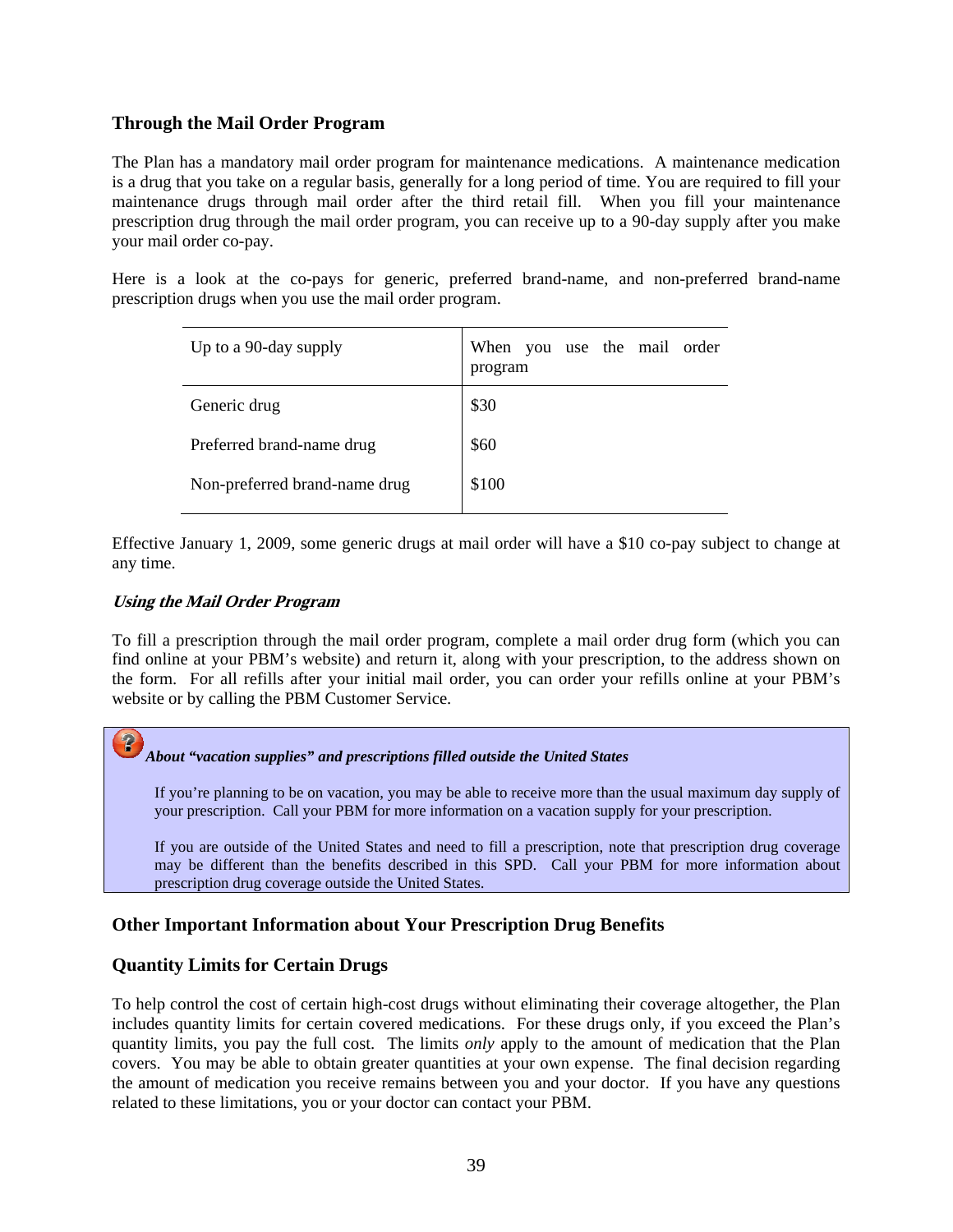#### **Generic Substitution/Dispense As Written**

When a generic is available, but the pharmacy dispenses the brand name for any reason other than your physician indicating "dispense as written," you will pay the difference between the brand name medicine and the generic plus the generic co-payment.

#### **Prior Authorization**

In order for some prescription drugs to be covered as part of your benefit, your PBM will conduct an evaluation to determine if the drug's prescribed use meets defined clinical criteria. Through this process, your doctor and your PBM pharmacist will work together to ensure that the drug you are prescribed is the most appropriate for your condition. If prior authorization is required, your doctor will need to contact your PBM. This call will determine whether the drug will be covered under the prescription benefit. If coverage is denied, your doctor may prescribe another drug or you can choose to have the original prescription filled and pay the total cost. To inquire if a drug is subject to prior authorization, contact your PBM.

### **Step Therapy**

Step Therapy helps ensure your safety and that you receive clinically appropriate medication based on your prescription history. The Step Therapy Treatment guidelines are in accordance with current medical literature, manufacturer recommendations and U.S. Food and Drug Administration guidelines. The Plan may require a review for certain drugs under this program before providing coverage to determine if other cost-effective therapies are available and have been tried. To inquire if a drug is subject to Step Therapy, contact your PBM.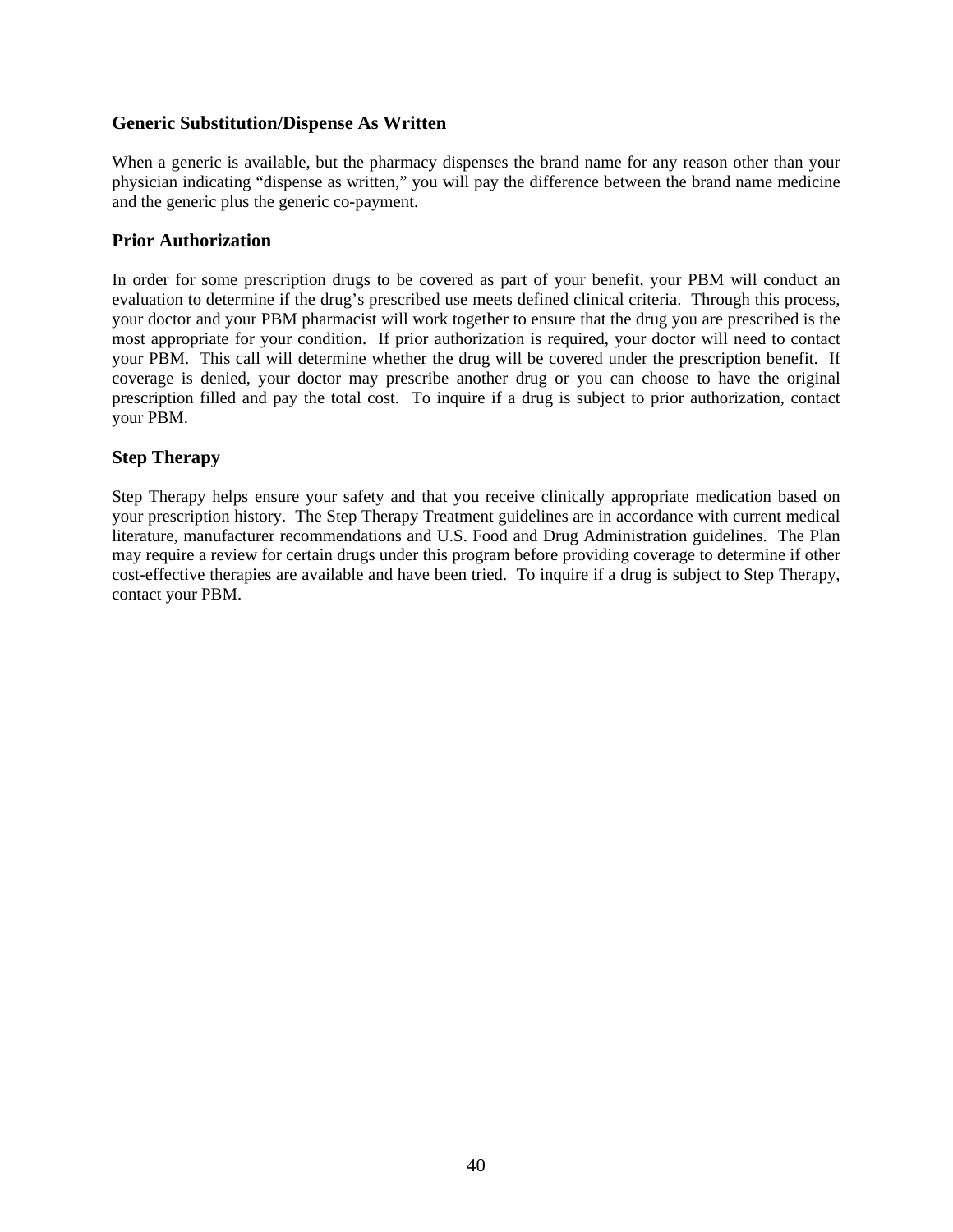# **YOUR MENTAL HEALTH AND CHEMICAL DEPENDENCY PROGRAM**

The Plan includes mental health and chemical dependency coverage through a broad network of qualified behavioral health professionals. Both in-network and out-of-network benefits are available, though many services require pre-approval before benefits begin.

This section provides important information about the mental health and chemical dependency coverage available through the Plan including:

- An overview of eligibility for mental health and chemical dependency coverage;
- The behavioral health Claims Administrator's responsibilities;
- A summary of your mental health and chemical dependency benefits;
- Information about pre-certifying your care for certain services; and
- How to file a claim.

# **Eligibility**

You are eligible for mental health and chemical dependency coverage under the Plan if you are:

- An active, non-contract full-time or part-time employee of US Airways or America West Airlines, Inc. with a work base in the United States;
- Covered by a collective bargaining agreement that allows you to participate in this Plan;
- A former employee of the Company who was eligible for coverage under the Plan the day before separation [or inactive status] from the Company and is subject to a written separation agreement, collectively bargained agreement or Company policy that includes coverage for a pre-determined period of time following the separation; or
- A retired employee who meets the requirements listed in "Retiree Health Coverage."

*Please note: For purposes of eligibility, employees are individuals who are classified by the Employer as employees under Section 3121(d) of the Internal Revenue Code. In the event the classification of an individual who is excluded from eligibility under the preceding sentence is determined to be erroneous or is retroactively revised by a court, administrative agency or other administrative body, the individual shall nonetheless continue to be excluded from the Plan and shall be ineligible for benefits for all periods prior to the date that it is determined that its classification of the individual is erroneous or should be revised.* 

Your spouse (or registered domestic partner) and your (or your registered domestic partner's) children may also be eligible for coverage. (*For more details about eligibility for mental health and chemical dependency coverage for you or your (or your registered domestic partner's) eligible dependents, see the "About Your Participation" section of this SPD.*)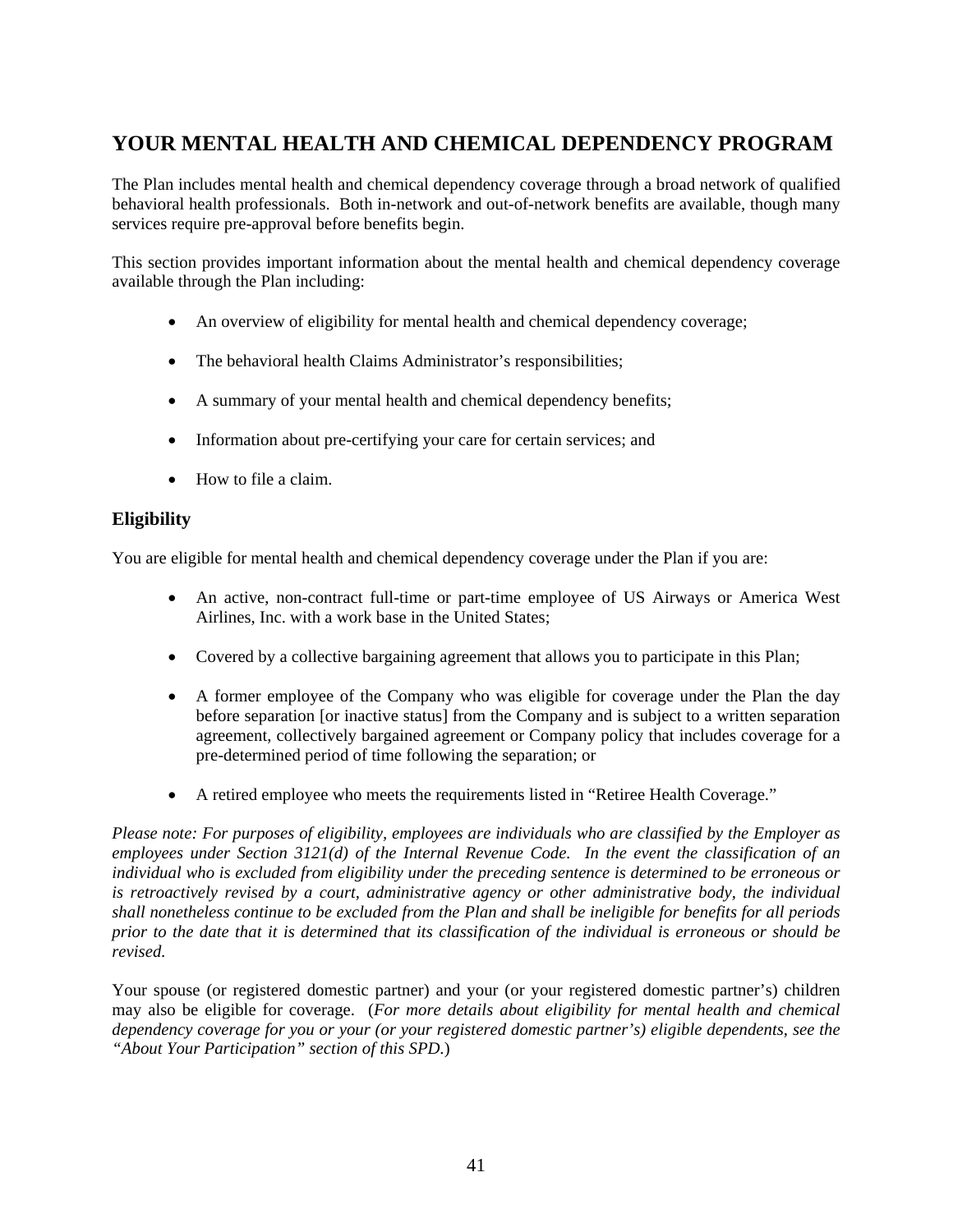### **Claims Administrator Responsibilities**

The behavioral health Claims Administrator is responsible for the mental health and chemical dependency program under the Plan. The behavioral health administrator maintains a national network of professionals who specialize in the treatment of:

- Mental illness;
- Behavioral health:
- Alcohol abuse/alcoholism: and
- Drug abuse/addiction.

In the "*Plan Administration*" section under "*Organizations Providing Administrative Services Under the Plan*," you will find contact information for the behavioral health Claims Administrator.

#### **An Overview of Your Mental Health and Chemical Dependency Program Benefits**

Mental health and/or chemical dependency treatment must be considered by your behavioral health Claims Administrator to be medically necessary in order to be covered under the Plan.

To access your behavioral health benefits, you or your doctor should call your behavioral health Claims Administrator. When you call, you will talk to a trained counselor who will discuss your circumstances with you and assess your situation. If you need treatment, the counselor will refer you to a local participating provider. After you and your provider develop a treatment plan, the behavioral health Claims Administrator will monitor your care to make sure it is appropriate and medically necessary. The behavioral health Claims Administrator will determine what treatment will be covered and how long it will continue. In some cases, you may be approved for less than maximum benefits.

You are covered for both in-network and out-of-network services.

#### **Your Deductibles and Annual Out-of-Pocket Maximums**

The deductible and out-of-pocket maximum amounts that apply to medical services do not apply towards the deductible and out-of-pocket maximum that applies to mental health and chemical dependency benefits. There are separate annual deductible and out-of-pocket maximums for mental health and chemical dependency services.

You must meet your separate mental health and chemical dependency deductible and out-of-pocket maximum before such benefits are paid.

The table on the following page provides an overview of your mental health and chemical dependency benefits. The table is an overview only and does not list every covered service. For more details about mental health and chemical dependency services covered under the Plan, contact your behavioral health Claims Administrator.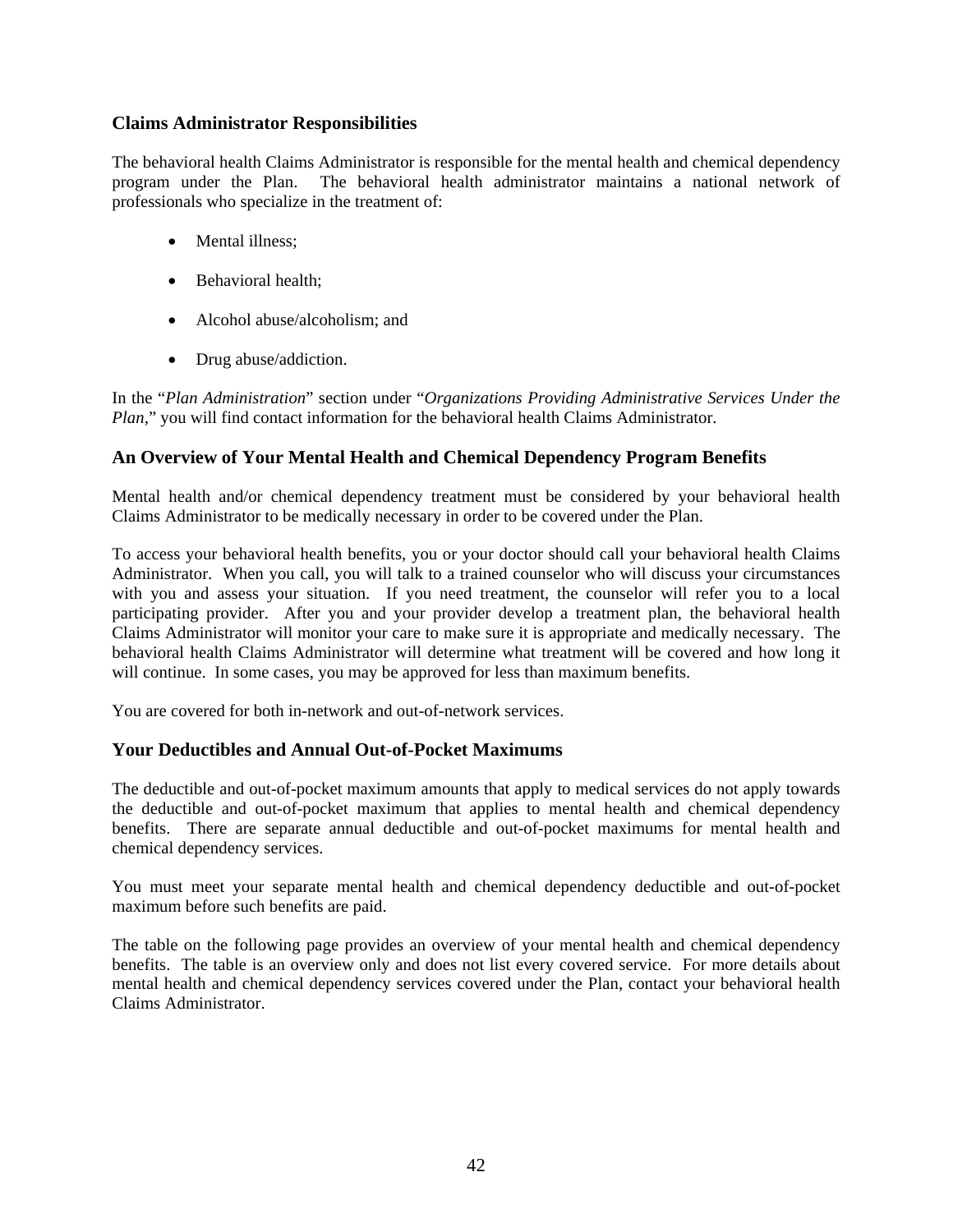# **Schedule of Mental Health and Chemical Dependency Benefits**

If you are enrolled in the PPO Plan for medical coverage, your mental health and chemical dependency benefits are summarized in this table.

| <b>Mental Health and Chemical</b><br><b>Dependency Benefits</b>       | <b>PPO 80/60</b>                                                                                         |                                                                                                           | <b>PPO 90/70</b>                                                                                        |                                                                                                              | <b>PPO 100/80</b>                                                                                     |                                                                                                              |
|-----------------------------------------------------------------------|----------------------------------------------------------------------------------------------------------|-----------------------------------------------------------------------------------------------------------|---------------------------------------------------------------------------------------------------------|--------------------------------------------------------------------------------------------------------------|-------------------------------------------------------------------------------------------------------|--------------------------------------------------------------------------------------------------------------|
|                                                                       | <b>In-Network</b>                                                                                        | <b>Out-of-Network</b>                                                                                     | <b>In-Network</b>                                                                                       | <b>Out-of-Network</b>                                                                                        | <b>In-Network</b>                                                                                     | Out-of-<br><b>Network</b>                                                                                    |
| <b>Annual Deductible</b><br>(1 person/2 or more people)               | \$450/\$900                                                                                              | \$900/\$1,800                                                                                             | \$225/\$450                                                                                             | \$450/\$900                                                                                                  | \$225/\$450                                                                                           | \$450/\$900                                                                                                  |
| <b>Annual Out-of-Pocket</b><br>Maximum (1 person/2 or more<br>people) | \$3,000/\$6,000                                                                                          | \$6,000/\$12,000                                                                                          | \$1,500/\$3,000                                                                                         | \$3,000/\$6,000                                                                                              | Not applicable                                                                                        | \$3,000/\$6,000                                                                                              |
| Lifetime Maximum                                                      | Unlimited                                                                                                | \$1,000,000 per person<br>for PPO 80/60, 90/70,<br>100/80 combined                                        | Unlimited                                                                                               | \$1,000,000 per<br>person for PPO<br>80/60, 90/70,<br>100/80 combined                                        | Unlimited                                                                                             | \$1,000,000 per<br>person for PPO<br>80/60, 90/70,<br>100/80<br>combined                                     |
| <b>Inpatient Care</b>                                                 | The Plan pays<br>$80\%$ of<br>discounted in-<br>network fees,<br>after separate<br>annual<br>deductible. | The Plan pays 60% of<br>R&C charges, after<br>separate annual<br>deductible<br>30-day annual<br>maximum   | The Plan pays<br>$90\%$ of<br>discounted in-<br>network fees,<br>after separate<br>annual<br>deductible | The Plan pays<br>70% of R&C<br>charges, after<br>separate annual<br>deductible<br>30-day annual<br>maximum   | The Plan pays<br>100% of<br>discounted in-<br>network fees,<br>after separate<br>annual<br>deductible | The Plan pays<br>80% of R&C<br>charges, after<br>separate annual<br>deductible<br>30-day annual<br>maximum   |
| <b>Outpatient Care</b>                                                | \$25 co-pay<br>No visit<br>maximum                                                                       | The Plan pays 50% of<br>R&C charges, after<br>separate annual<br>deductible<br>30-visit annual<br>maximum | \$25 co-pay<br>No visit<br>maximum                                                                      | The Plan pays<br>50% of R&C<br>charges, after<br>separate annual<br>deductible<br>30-visit annual<br>maximum | \$25 co-pay<br>No visit<br>maximum                                                                    | The Plan pays<br>50% of R&C<br>charges, after<br>separate annual<br>deductible<br>30-visit annual<br>maximum |

*Note: The 30-day annual maximums for out-of-network care apply separately to mental health and chemical dependency care. That means that there is a 30 day maximum for mental health care and a separate 30-day limit for chemical dependency care.*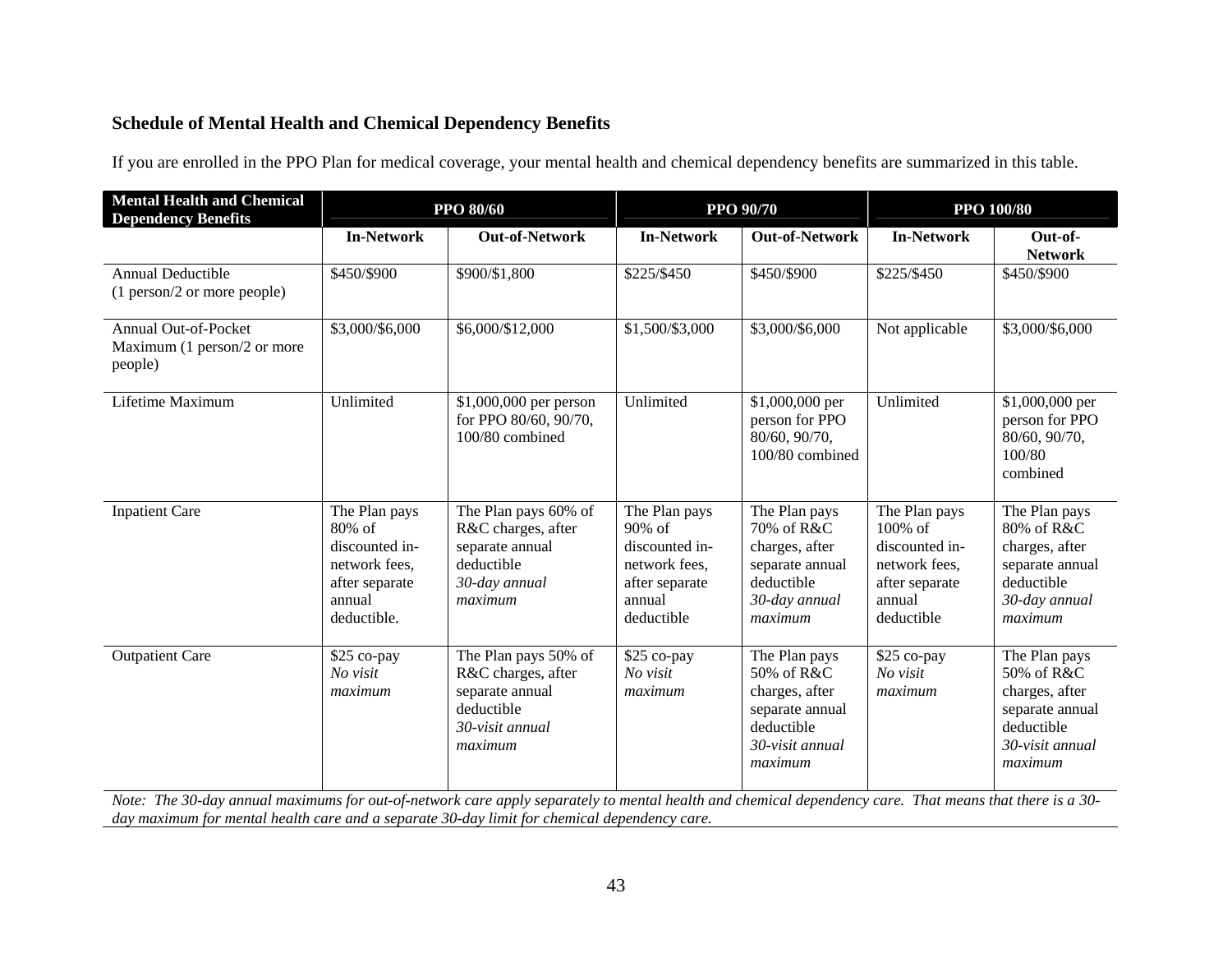If you are enrolled in the Out-of-Area Programs, your mental health and chemical dependency benefits are summarized in the table below.

| <b>Mental Health and Chemical</b><br><b>Dependency Benefits</b> | <b>OOA 80</b>                                                                                                      | <b>OOA 90</b>                                                                                                  | <b>OOA 100</b>                                                                                                 |
|-----------------------------------------------------------------|--------------------------------------------------------------------------------------------------------------------|----------------------------------------------------------------------------------------------------------------|----------------------------------------------------------------------------------------------------------------|
| <b>Annual Deductible</b>                                        | \$450/\$900                                                                                                        | \$225/\$450                                                                                                    | \$225/\$450                                                                                                    |
| (1 person/2 or more people)                                     |                                                                                                                    |                                                                                                                |                                                                                                                |
| Annual Out-of-Pocket Maximum<br>(1 person/2 or more people)     | \$3,000/\$6,000                                                                                                    | \$1,500/\$3,000                                                                                                | Not applicable                                                                                                 |
| Lifetime Maximum                                                | Unlimited                                                                                                          | Unlimited                                                                                                      | Unlimited                                                                                                      |
| <b>Inpatient Care</b>                                           | The Plan pays 80% of discounted<br>Medicare Allowable Amount after<br>separate annual deductible<br>No day maximum | The Plan pays 90% of the Medicare<br>Allowable Amount, after separate<br>annual deductible<br>No day maximum   | The Plan pays 100% of the Medicare<br>Allowable Amount, after separate<br>annual deductible<br>No day maximum  |
| <b>Outpatient Care</b>                                          | The Plan pays 50% of the Medicare<br>Allowable Amount, after separate annual<br>deductible<br>No visit maximum     | The Plan pays 50% of the Medicare<br>Allowable Amount, after separate<br>annual deductible<br>No visit maximum | The Plan pays 50% of the Medicare<br>Allowable Amount, after separate<br>annual deductible<br>No visit maximum |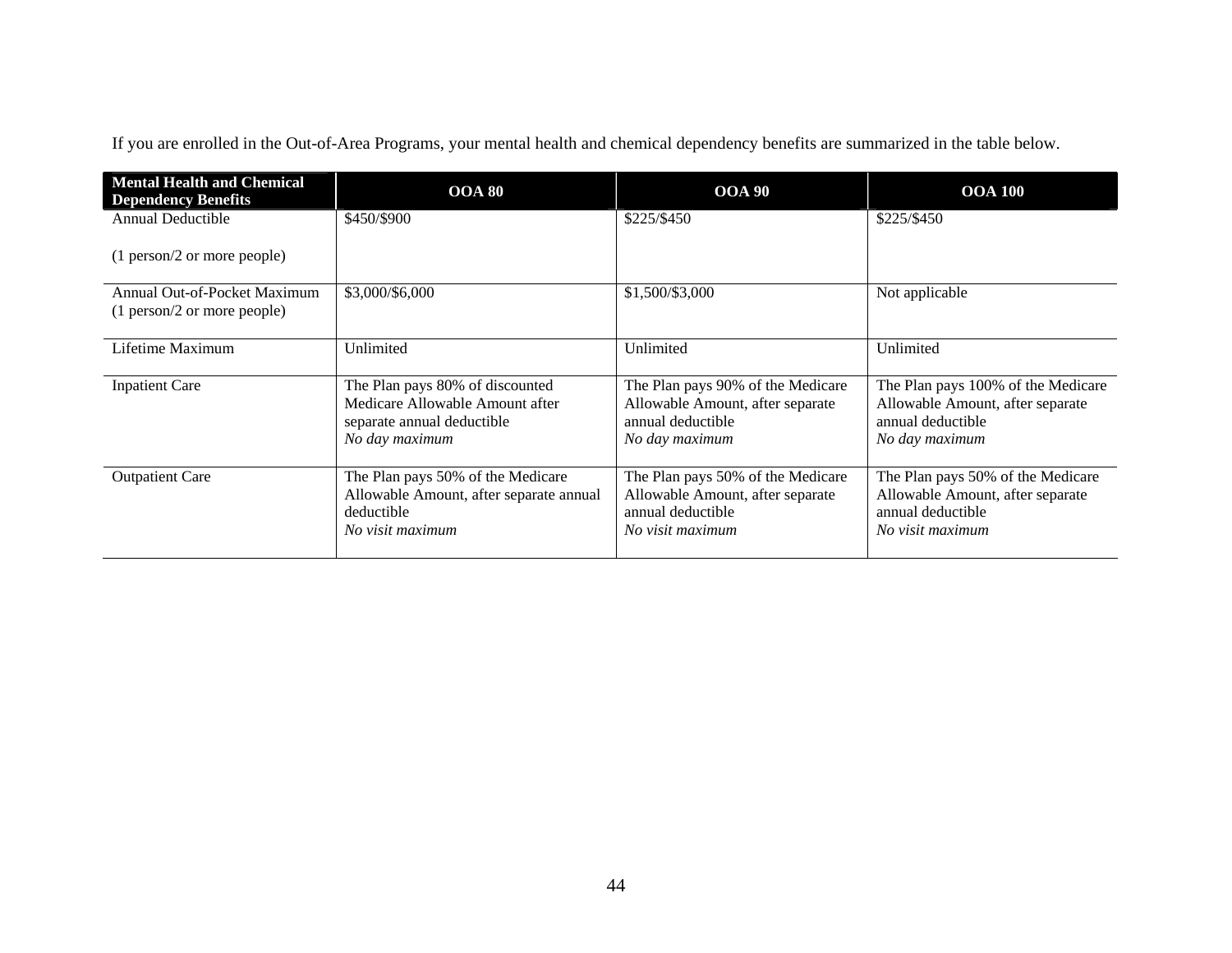### **Your Coverage – Mental Health and Chemical Dependency**

#### *When You See In-Network Providers*

After you meet the in-network mental health and chemical dependency annual deductible, in-network benefits are covered like the in-network medical services, according to the medical program option in which you enroll — PPO 80/60, PPO 90/70, or PPO 100/80.

#### *When You See Out-of-Network Providers*

After you meet the out-of-network mental health and chemical dependency annual deductible, out-ofnetwork benefits are covered like the out-of-network medical services, according to the medical program option in which you enroll — PPO 80/60, PPO 90/70, or PPO 100/80.

However, there are specific limits on mental health and chemical dependency benefits for inpatient services received out-of-network. Benefits in these facilities are limited to a 30-day annual maximum. That means there is a 30-day annual limit on admissions to out-of-network mental health facilities and a separate 30-day annual limit on admissions to out-of-network chemical dependency facilities. There is also a 30-visit limit for out-of-network mental health outpatient visits and a separate 30-visit annual limit for out-of-network chemical dependency outpatient visits.

You may be asked to pay for your care at the time of your visit and submit a claim for reimbursement from the Plan.

#### *If You Are Enrolled in the Out-of-Area Program*

If you are enrolled in the Out-of-Area medical program, you may not have access to your behavioral health Claims Administrator's in-network providers. (*See the* "*Schedule of Mental Health and Chemical Dependency Benefits" section of this SPD for details about Out-of-Area coverage.*)

#### **Pre-certifying Care – Mental Health and Chemical Dependency**

All inpatient mental health and/or chemical dependency care you receive must be pre-certified through your behavioral health Claims Administrator. That means you, your doctor, or someone else close to you, must call your behavioral health Claims Administrator *before* you receive services. **It is important to understand your responsibility for pre-certifying care since failure to do so will result in a \$250 penalty**, which does not count toward satisfying your separate annual deductible or annual out-of-pocket maximum.

#### *When You See In-Network Providers*

If you receive care from an in-network provider, the provider will coordinate the pre-certification process for you. However, it's a good idea to verify with your provider that your care has been pre-certified in advance of any treatment. In the event that the \$250 pre-certification penalty is applied to your "In-Network claim" in error, please contact your behavioral health Claims Administrator to have the penalty waived.

#### *When You See Out-of-Network Providers*

If you receive care from a provider who is not part of the network, pre-certification is *your* responsibility. Before any treatment or admission, you, your provider, or someone else familiar with your situation must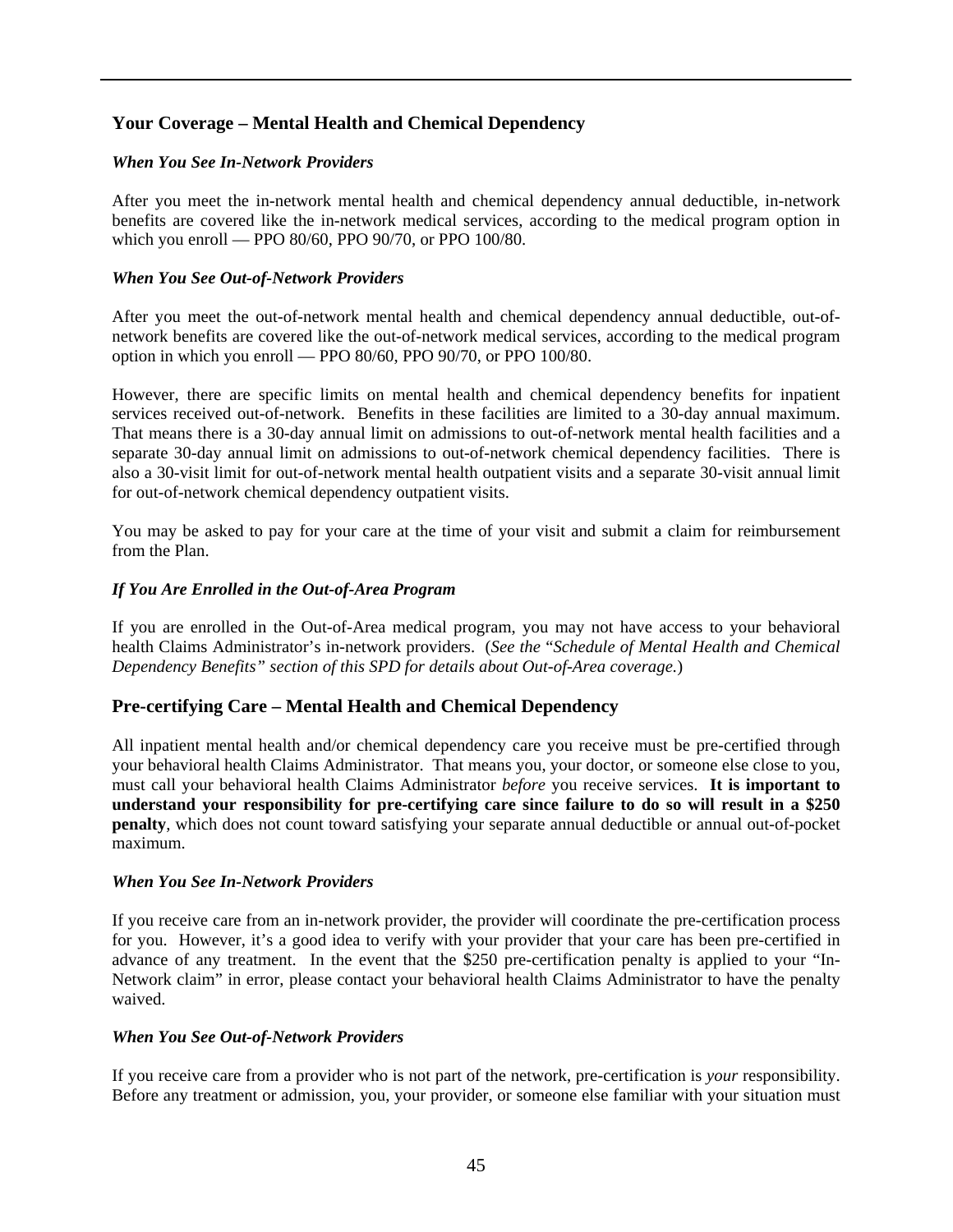contact your behavioral health Claims Administrator to pre-certify your care. **If you do not pre-certify your care in advance, a penalty of \$250 will apply.** This penalty does not count toward your separate annual deductible or annual out-of-pocket maximum.

#### *If You Are Enrolled in the Out-of-Area Program*

If you are enrolled in the Out-of-Area Program, pre-certification is *your* responsibility. Before any treatment or admission, you, your provider, or someone else familiar with your situation must contact your behavioral health Claims Administrator to pre-certify your care. **If you do not pre-certify your care in advance, a penalty of \$250 will apply.** This penalty does not count toward your separate annual deductible or annual out-of-pocket maximum.

### **Behavioral Health Providers and Facilities**

When you contact your behavioral health Claims Administrator, you will be referred to an in-network, local participating provider or facility. If you choose to receive care outside the network, you can use the following eligible licensed behavioral health care providers:

- Marriage and family counseling clinicians (MFCC);
- Mental health counselors;
- Psychiatrists and osteopaths with a psychiatric specialty;
- Psychiatric nurses; and
- Licensed Clinical Social Workers (LCSWs).

Facilities you use (whether in-network or out-of-network) must be accredited by the Joint Commission on Accreditation of Healthcare Organizations (JCAHO) in order for your services to be covered under the Plan.

#### *If You Need Emergency Care*

For emergency admissions to a hospital or mental health or chemical dependency treatment facility, you do not need to call your behavioral health Claims Administrator first before being admitted. In this case, benefits will be paid at normal plan levels as long as you (or someone on your behalf) call your behavioral health Claims Administrator within 48 hours after the emergency admission. If you do not call within 48 hours, no benefits will be paid.

If you seek emergency mental health and/or chemical dependency treatment in a non-emergency situation, even with notification of the admission in the required timeframe, your benefits will be reduced to 50%, and you will be responsible for the balance.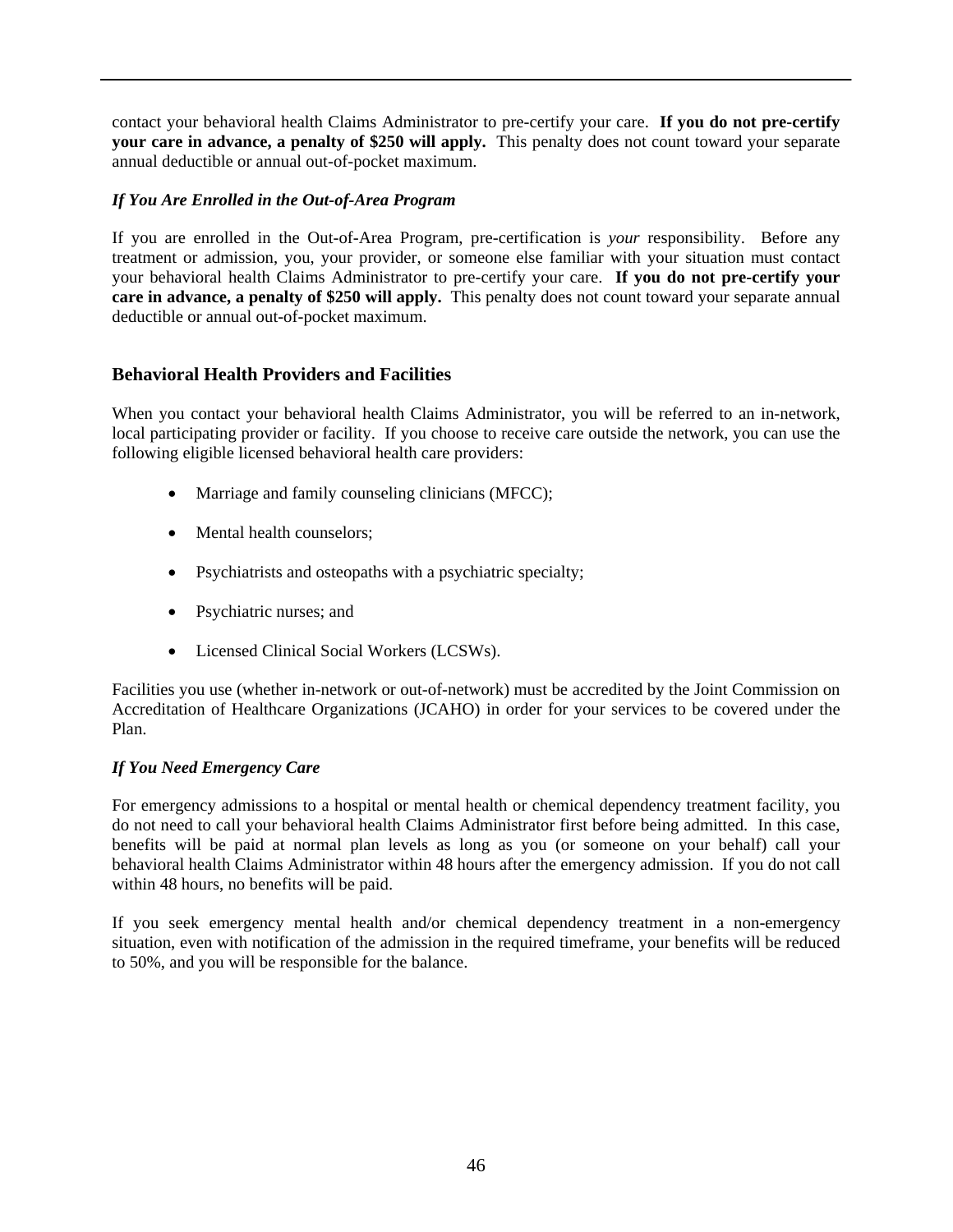# $\mathbf{P}$

*What constitutes: a mental health or chemical dependency emergency?*

The Plan defines an emergency as a situation where the patient exhibits such severe symptoms that a prudent layperson possessing an average knowledge of health and medicine, could reasonably expect the absence of immediate medical attention to result in:

- Placing the individual's heath (or for a pregnant woman, the unborn child's health) in serious jeopardy;
- Serious impairment to bodily functions; or
- Serious dysfunction of any bodily organ or part.

### **Mental Health and Chemical Dependency Benefit Limitations and Exclusions**

The following services, treatments, and supplies listed below are not Covered Services.

- Services, treatment or supplies provided without prior authorization as described in this SPD, except those provided as Emergency Treatment;
- Services, treatment or supplies rendered to a participant which are not Covered Health Services;
- Services, treatment and supplies primarily for rest, custodial, domiciliary or convalescent care;
- Diagnosis and treatment for personal growth and/or development, personality reorganization or in conjunction with professional certification;
- Services, treatment or supplies determined to be experimental, investigational or unproven services;
- Private hospital rooms and/or private duty nursing, unless determined to be Covered Health Services and authorized by your behavioral health Claims Administrator;
- Marriage counseling, except for the treatment of a Mental Health/Substance Abuse Condition;
- Treatment of congenital and/or organic disorders, including, but not limited to, organic brain disorder and Alzheimer's disorder;
- Treatment of mental retardation, other than the initial diagnosis;
- Diagnosis and treatment of developmental disorders, including, but not limited to, developmental reading disorder, developmental arithmetic disorder, or developmental articulation disorder;
- Ancillary services such as vocational rehabilitation, behavioral training, sleep therapy, employment counseling, training or education therapy for learning disabilities or other education services;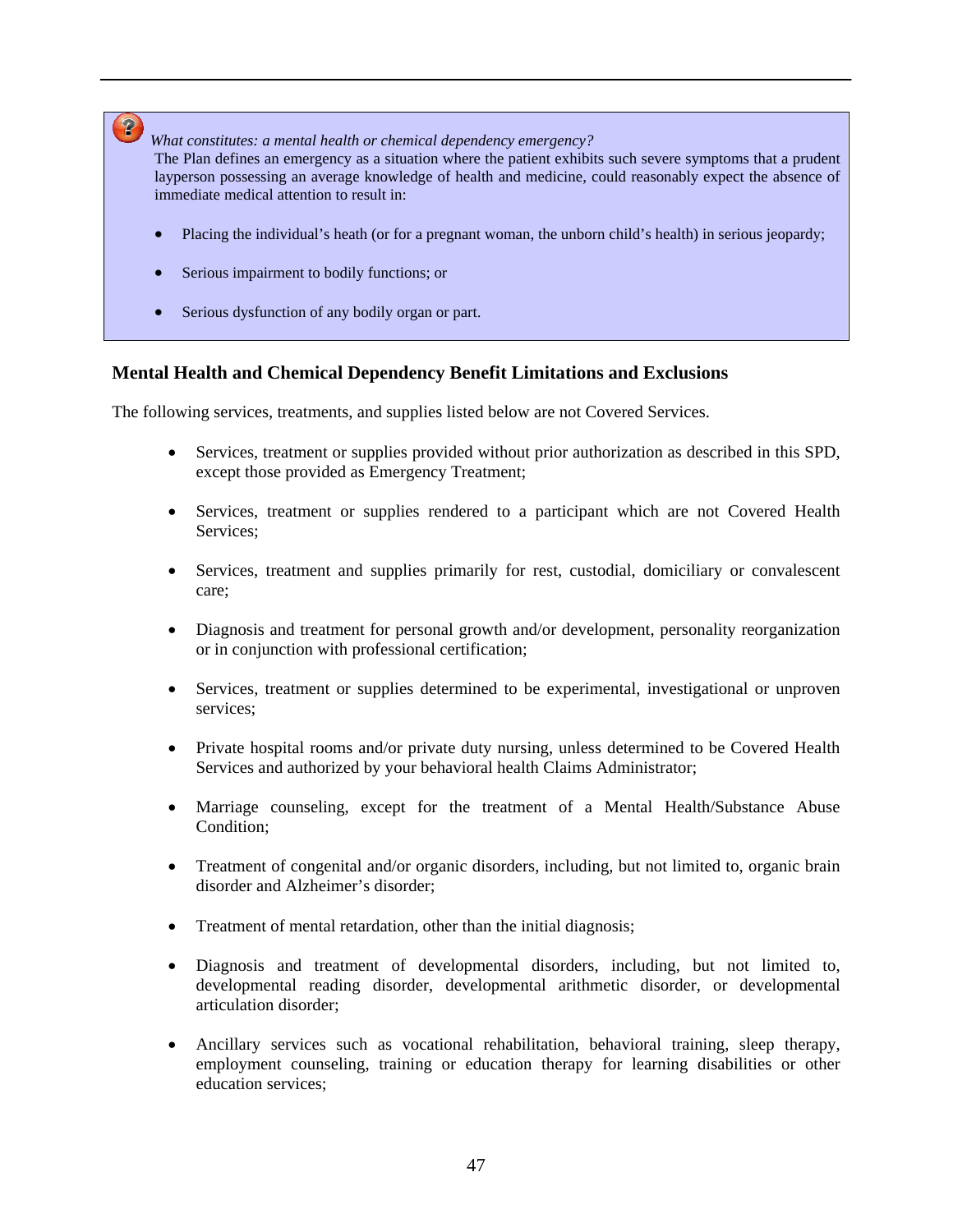- Services, treatment or supplies provided as a result of any Workers' Compensation or similar law, or obtained through, or required by, any governmental agency or program or caused by the conduct or omission of a third-party for which the participant has a claim for damages or relief, unless the participant provides the behavioral health Claims Administrator with a lien against such claim for damages or relief in a form and manner satisfactory to the Plan;
- Any court-ordered diagnosis and/or treatment, including any diagnosis and/or treatment ordered as a condition of parole, probation or custody and/or visitation evaluation, except as such diagnosis and/or treatment is a Covered Health Service;
- Psychological examination, testing or treatment for purposes of satisfying an employer's, prospective employer's or other party's requirements for obtaining employment, licensing or insurance, or for the purposes of judicial or administrative proceedings (including but not limited to parole or probation proceedings);
- Other psychological testing, except when conducted for the purpose of diagnosis of a Mental Health/Chemical Dependency condition;
- Services, treatment or supplies for disabilities resulting from service in the military ;
- Treatment of detoxification in newborns:
- Treatment of obesity or weight reduction, or for the cessation of smoking, including supplies;
- Stress management therapy;
- Aversion therapy;
- Treatment of pain, except for a Covered Health Services treatment of pain with psychological or psychosomatic origins;
- Sex therapy, treatment for sexual deviance or diagnosis or treatment in conjunction with sexual reassignment procedures;
- Damage or other harm to an In-Network Provider caused by a participant (the participant shall be solely responsible for all such damage or harm);
- Treatment for a Chronic Mental Condition, except for (i) stabilization of an acute episode of such disorder, or (ii) management of medication;
- Charges for failure to keep medical appointments

### **Filing a Claim for Mental Health or Chemical Dependency Benefits**

#### *When You See In-Network Providers*

If you receive care from a behavioral health Claims Administrator in-network provider, you do not need to file a claim to receive benefits. Your provider will file the claim for you.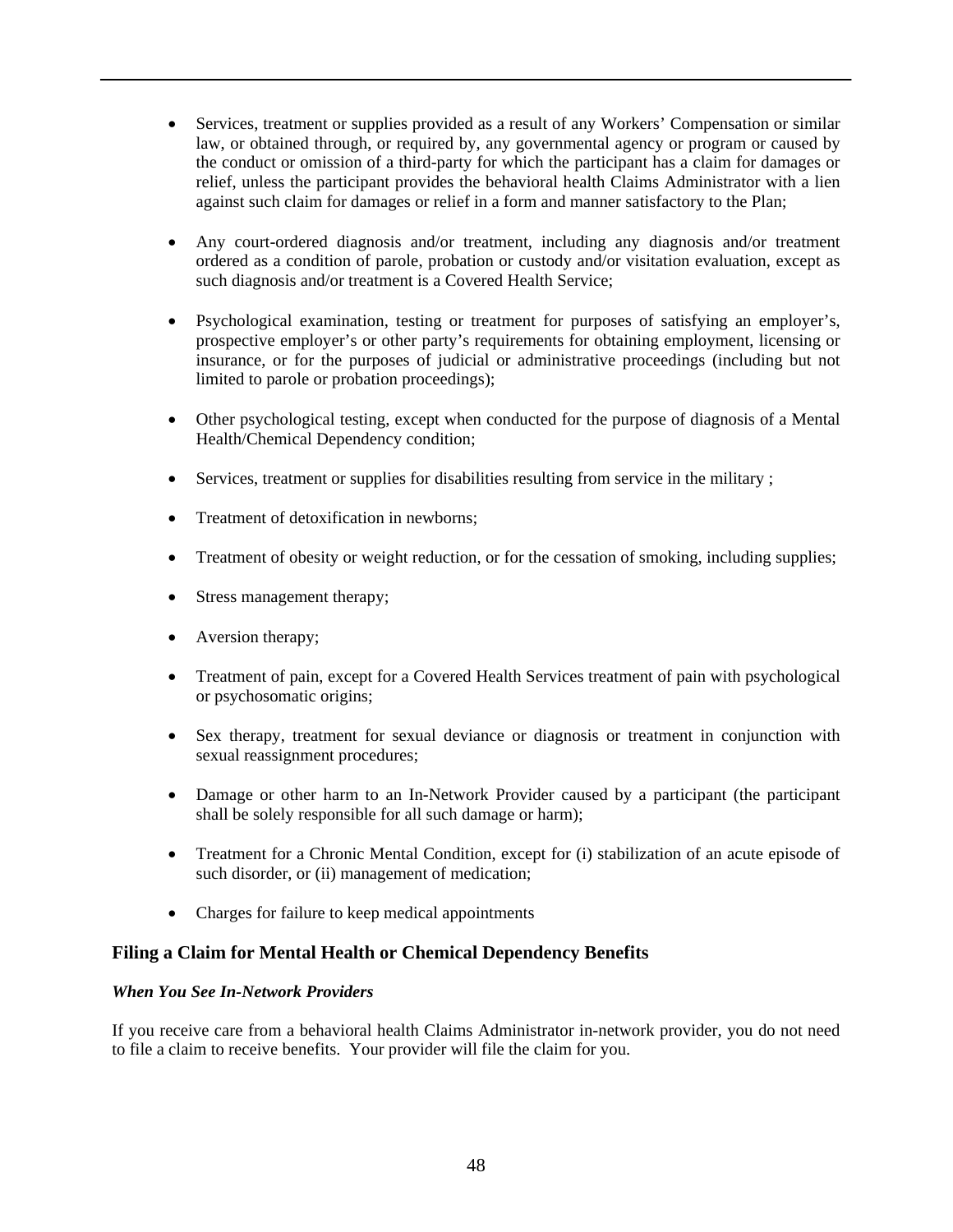#### *When You See Out-of-Network Providers*

If you receive care from an out-of-network provider, you will need to submit a claim form for reimbursement. Claim forms are available from your behavioral health Claims Administrator.

You'll need to complete and return the claim form to the address shown on the form. To ensure prompt reimbursement, submit claim forms within 90 days after you receive care. All claims must be filed within 18 months following the end of the Plan Year during which the care was received. If your claim is submitted after that period of time, it will not be eligible for payment.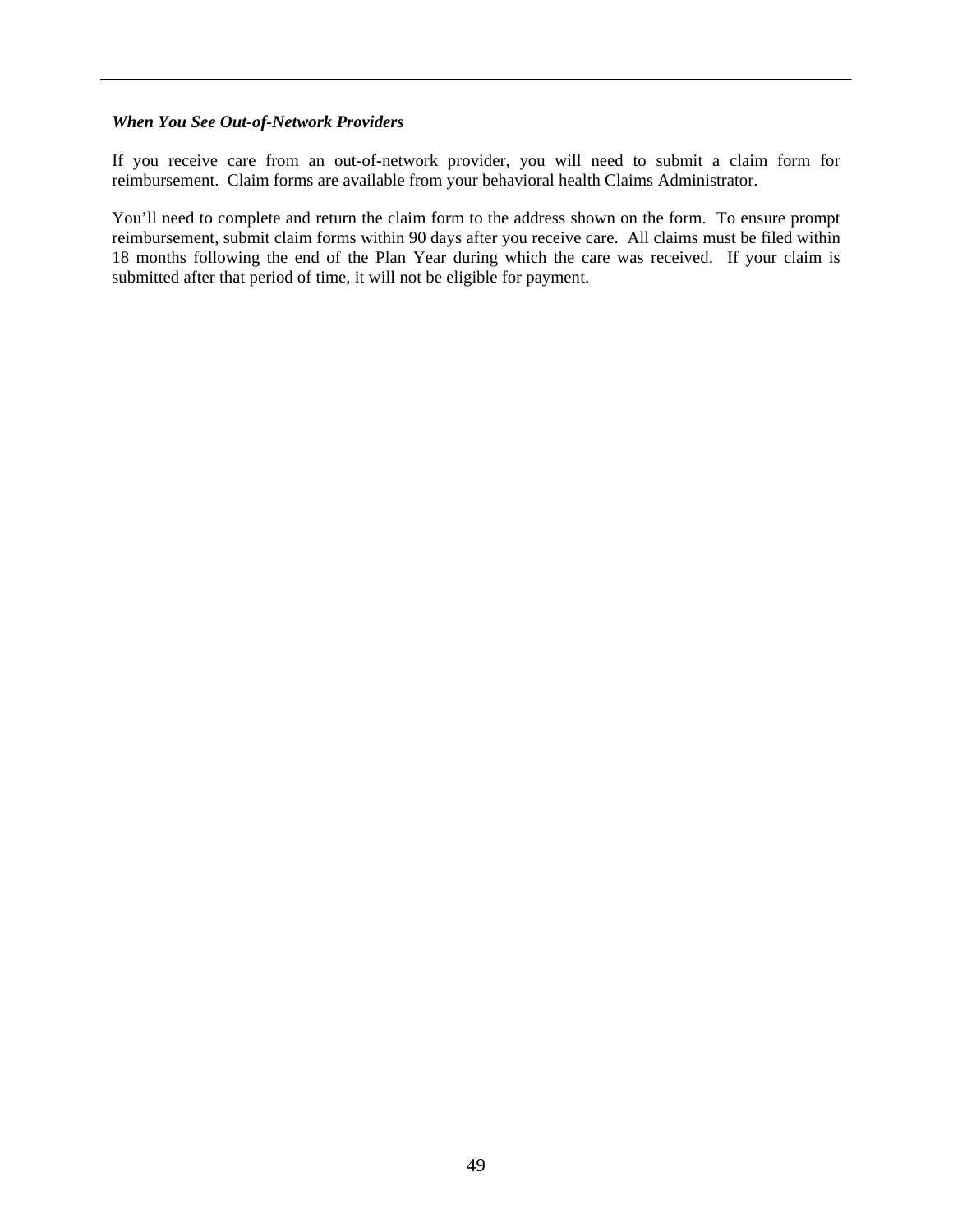# **YOUR EMPLOYEE ASSISTANCE PROGRAM**

The Plan includes the Employee Assistance Program, or "EAP." The EAP can help you resolve problems that can affect your health, family life or job performance.

This section provides important information about the EAP benefits available through the Plan including:

- An overview of eligibility for the EAP;
- The EAP Claims Administrator's responsibilities;
- An overview of your EAP benefits; and
- Services *not* covered under the EAP benefits.

# **Eligibility**

You are eligible for the EAP under the Plan if you are:

- An active, non-contract full-time or part-time employee of US Airways or America West Airlines, Inc. (located in the United States or internationally) even if you waive medical coverage;
- Covered by a collective bargaining agreement that allows you to participate in this Plan;
- An employee on an authorized leave of absence or furlough, provided you do not waive medical coverage at the time of your leave or furlough or fail to make a medical premium payment and providing you remain otherwise eligible for coverage under the Plan;
- A former employee of the Company who was eligible for coverage under the Plan the day before a separation [or inactive status] from the Company and is subject to a written separation agreement, collectively bargained agreement or Company policy that includes coverage for a pre-determined period of time following the separation; or
- A retired employee who meets the requirements listed in "Retiree Health Coverage."

*Please note: For purposes of eligibility, employees are individuals who are classified by the Employer as employees under Section 3121(d) of the Internal Revenue Code. In the event the classification of an individual who is excluded from eligibility under the preceding sentence is determined to be erroneous or is retroactively revised by a court, administrative agency or other administrative body, the individual shall nonetheless continue to be excluded from the Plan and shall be ineligible for benefits for all periods prior to the date that it is determined that its classification of the individual is erroneous or should be revised.* 

As long as you continue to be eligible for benefits under the EAP, all your eligible dependents and other members of your household are also eligible for coverage. (*For more eligibility details about EAP coverage for you or your eligible dependents, see the "About Your Participation" section of this SPD*.)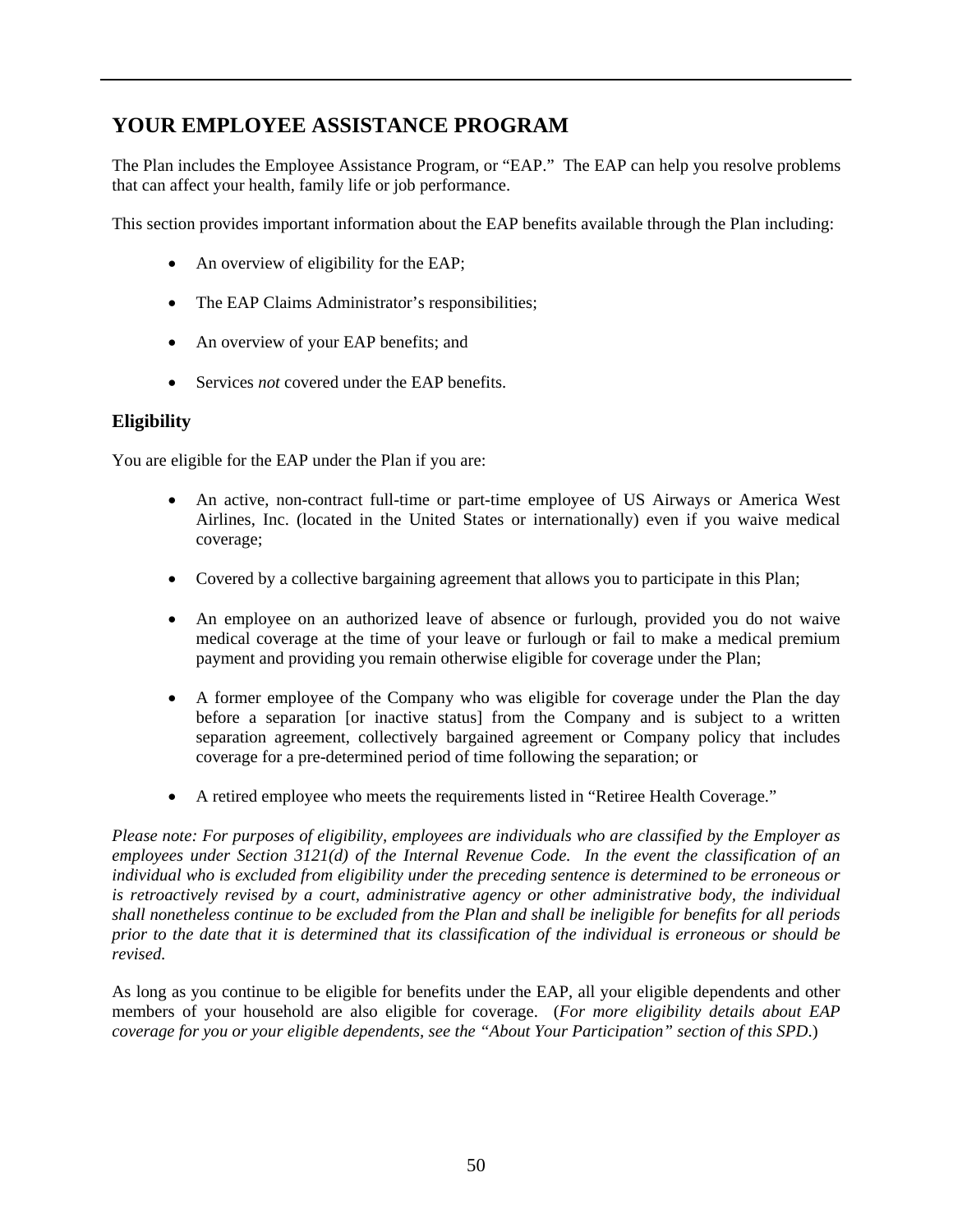### **Claims Administrator Responsibilities**

The EAP Claims Administrator is responsible for providing the services connected with the EAP. Their professionals are specifically trained to diagnose and develop solutions to life-work problems. These EAP consultants include psychologists, clinical social workers, certified alcohol and drug counselors, and marriage, family and children's counselors. In the "*Plan Administration*" section, under "*Organizations Providing Administrative Services Under the Plan*," you will find contact information for the EAP Claims Administrator.

# **An Overview of Your EAP Benefits**

The US Airways EAP can provide you and your eligible dependents with help for problems such as:

- Depression
- Alcohol and/or drug abuse
- Grief
- Parent/child conflicts
- Trauma-related problems
- Emotional problems
- Marital problems
- Work-related problems

### **Confidentiality**

The EAP Claims Administrator treats all EAP records and services with the strictest confidence. No one will know that you contact EAP unless you choose to tell them.

The personal information that you share with your EAP consultant will remain confidential unless:

- You provide written authorization to release such information; or
- The law requires disclosure (e.g., if there is evidence or suspicion of elder or child abuse, or evidence of a serious threat of violence to yourself or others).

### **EAP Covered Services**

All EAP covered services must be obtained from or coordinated by the EAP Claims Administrator. Outof –Network services are not covered under the EAP. The EAP provides the following types of services:

#### **Telephone Assessments**

Under the EAP, you and your eligible dependents have access to unlimited behavioral health assessment and problem-solving services by phone. Call your EAP Claims Administrator. Consultants are available 24 hours a day, seven days a week. When you call, they will work with you to:

- Clarify the problem— Help you understand the issues that caused you to seek help;
- Identify options Explore alternatives for addressing the problem;
- Develop a plan Determine a course of action customized to meet your needs; and
- Help you follow through Work with you to help you achieve your treatment goals.

#### **If necessary, the EAP consultant will refer you to a community resource or another behavioral health care provider as discussed below.**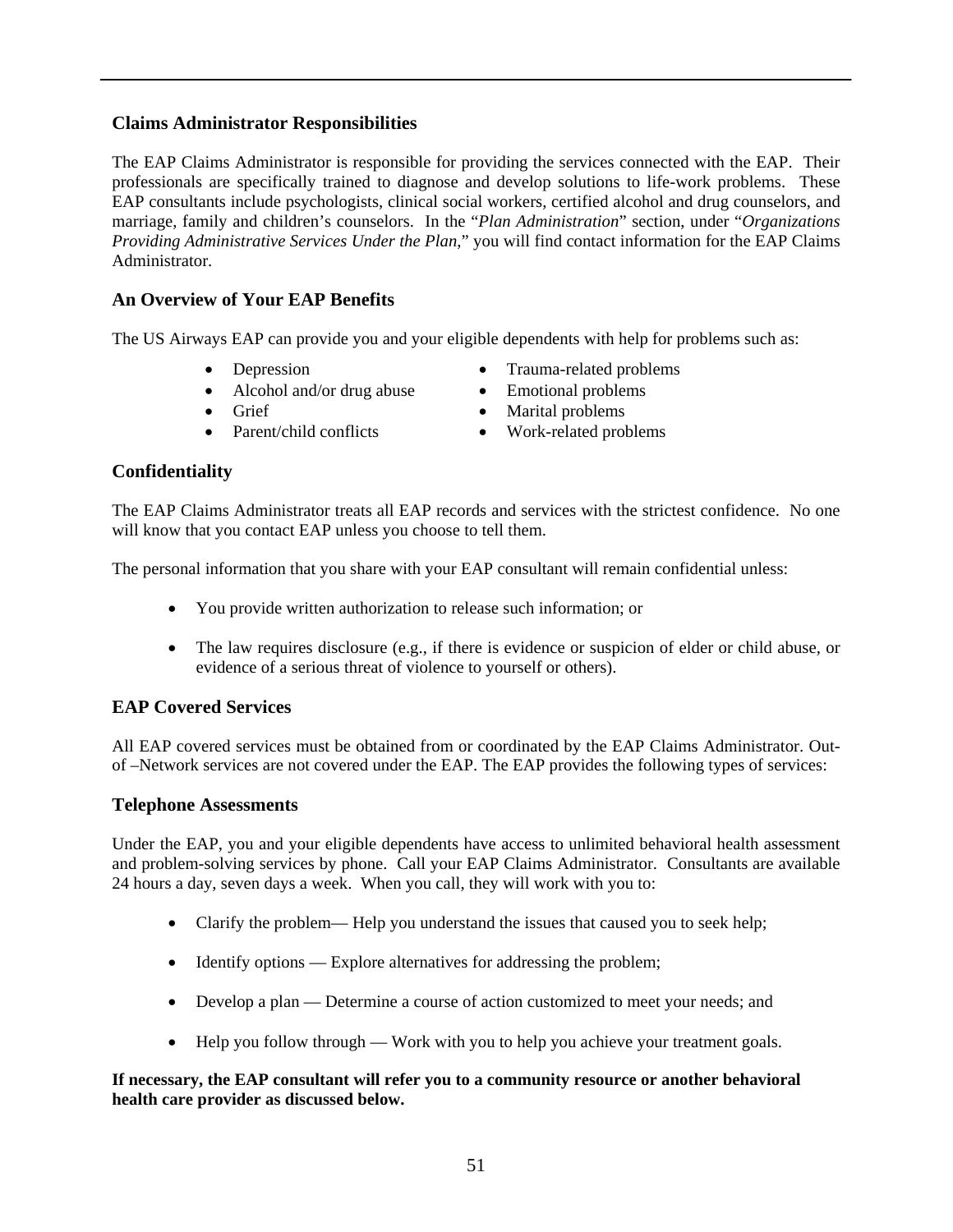### **Face-to-Face Assessments**

During the telephone assessment, your EAP consultant may recommend a face-to-face confidential assessment session. The EAP covers up to four face-to-face EAP assessments per problem type per person per year. There is no charge to you for these assessments.

The EAP consultant may:

- Provide feedback to help you put your problem in perspective;
- Help you with your coping skills; or
- Serve as someone you can talk to in times of stress.

In some cases, follow-up sessions may be necessary. If you use all four sessions and need further assistance, the EAP consultant will refer you to another behavioral health resource.

#### **Referrals**

Your EAP consultant may refer you to another community resource or behavioral health provider if:

- He or she determines that you need longer-term or more intensive assistance beyond the scope of the EAP; or
- You have used all four of your face-to-face sessions for a specific problem and need further assistance.

If you are enrolled for medical coverage under the Plan, your behavioral health Claims Administrator will coordinate referral care whenever possible so that the additional care you receive is a covered medical service. If you are not enrolled for medical coverage through the Plan, the behavioral health Claims Administrator will make every effort to coordinate referral care with any other medical coverage you may have.

The EAP consultant will:

- Contact your medical program to set up your initial appointment with the behavioral health care provider; and
- Follow up with you to ensure that you met with the provider, and that the care was appropriate.

If you decide to use resources that are outside the scope of the EAP or services not coordinated by an EAP consultant, you will be responsible for the cost of any care you receive.

#### **Accessing Your Benefits**

Here's how you to access your EAP benefits:

1. **Call your EAP Claims Administrator.** You will be connected with an EAP consultant who can assist you.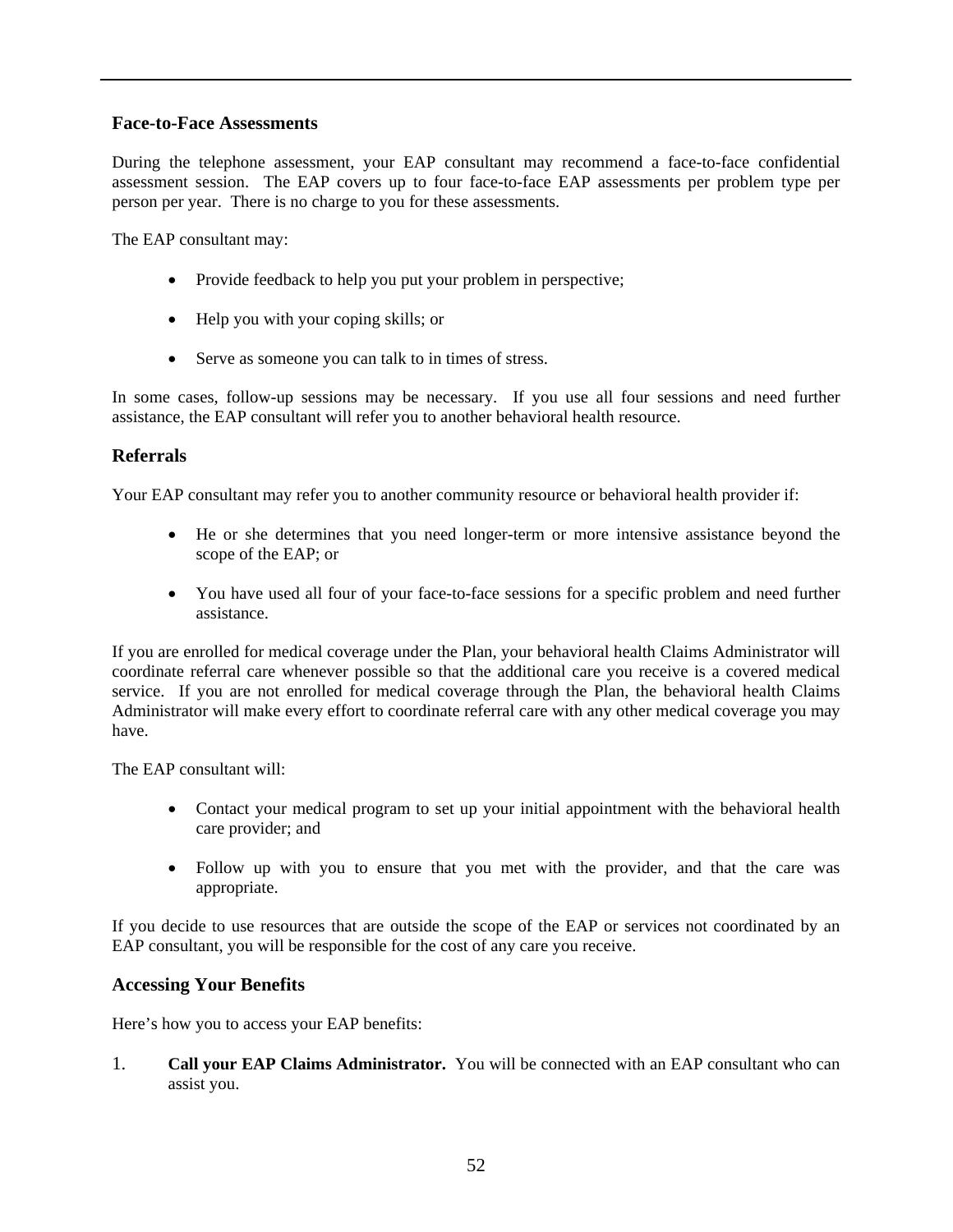- 2. **Receive counseling or advice**. In most cases you will be able to speak with an EAP consultant immediately.
- 3. **Schedule a face-to-face assessment, if necessary**. If appropriate, the EAP consultant will schedule an appointment for a confidential face-to-face assessment session as quickly as possible. Every effort will be made to accommodate your location and work schedule.
- 4. **Schedule an appointment with the counselor to whom you have been referred, if applicable**. The EAP consultant will refer you to a qualified professional in your community if you need additional assistance.

### **Services NOT Covered by the EAP**

The EAP does not cover:

- Services provided before you were covered under the Plan;
- Face-to-face assessment sessions in excess of four sessions per problem type per person per year;
- Services not provided or coordinated by the EAP under the Plan; or
- Charges for failure to keep EAP appointments.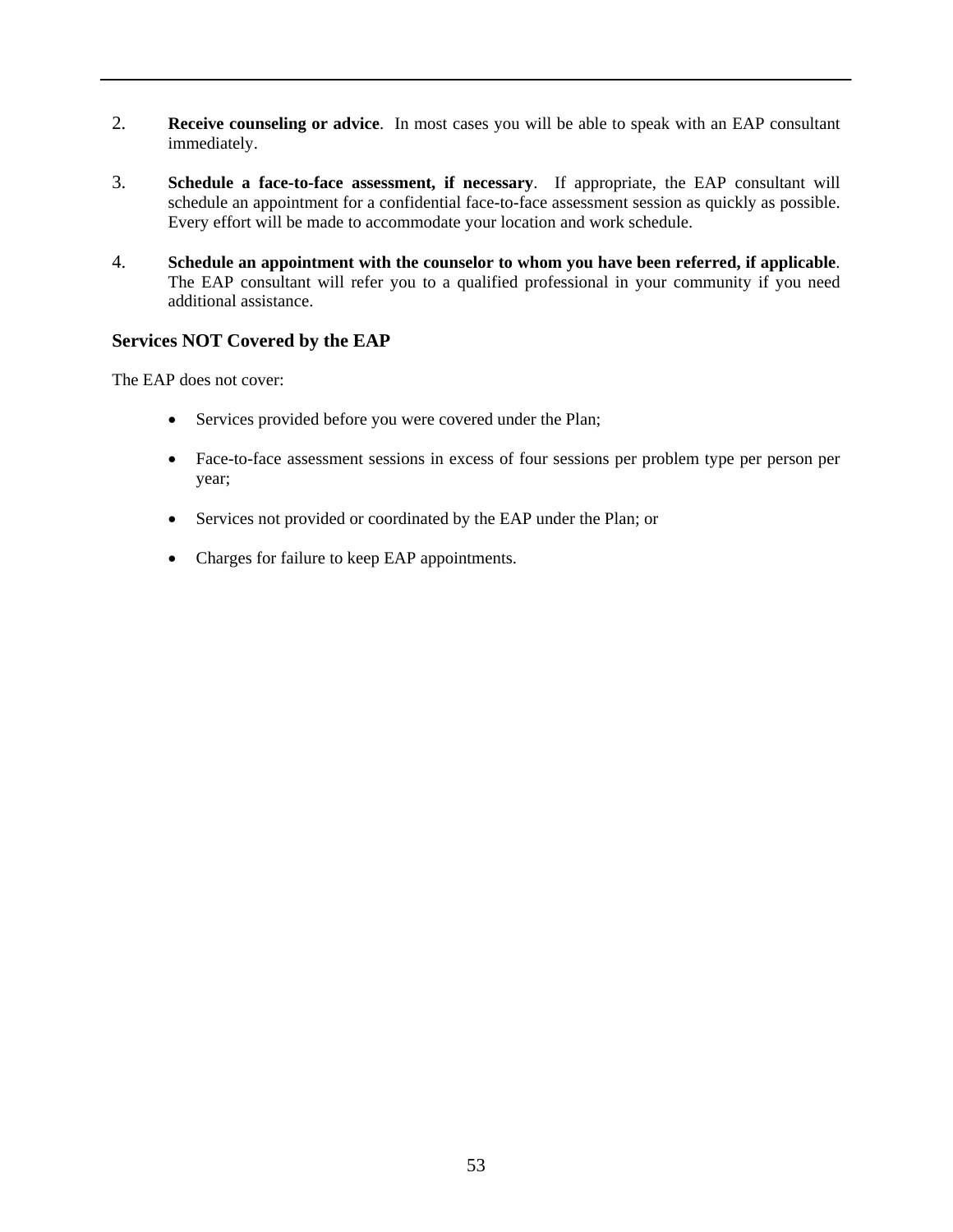# **YOUR DENTAL OPTIONS**

The Plan includes benefits for a wide variety of services for preventive dental care, minor dental care, major dental care and orthodontia. Both in-network and out-of-network benefits are available.

This section provides important information about the dental benefits available through the Plan including:

- An overview of eligibility for dental coverage;
- The dental Claims Administrator's responsibility;
- A summary of your dental benefits;
- Information on predetermination of benefits for certain services;
- How to file a claim:
- A list of covered dental services; and
- A list of dental services *not* covered.

# **Eligibility**

You are eligible for dental coverage under the Plan if you are:

- An active, non-contract full-time or part-time employee of US Airways or America West Airlines, Inc. with a work base in the United States;
- Covered by a collective bargaining agreement that allows you to participate in this plan; or
- A former employee of the Company who was eligible for coverage under the Plan the day before a separation [or inactive status] from the Company and is subject to a written separation agreement, collectively bargained agreement or Company policy that includes coverage for a pre-determined period of time following the separation.

*Please note: For purposes of eligibility, employees are individuals who are classified by the Employer as employees under Section 3121(d) of the Internal Revenue Code. In the event the classification of an individual who is excluded from eligibility under the preceding sentence is determined to be erroneous or is retroactively revised by a court, administrative agency or other administrative body, the individual shall nonetheless continue to be excluded from the Plan and shall be ineligible for benefits for all periods prior to the date that it is determined that its classification of the individual is erroneous or should be revised.* 

Your spouse (or registered domestic partner) and your (or your registered domestic partner's) children may also be eligible for coverage. *(For more eligibility details about dental coverage for you or your eligible dependents, see the "About Your Participation" section of this SPD.)*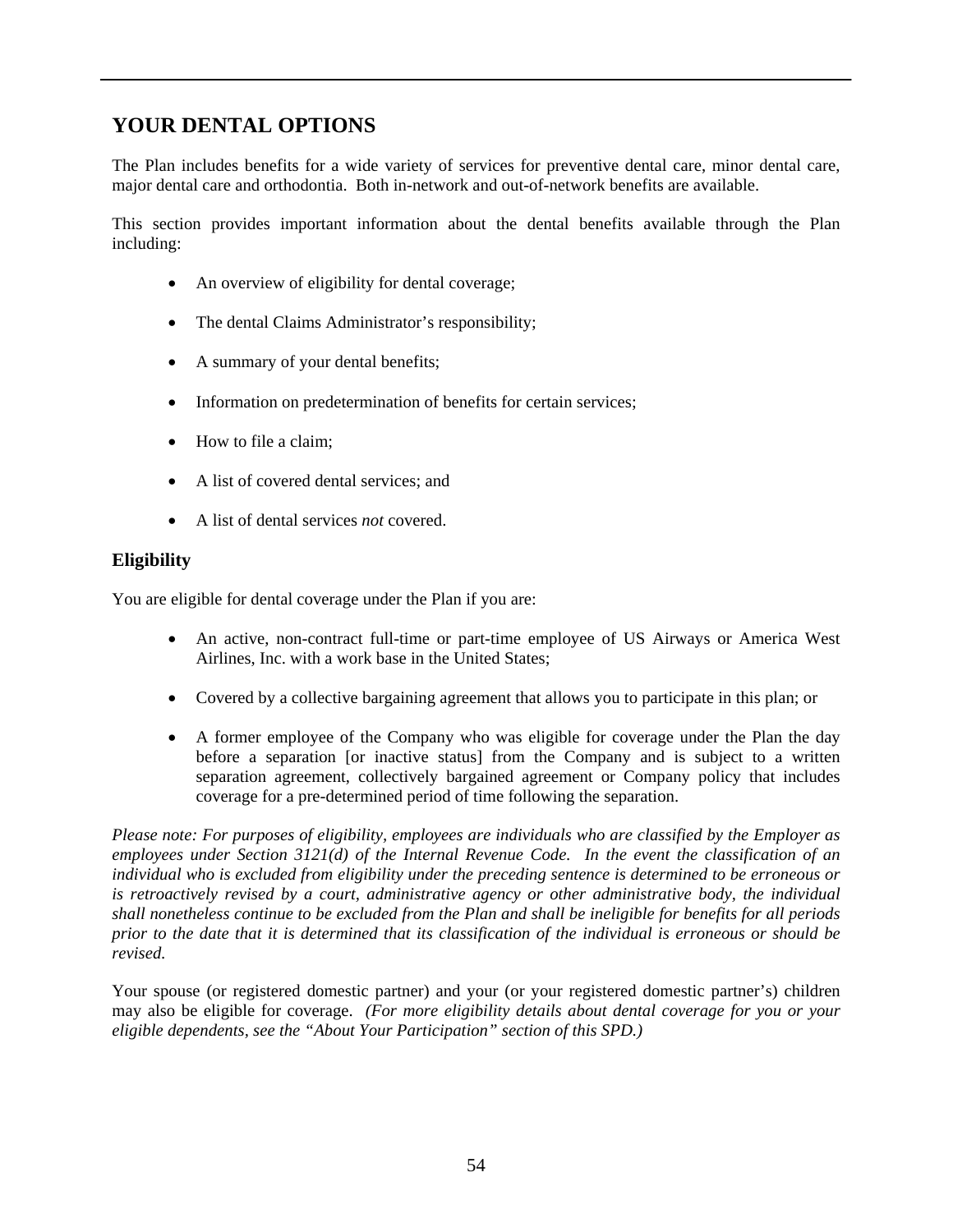#### **Claims Administrator Responsibilities**

Your dental Claims Administrator is responsible for all dental coverage options under the Plan. Your dental Claims Administrator maintains dental coverage networks, processes dental claims, and provides member services to Plan participants. In the "*Plan Administration*" section, under "*Organizations Providing Administrative Services Under the Plan*," you will find contact information for the dental Claims Administrator.

#### **Dental PPO Program**

If you live in your dental Claims Administrator's network service area, you are eligible to participate in the dental PPO program. Under the dental PPO program, you can receive care from a dental provider who is part of the dental PPO network or from a dental provider outside the network. No matter where you receive care, the Plan will pay a certain level of benefits for covered services.

#### *If Your Provider Is An In-Network Provider*

When you see dental providers that are part of your dental claim administrator's dental PPO network, you will pay less, overall for your dental services, because the fees for your service are lower than what an out-of-network provider may charge. That is because in-network providers have agreed to provide services at negotiated or discounted rates.

#### *If Your Provider is an Out-of-Network Provider*

When you see dental providers that are not part of your dental Claims Administrator's dental PPO network, the Plan will pay benefits based on the reasonable and customary (R&C) charge for a particular service. If the out-of-network provider charges more than the R&C amount, you will be responsible for paying the amount that exceeds the R&C charge, in addition to the applicable coinsurance and deductible. You may be asked to pay for your care at the time of your visit and submit a claim form for reimbursement.

#### **An Overview of Dental PPO Program Benefits**

The following chart summarizes services that are covered by the dental PPO Program. The chart is an overview only and does not list every covered service. (For a more detailed list of covered dental services, see the "*Dental Services Covered Under the Plan"* section of this SPD, or contact your dental Claims Administrator.)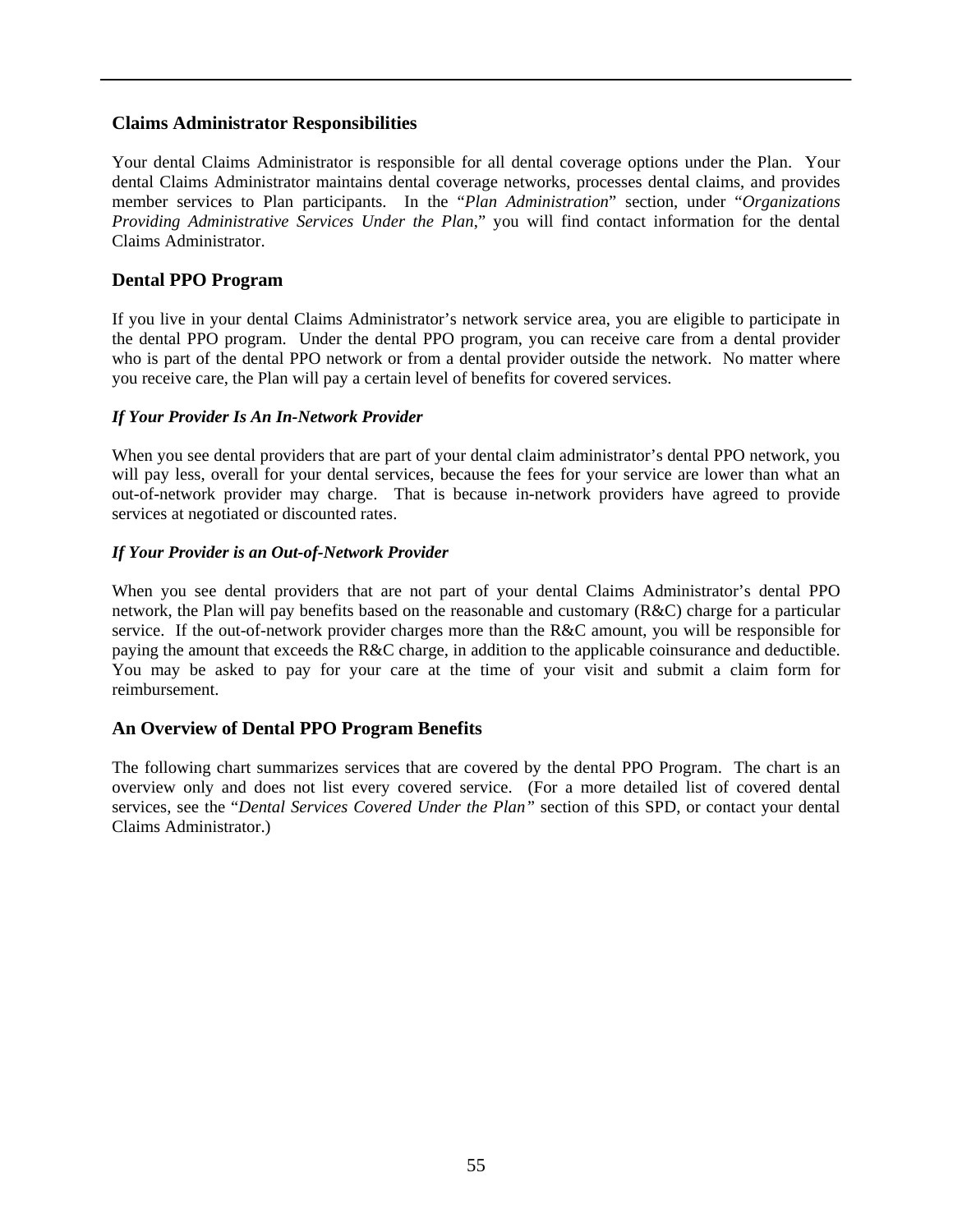# **Dental PPO Program Benefits**

| Deniai II O I I ogram Denemis                                                                                                                                                                                                                                                                                 |                                                                                 |                                                                                       |  |  |
|---------------------------------------------------------------------------------------------------------------------------------------------------------------------------------------------------------------------------------------------------------------------------------------------------------------|---------------------------------------------------------------------------------|---------------------------------------------------------------------------------------|--|--|
|                                                                                                                                                                                                                                                                                                               | <b>In-Network</b>                                                               | <b>Out-of-Network</b>                                                                 |  |  |
| Annual deductible (1 person/2 or<br>more people)                                                                                                                                                                                                                                                              | None                                                                            | \$50/\$100                                                                            |  |  |
| <b>Preventive care</b>                                                                                                                                                                                                                                                                                        |                                                                                 |                                                                                       |  |  |
| Exam<br>(twice per calendar year)<br>Prophylaxis<br>(twice per calendar year)<br>Fluoride treatment<br>(once every 36 months up to age 19)<br><b>Sealants</b><br>(once every 36 months up to age 15)<br>$X-rays$<br>(bitewing-as part of routine exam,<br>twice per year; full-mouth-once<br>every 36 months) | The Plan pays 100% of discounted<br>in-network fees                             | The Plan pays 80% of reasonable<br>and customary (R&C) charges, with<br>no deductible |  |  |
| <b>Minor</b> care                                                                                                                                                                                                                                                                                             |                                                                                 |                                                                                       |  |  |
| Oral surgery<br>Extractions<br>Fillings<br>Endodontics<br>Periodontics                                                                                                                                                                                                                                        | The Plan pays 80% of discounted in-<br>network fees                             | The Plan pays 50% of R&C charges,<br>after annual deductible                          |  |  |
| <b>Major</b> care                                                                                                                                                                                                                                                                                             |                                                                                 |                                                                                       |  |  |
| <b>Bridgework</b><br><b>Dentures</b><br>Crowns<br>Inlays and onlays<br>Repairs and replacement of bridges,<br>crowns, inlays, onlays, dentures                                                                                                                                                                | The Plan pays 50% of discounted in-<br>network fees                             | The Plan pays 50% of R&C charges,<br>after annual deductible                          |  |  |
| Orthodontia                                                                                                                                                                                                                                                                                                   |                                                                                 |                                                                                       |  |  |
| Services for children and adults                                                                                                                                                                                                                                                                              | The Plan pays 50% of discounted in-<br>network fees<br>\$2,000 lifetime maximum | The Plan pays 50% of R&C charges<br>\$2,000 lifetime maximum                          |  |  |
| <b>Annual Benefit Maximum</b><br>(excluding orthodontia)                                                                                                                                                                                                                                                      | \$1,500 per person                                                              | \$1,000 per person                                                                    |  |  |

# **Dental PPO Program Benefits**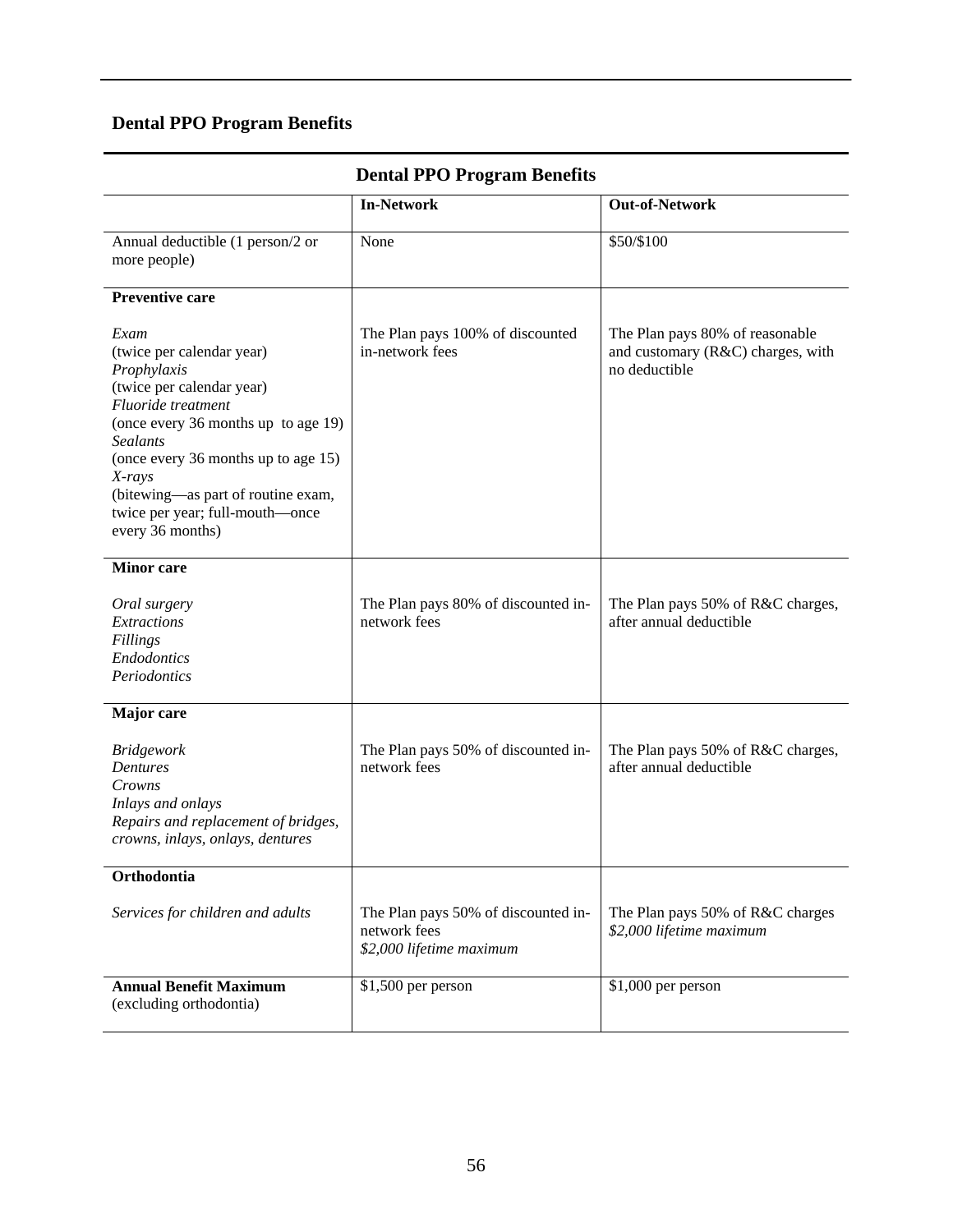#### **The Out-of-Area Dental Program**

If you do not live within your dental Claims Administrator's PPO network service area, you are eligible to participate in the Out-of-Area Dental Program. The Out-of-Area Dental Program is a non-network program. With this type of program, you may receive care from any licensed dentist. In general, the Plan pays 100% of the cost of approved preventive care services up to reasonable and customary (R&C) charges with no annual deductible. For minor and major restorative care, you and the Plan share in the cost of care with no annual deductible.

Out-of-Area Dental Program benefits are paid based on R&C charges. R&C charges are based on the typical amounts charged by most providers in your geographic area for specific dental services. If your dentist's fee for services is more than the R&C charge for a service, you will pay the amount that exceeds the R&C charge, in addition to any applicable deductible and coinsurance amounts.

#### **An Overview of Out-of-Area Dental Program Benefits**

The following chart summarizes the services covered under the Out-of-Area Dental Program. The chart is an overview only and does not list every covered service. *(*For a more detailed list of covered dental services, see the *"Dental Services Covered Under the Plan"* section of this SPD, or contact your dental Claims Administrator*.)*

| Annual deductible                                                                                                                                                                                                                                                                                 | None                              |
|---------------------------------------------------------------------------------------------------------------------------------------------------------------------------------------------------------------------------------------------------------------------------------------------------|-----------------------------------|
| <b>Preventative Care</b>                                                                                                                                                                                                                                                                          |                                   |
| Exam<br>(twice per calendar year)<br>Prophylaxis (twice per calendar year)<br>Fluoride treatment<br>(once per year, up to age 19)<br><b>Sealants</b><br>(once every 36 months up to age 15)<br>X-rays<br>(bitewing – as part of routine exam, twice per year;<br>full-mouth—once every 36 months) | The Plan pays 100% of R&C charges |
| <b>Minor Care</b><br>Oral surgery<br>Extractions<br>Amalgams<br><b>Endondontics</b><br>Periodontics                                                                                                                                                                                               | The Plan pays 80% of R&C charges  |
| Major care<br><b>Prosthetics</b><br><b>Bridgework</b><br><b>Dentures</b><br>Crowns<br>Inlays and onlays                                                                                                                                                                                           | The Plan pays 50% of R&C charges  |

#### **Out-of-Area Dental Program Benefits**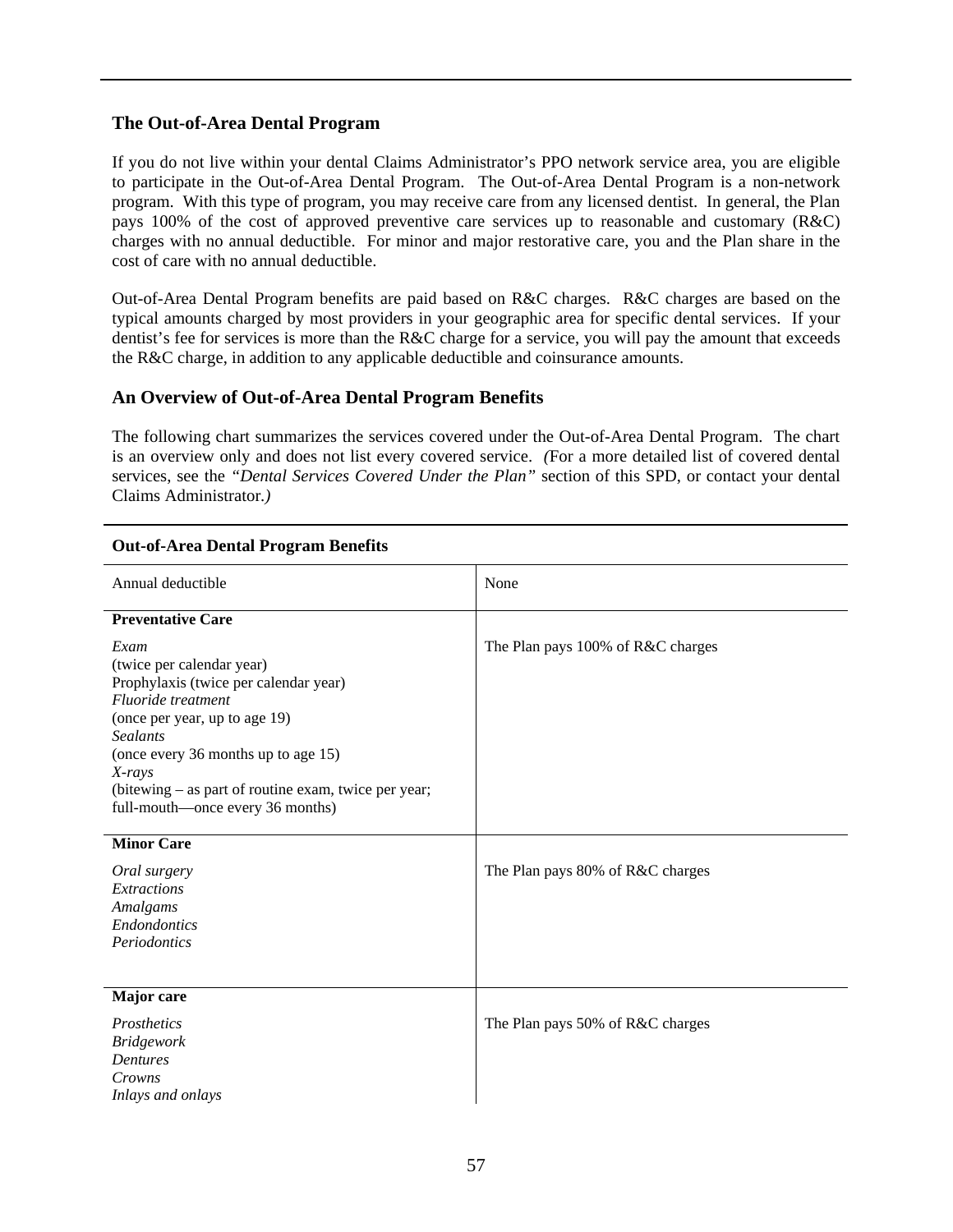# **Out-of-Area Dental Program Benefits**  *Reparation and replacement of bridges, crowns, inlays, onlays, dentures*  **Orthodontia**  *Services for children and adults* The Plan pays 50% of R&C charges \$2,000 *lifetime maximum*  **Annual Benefit Maximum**  (excluding orthodontia) \$1,500 per person

### *What to Do in an Emergency*

The Plan does not cover services provided in a hospital room, surgi-center or urgent care facility. You are covered for procedures provided in a dental office by a licensed dentist, provided the services are covered under the Plan.

#### **Predetermination of Benefits**

If you need specialist care, orthodontic care, or any other dental care and the expected cost of care will be \$150 or more, you should ask your dentist to prepare a treatment plan and send it for a predetermination of benefits to your dental Claims Administrator.

Your dental Claims Administrator will review the treatment plan and within 10 days will send you and your dentist an explanation of benefits that details the benefits payable under the Plan. The predetermination of benefits is valid for six months.

After reviewing your dentist's treatment plan, your dental Claims Administrator may suggest a different, less costly treatment if it meets accepted dental standards. Your benefits will be based on the less expensive treatment. You and your dentist can follow any treatment plan you want, but you will pay any charges above the cost of any less expensive treatment suggested and approved by your dental claim administrator.

#### **Filing a Claim**

#### *When You See In-Network Providers – Dental Program*

If you see an in-network provider, the provider may file a claim for you. You should confirm this with your provider's office.

#### *When You See Out-of-Network Providers – Dental Program*

If you see an out-of-network provider, you must file a claim using a claim form to receive benefits.

To get a claim form, log on to the Benefits US Customer Service at www.eBenefitUS.com, or call tollfree at 1-888-860-6178. Complete and send your claim form with the original bills and receipts to the address on the claim form. Claims should be submitted within 90 days after the expense is incurred to ensure prompt payment. However, all claims must be filed within 18 months following the end of the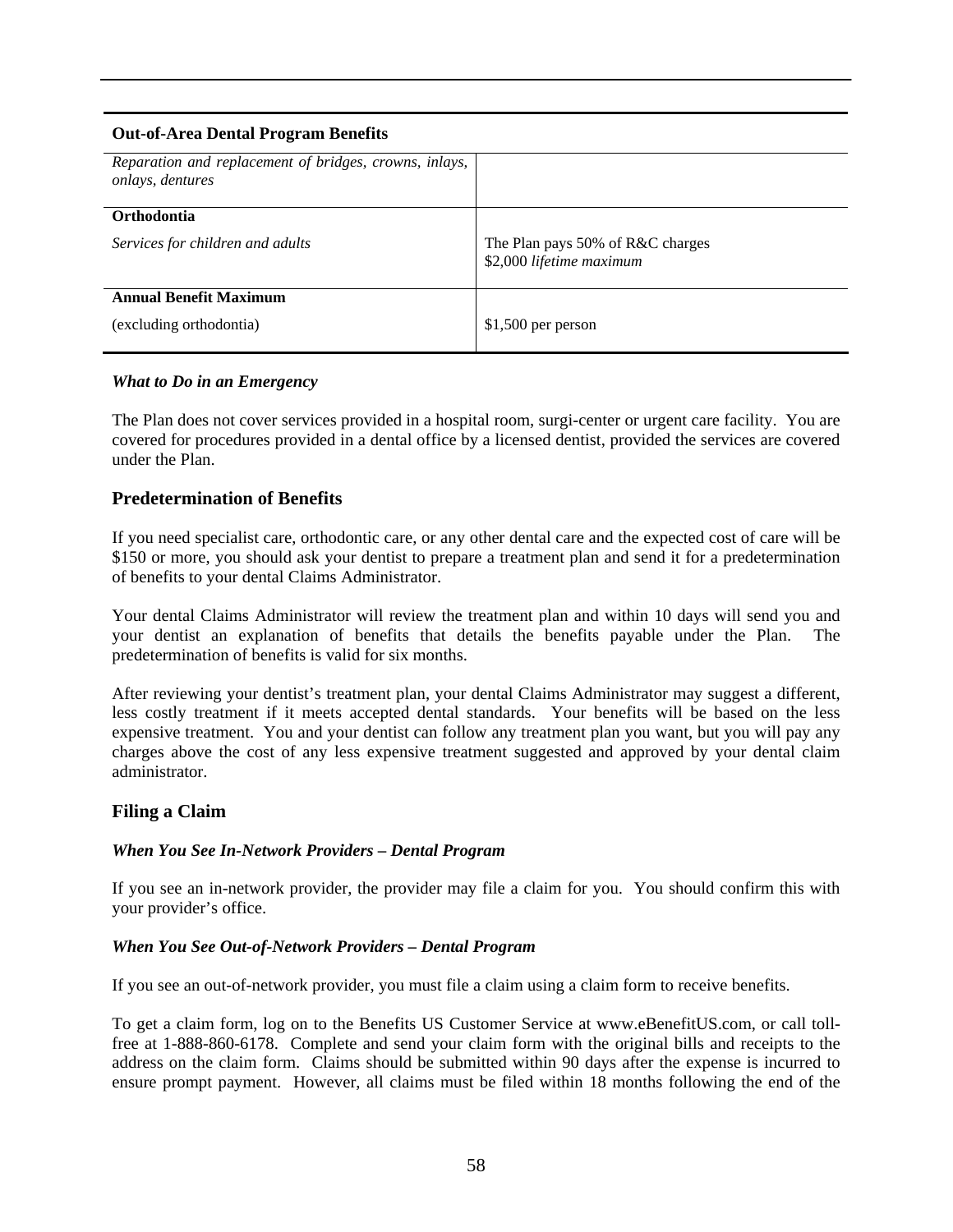Plan Year during which the care was received. If your claim is submitted after that period of time, it will not be eligible for payment.

If you use an out-of-network provider or receive in-network care not covered 100%; you must pay the provider any amount the Plan doesn't pay. This amount will be shown on an Explanation of Benefits (EOB), which you will receive, from your dental Claims Administrator.

#### *Claims for Services Provided under Out-of-Area Coverage – Dental Program*

If you see an out-of-area provider, you must file a claim form to receive benefits.

To get a claim form, log on to the Benefits US Customer Service at www.eBenefitUS.com, or call tollfree at 1-888-860-6178. Complete and send your claim form with the original bills and receipts to the address on the claim form. Claims should be submitted within 90 days after the expense is incurred to ensure prompt payment. However, all claims must be filed within 18 months following the end of the Plan Year during which the care was received. If your claim is submitted after that period of time, it will not be eligible for payment.

#### **Payment for Orthodontia Services**

You must receive approval from your dental Claims Administrator to receive orthodontic care. Once you receive approval, benefits are considered on a monthly basis and will be paid at the end of each quarter. If the monthly amount the orthodontist charges is more than the fixed monthly amount, you will be responsible for any amounts over the benefits paid. If the orthodontist's charges are less than the fixed monthly amount, benefits are paid on the actual amount charged.

In order for benefits to be paid, the orthodontist must install the first appliance while you (or your covered dependent) are covered under the Plan. Also, you (or your covered dependent) must be covered on the first day of the month to receive a payment for that month.

If orthodontic treatment is stopped for any reason before it is completed, you'll receive only benefits for the period during which you were receiving active treatment.

The Plan will not pay for orthodontic treatment that began before you (or your covered dependent) were covered under the Plan.

If you lose coverage under the Plan while in the middle of a course of orthodontic treatment, the Plan will only pay benefits in connection with the services you receive prior to losing coverage.

#### **Dental Services Covered Under the Plan**

The dental PPO and Out-of-Area Dental Programs cover the following dental services and supplies, which meet the Plan's definition of covered dental services:

#### *Preventive and Diagnostic Care*

- Two exams per person per Plan Year, including bitewing x-rays;
- Two cleanings per person per Plan Year;
- X-rays to diagnosis a specific condition needing treatment;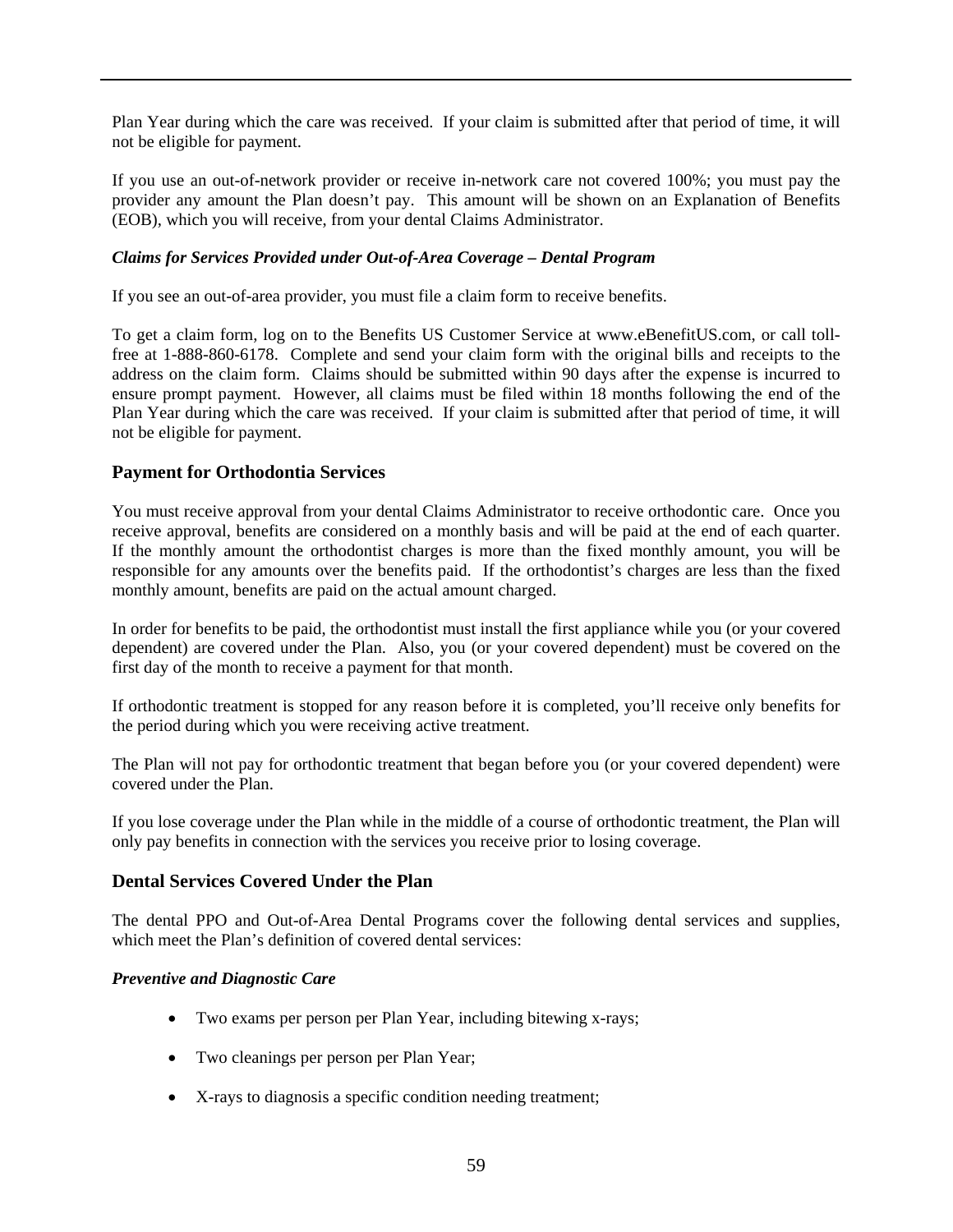- Full mouth x-rays, once every 36 months;
- Fluoride treatments up to age 19, once each calendar year;
- Sealants for permanent molars for children under age 15, once every 36 months; and
- Space maintainers for children up to age 19.

#### *Restorative Care*

- Silver (amalgam), silicate, plastic, porcelain, and composite fillings; and
- Crowns and gold fillings to repair a tooth broken down by decay if the tooth cannot be repaired with a less expensive type of filling and only if the old crown or filling is at least five years old and unserviceable.

#### *Endodontic Care*

- Root canals; and
- Apicoectomy.

#### *Periodontal Care*

- Treatment of gum and mouth tissues;
- Surgical gum treatment, including gingivectomy, gingivoplasty, and osseous surgery; and
- Periodontal scaling and root planing.

#### *Prosthodontic Care*

- Full and partial dentures and adjustments;
- Bridgework and bridge re-cementing;
- Repairs to broken crowns, inlays, bridgework, and dentures;
- Rebasing or relining dentures at least six months old (once per 36 consecutive months);
- Adding teeth to bridgework or partial dentures, if the natural tooth was lost or extracted while you were covered under the Plan; and
- Replacing dentures or bridges that are at least five years old and no longer effective.

#### *Oral Surgery*

- Extractions: and
- General anesthesia for oral surgery, fractures, dislocations, and gum treatment.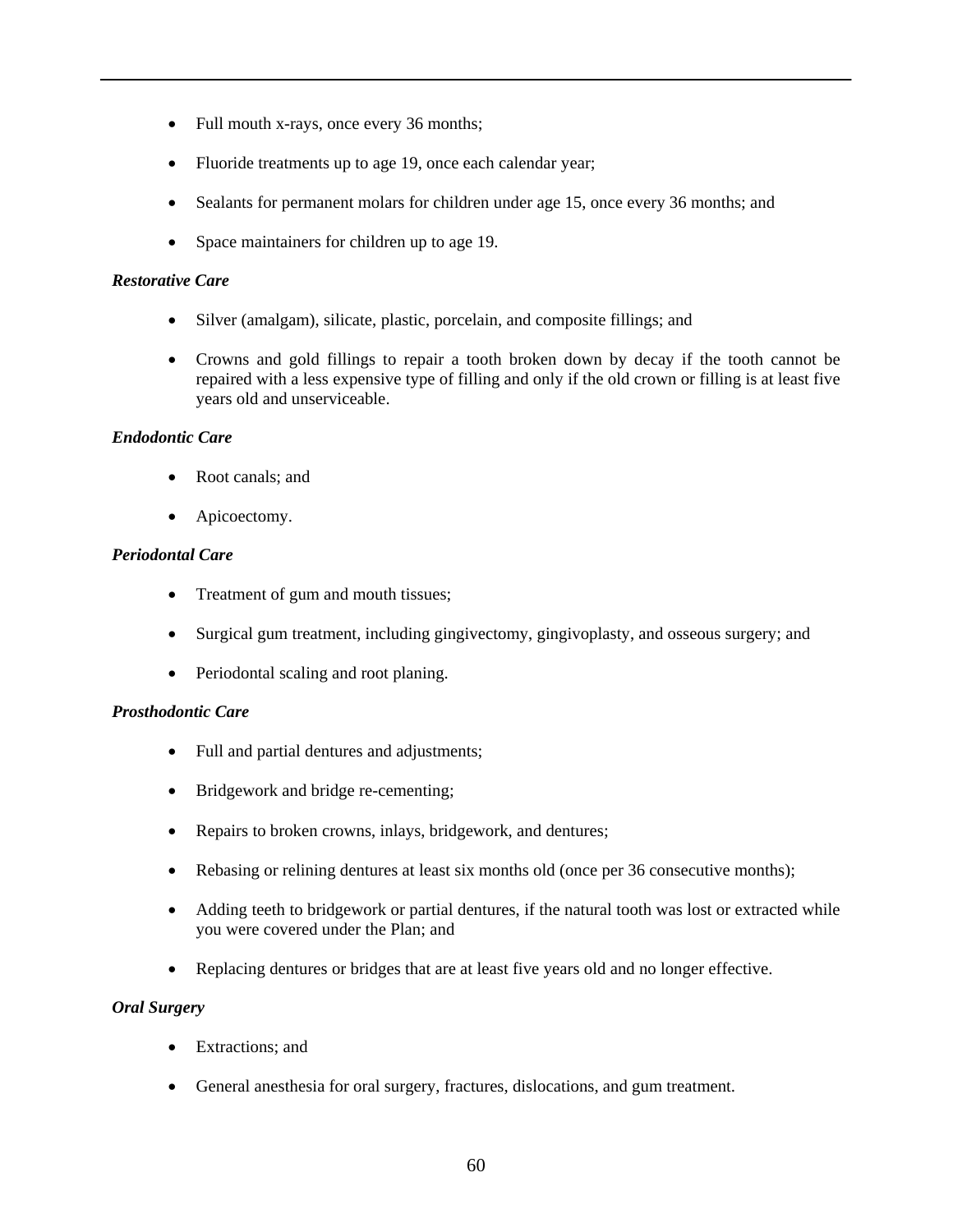#### *Therapeutic Care*

- Extractions and cutting procedures in the mouth; and
- Antibiotic drugs injected by dentist or doctor.

#### *Orthodontic Care*

- Diagnostic procedures; and
- Braces and other appliances to re-align the teeth.
- Please contact your dental Claims Administrator if you have questions about covered services

### **Dental Services NOT Covered Under the Plan**

The following dental services are excluded from coverage under the Plan:

- Treatment that does not meet accepted standards of dental practice;
- Replacement of teeth that were lost or extracted before your dental coverage began under the Plan;
- Treatment associated with a pre-existing dental condition for which treatment was received during the 12-month period prior to your becoming covered under the Plan;
- Treatment by someone other than a dentist, except cleaning and fluoride treatment by a hygienist who is supervised by your dentist;
- Cosmetic dental services, such as whitening of teeth;
- Services or supplies that are covered under your medical coverage;
- Treatment of temporomandibular joint dysfunction (TMJ) that may be covered under medical Plan services;
- Work done to increase distance between nose and chin or to change the way top and bottom teeth meet or mesh (other than as a part of authorized Orthodontia services);
- Charges exceeding calendar year and/or lifetime maximums;
- Treatment of dental injuries received as a result of military service;
- Replacement or repair of orthodontic appliances;
- Prescription drugs;
- Duplicate and temporary devices and appliances;
- Replacement of dentures or dental appliances, which are lost or stolen;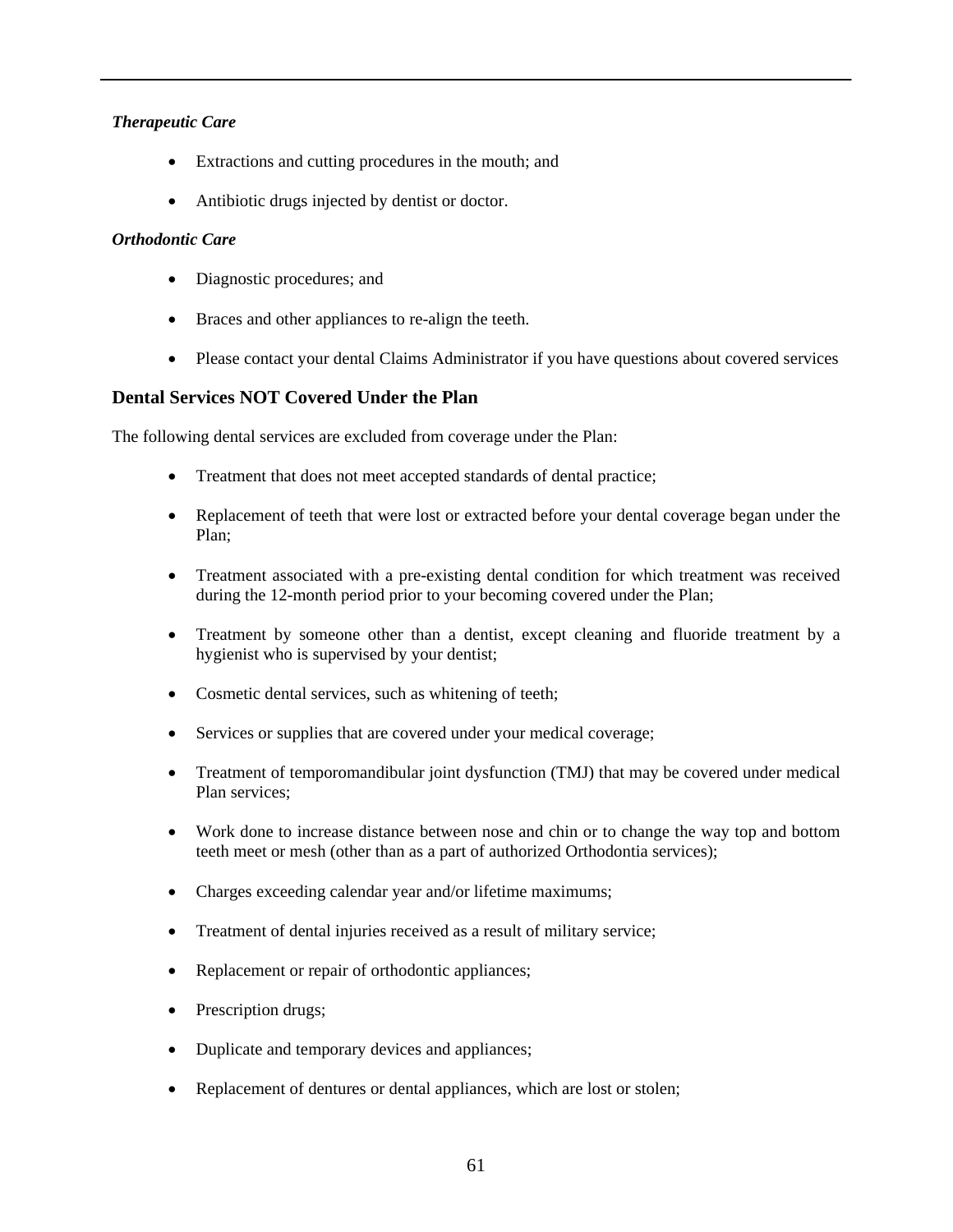- Services that are reimbursable or provided at no cost through a U.S. public program, government agency or covered by Workers' Compensation or similar laws;
- Charges for failure to keep dental appointments;
- Charges for replacement of a bridge or denture unless they are at least five years old and unserviceable;
- Charges for any special work that you request on a standard denture; and
- Charges for special techniques or precision attachments.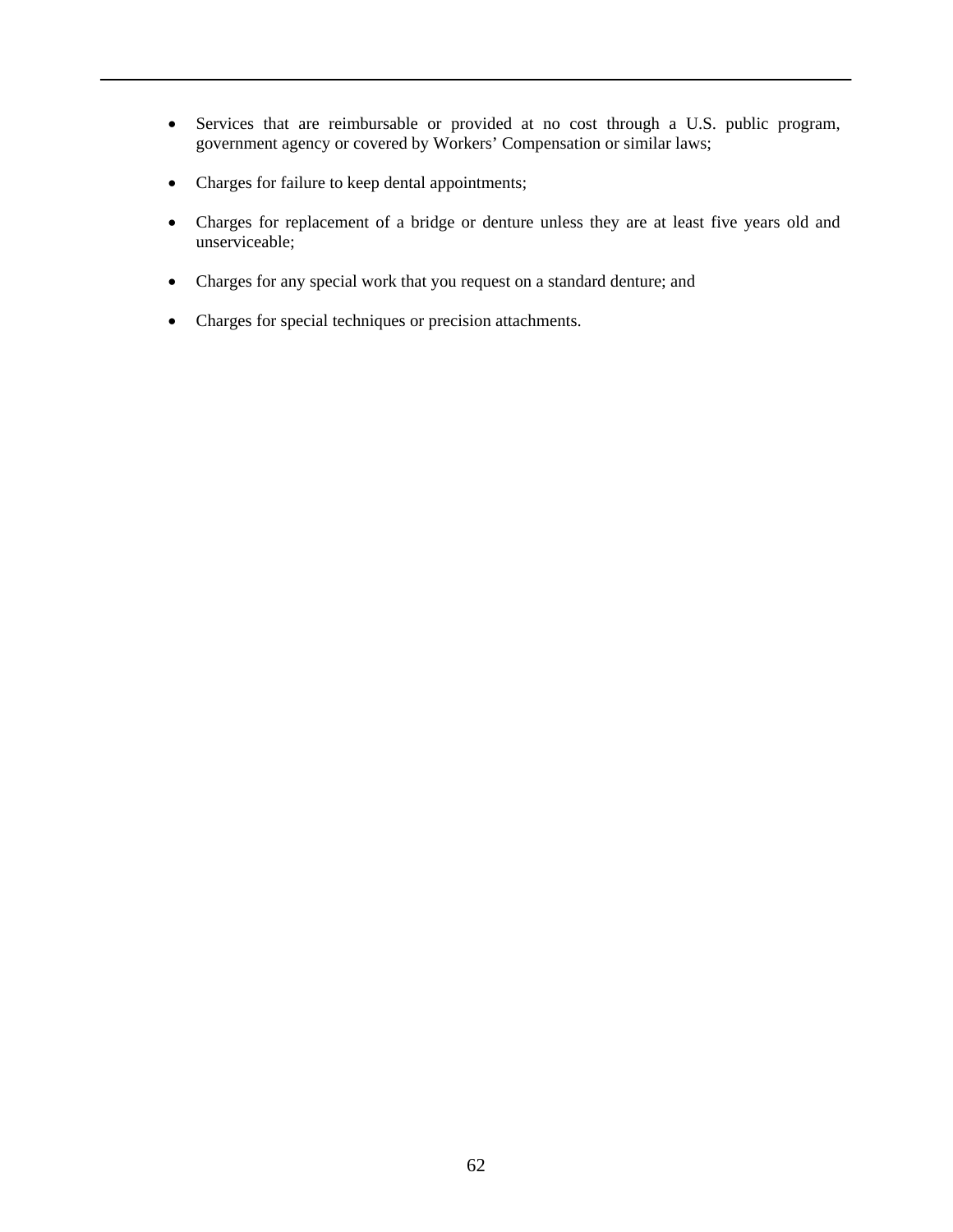# **YOUR VOLUNTARY VISION PLAN**

The voluntary vision care plan provides basic eye care refraction services and supplies once every year for you and your eligible covered dependents. If you choose to enroll in the plan you are responsible for the entire cost of the plan. Details of coverage and costs are available on the Benefits US website at www.ebenefitsUS.com.

# **Eligibility**

You are eligible for vision coverage under the Plan if you are:

- An active full-time or part-time employee of US Airways or America West Airlines, Inc. with a work base in the United States; or
- A former employee of the Company who was eligible for coverage under the Plan the day before a separation [or inactive status] from the Company and is subject to a written separation agreement, collectively bargained agreement or Company policy that includes coverage for a pre-determined period of time following the separation.

*Please note: For purposes of eligibility, employees are individuals who are classified by the Employer as employees under Section 3121(d) of the Internal Revenue Code. In the event the classification of an individual who is excluded from eligibility under the preceding sentence is determined to be erroneous or is retroactively revised by a court, administrative agency or other administrative body, the individual shall nonetheless continue to be excluded from the Plan and shall be ineligible for benefits for all periods prior to the date that it is determined that its classification of the individual is erroneous or should be revised.* 

Your spouse (or registered domestic partner) and your (or your registered domestic partner's) children may also be eligible for coverage. *(For more eligibility details about vision coverage for your eligible dependents, please refer to the "Eligibility for Dependents" section of this SPD.)*

### **Claims Administrator Responsibilities**

Your vision Claims Administrator is responsible for all vision coverage options under the Plan. In the "*Plan Administration*" section, under "*Organizations Providing Administrative Services Under the Plan*," you will find contact information for the vision Claims Administrator.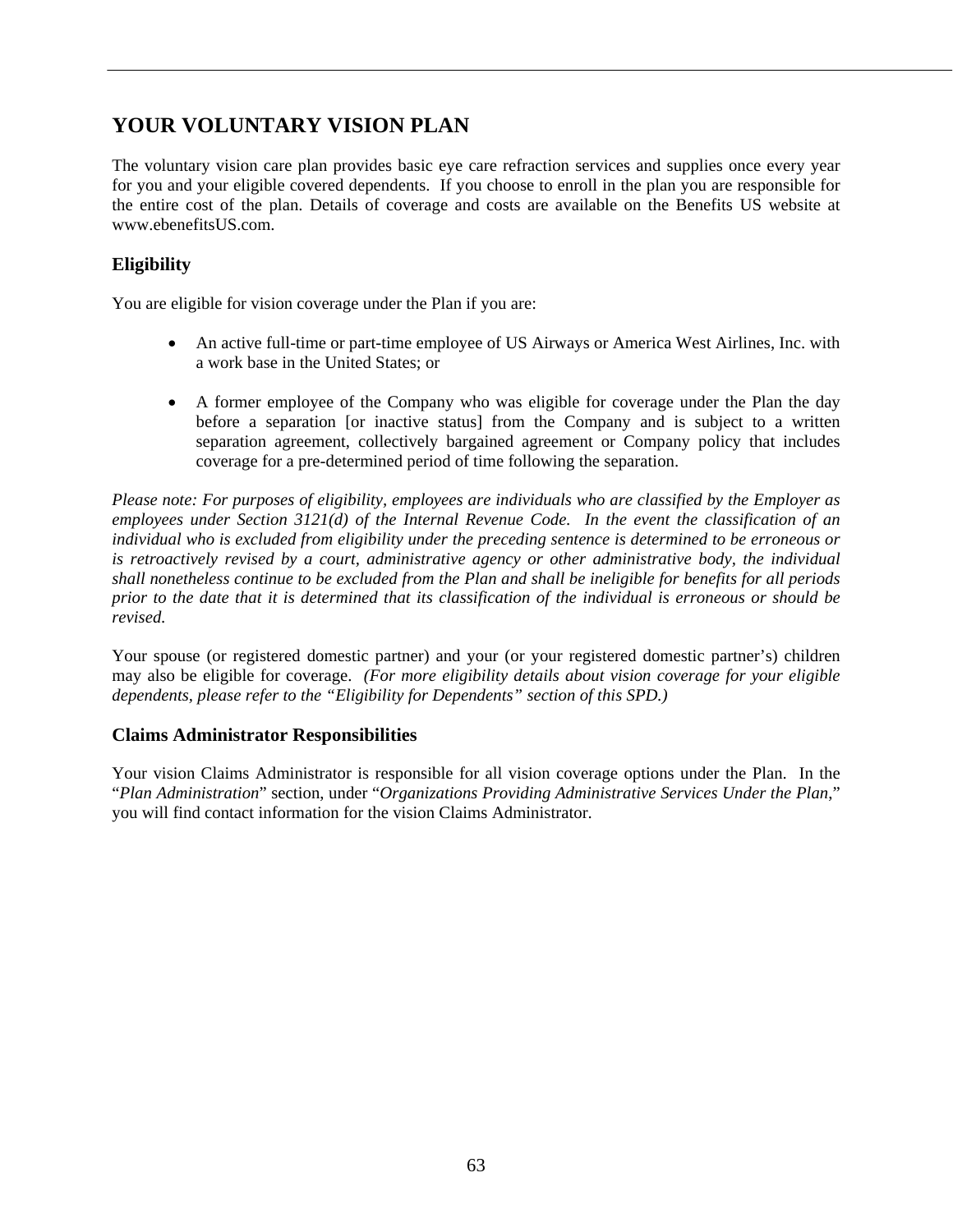# **YOUR VOLUNTARY LONG-TERM CARE PLAN**

Effective August 1, 2008, the voluntary long-term care plan provides long-term care if you or your eligible dependents suffer a chronic illness. If you choose to enroll in the plan, then you are responsible for the entire cost of the plan. Details of coverage and costs are available on the Benefits US website at www.ebenefitsUS.com.

# **Eligibility**

You are eligible for long-term care coverage under the US Airways Health Benefit Plan if you are an active full-time employee of US Airways or America West Airlines, Inc. with a work base in the United States.

*Please note: For purposes of eligibility, employees are individuals who are classified by the Employer as employees under Section 3121(d) of the Internal Revenue Code. In the event the classification of an individual who is excluded from eligibility under the preceding sentence is determined to be erroneous or is retroactively revised by a court, administrative agency or other administrative body, the individual shall nonetheless continue to be excluded from the Plan and shall be ineligible for benefits for all periods prior to the date that it is determined that its classification of the individual is erroneous or should be revised.* 

Your spouse and your children may also be eligible for coverage. (*For more eligibility details about vision coverage for your eligible dependents, please refer to the "Eligibility for Dependents" section of this SPD.)*

# **The Long-Term Care Plan**

The plan pays cash benefits to help you and your family defray the substantial costs of long-term care. It provides a long-term care facility monthly benefit of \$2,000 to \$10,000 per month in \$1,000 increments for 3 or 6 years. You may choose a home care benefit that will pay up to 50% of your long-term care facility monthly benefit. The amounts of your benefit and premium depend on the level you select. For more details on benefit and premium levels under the plan, please contact your long-term care Claims Administrator.

### **Claims Administrator Responsibilities**

Your long-term care Claims Administrator is responsible for all long-term care coverage options under the Plan. The carrier processes long-term care claims and provides member services to Plan participants. In the "Plan Administration" section of this SPD, under "Organizations Providing Administrative Services Under the Plan," you will find contact information for the administrator.

# **How to File a Claim**

If you wish to file a claim for benefits, you should follow the claim procedures described in the insurance certificate provided by your Claims Administrator. All questions regarding claims should be directed to the Claims Administrator for the Voluntary Long-Term Care Plan.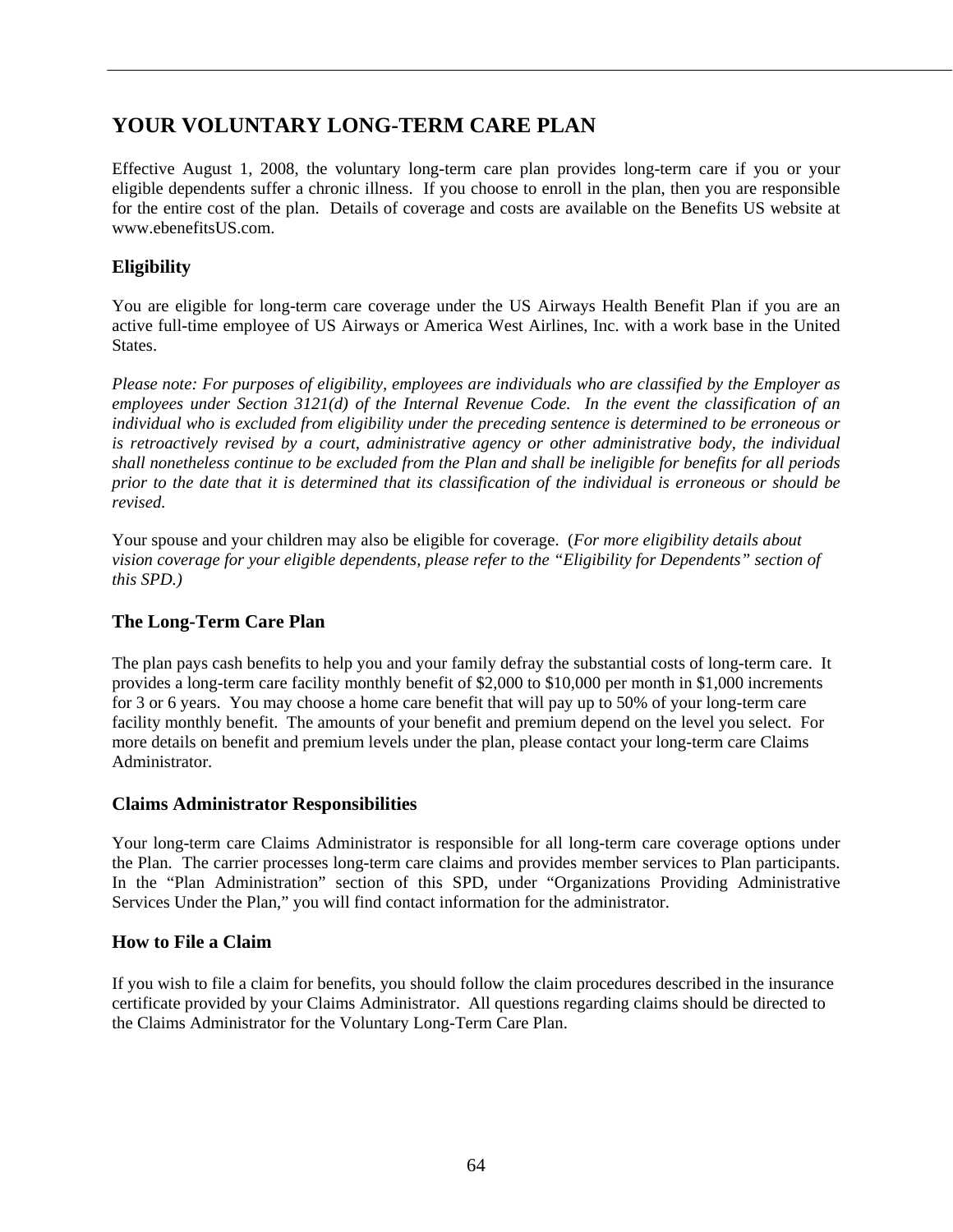# **YOUR VOLUNTARY CRITICAL ILLNESS PLAN**

Effective August 1, 2008, the voluntary critical illness plan provides benefits if you or your eligible dependents suffer a critical illness. If you choose to enroll in the plan, then you are responsible for the entire cost of the plan. Details of coverage and costs are available on the Benefits US website at www.ebenefitsUS.com.

# **Eligibility**

You are eligible for critical illness coverage under the US Airways Health Benefit Plan if you are an active full-time employee of US Airways or America West Airlines, Inc. with a work base in the United States.

*Please note: For purposes of eligibility, employees are individuals who are classified by the Employer as employees under Section 3121(d) of the Internal Revenue Code. In the event the classification of an individual who is excluded from eligibility under the preceding sentence is determined to be erroneous or is retroactively revised by a court, administrative agency or other administrative body, the individual shall nonetheless continue to be excluded from the Plan and shall be ineligible for benefits for all periods prior to the date that it is determined that its classification of the individual is erroneous or should be revised.* 

Your spouse and your children may also be eligible for coverage. *(For more eligibility details about vision coverage for your eligible dependents, please refer to the "Eligibility for Dependents" section of this SPD.)*

### **The Critical Illness Plan**

The plan pays a lump-sum benefit upon diagnosis of a critical illness or condition. It provides a payment to you if you are diagnosed with a specified critical illness, such as heart attack, stroke, renal failure, permanent paralysis due to a covered accident, major organ transplant surgery, or coronary artery bypass surgery. The amounts of your benefit and premium depend on the level you select. For more details on benefit and premium levels under the plan, please contact your critical illness Claims Administrator.

### **Claims Administrator Responsibilities**

Your critical illness Claims Administrator is responsible for all critical illness coverage options under the Plan. The carrier processes critical illness claims and provides member services to Plan participants. In the "Plan Administration" section of this SPD, under "Organizations Providing Administrative Services Under the Plan," you will find contact information for the administrator.

# **How to File a Claim**

If you wish to file a claim for benefits, you should follow the claim procedures described in the insurance certificate provided by your Claims Administrator. All questions regarding claims should be directed to the Claims Administrator for the Voluntary Critical Illness Insurance Plan.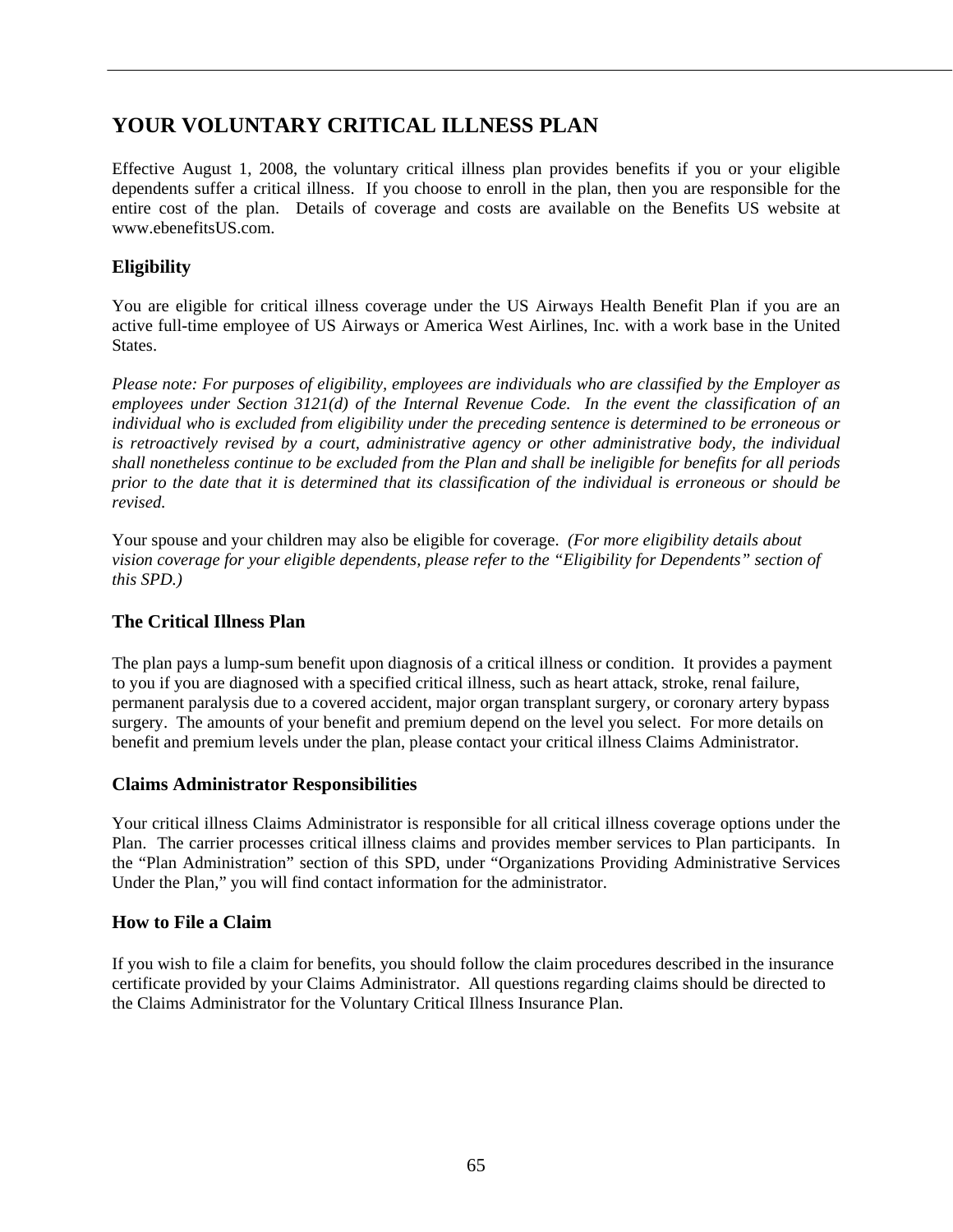# **YOUR VOLUNTARY ACCIDENT INSURANCE PLAN**

Effective August 1, 2008, the voluntary accident insurance plan provides benefits if you or your eligible dependents suffer an accident. If you choose to enroll in the plan, then you are responsible for the entire cost of the plan. Details of coverage and costs are available on the Benefits US website at www.ebenefitsUS.com.

## **Eligibility**

You are eligible for accident insurance coverage under the US Airways Health Benefit Plan if you are an active, non-contract full-time employee of US Airways or America West Airlines, Inc. with a work base in the United States.

*Please note: For purposes of eligibility, employees are individuals who are classified by the Employer as employees under Section 3121(d) of the Internal Revenue Code. In the event the classification of an individual who is excluded from eligibility under the preceding sentence is determined to be erroneous or is retroactively revised by a court, administrative agency or other administrative body, the individual shall nonetheless continue to be excluded from the Plan and shall be ineligible for benefits for all periods prior to the date that it is determined that its classification of the individual is erroneous or should be revised.* 

Your spouse and your children may also be eligible for coverage. *(For more eligibility details about vision coverage for your eligible dependents, please refer to the "Eligibility for Dependents" section of this SPD.)*

## **The Accident Insurance Plan**

The plan pays cash benefits that help you manage the expenses incurred after an accidental injury, such as co-payments and treatment-related travel, as well as the ongoing expenses of your ordinary bills such as rent, electricity, and car payments. The amounts of your benefit and premium depend on the level you select. For more details on benefit and premium levels under the plan, please contact your accident insurance Claims Administrator.

## **Claims Administrator Responsibilities**

Your accident insurance Claims Administrator is responsible for all accident insurance coverage options under the Plan. The carrier processes accident insurance claims and provides member services to Plan participants. In the "Plan Administration" section of this SPD, under "Organizations Providing Administrative Services Under the Plan," you will find contact information for the Claims Administrator.

## **How to File a Claim**

If you wish to file a claim for benefits, you should follow the claim procedures described in the insurance certificate provided by your Claims Administrator. All questions regarding claims should be directed to the Claims Administrator for the Voluntary Accident Insurance Plan.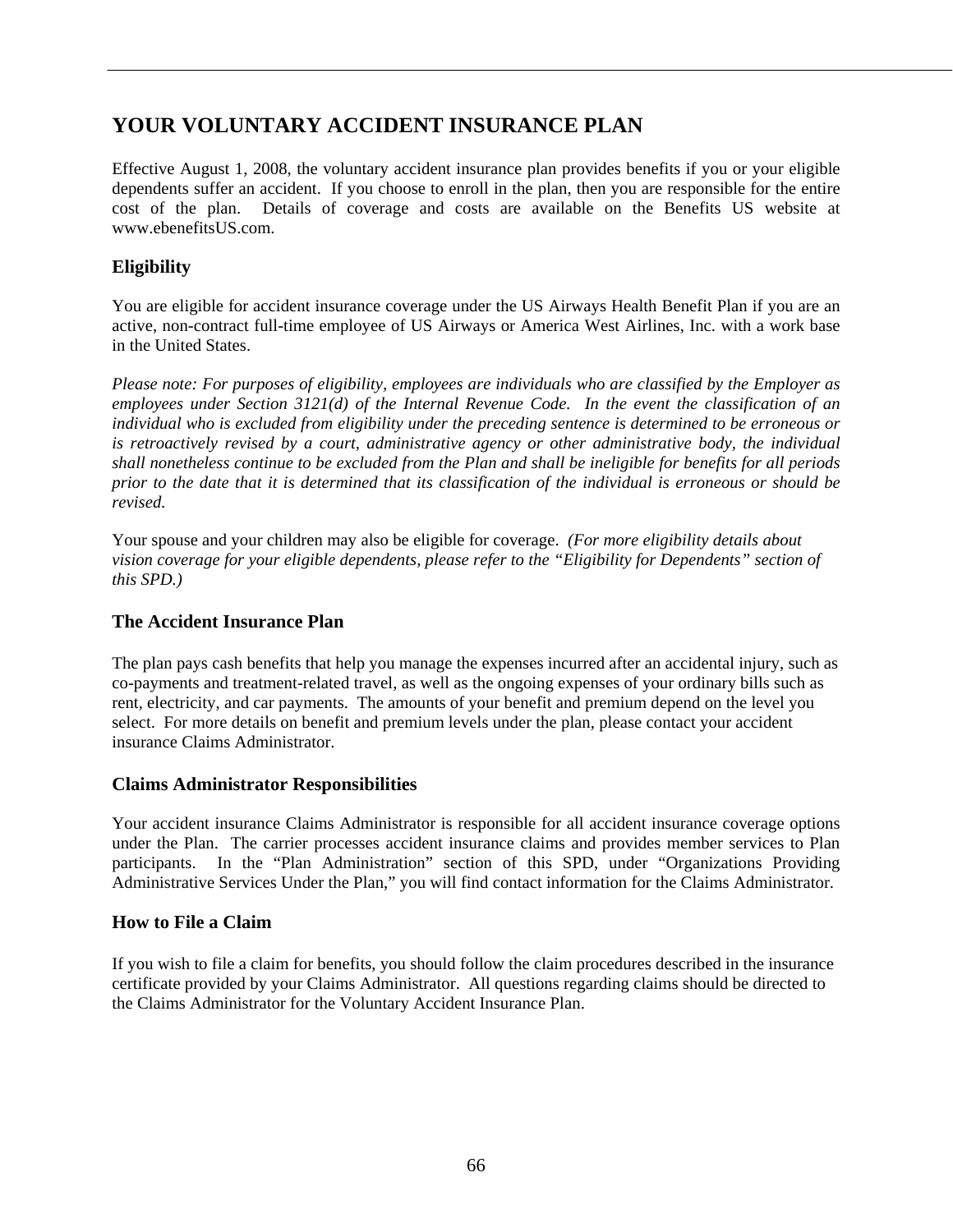# **RETIREE HEALTH COVERAGE**

## **Eligibility for YOU**

You are eligible for retiree health coverage (referred to as the "Access Plan") if you are an employee of US Airways or America West Airlines, Inc. who meets the following requirements:

- You are less than age 65, and have attained the minimum retirement age of 55 as determined by US Airways' corporate policy or the minimum age as required under a collective bargaining agreement (between US Airways and a labor union) that regulates the terms and conditions of your employment; and
- You are retiring from either an active or leave/furlough payroll status that was based in the US; and
- You have at least five years of service with US Airways, unless otherwise specified in your collective bargaining agreement.

The medical plan and options available under the Access Plan are the same PPO and OOA plans and options that were available to you as an active employee. This coverage can continue until you reach age 65, providing all premiums are paid. Dental coverage is not included in the Access Plan.

## **Eligibility for Your Dependents upon Retirement**

You may enroll your spouse (or registered domestic partner) and any other eligible dependents at the same time that you enroll for retiree health coverage under the Plan. Please refer to the following provisions of this SPD for further information relating to eligibility of dependents: *"Eligibility for your Dependents"; "Full-time Student Verification"; "Domestic Partners"; "If You and Your Spouse (or Registered Domestic Partner) Both Work for US Airways."* 

## **Retiree Health Coverage for Those who Retired Prior to March 1, 2005**

Pre-merger US Airways employees who retired on or before March 1, 2005 may have received health coverage including dental benefits in accordance with the Section 1114 ruling (in accordance with the Bankruptcy Court) dated January 6, 2005. Coverage for these individuals is pursuant to the medical and/or dental "PPO Plan," "Prescription Drug Program" and "Mental Health and Chemical Dependency Program" sections of this SPD. For those retirees/survivors with coverage beyond age 65, the medical coverage may transition to the Out-of-Area Program. Eligibility criteria for those employees who retired prior to March 1, 2005, can be found under *Pre-Merger Retiree Coverage* on www.eBenefitsUS.com.

## **When Coverage Begins**

Your coverage begins on the first of the month coincident to or following your retirement date.

## **Coverage Levels**

When you enroll in the Plan, you may choose from one of the following medical and/or dental coverage levels:

- Retiree only;
- Spouse only (if provided for in your collective bargaining agreement);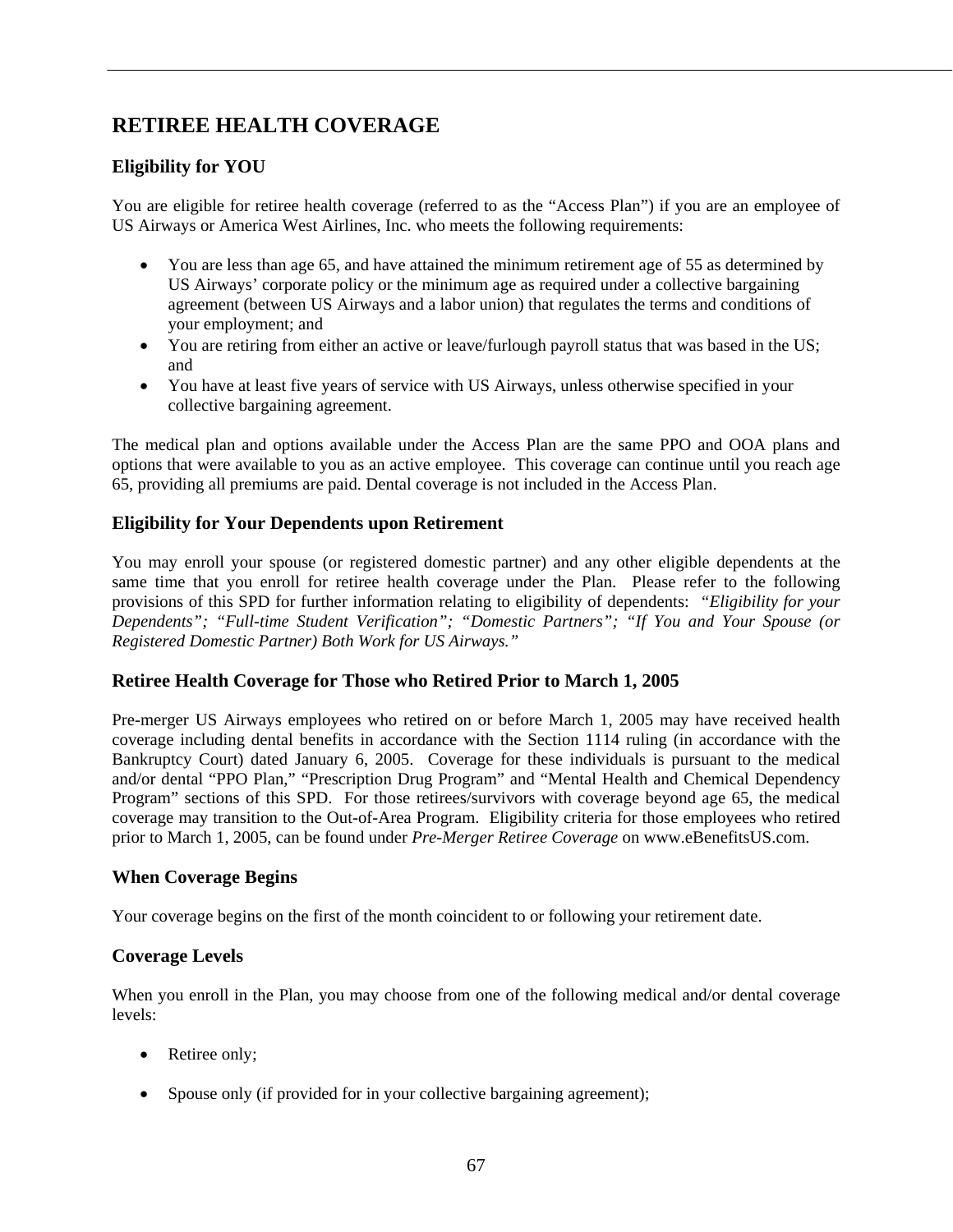- Retiree and spouse (or registered domestic partner);
- Retiree and child or children with no spouse (or registered domestic partner); or
- Retiree and family, which includes you, your spouse (or registered domestic partner) and your eligible dependent children.

The Employee Assistance Program benefit, discussed in this SPD, is available to you and each of your eligible dependents, and you need not enroll for this coverage since US Airways provides it to you automatically. (See the *"EAP"* section of this SPD for further details.)

#### **If You Do Not Enroll for Coverage**

**If you do not elect retiree health coverage when you first become eligible, you will lose your eligibility and will not be allowed to participate in the Plan at any time in the future.** 

#### **Paying for Coverage**

You are responsible for the full cost of your Access Plan coverage. US Airways determines your cost for the Access Plan prior to the beginning of each Plan Year, based on an evaluation of expected medical administration and claim expenses for the upcoming year for all retirees. Payments will be made to a third party administrator.

You may be eligible to offset a portion of your cost by electing to apply your sick bank accrual (if you have one) at the time of your retirement.

## **Making Changes After Retirement**

In general, after you make your retiree health elections, you will not be able to increase your level of coverage in the future. However, you may change your level of coverage after retirement if a change in status event occurs, as outlined in the chart below. Changes must be made within 31 days following the event. You can decrease or terminate your level of coverage at any time after your retirement.

*Note: If, for any reason, you drop your retiree health coverage, you will not be permitted to re-enroll at any time in the future.*

| In the Event of:                                                                                    |   | <b>What You May Do:</b>                                                               |
|-----------------------------------------------------------------------------------------------------|---|---------------------------------------------------------------------------------------|
| An address change that results in a change<br>into or out of your coverage under the PPO<br>network | п | May change coverage option and coverage level. Change<br>must be made within 31 days. |
| For pre-65 retirees participating in a PPO<br>Plan only                                             |   |                                                                                       |
| You or your spouse attaining age 65                                                                 | п | May change coverage option.                                                           |
| Coverage Effective Date is the first of the<br>month following attainment of age 65                 | п | May not increase coverage level.                                                      |
|                                                                                                     | п | May decrease or drop coverage at any time.                                            |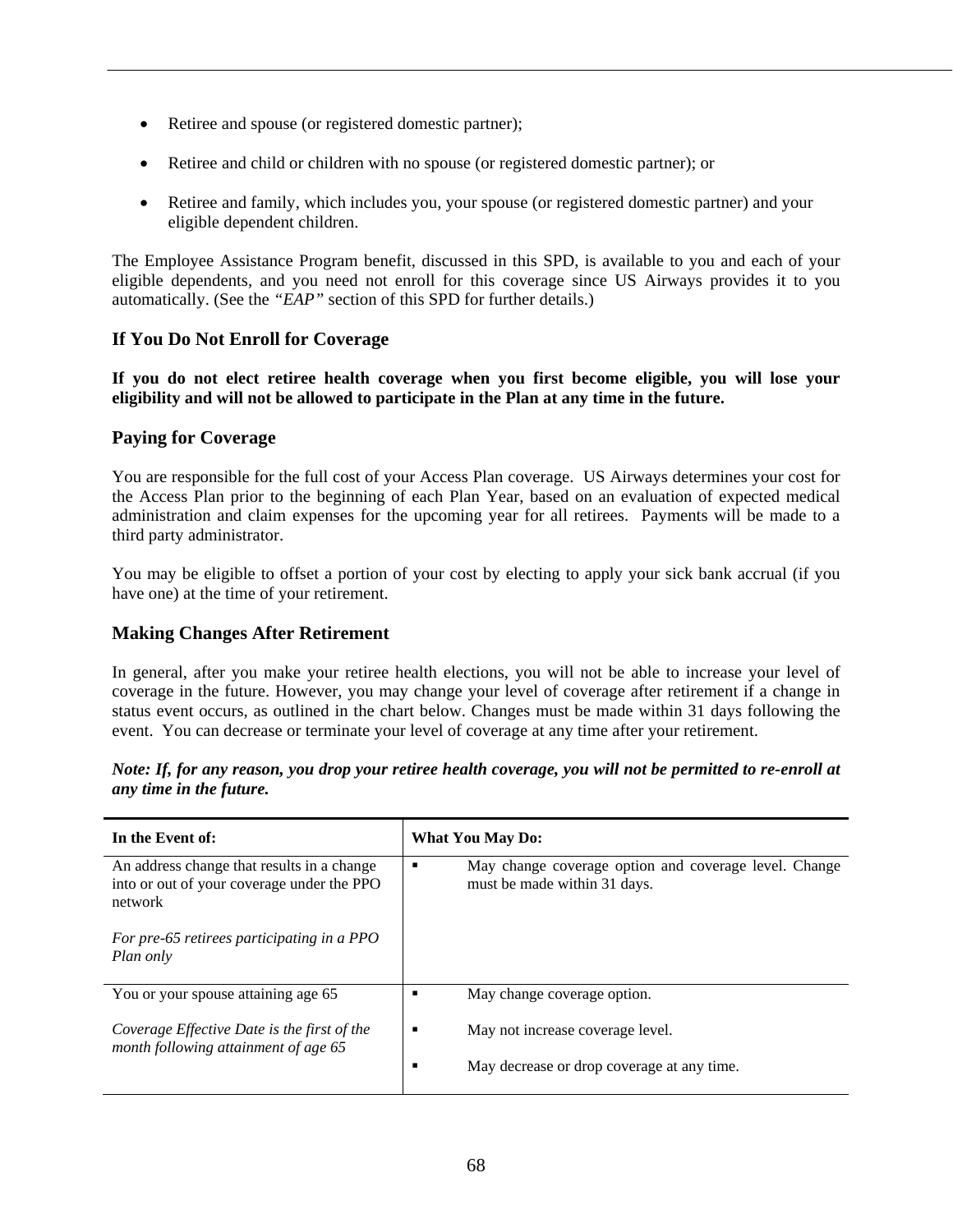| In the Event of:                                                                | <b>What You May Do:</b> |                                                                                                                                 |
|---------------------------------------------------------------------------------|-------------------------|---------------------------------------------------------------------------------------------------------------------------------|
| Marriage                                                                        | п                       | May change coverage option.                                                                                                     |
|                                                                                 |                         | May change coverage level to add your spouse and new<br>dependents.                                                             |
|                                                                                 |                         | May decrease or drop coverage at any time.<br>Documentation is required.                                                        |
| Divorce                                                                         | $\blacksquare$          | Must drop spouse coverage within 31 days.<br>Former spouse is eligible for COBRA up to 60 days after<br>divorce date.           |
|                                                                                 |                         | May change your coverage option.                                                                                                |
|                                                                                 |                         | May change coverage level to drop spouse and add/drop<br>dependents.                                                            |
|                                                                                 |                         | May decrease or drop coverage at any time.<br>Documentation is required.                                                        |
| Birth or Adoption of a Child, Legal<br>Guardianship or other Gain of Dependency | ٠                       | May change coverage option.                                                                                                     |
| <b>Status</b>                                                                   |                         | May change coverage level.                                                                                                      |
|                                                                                 |                         | Documentation may be required.                                                                                                  |
|                                                                                 |                         | May decrease or drop coverage at any time.                                                                                      |
| <b>Retiree Death</b>                                                            | ٠                       | May change your coverage option.                                                                                                |
|                                                                                 |                         | May<br>decrease<br>drop<br>time.<br><b>or</b><br>coverage<br>at<br>any<br>Surviving dependents may be eligible for coverage.    |
| Dependent Death                                                                 | ٠                       | May change coverage option.                                                                                                     |
|                                                                                 |                         | May change coverage level.                                                                                                      |
|                                                                                 |                         | May decrease or drop coverage at any time.                                                                                      |
|                                                                                 |                         | Note: If your spouse dies while covering eligible<br>dependents under another plan, you may add dependents to<br>your coverage. |
| Spouse Gains Employment/Coverage                                                | ٠                       | May drop self and dependents from coverage within 31<br>days.                                                                   |
|                                                                                 |                         | May decrease or drop coverage at any time.<br>Documentation is required.                                                        |
| Spouse Loses Employment/Coverage                                                | ٠                       | May elect, waive or change coverage level or coverage<br>option within 31 days.                                                 |
|                                                                                 |                         | May add spouse and dependents.                                                                                                  |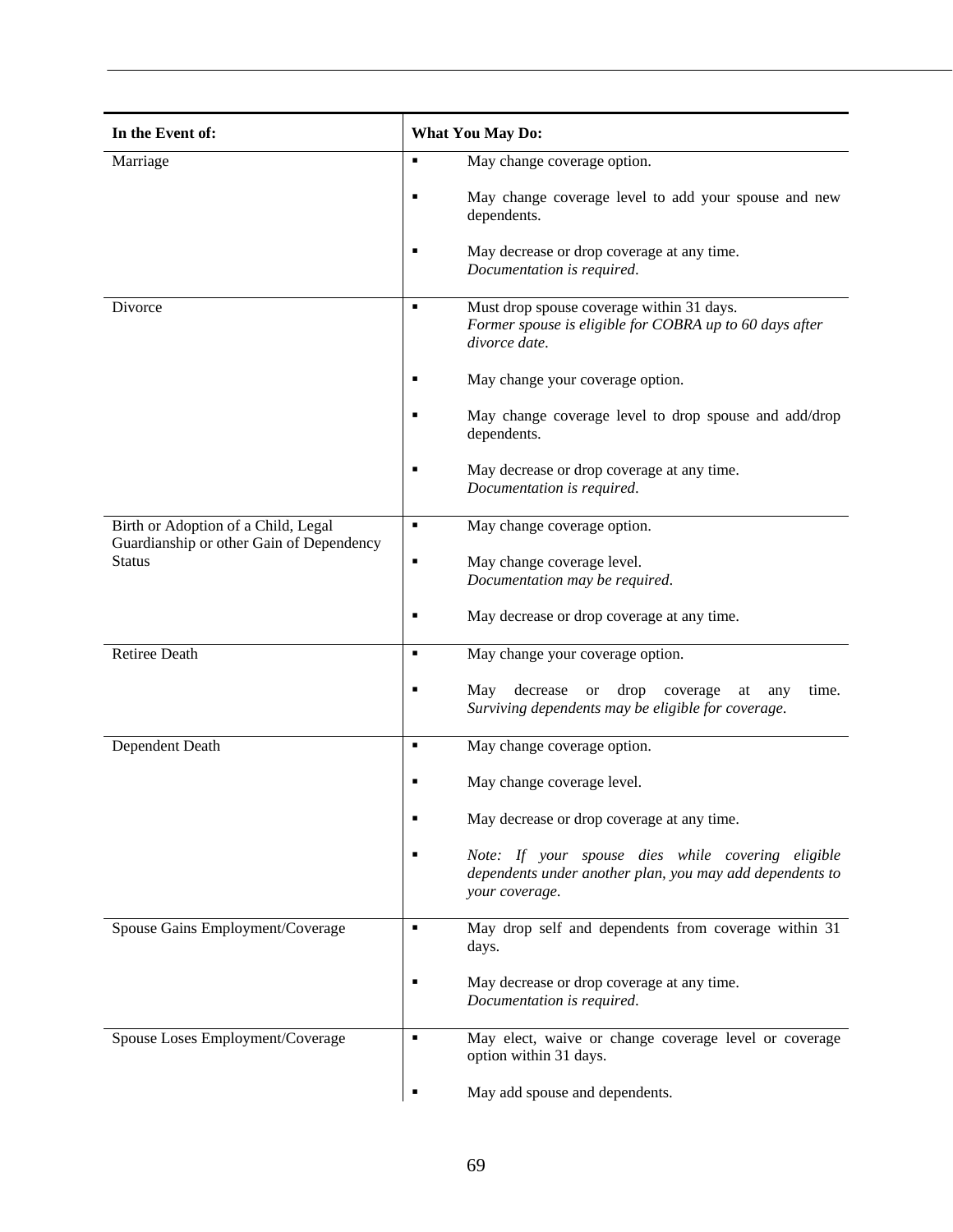| In the Event of:                                                                            | <b>What You May Do:</b>                                                                                                                |  |
|---------------------------------------------------------------------------------------------|----------------------------------------------------------------------------------------------------------------------------------------|--|
|                                                                                             | Documentation is required.                                                                                                             |  |
| Loss of Dependent's Eligibility                                                             | May decrease or waive coverage<br>٠                                                                                                    |  |
|                                                                                             | May change coverage option if notified within 31 days of<br>the event date.<br>Documentation of loss of eligibility is required.       |  |
|                                                                                             | May decrease or drop coverage at any time.                                                                                             |  |
| Dependent (Age 19-23) Regains Eligibility                                                   | May change coverage option.<br>٠                                                                                                       |  |
|                                                                                             | May increase coverage level.<br>Documentation of dependent eligibility is required; only<br>dependents causing the event may be added. |  |
|                                                                                             | May decrease or drop coverage at any time.                                                                                             |  |
| Address Change/Relocation—that results in<br>a transfer into or out of the /TO service area | May change coverage option.<br>п<br>May not change coverage level.<br>May decrease or drop coverage at any time.<br>п                  |  |

## **How to Make Changes to Your Elections**

To change your elections under the Plan, call the Benefits US Customer Service at 1-888-860-6178.

*You must notify Benefits US of a change in status event within 31 days of the event if you want to change your benefit elections.*

## **When Coverage Ends**

In general, your Plan coverage will end for you when:

- You stop making required contributions;
- You die;
- You are no longer eligible to participate in the Plan; or
- The Plan is terminated.

Coverage for your spouse (or registered domestic partner) or eligible dependents will end when:

- Your spouse (or registered domestic partner) is no longer eligible to participate in the Plan;
- Your eligible dependent children cease to be full-time students or are otherwise no longer eligible to participate in the Plan;
- The responsible party stops making required contributions;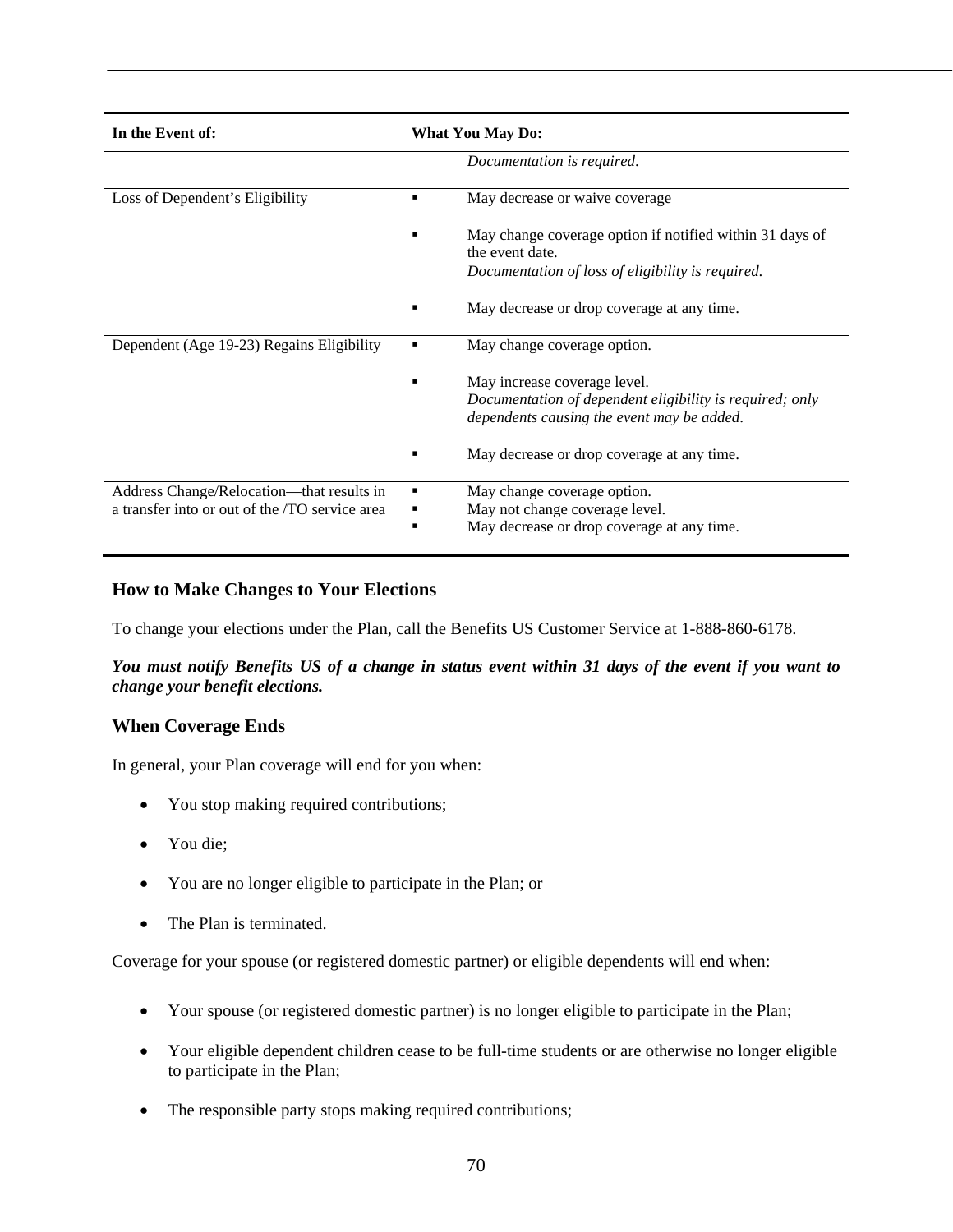- Your spouse dies; or
- The Plan is terminated.

Your eligible dependents may be able to continue Plan coverage under certain circumstances in accordance with the provisions of the Consolidated Omnibus Budget Reconciliation Act (COBRA). *(See "Continuation of Coverage for Retirees" under the "COBRA Continuation of Coverage" section of this SPD for further details.)*

## **Surviving Spouses and Other Eligible Surviving Dependents**

In the event you die while covered under these retiree health coverage provisions, your surviving spouse (or registered domestic partner), and your surviving dependent children may be eligible to continue participation provided they were enrolled prior to your death. This continuation coverage is provided pursuant to company policy or your respective collective bargaining agreement as applicable and is separate from COBRA continuation coverage. Information will be provided to your surviving spouse (or registered domestic partner) and eligible dependent children upon notification of your death.

## **Coordination With Medicare for Retirees and Disabled Individuals**

When you become eligible for Medicare (either due to age or disability), you must enroll in Medicare Part A (hospital) and Part B (physicians and other services). Medicare will be the primary source and the Plan may be the secondary source for your medical benefits, so you or your provider should first submit your claim to Medicare each time you have an eligible medical expense. The Plan will coordinate benefits according to the Medicare Allowable Amount.

The Plan includes coverage for prescription drug benefits. However, as a Medicare eligible individual you are also entitled to enroll in a prescription drug plan under Medicare Part D. Please note that you will not receive benefits from both this Plan and a Medicare Part D prescription drug plan. Therefore, if you enroll in a Medicare Part D plan you may be paying for coverage you will not receive. If Medicare verifies that you have prescription drug coverage through this Plan, Medicare may cancel your Part D prescription drug plan enrollment. You are therefore urged to consider the options carefully prior to making a Medicare Part D election.

Timely enrollment in Medicare Parts A and B will ensure proper coordination of benefits. If you are Medicare-eligible, the Plan will pay benefits based on your Medicare entitlement, regardless of whether you have enrolled in Medicare. The Plan will not pay expenses that would otherwise be covered by Medicare. You may obtain further information on Medicare eligibility by contacting Medicare directly at 1-800-MEDICARE or www.Medicare.gov.

## *Example*

The following example shows how benefits coordinate with Medicare. Let's assume you enroll in Out-of-Area Program, PPO 90/70, you have already met your annual deductible, and you incur a claim for which the Medicare Allowable Amount is \$2,000. Medicare Part B covers these expenses at 80%, while the Outof-Area, PPO 90/70 covers them at 90%. Medicare Part B will first pay 80% of the Medicare Allowable Amount, or \$1,600. Then, the Out-of-Area Program will pay 10% of the Medicare Allowable Amount. This is the difference between 90% (what the Out-of-Area Program would pay if it were your primary coverage) and 80% (what Medicare pays), \$200 in this example. Both plans coordinate to pay 90% of the total charge, or \$1,800—the same benefit you would have received from the Out-of-Area Program if it had been your primary coverage. If you had only enrolled in Medicare Part A, the Plan would still pay as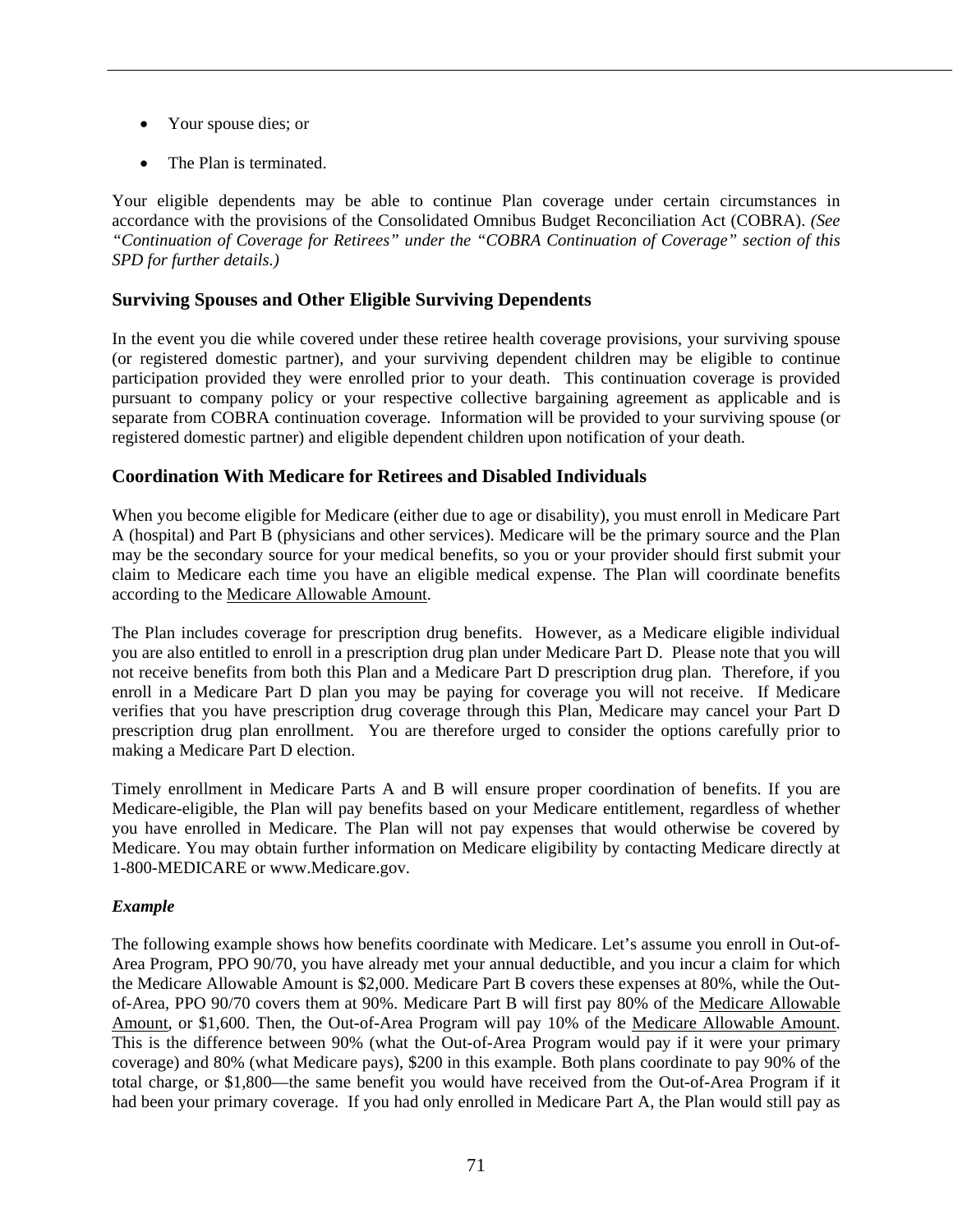if you were enrolled in both Medicare Part A and Medicare Part B, and you would be responsible for the balance, or \$1,800 (the Medicare portion and your payment portion) as in the example below.

| <b>Medicare</b>                                          |         | Out-of-Area Plan, PPO 90/70                                |          |
|----------------------------------------------------------|---------|------------------------------------------------------------|----------|
| <b>Physician Charges</b>                                 | \$2,500 | <b>Physician Charges</b>                                   | \$2,500  |
| Medicare Allowable Amount                                | 2,000   | Medicare Allowable Amount                                  | 2,000    |
| Medicare Pays 80% of Medicare<br><b>Approved Charges</b> | 1.600   | Plan Benefit at 90% of Medicare<br><b>Approved Charges</b> | 1,800    |
| Remaining balance                                        | 400     | Less Medicare Payment                                      | $-1,600$ |
|                                                          |         | Out-of-Area Program Payment                                | 200      |
|                                                          |         | <b>Your Payment</b>                                        | 200      |

#### *Important Reminder:*

1

Covered services and benefit levels under Medicare are subject to change by the Federal government. Remember that enrollment in Medicare is not automatic. You must apply for it with your local Social Security office. You can contact your local Social Security office by calling 1-800-772-1213 or on the Internet at www.ssa.gov.

<sup>\*</sup> If your physician accepts Medicare assignment, you cannot be charged, by the provider, for amounts over what Medicare approves.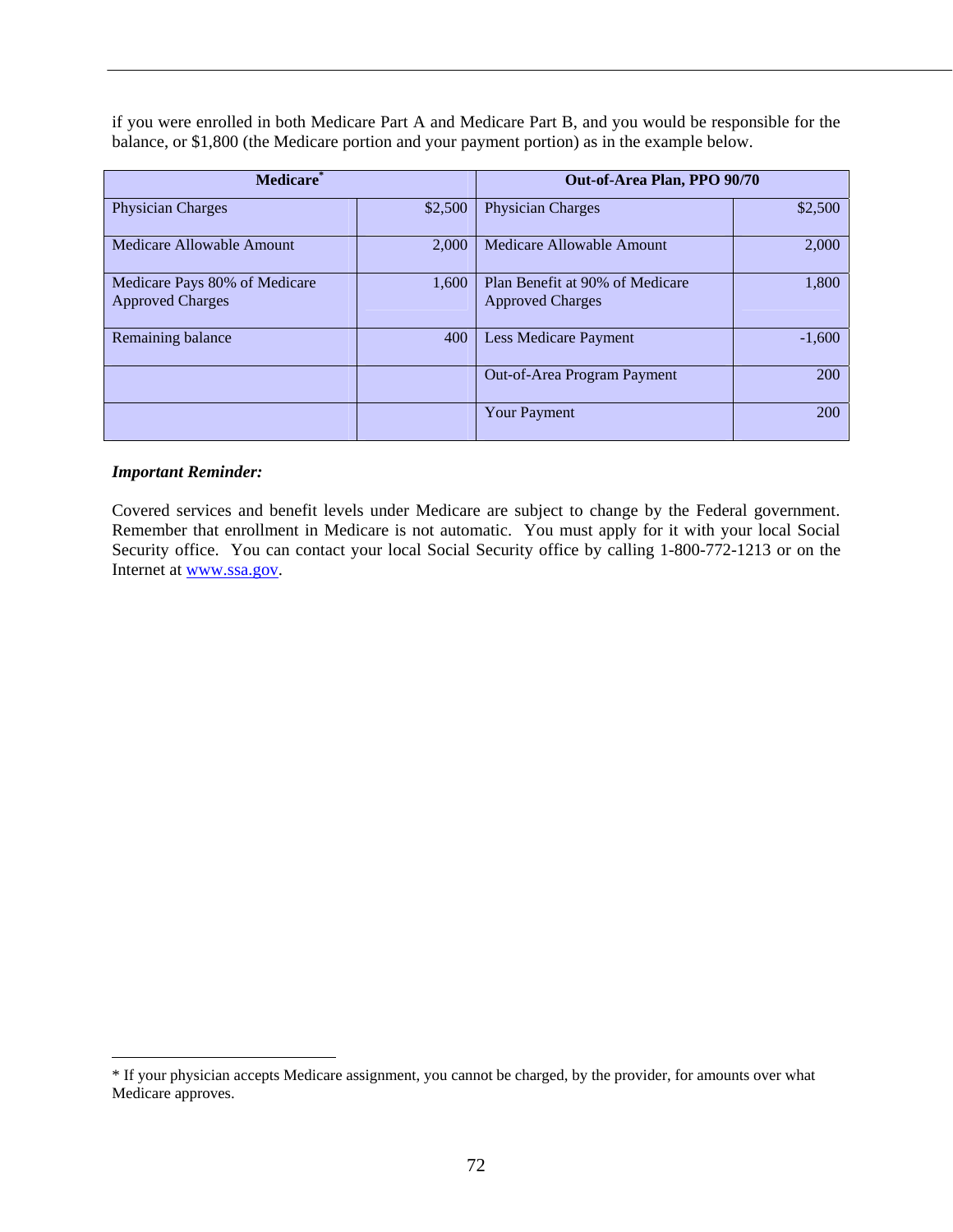# **ADDITIONAL RULES THAT APPLY TO THE PLAN**

Unless otherwise stated in this SPD, the following rules apply to both active employees and retirees covered under the Plan and enrolled in one or more of the following benefits: Medical, (including Prescription Drug and Mental Health and Chemical Dependency), Employee Assistance and Dental. These provisions do not apply to other programs under the Plan unless specifically stated or addressed in materials provided by the applicable Claims Administrator.

## **Qualified Medical Child Support Order (QMCSO)**

The Medical, Dental, and EAP coverage options under the Plan will comply with all the terms of a Qualified Medical Child Support Order (QMCSO). A QMCSO is an order, decree or judgment from a court or administrative body, which directs the Plan to provide coverage to the child of a participant under the Plan. Federal law provides that a medical child support order must meet certain form and content requirements in order to be a QMCSO. When an order is received, each affected participant and each child (or the child's representative) covered by the order will be given notice of the Plan's receipt of the order and a copy of the Plan's procedures for determining if the order is valid. Coverage under the Plan pursuant to a medical child support order will not become effective until the administrator of the Plan determines that the order is a QMCSO. Once a determination is made, the Plan Administrator will notify the affected participant and each child (or the child's representative) as to whether the order is a QMCSO. If you have any questions or would like to receive a free copy of the written procedures for determining whether a QMCSO is valid, please contact the Benefits US Customer Service at 1-888-860-6178.

#### **Subrogation and Right of Reimbursement**

The purpose of the Plan is to provide coverage for qualified expenses that are not covered by a Third Party. If the Plan pays benefits for any claim you incur as the result of negligence, willful misconduct, or other actions of a Third Party, the Plan will be subrogated to all your rights of recovery. You will be required to reimburse the Plan for amounts paid for claims out of any monies recovered from a Third Party, including, but not limited to, your own insurance company as the result of judgment, settlement, or otherwise. In addition, you will be required to assist the administrator of the Plan in enforcing these rights and may not negotiate any agreements with a Third Party that would undermine the Subrogation rights of the Plan. If you fail or refuse to cooperate in connection with the assertion of claims against a responsible Third Party, the Plan Administrator may deny payment of claims and treat prior claims paid as overpayments recoverable by offset against future Plan benefits or by other action of the Plan Administrator. Additional information on the Plan's Subrogation and Right of Reimbursement can be obtained from the Claims Administrator.

## **Coordination of Benefits If You Are Covered by More than One Plan**

In situations where you have medical and/or dental coverage under another plan, the Plan includes a provision to ensure that the total payment from all of your group medical and/or dental plans for a particular service does not exceed the amount the Plan would pay if it were your only source of coverage. This is called non-duplication or maintenance of benefits, and when it applies, the Plan follows the rules described below. Note that maintenance of benefits will not apply to any individual private, personal insurance you may have.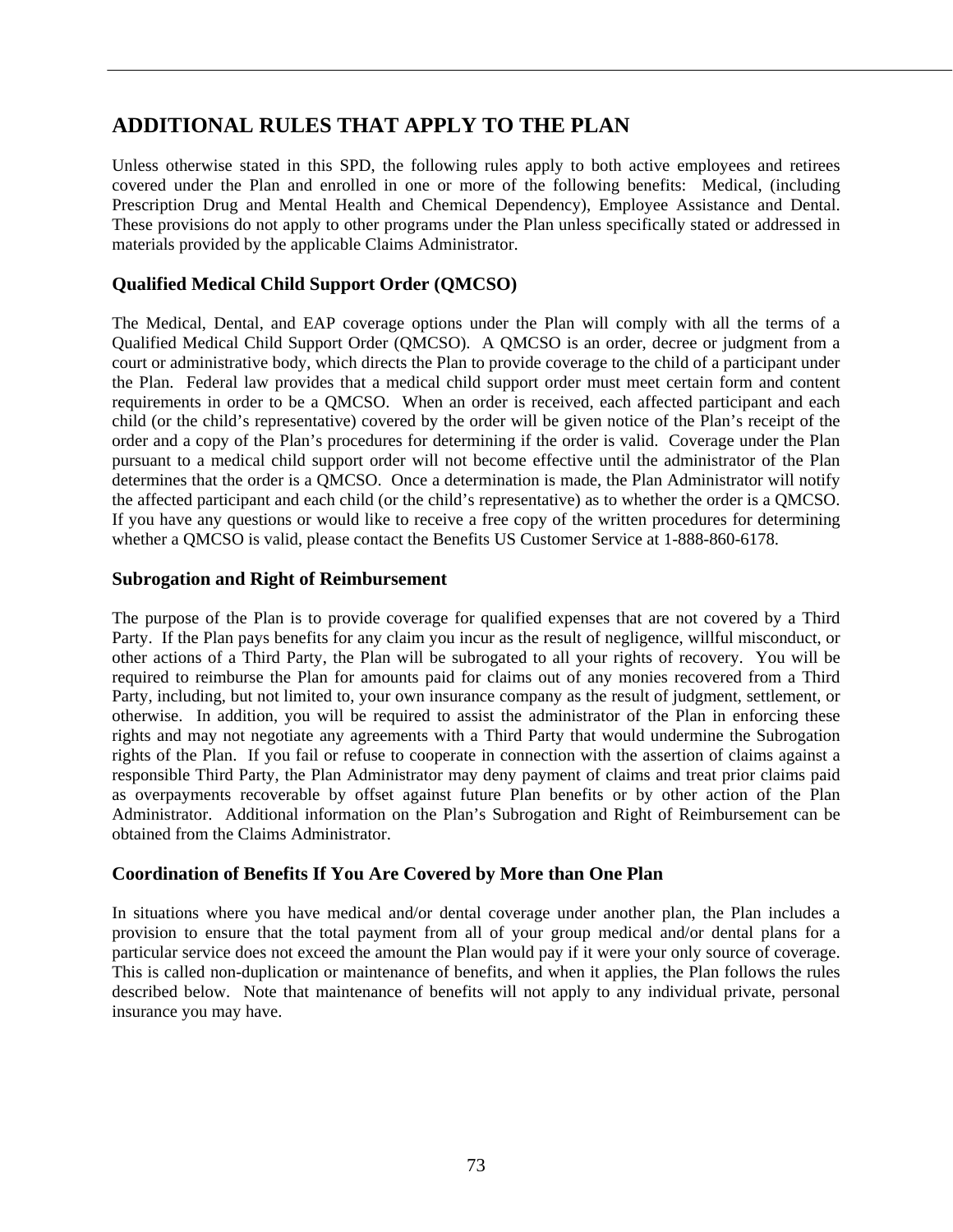## **Non-Duplication of Benefits**

If you and your eligible dependents are covered under more than one group medical and/or dental plan, the primary plan (the one responsible for paying benefits first) needs to be determined. If this Plan is the secondary plan, you will receive benefits up to but not exceeding the amount you would have received had this Plan been your only source of coverage.

### *An Example*

Here is an example of how the Plan coordinates benefits with other group medical and/or dental plans. Assume your spouse has a covered health service procedure with a reasonable and customary (R&C) charge of \$100. If your spouse's plan (which we will assume is your spouse's primary plan) pays 70% for that procedure, your spouse will receive a \$70 benefit (70% of \$100). Also assume that this Plan (which we will assume is your spouse's secondary plan) would pay 80% for this covered health service procedure. In this case, your spouse normally would receive an \$80 benefit (80% of \$100) from this Plan. Because your spouse already received \$70 from his or her primary plan, he or she would receive the difference or \$10 from this Plan.

## **Determining the Primary Plan**

To determine which plan pays first as the primary plan, here are some general guidelines:

- This Plan will always be secondary to medical payment coverage or personal injury protection coverage under any auto liability or no-fault insurance policy.
- If you are an active US Airways employee, this Plan will consider claims for your medical or dental expenses first. Even if you or a covered dependent becomes entitled to Medicare while you are an active employee, the Plan will remain the primary plan. (Different rules apply if your employment has terminated or if you are receiving long-term disability benefits from US Airways.)
- If your covered dependent has a claim, the plan covering your dependent as an employee will pay first. If your claim is for a covered dependent child, the plan covering the parent who has the earlier birthday in a calendar year will pay first. In the event of divorce and in the absence of a QMCSO, the plan covering the parent with court-decreed financial responsibility will pay first. If there is no court decree, the plan of the parent who has custody of the covered dependent child will pay first. *(See the "Qualified Medical Support Order (QMCSO)" section of this SPD for more information on a QMCSO.)*
- If you are a US Airways retiree employed elsewhere and covered under another employer's plan, that plan will be the primary plan for paying claims first for you and your dependents.
- If your other medical plan does not have a coordination of benefits provision, that plan will be the primary plan for you and your covered dependents.
- If payment responsibilities are still unresolved, the plan that has covered the claimant the longest is the primary plan.

After it is determined which plan is the primary plan, you will need to submit your initial claim to that plan. After the primary plan pays your benefits (up to the limits of its coverage), you can then submit the claim to the other plan (the secondary plan) to consider your claim for any unpaid amounts. You will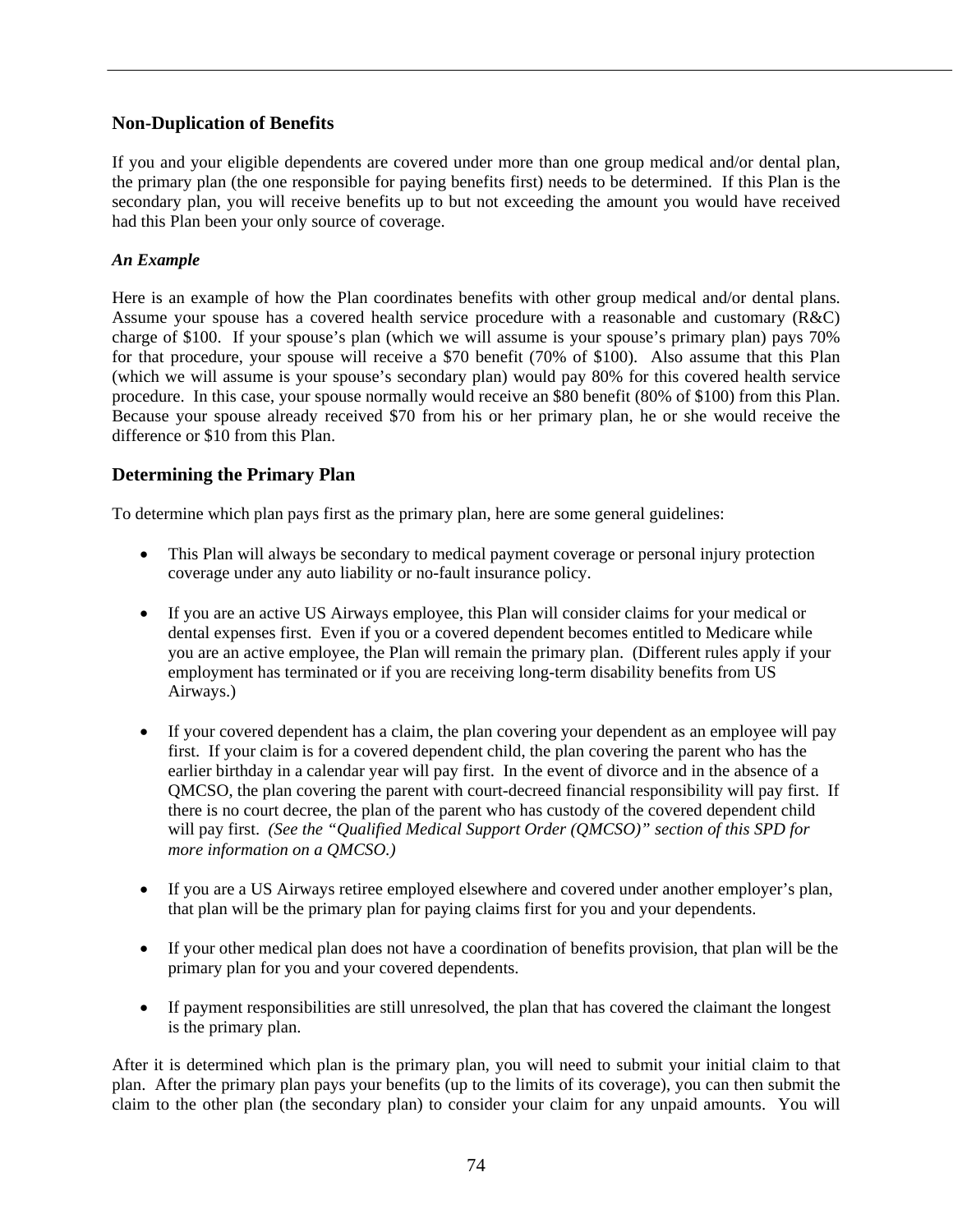need to include a copy of the written explanation of benefits (EOB) from your primary plan with your claim to the secondary plan.

## **Protecting Your Health Information: The HIPAA Privacy Rules**

A federal law, the Health Insurance Portability and Accountability Act of 1996 (HIPAA), requires that health plans protect the confidentiality of your private health information (the "Privacy Rule"). The private health information protected under the Privacy Rule includes any individually identifiable health information maintained or transmitted by the Plan in any form or medium. Individually identifiable health information is health information that identifies you or creates a reasonable basis to believe it could be used to identify you, including information relating to your health condition or receipt of health care. This Plan, and US Airways as the Plan sponsor, will not use or disclose information that is protected under the Privacy Rule except as necessary for treatment, payment, health care operations, and Plan administration, or as permitted by law. In particular, the Plan will not, without authorization, use or disclose private health information for employment-related actions and decisions or in connection with any other benefit or employee benefit plan sponsored by the Company. Under the Privacy Rule, all of the benefit administrators providing medical services under the Plan must also protect your private health information.

Under the Privacy Rule, you have certain rights with respect to your private health information, including certain rights to inspect and copy the information, receive an accounting of certain disclosures of the information, and under certain circumstances, amend the information. You also have the right to file a complaint with the Plan or with the Secretary of the U.S. Department of Health and Human Services if you believe your rights under HIPAA have been violated.

A complete description of your rights under HIPAA can be found in the Plan's Notice of Privacy Practices. A copy of the notice is available to you, upon request, from the Benefits US Customer Service by calling 1-888-860-6178.

## **COBRA Continuation of Coverage**

You may be able to continue your medical coverage under this Plan under certain conditions.

Under the Consolidated Omnibus Budget Reconciliation Act of 1985 (COBRA) you, your spouse (or registered domestic partner) and dependent children may elect to temporarily continue medical coverage under this Plan in certain instances where coverage otherwise would be reduced or terminated. Individuals entitled to COBRA continuation (qualified beneficiaries) are you, your spouse (or registered domestic partner) and your dependent children who are covered at the time of a qualifying event. In addition, a child who is born to you or adopted by or placed for adoption with you during the COBRA coverage period is also a qualified beneficiary. Also, any child covered pursuant to a QMCSO is a qualified beneficiary. The table below provides a summary of the COBRA provisions outlined in this section of the SPD.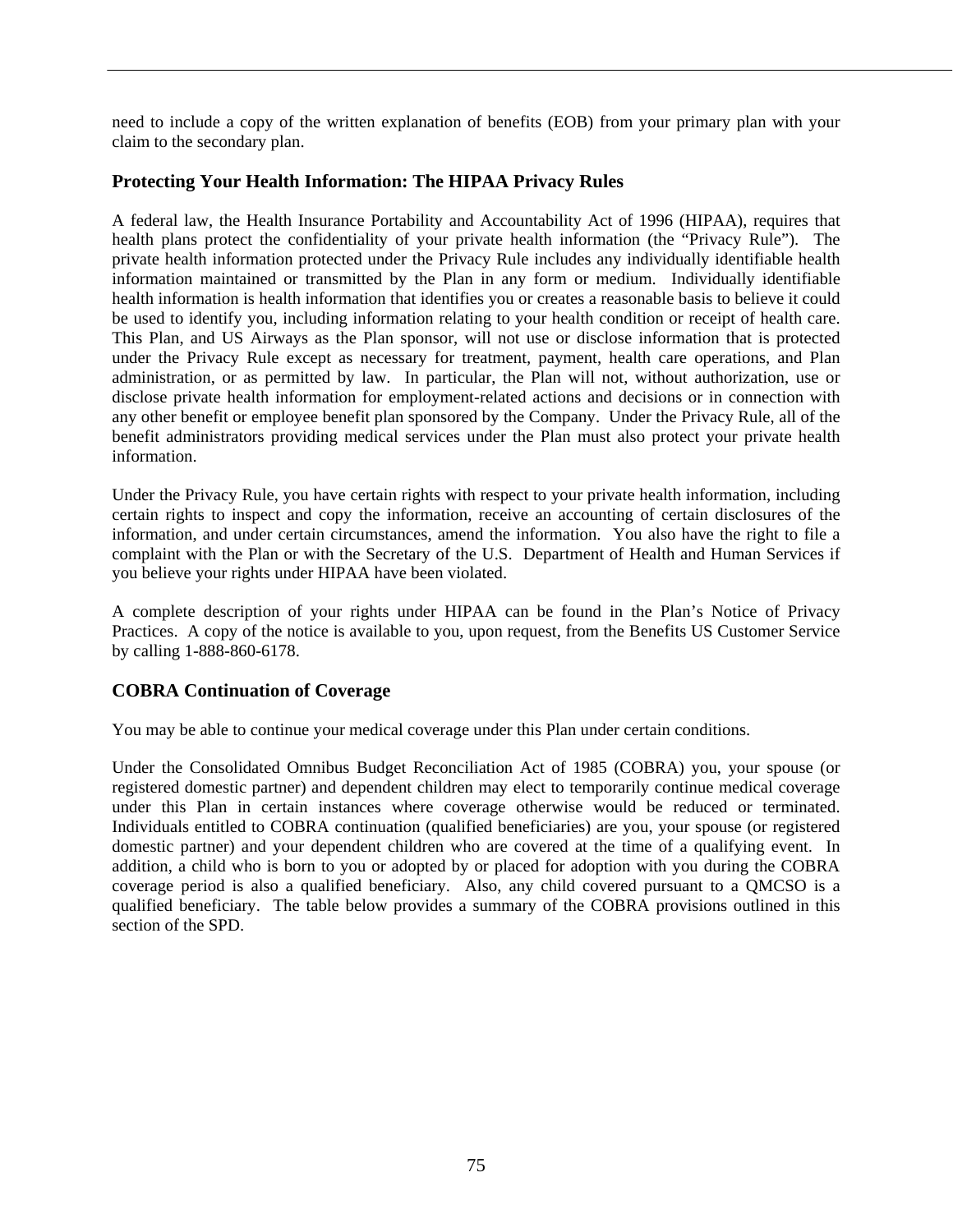| <b>Qualifying Events that Result in Loss of Coverage</b>                                                                                                                                                                                                                                | <b>Maximum Continuation Period</b> |               |              |
|-----------------------------------------------------------------------------------------------------------------------------------------------------------------------------------------------------------------------------------------------------------------------------------------|------------------------------------|---------------|--------------|
|                                                                                                                                                                                                                                                                                         | <b>Employee</b>                    | <b>Spouse</b> | <b>Child</b> |
| Employee's work hours are reduced and results in loss of<br>coverage                                                                                                                                                                                                                    | 18 months                          | 18 months     | 18 months    |
| Employee terminates employment for any reason (other than<br>gross misconduct)                                                                                                                                                                                                          | 18 months                          | 18 months     | 18 months    |
| Employee or dependent is disabled (as determined by the Social<br>Security Administration) at the time of the qualifying event or<br>becomes disabled within the first 60 days of the COBRA<br>continuation period that begins as a result of termination or<br>reduction in work hours | 29 months                          | 29 months     | 29 months    |
| Employee dies                                                                                                                                                                                                                                                                           | N/A                                | 36 Months     | 36 Months    |
| Employee and spouse legally divorce                                                                                                                                                                                                                                                     | N/A                                | 36 Months     | 36 Months    |
| Employee and registered Domestic Partner Terminate Partnership                                                                                                                                                                                                                          | N/A                                | 36 Months     | 36 Months    |
| Employee becomes entitled to Medicare within 18 months prior<br>to termination of employment or reduction in work hours                                                                                                                                                                 | N/A                                | 36 Months*    | 36 Months    |
| Child no longer qualifies as a dependent                                                                                                                                                                                                                                                | N/A                                | N/A           | 36 months    |

\* 36-month period is counted from the date of eligibility for Medicare benefits.

## **Qualifying Events**

As summarized in the preceding table, the following are examples of "qualifying events:"

- Termination;
- Reduction in hours;
- Disability;
- Death of employee;
- Divorce;
- Termination of Registered Domestic Partnership; and
- Loss of dependency status.

If any of the above events occur, you may be entitled to continue your benefits under the Plan with COBRA.

If your employment terminates for any reason other than gross misconduct, or if your hours worked are reduced so that your Plan coverage terminates, you, your covered spouse (or registered domestic partner) and dependent children may continue health coverage under the Plan for up to 18 months.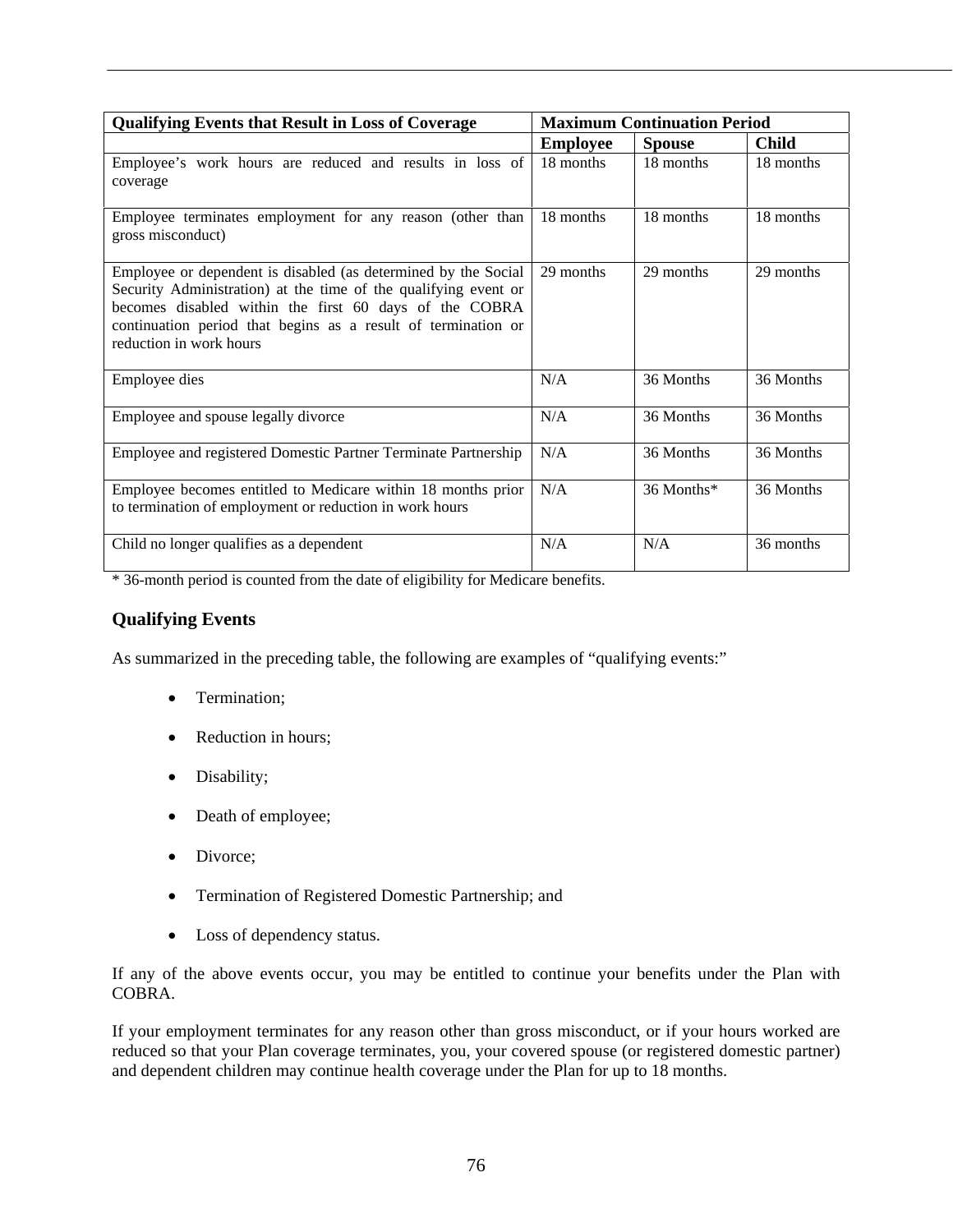If you (the employee) should die, become divorced or become entitled to Medicare, your covered dependents whose health coverage under the Plan would be reduced or terminated may continue health coverage under the Plan for up to 36 months. Also, your covered children may continue health coverage for up to 36 months after they no longer qualify as covered dependents under the terms of the Plan.

Certain events may extend an 18-month COBRA continuation period applicable to your termination of employment or reduction in hours worked:

- If you, your spouse (or registered domestic partner), or your dependent(s) experience a second qualifying event within the original 18-month period that was due to termination of employment or reduction in hours, they (but not you) may extend the COBRA continuation period for up to an additional 18 months (for a total of up to 36 months from the original qualifying event). (start here)
- If you (the employee) become entitled to Medicare (even if it was not a qualifying event for your covered dependents because their coverage was not lost or reduced) and then a second qualifying event due to either your termination of employment or reduction in hours of work happens within 18 months, your dependents may elect COBRA continuation for up to 36 months from the date you became entitled to Medicare.
- If you or your dependent is determined to be disabled by the Social Security Administration at any time during the first 60 days of COBRA continuation coverage, each qualified beneficiary (whether or not disabled) may extend COBRA continuation coverage for up to an additional 11 months (for a total of up to 29 months) if the original qualifying event was termination or reduction in hours. To qualify for this disability extension, the Plan Administrator must be notified of the person's disability status both within 60 days after the Social Security disability determination is issued and before the end of the original 18-month COBRA continuation period. Also, if Social Security determines that the qualified beneficiary is no longer disabled, you are required to notify the Plan Administrator within 30 days after this determination.

## *Important Note*

If a second qualifying event occurs at any time during this 29-month disability continuation period, then each qualified beneficiary who is a spouse or dependent child (whether or not disabled) may further extend COBRA coverage for seven more months, for a total of up to 36 months from the termination of employment or reduction in hours of employment.

## **Giving Notice That a COBRA Event Has Occurred**

To qualify for COBRA continuation coverage upon your divorce or loss of your child's dependent status under the Plan, you or one of your dependents must notify the Plan Administrator of your divorce or loss of dependent status within 31 days of the later of the date of the event or the date the individual would lose coverage under the Plan. Your covered dependents will then be provided with instructions for continuing their health coverage. Individuals already on COBRA continuation must notify the Plan Administrator within the same time frame if a divorce or loss of a child's dependent status occurs that would extend the period of COBRA coverage for your spouse (or registered domestic partner) or dependent child(ren).

For other qualifying events (if your employment ends, your hours are reduced or you become entitled to Medicare), you and your covered dependents will be provided with instructions for continuing your health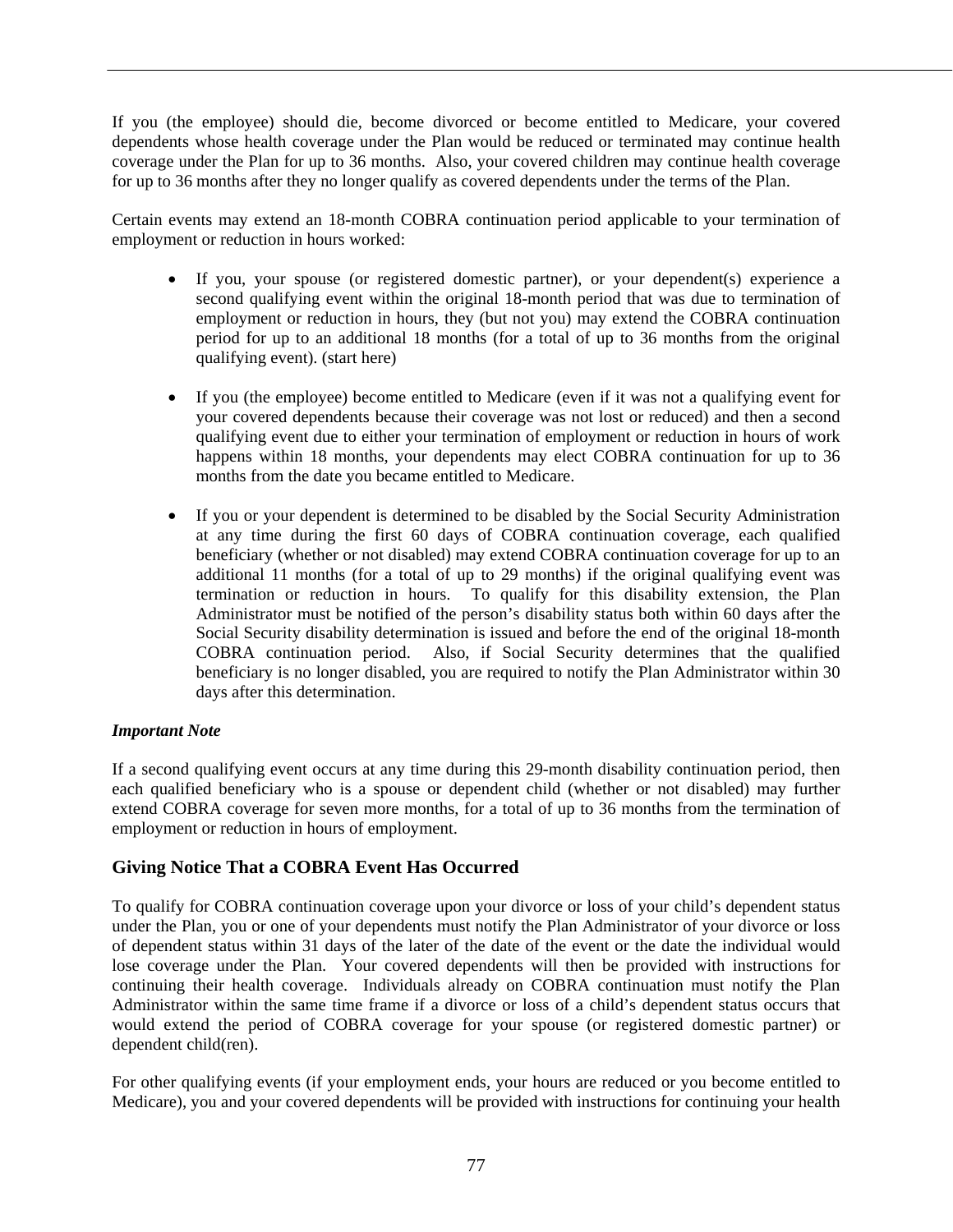coverage under the Plan. In the event of your death, the Company will contact your covered dependents to inform them how to continue health coverage under the Plan.

## **Electing and Paying for COBRA Continuation Coverage**

You and/or your covered dependents must elect to continue coverage within 60 days after the later of the following dates:

- The date you and/or your covered dependents(s) lose coverage as a result of the qualifying event; or
- The date the Plan notifies you and/or your covered dependents of your right to elect to continue coverage as a result of the qualifying event.

#### *Premium Due Date*

If you elect COBRA continuation coverage, you must pay the initial premium (including all premiums due but not paid) within 45 days after your election. Thereafter, COBRA premiums must be paid monthly and within 30 days of each due date. If you elect COBRA continuation coverage, but then fail to pay the premium due within the initial 45-day grace period, or you fail to pay any subsequent premium within 30 days after the date it is due, your COBRA continuation coverage will be terminated retroactively to the last day for which timely payment was made.

## **Cost of COBRA Continuation of Coverage**

#### *Continuing Coverage*

The cost of COBRA continuation of coverage, including any extended period for disability is 102% of the full cost of Plan coverage.

#### **Coverage During the Continuation Period**

If coverage under the Plan is changed for active employees during the COBRA continuation period, the change also applies to individuals on COBRA continuation coverage. Qualified beneficiaries also may change their coverage elections under COBRA continuation coverage during the annual enrollment periods, if a change in status occurs, or at other times under the Plan to the same extent that similarly situated employees not receiving COBRA continuation coverage may do.

#### **When COBRA Continuation Coverage Ends**

COBRA continuation coverage for any person will end when any of the following first occurs:

- The applicable COBRA continuation period ends;
- The initial premium for continued coverage is not paid within 45 days after the date COBRA is elected, or any subsequent premium is not paid within 30 days after it is due;
- After the date COBRA is elected, the qualified beneficiary first becomes entitled to Medicare (This does not apply to other qualified beneficiaries who are not entitled to Medicare and does not apply at all to end retiree COBRA coverage if bankruptcy is the qualifying event);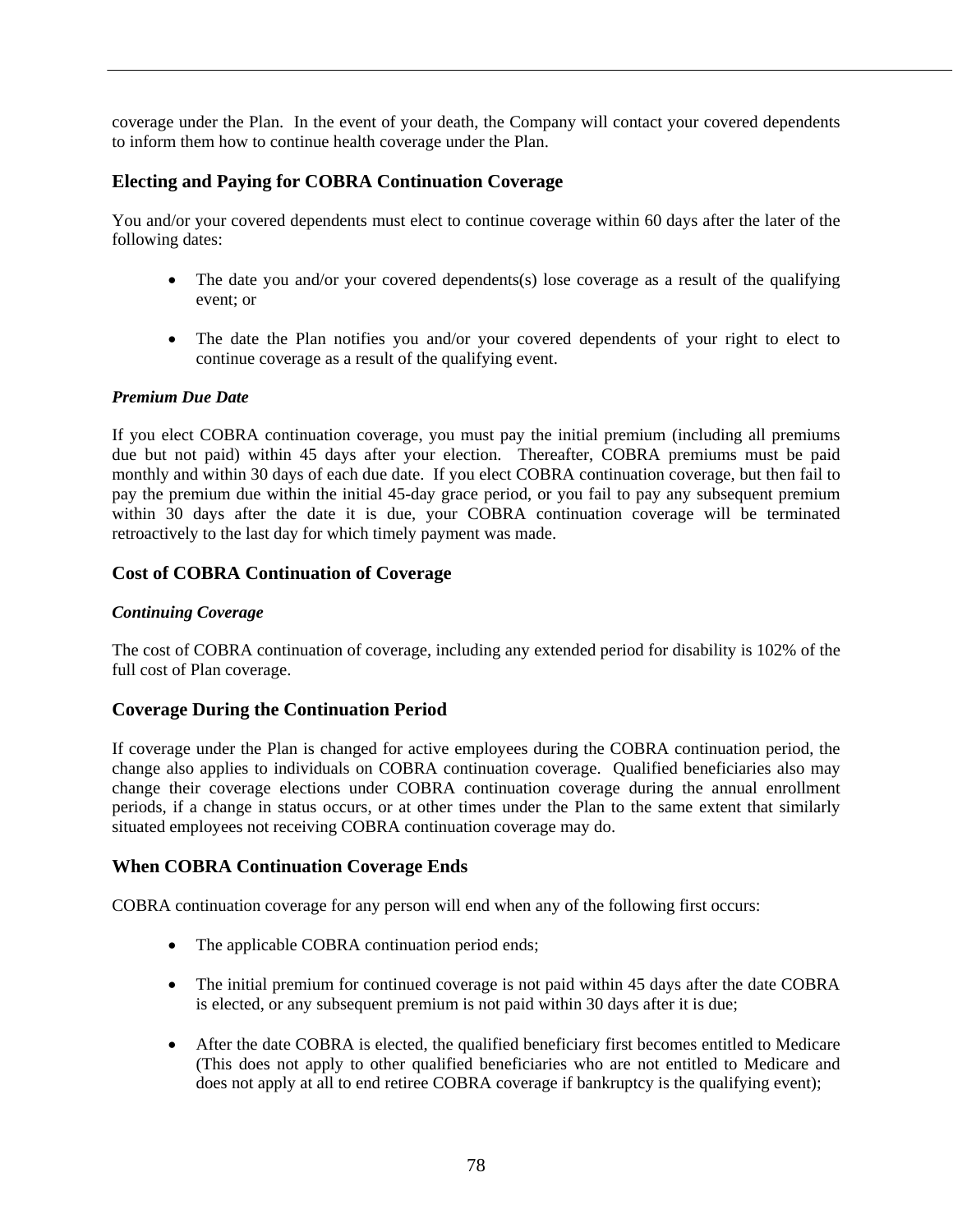- The qualified beneficiary becomes covered under another group health plan with no exclusion or limitation for any pre-existing condition;
- In the case of the extended coverage period due to a disability, there has been a final determination, under the Social Security Act, that the qualified beneficiary is no longer disabled. In such a case, the COBRA coverage ceases on the first day of the month that begins more than 30 days after the final determination is issued, unless a second qualifying event has occurred during the first 18 months;
- In the case of newborns and children adopted by or placed for adoption with you (the employee) during your COBRA continuation period, COBRA continuation coverage ends for them on the date your COBRA continuation period ends unless a second qualifying event has occurred; or
- Group health coverage for all employees is terminated.

When your COBRA continuation coverage terminates, you may be able to convert to individual coverage under the Plan's conversion rights feature. Contact your COBRA administrator for more information about your conversion rights.

## **Continuation of Coverage for Employees in the Uniformed Services**

The Uniformed Services Employment and Reemployment Rights Act of 1994 (USERRA) guarantees certain rights to eligible employees who enter military service. Upon reinstatement, eligible employees are entitled to the seniority, rights and benefits associated with the position held at the time employment was interrupted due to military service, plus additional seniority, rights and benefits that would have been attained if employment had not been interrupted.

You may continue your medical and dental coverage for a period of time by paying premiums as stated per company policy or your collectively bargained agreement.

If you choose not to continue your medical and dental coverage while on military leave, you are entitled to reinstated coverage with no waiting periods or exclusions (however, an exception applies to servicerelated disabilities) when you return from leave.

In general, to be eligible for the rights guaranteed by USERRA, you must:

- Return to work on the first full, regularly scheduled work day following your leave, safe transport home, and an eight-hour rest period if you are on a military leave of less than 31 days;
- Return to or reapply for reemployment within 14 days of completion of such period of duty, if your absence from employment is from 31 to 180 days; or
- Return to or reapply for reemployment within 90 days of completion of your period of duty, if your military service lasts more than 180 days.

## **Continuation of Coverage While on a Family and Medical Leave**

Under the Family and Medical Leave Act (FMLA), eligible employees are generally allowed to take up to 12 weeks of unpaid leave for certain family and medical situations and continue their elected medical and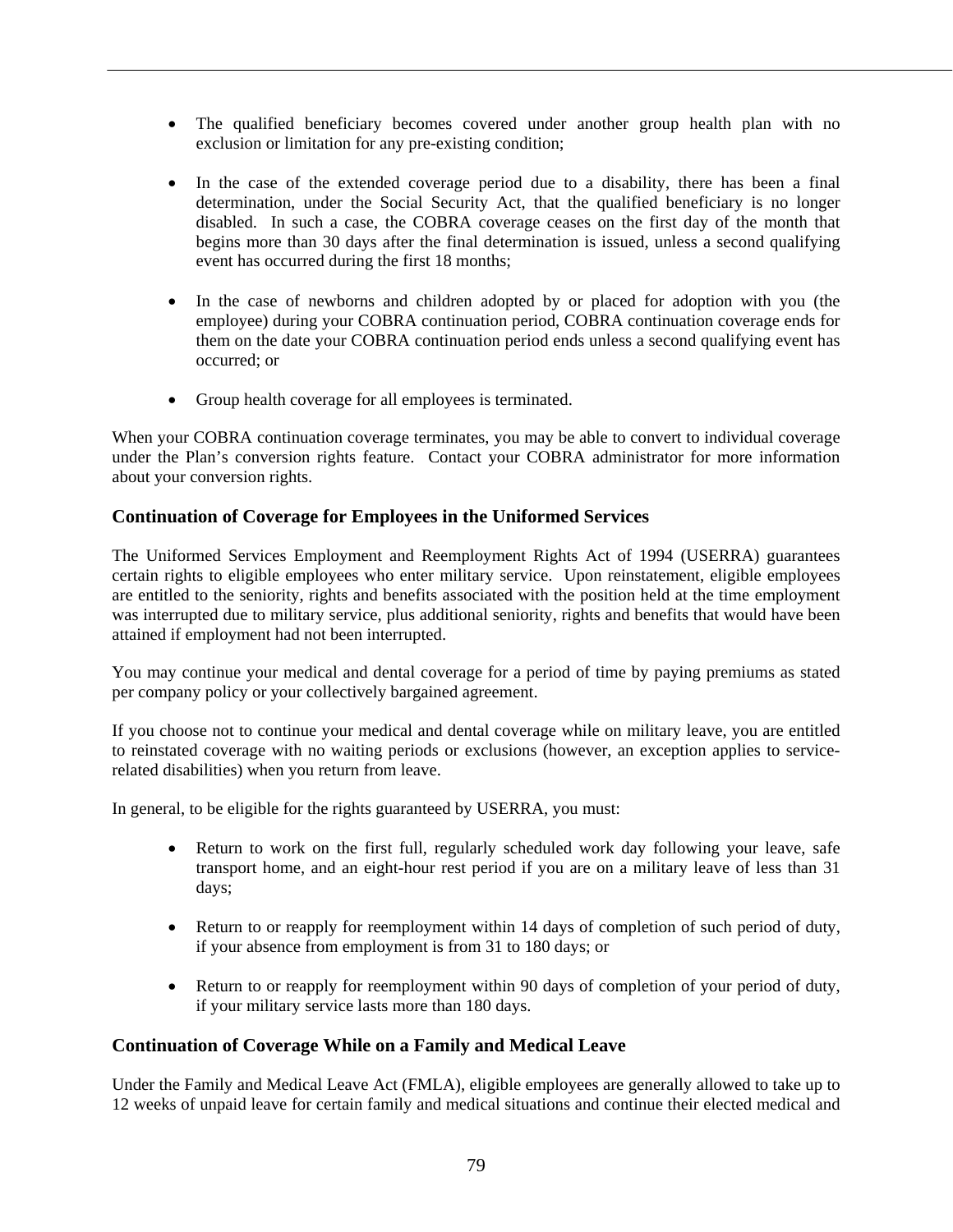dental coverage benefits during this time. If you take this unpaid leave and wish to continue your medical and dental coverage under the Plan, you will be billed directly on a monthly basis, at the same rates applicable before the unpaid leave began.

If you are eligible, you can take up to 12 weeks of unpaid leave in a 12-month period for the following reasons:

- For the birth and care of your newborn child or a child that is placed with you for adoption or foster care;
- To care for a spouse, child, or parent who has a serious health condition; or
- For your own serious health condition.

The number of weeks of unpaid leave available to you for family and medical reasons may vary based on the applicable state law requirements.

## **Continuation of Coverage for Retirees**

Coverage for the Retiree (and his Spouse or Dependents) under the Access Plan at the date of retirement is considered alternative COBRA coverage and no further COBRA benefits are generally available to the Retiree. However, the Spouse or Dependent of a Retiree who is covered under the Access Plan at the date of the Retiree's retirement may incur a subsequent Qualifying Event when there is a divorce or death of the retiree, or when an eligible dependent ceases to be eligible for benefits under the Plan, for example, when he or she is no longer a full-time student and attains age 23. A retiree, spouse (or registered domestic partner) or eligible dependent, as applicable, must notify the Plan Administrator in the event of divorce, death or when an eligible dependent ceases to eligible for coverage under this Plan. Failure to notify the Plan Administrator within 60 days will result in the loss of COBRA continuation coverage. The prior provisions regarding notice, election and paying for COBRA continuation coverage will apply once timely notice has been received by the Plan Administrator.

## **Certificate of Coverage**

If you lose your medical coverage under the Plan, you will automatically be sent a certificate of coverage showing the length of your coverage under the Plan. This certificate will provide the proof of coverage you may need to reduce any pre-existing medical condition limitation period under your subsequent employer's group health plan that might otherwise apply to you. If you elect COBRA continuation coverage, when that coverage ends, you will also receive a certificate of coverage.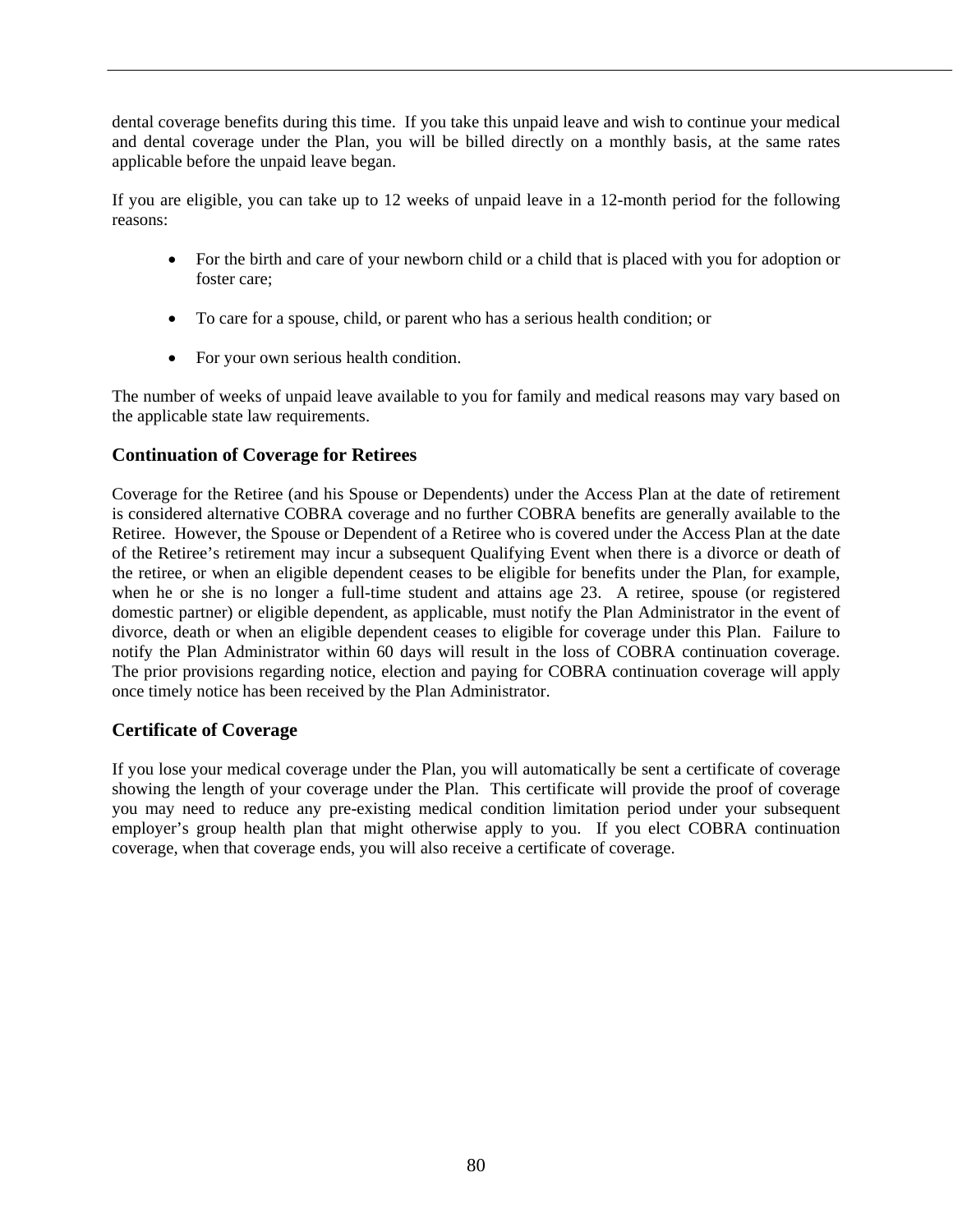# **CLAIMS PROCEDURES**

Unless otherwise stated in this SPD, the following rules apply to both active employees and retirees. Generally, your provider will file your claim with the appropriate Claims Administrator. Under certain circumstances you must file your claim (e.g., for out-of-network claims or claims under Out-of-Area coverage). Once filed all claims are subject to the following rules.

## **Time Frame for Initial Claim Determination**

For **urgent care claims** *(see the "Urgent Care Claims" section of this SPD for a definition)* and **preservice claims** (claims that require approval of the benefit before receiving medical care), the appropriate Claims Administrator will notify you of its benefit determination (whether adverse or not) within the following time frames:

- 72 hours after receipt of an **urgent care claim** (a decision can be provided to you orally, as long as a written or electronic notification is provided to you within three days after the oral notification); and
- 15 days after receipt of a **pre-service claim**.

For **post-service claims** (claims that are submitted for payment after receiving medical care), the appropriate Claims Administrator will notify you of an adverse benefit determination within 30 days after receipt of a claim. An adverse benefit determination is any denial, reduction or termination of a benefit or a failure to provide or make a payment, in whole or in part, for a benefit under the Plan.

For **urgent care claims**, if you fail to provide the appropriate Claims Administrator with sufficient information to determine whether, or to what extent, benefits are covered or payable under the Plan, the appropriate Claims Administrator must notify you within 24 hours of receiving your claim of the specific information needed to complete the claim. You then have 48 hours to provide the information needed to process the claim. You will be notified of a determination no later than 48 hours after the earlier of:

- The appropriate Claims Administrator's receipt of the requested information; or
- The end of the 48-hour period within which you were to provide the additional information, if the information is not received within that time.

For **pre- and post-service claims**, a 15-day extension may be allowed to make a determination, provided that the appropriate Claims Administrator determines that the extension is necessary due to matters beyond its control. If such an extension is necessary, the appropriate Claims Administrator must notify you before the end of the first 15- or 30-day period of the reasons(s) requiring the extension and the date it expects to provide a decision on your claim. If such an extension is necessary due to your failure to submit the information necessary to decide the claim, the notice of extension must also specifically describe the required information. You then have 45 days to provide the information needed to process your claim.

If an extension is necessary for **pre- and post-service claims** due to your failure to submit necessary information, the applicable claim administrator's time frame for making a benefit determination is tolled or suspended from the date the appropriate Claims Administrator sends you an extension notification until the date you respond to the request for additional information.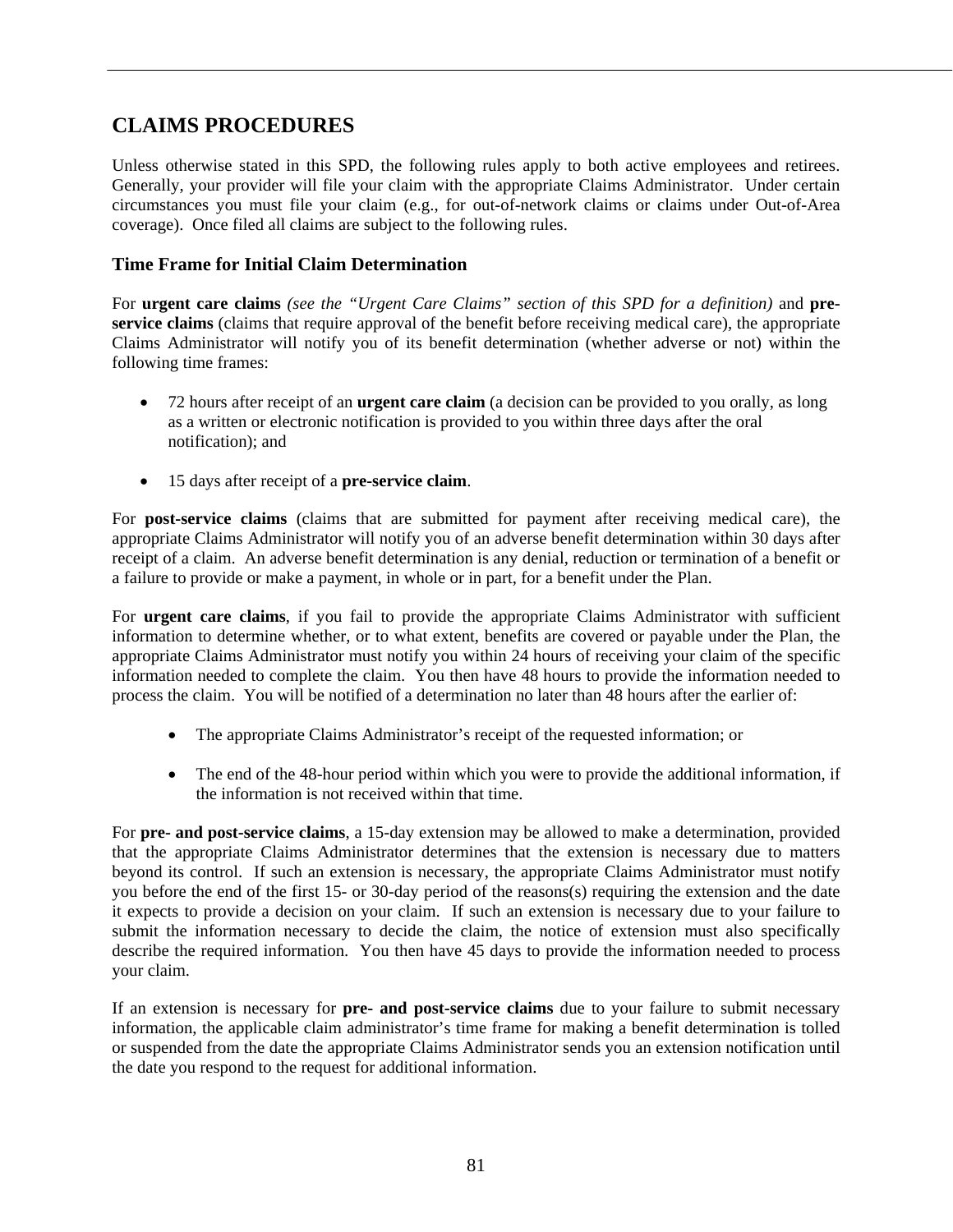In addition, if you or your authorized representative fail to follow the Plan's procedures for filing a **preservice claim**, you or your authorized representative must be notified of the failure and the proper procedures to be followed in filing a claim for benefits. This notification must be provided within five days (24 hours in the case of a failure to file a pre-service claim involving **urgent care**) following the Plan's knowledge of such failure. Notification may be oral, unless you or your authorized representative requests written notification. This paragraph only applies to a failure that is:

- A communication by you or your authorized representative that is received by a person or organizational unit customarily responsible for handling benefit matters; or
- A communication that names you, a specific medical condition or symptom, and a specific treatment, service, or product for which approval is required.

## **Urgent Care Claims**

Urgent care claims are a special type of pre-service claim which, unless the special urgent care deadlines for response to a claim are followed, either:

- Could seriously jeopardize the patient's life, health or ability to regain maximum function;
- In the opinion of a physician with knowledge of the patient's medical condition, would subject the patient to severe pain that cannot be adequately managed without the care or treatment requested in the claim for benefits.

An individual acting on behalf of the Plan, applying the judgment of a prudent layperson with an average knowledge of health and medicine will determine whether the urgent care definition has been satisfied. However, if a physician with knowledge of the patient's medical condition determines that the claim involves urgent care, it must be considered an urgent care claim.

If the Claims Administrator denies the claim, the initial notice of denial of an urgent care claim may be provided orally, provided that written notification is provided to you within three days after the oral notification.

## **Concurrent Care Claims**

There are two types of concurrent care claims: 1) where reconsideration of the approval results in a reduction or termination of the initially approved period of time or number of treatments; and 2) where an extension is requested beyond the initially-approved period of time or number of treatments. If an ongoing course of treatment was previously approved for a specific period of time or number of treatments, and your request to extend the treatment is an urgent care claim as defined earlier, your request will be decided within 24 hours after receipt of your claim, provided your request is made at least 24 hours prior to the end of the approved course of treatment.

If your request for extended treatment is not made within 24 hours before the end of the approved treatment, the request will be treated as an urgent care claim and decided according to the urgent care claim time frames described earlier. If an ongoing course of treatment was previously approved for a specific period of time or number of treatments, and your request to extend treatment is a non-urgent claim, your request will be considered a new claim and decided according to pre-service or post-service time frames, whichever applies.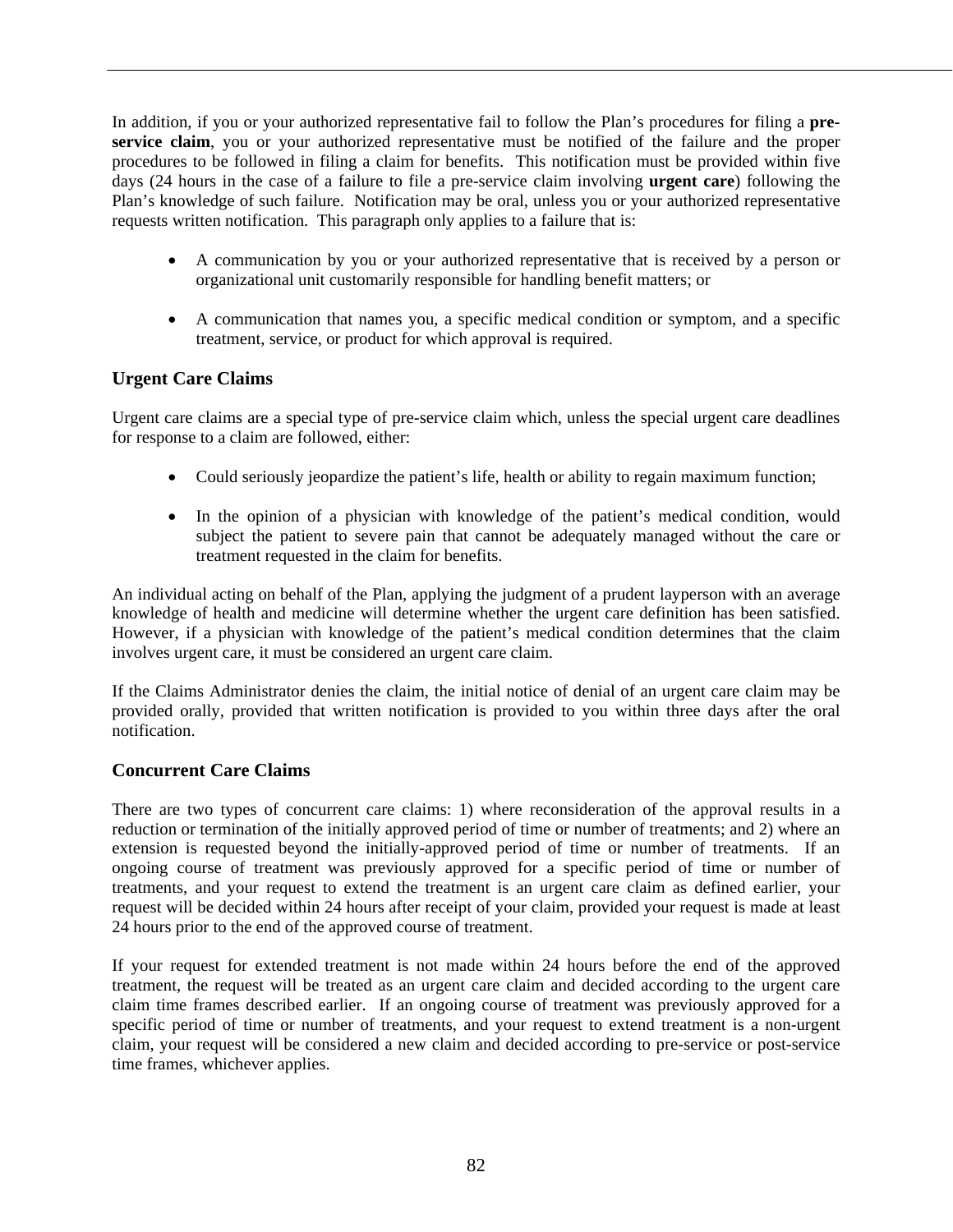**Note:** *Any reduction or termination of a course of treatment will be considered an adverse benefit determination, unless the reduction or termination of such course of treatment is the result of a Plan amendment or Plan termination.*

## **If You Receive an Adverse Benefit Determination**

The appropriate Claims Administrator will provide you with a written notification of any adverse benefit determination, which will set forth:

- The specific reason(s) for the adverse benefit determination;
- References to the specific Plan provisions on which the benefit determination is based;
- A description of any additional material or information needed to process the claim and an explanation of why that material or information is necessary;
- A description of the Plan's appeal procedures and the time limits applicable to those procedures, including a statement of your right to bring a civil action under ER1SA after an appeal of an adverse benefit determination;
- Any internal rule, guideline, protocol, or other similar criterion relied upon in making the adverse benefit determination, or a statement that a copy of this information will be provided free of charge to you upon request;
- If the adverse benefit determination was based on a medical necessity or experimental treatment or similar exclusion or limit, either an explanation of the scientific or clinical judgment for the adverse determination, applying the terms of the Plan to your medical circumstances, or a statement that such explanation will be provided free of charge upon request; and
- If the adverse benefit determination concerns a claim involving **urgent care**, a description of the expedited review process applicable to the claim.

## **Procedures for Appealing an Adverse Benefit Determination**

If you receive an adverse benefit determination, you may ask for a review by contacting the appropriate Claims Administrator/Claims Fiduciary. You, or your authorized representative, have 180 days following the receipt of a notification of an adverse benefit determination within which to appeal the determination. A failure to file a request for review within 180 days will constitute a waiver of your right to request a review of the claim denial. *(For more details, see the "How to Contact your Claims Administrator/Claims Fiduciary" section of this SPD)*

You have the right to:

- Authorize a representative to act on your behalf, as long as such designation is in writing and submitted to the Claims Administrator. Submit written comments, documents, records and other information relating to the claim for benefits;
- Upon a request, and free of charge, reasonable access to, and copies of all documents, records and other information relevant to your claim for benefits. For this purpose, a document record, or other information is treated as "relevant" to your claim if it: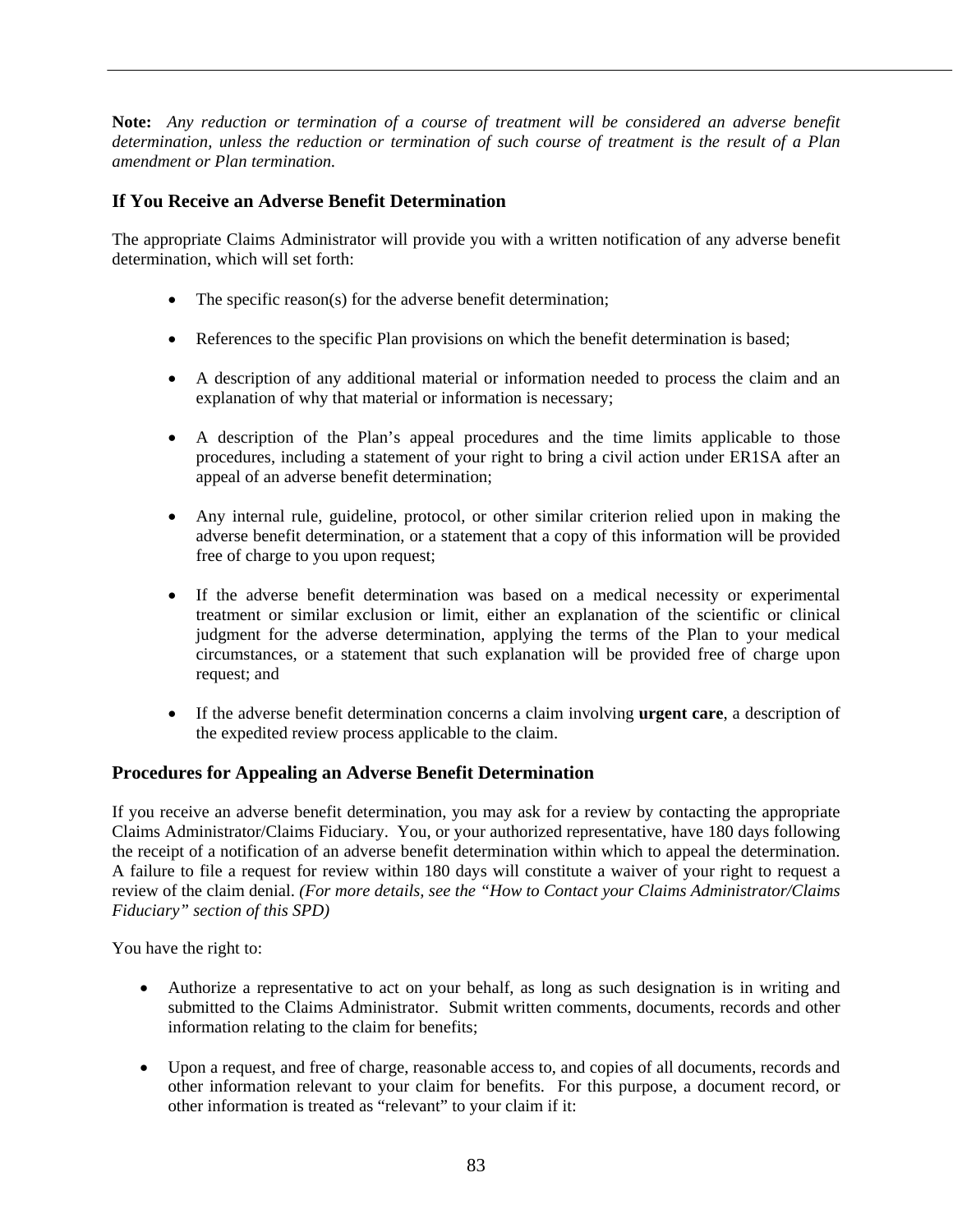- o Was relied upon in making the benefit determination;
- o Was submitted, considered, or generated in the course of making the benefit determination, regardless of whether such document, record or other information was relied upon in making the benefit determination;
- o Demonstrates compliance with the administrative processes and safeguards required in making the benefits determination; and
- o Constitutes a statement of policy or guidance with respect to the Plan concerning the denied benefit for your diagnosis, regardless of whether such statement was relied upon in making the benefit determination;
- A review that takes into account all comments, documents, records and other information submitted by you related to the claim, regardless of whether the information was submitted or considered in the initial benefit determination;
- A review that does not defer to the initial adverse benefit determination and that is conducted neither by the individual who made the adverse determination, nor that person's subordinate;
- A review in which the named fiduciary consults with a health care professional who has appropriate training and experience in the field of medicine involved in the medical judgment, and who was neither consulted in connection with the initial adverse benefit determination, nor the subordinate of any such individual. This applies only if the appeal involves an adverse benefit determination based in whole or in part on a medical judgment (including whether a particular treatment, drug or other item is experimental);
- The identification of medical or vocational experts whose advice was obtained in connection with the adverse benefit determination, regardless of whether the advise was relied upon in making the decision; and
- In the case of a claim for **urgent care**, an expedited review process in which:
	- o You may submit a request (orally or in writing) for an expedited appeal of an adverse benefit determination; and
	- o All necessary information, including the Plan's benefit determination on review, will be transmitted between the Plan and you by telephone, facsimile, or other available similarly prompt method.
- Ordinarily, a decision regarding your appeal will be reached within:
- 72 hours after receipt of your request for review of an **urgent care claim**;
- 30 days after receipt of your request for review of a **pre-service claim**; or
- 60 days after receipt of your request for review of a **post-service claim**.
- The notice of an adverse benefit determination on appeal, from the appropriate Claims Administrator/Claims Fiduciary, will contain all of the following information: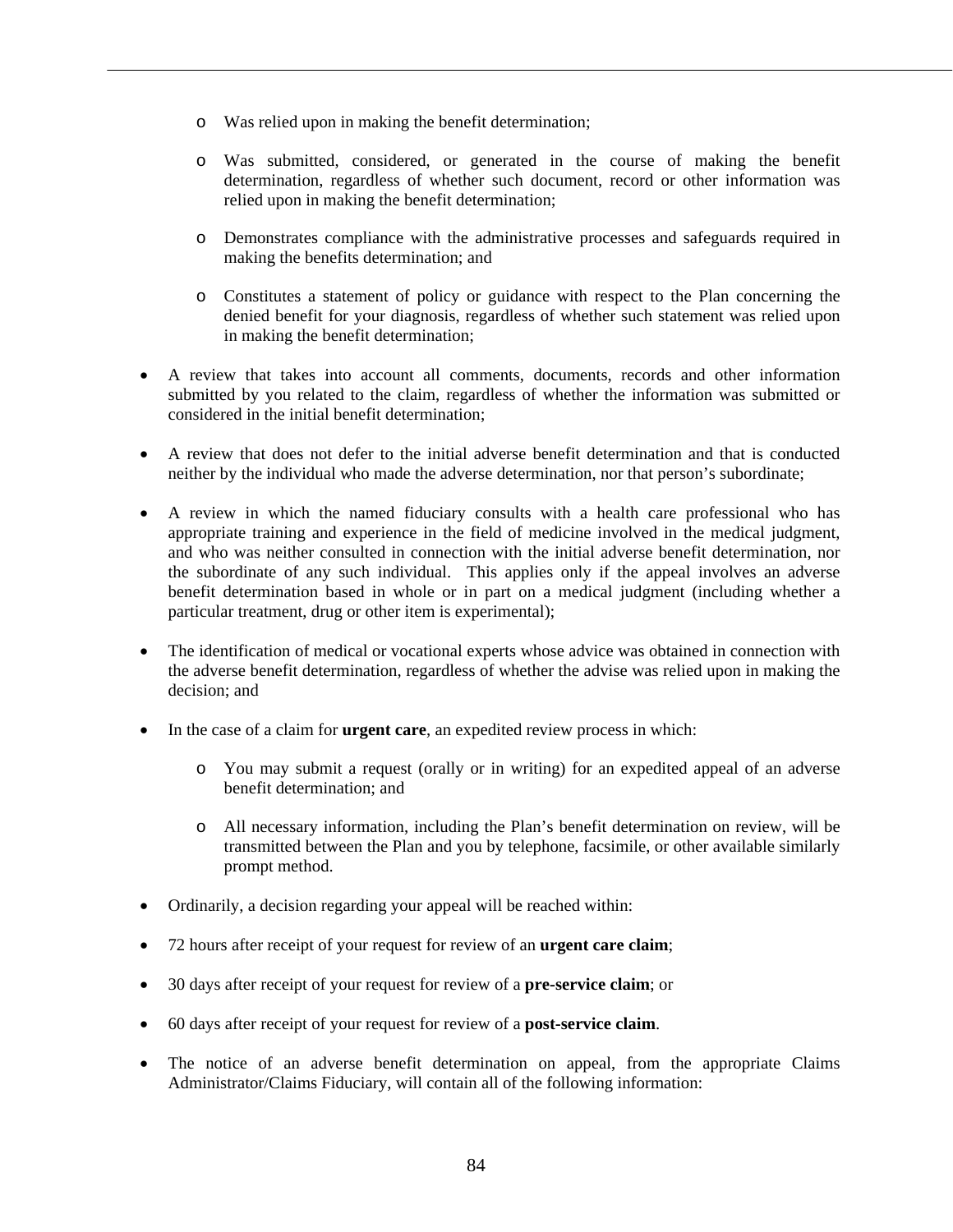- The specific reason(s) for the adverse benefit determination;
- References to the specific Plan provisions on which the benefit determination is based;
- A statement that you are entitled to receive, upon request and free of charge, reasonable access to, and copies of, all documents, records and other information relevant to your claim;
- A statement describing any voluntary appeal procedures offered by the Plan and your right to obtain the information about such procedures, and a statement of your right to bring an action under ERISA;
- Any internal rule, guideline, protocol, or other similar criterion relied upon in making the adverse benefit determination; or a statement that a copy of this information will be provided free of charge to you upon request;
- If the adverse benefit determination was based on medical necessity or experimental treatment or similar exclusion or limit, either an explanation of the scientific or clinical judgment for the adverse determination, applying the terms of the Plan to your medical circumstances, or a statement that such explanation will be provided free of charge upon request; and
- You may not bring a lawsuit to recover benefits under this Plan until you have exhausted all levels of appeals (2 levels) offered through the administrative process described in this Plan. No legal action to recover benefits under the Plan may be filed beyond three years after the date a final decision is made on your claim for benefits. The three-year statute of limitations on suits for all benefits shall apply in any forum where the Beneficiary may initiate such suit.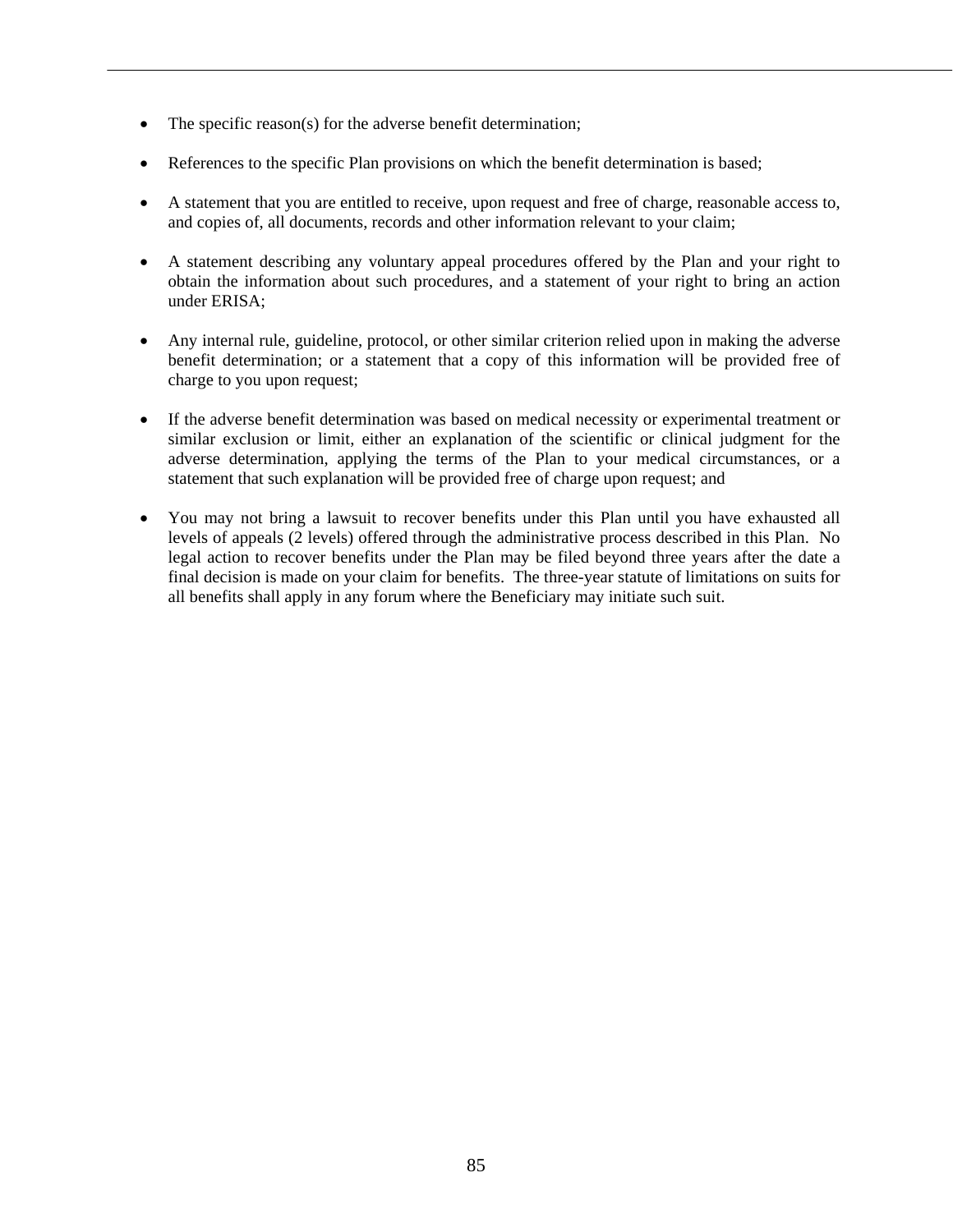# **HOW TO CONTACT YOUR CLAIMS ADMINISTRATORS/CLAIMS FIDUCIARIES**

Here is a contact list for each of the Claims Administrators/Claims Fiduciaries who provide services under the Plan.

| <b>Claims Administrator/</b><br><b>Claims Fiduciary</b>                                                                                                                            | <b>Phone Number</b>                                                                                                                      | <b>Web Site Address</b>                             |
|------------------------------------------------------------------------------------------------------------------------------------------------------------------------------------|------------------------------------------------------------------------------------------------------------------------------------------|-----------------------------------------------------|
| <b>United Healthcare (UHC)</b><br>(medical benefits)                                                                                                                               | <b>Medical benefits:</b><br>1-800-520-0811<br>+44 (0) 1273 718425 (International)                                                        | www.myuhc.com                                       |
| <b>Blue Cross Blue Shield of</b><br><b>North Carolina</b><br>(medical benefits)                                                                                                    | 1-888-722-7441<br>1-800-810-2583 (International)                                                                                         | www.bcbsnc.com                                      |
| <b>CVS Caremark</b><br>(prescription drug benefits)                                                                                                                                | 1-800-898-5698                                                                                                                           | www.caremark.com                                    |
| <b>United Behavioral Health</b><br>(OptumHealth Behavioral<br>Solutions administered by<br><b>United Behavioral Health)</b><br>(mental health and chemical<br>dependency benefits) | 1-800-363-7190                                                                                                                           | www.liveandworkwell.com<br>(Access code US Airways) |
| <b>United Behavioral Health</b><br>(OptumHealth Behavioral<br>Solutions administered by<br>United Behavioral Health)<br>(EAP Benefits)                                             | 1-800-817-4498 (United States)<br>1-800-817-4498 (call collect)<br>(International, include country code)<br>0800-731-0934 (from UK only) | www.liveandworkwell.com<br>(Access code US Airways) |
|                                                                                                                                                                                    | 800-363-7190 (toll-free from Canada<br>and Puerto Rico)                                                                                  |                                                     |
| <b>Spectera</b><br>(Vision care benefits through<br>12/31/08                                                                                                                       | 1-800-638-3120                                                                                                                           | http://www.spectera.com/                            |
| <b>Superior Vision</b><br>(Underwritten by National<br>Guardian Life Insurance Co.)<br>(Vision care benefits effective<br>01/01/09                                                 | 1-800-507-3800                                                                                                                           | www.superiorvision.com                              |
| <b>MetLife</b><br>(dental benefits)                                                                                                                                                | 1-800-942-0854                                                                                                                           | www.metlife.com/dental                              |
| <b>Unum</b><br>(Voluntary Long-Term Care,<br><b>Critical Illness and Accident</b><br>Insurance effective 8/1/08)                                                                   | 1-866-679-3054                                                                                                                           | www.unum.com                                        |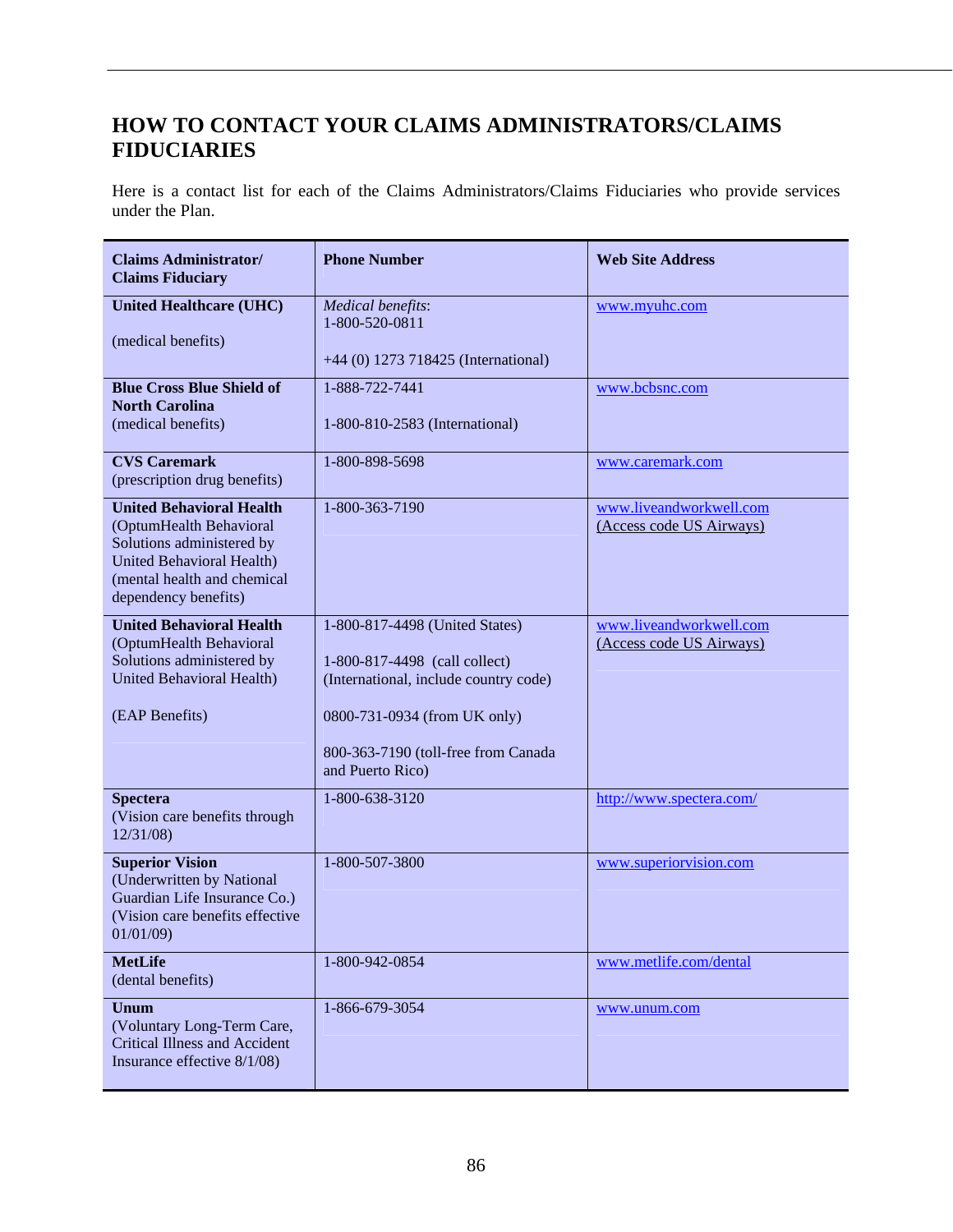## **PLAN ADMINISTRATION**

This information about the administration of the Plan is provided in compliance with the Employee Retirement Income Security Act (ERISA) of 1974, as amended. While you should not need these details on a regular basis, the information may be useful if you have specific questions about your Plan.

### **Plan Sponsor**

The name, address and telephone number of the Plan sponsor are:

US Airways, Inc. 4000 E. Sky Harbor Blvd. Phoenix, AZ 85034 480-693-0800

The US Airways Health Benefit Plan is a group health plan providing medical, dental and vision (including prescription drug, mental health and chemical dependency benefits) and employee assistance services benefits.

#### **Plan Administrator**

The name, address and telephone number of the Plan Administrator are:

US Airways, Inc. 4000 E. Sky Harbor Blvd. Phoenix, AZ 85034 480-693-0800

The administration of the Plan is the sole responsibility of the Plan Administrator. To the fullest extent permitted by law, the Plan Administrator will have the sole discretion to determine all matters relating to eligibility, coverage and benefits under the Plan, including entitlement to benefits. The Plan Administrator will also have the sole discretion to determine all matters relating to interpretation and operation of the Plan. Any determination by the Plan Administrator, or its authorized delegate, shall be final and binding.

#### **Agent for Service of Legal Process**

The name, address and telephone number of the agent for service of legal process:

US Airways, Inc. Legal Department 4000 E. Sky Harbor Blvd. Phoenix, AZ 85034 480-693-0800

Legal process also can be served on the Plan Administrator.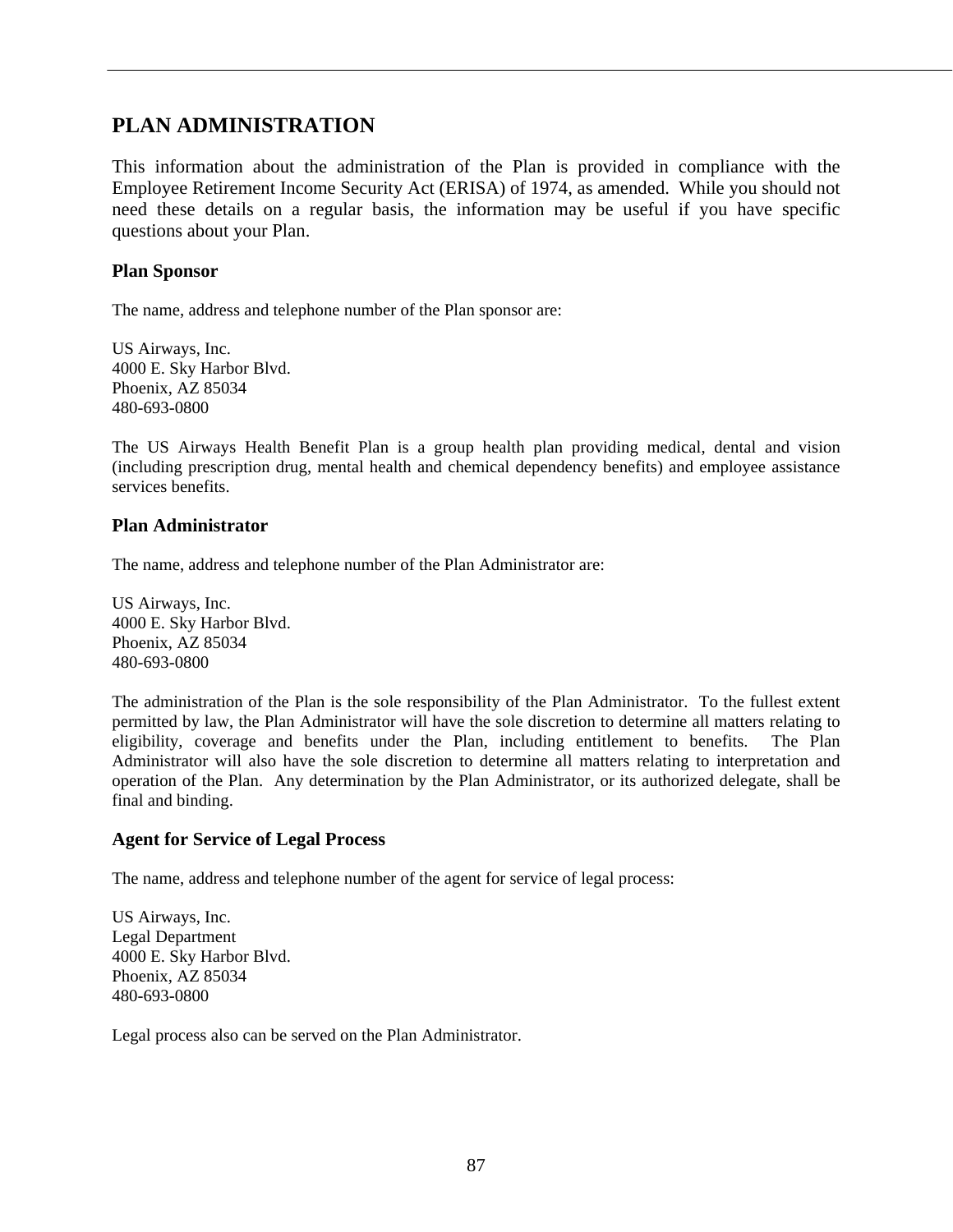## **Identification Numbers**

The Employer Identification Number (EIN) assigned by the Internal Revenue Service to US Airways is 53-0218143. The plan number for the Plan is 501.

## **Plan Year**

The Plan Year for purposes of the Plan's fiscal records is January 1 through December 31.

US Airways and the Claims Administrators have sole and exclusive discretion to do all of the following: Interpret benefits under the plan; interpret the other terms, conditions, limitations, and exclusions of the Plan, including this SPD and any riders and amendments. Make factual determinations related to the Plan and its benefits. US Airways and its Claims Administrators may delegate this discretionary authority to other persons or entities that provide services in regard to the administration of the Plan. In certain circumstances, for all purposes of overall costs savings or efficiency, we may, in our sole discretion, offer benefits for services that would not otherwise be covered. The fact that we do so in any particular case shall not in any way be deemed to require us to do so in similar cases.

## **Organizations Providing Administrative Services under the Plan**

Listed below are the names, addresses, phone numbers, and web site addresses of the organizations that provide administrative services under the Plan. These services include administering claims, administering appeals, and providing participant assistance.

| <b>Type of Benefits</b>   | <b>Claims Administrator and Claims Fiduciary</b>                                                                                                                                                                                                                                                                          |
|---------------------------|---------------------------------------------------------------------------------------------------------------------------------------------------------------------------------------------------------------------------------------------------------------------------------------------------------------------------|
| Medical                   | <b>United Healthcare</b><br>P.O. Box 30555<br>Salt Lake City, UT 84130-0755<br>1-800-520-0811<br>+44 (0) 1273 718425 (International – BUPA)<br>www.myuhc.com<br>or<br>Blue Cross Blue Shield of North Carolina<br>P.O. Box 2291<br>Durham, NC 27702<br>1-888-722-7441<br>1-800-810-2583 (International)<br>www.bcbsnc.com |
| <b>Prescription Drugs</b> | CVS Caremark, Inc.<br>ATTN: Client Services/US Airways, Inc.<br>9501 East Shea Boulevard<br>Scottsdale, AZ 85260-6719<br>1-866-760-4276<br>www.caremark.com<br>All appeals should be directed to:<br>CVS Caremark, Inc.<br>Appeals Department<br>MC109<br>P.O. Box 52084<br>Phoenix, AZ 85072-2084                        |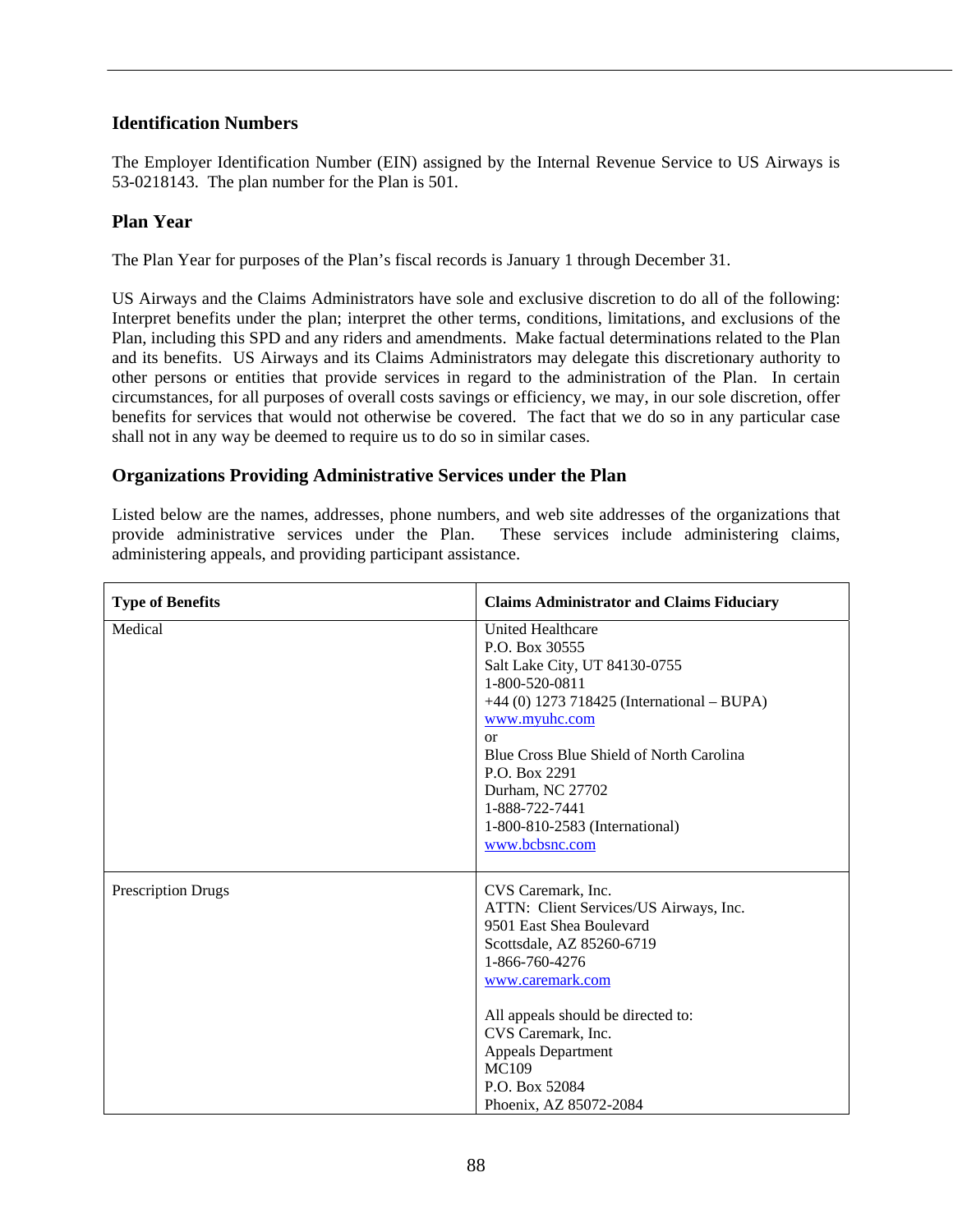| <b>Type of Benefits</b>                                                  | <b>Claims Administrator and Claims Fiduciary</b>                                                                                                                                                                                                                                                                                             |
|--------------------------------------------------------------------------|----------------------------------------------------------------------------------------------------------------------------------------------------------------------------------------------------------------------------------------------------------------------------------------------------------------------------------------------|
|                                                                          | Fax: 1-866-443-1172                                                                                                                                                                                                                                                                                                                          |
|                                                                          | <b>Additional Contract Information:</b><br>Complementary blood glucose meters: 1-800-588-4456<br>CVS Caremark internet help desk (web support): 1-800-<br>990-1940                                                                                                                                                                           |
| Mental Health and Chemical Dependency and Employee<br>Assistance Program | OptumHealth Behavioral Solutions administered by<br>United Behavioral Health<br>P.O. Box 30755<br>Salt Lake City, UT 84130-0755<br>1-800-363-7190 (United States, Canada & Puerto Rico)<br>0800-731-0934 (from UK only)<br>Intl. country code for country calling from +44-1865-<br>397-221 (all other countries)<br>www.liveandworkwell.com |
| Vision Care                                                              | Spectera Claims Department (until 12/31/08)<br>P.O. Box 30978<br>Salt Lake City, UT 84130<br>1-800-638-3120<br>www.spectera.com<br><sub>or</sub><br>Superior Vision (after 01/01/09)<br>P.O. Box 967<br>Rancho Cordova, CA 95741<br>1-800-507-3800<br>www.superiorvision.com                                                                 |
| Dental                                                                   | MetLife Insurance Company<br>P.O. Box 981282<br>El Paso, TX 79998-1282<br>1-800-942-0854<br>http://www.metlife.com/dental                                                                                                                                                                                                                    |
| Voluntary Long-Term Care                                                 | Unum Life Insurance Company of America<br>2211 Congress Street<br>Portland, ME 04122<br>1-866-679-3054<br>www.unum.com                                                                                                                                                                                                                       |
| <b>Voluntary Critical Illness</b>                                        | Unum Life Insurance Company of America<br>2211 Congress Street<br>Portland, ME 04122<br>1-866-679-3054<br>www.unum.com                                                                                                                                                                                                                       |
| Voluntary Accident Insurance                                             | Unum Life Insurance Company of America<br>2211 Congress Street<br>Portland, ME 04122<br>1-866-679-3054<br>www.unum.com                                                                                                                                                                                                                       |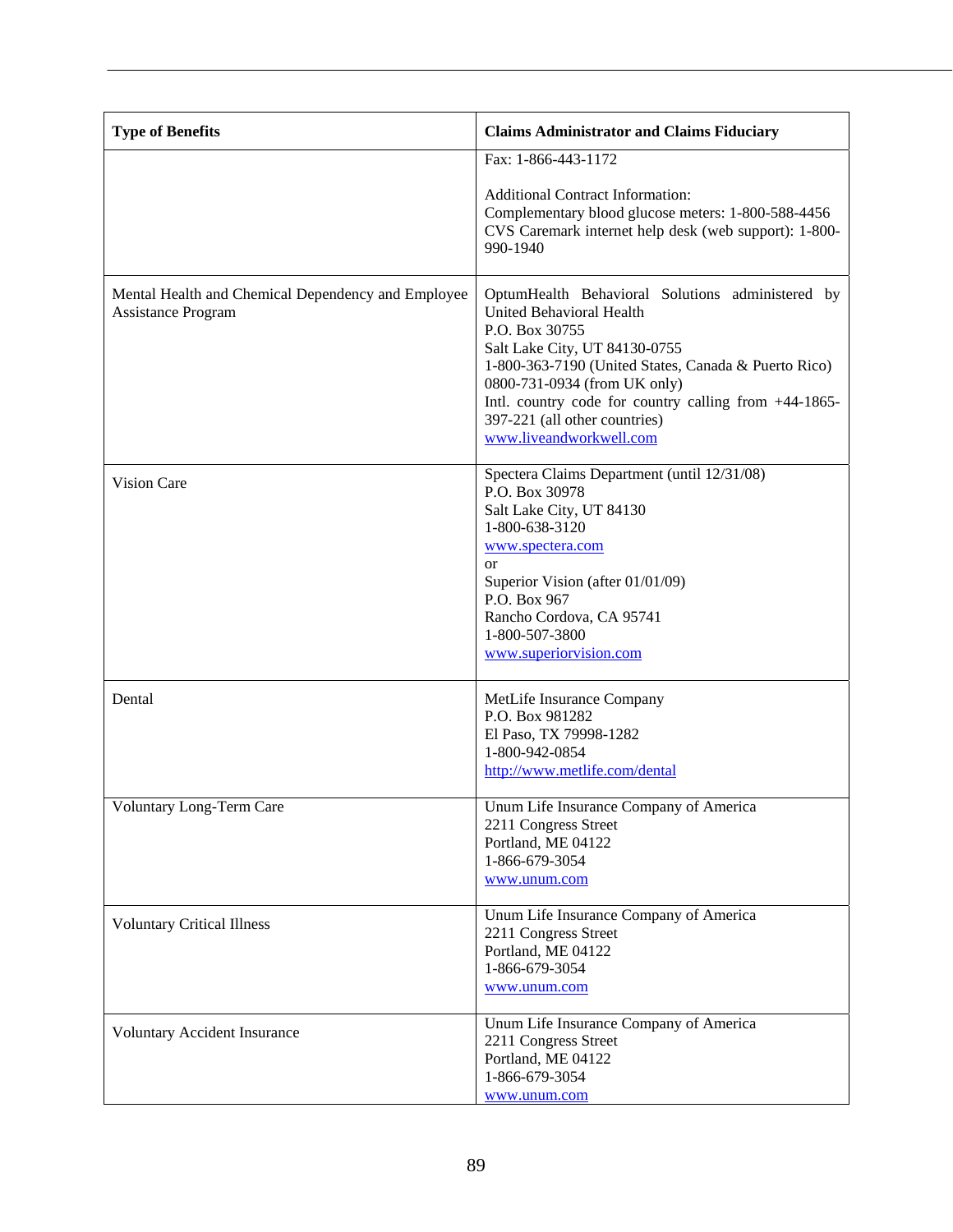## **Plan Funding**

The Plan is a self-insured plan for benefits provided through the medical and dental coverage portions of the plan. Benefits are paid from employee contributions, as applicable, and from the general assets of US Airways. US Airways has contracted with third party administrators to administer the Plan. Certain programs under the Plan are funded by insured arrangements: the Voluntary Long-Term Care Plan, the Voluntary Critical Illness Plan and the Voluntary Accident Insurance Plan. These programs are currently employee-pay-all arrangements that employees can elect to pay through payroll deduction. The Vision Plan is fully insured; premium costs are paid by employee contributions and from the general assets of US Airways. The costs of the Employee Assistance Program are paid entirely from the general assets of US Airways.

## **Plan Document**

This SPD is intended to help you understand the main features of the Plan. It should not be considered a substitute for the Plan document, which governs the operation of the Plan. That document sets forth all of the details and provisions concerning the Plan and is subject to amendment; the official Plan document may consist of one or more documents designated as Plan documents by the Company. If any questions arise that are not covered in this SPD or if this SPD appears to conflict with the official Plan document, the text of the official Plan document will govern.

For certain employee groups, coverage under the Plan is maintained pursuant to a collective bargaining agreement. You can obtain a copy of your collective bargaining agreement by contacting your local management or union representative. A copy is also available for examination at the office of the Plan Administrator during normal business hours.

## **Future of the Plan**

The Company reserves the right, in its sole discretion, to change, modify amend or terminate the Plan, in whole or in part, to the extent it deems advisable, at any time for any reason. Such changes, modifications, amendments or termination will be undertaken by action of the Company's Board of Directors or an authorized officer. Furthermore, the Company reserves the right, in its sole discretion, to change any third party providing services to the Plan, including the Claims Administrator, and reserves the right to insure the benefits through insurance carrier(s) of its choice. Upon termination, any amounts payable under the terms of the Plan as in effect immediately before the termination will be paid in accordance with Plan terms. Significant changes to the Plan, including termination, will be communicated to participants as required by applicable law.

The benefits under this Plan do not vest. The Company reserves the right, in its sole discretion, to determine the nature and amount of benefits, if any, that will be provided to individuals (and their dependents) under the Plan, as well as the right to reduce, terminate or modify the terms or the amount of such benefits.

## **Limitation on Assignment**

Your rights and benefits under the Plan cannot be assigned, sold, or transferred to your creditors or anyone else. However, you may assign your right to benefits to the health provider who rendered the services under the Plan.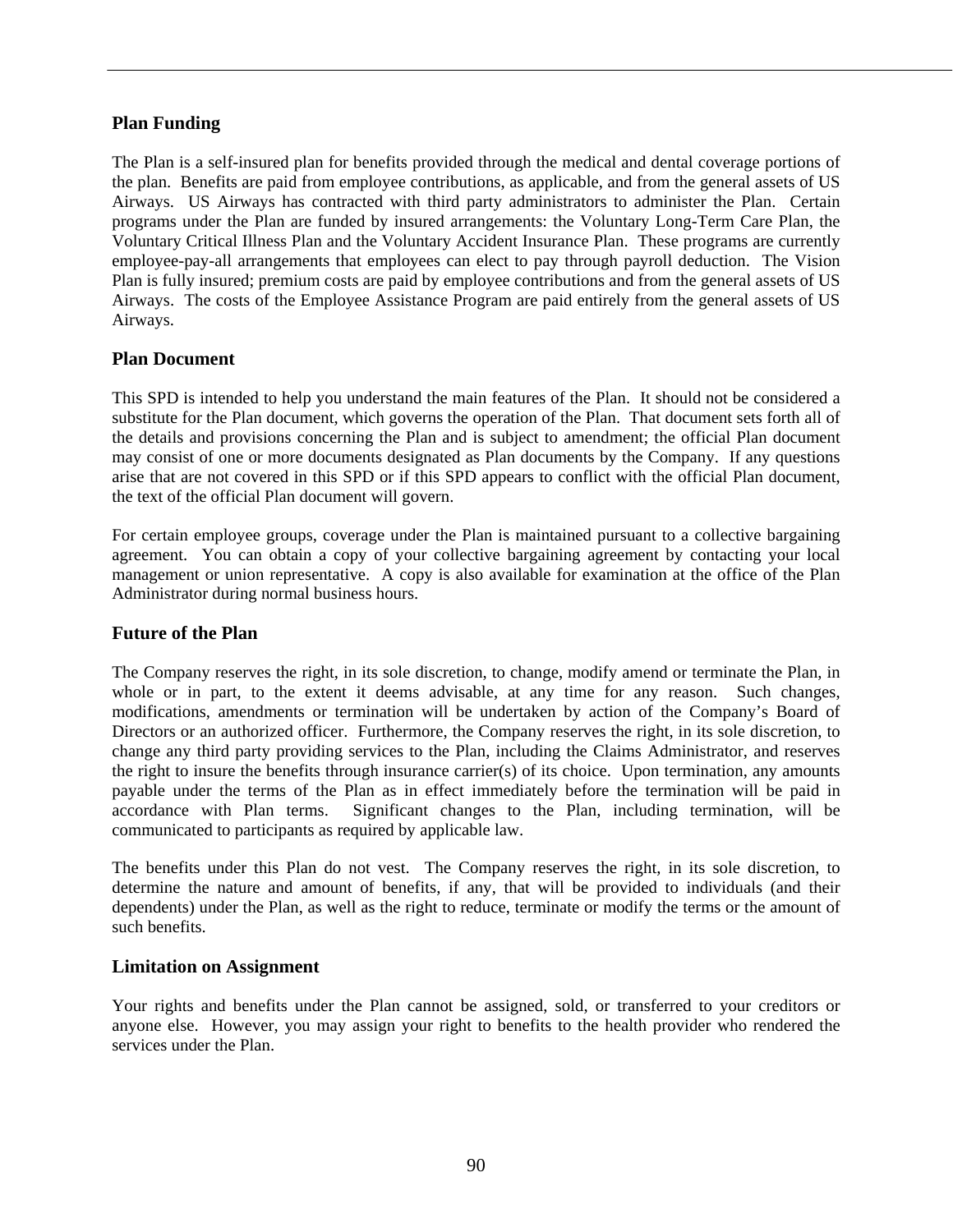# **YOUR RIGHTS UNDER ERISA**

As a participant in the Plan, you are entitled to certain rights and protections under the Employee Retirement Income Security Act of 1974 (ERISA). ERISA provides that all Plan participants shall be entitled to:

## **Receive Information About Your Plan and Benefits**

- Examine, without charge, at the Plan Administrator's office and at other specified locations, such as work sites and union halls, all documents governing the Plan, including insurance contracts and collective bargaining agreements, and a copy of the latest annual report (Form 5500 Series) filed by the Plan with the U.S. Department of Labor and available at the Public Disclosure Room of the Pension and Welfare Benefit Administration.
- Obtain, upon written request to the Plan Administrator, copies of documents governing the operation of the Plan, including insurance contracts and collective bargaining agreements, and copies of the latest annual report (Form 5500 Series) and updated summary plan description. The Plan Administrator may make a reasonable charge for the copies.
- Receive a summary of the Plan's annual financial report. The Plan Administrator is required by law to furnish each participant with a copy of this summary annual report.

#### **Continue Group Health Plan Coverage**

- Continue group health coverage for yourself, spouse or dependents if there is a loss of coverage under the Plan as a result of a qualifying event. You or your dependents may have to pay for such coverage. Review this SPD and the documents governing the Plan for the rules governing your COBRA continuation rights.
- Reduction or elimination of exclusionary periods of coverage for pre-existing conditions under your group health plan, if you have creditable coverage from another plan. You should be provided a certificate of creditable coverage, free of charge, from your group health plan or health insurance issuers when you lose coverage under a group health plan, when you become entitled to elect COBRA continuation coverage, when your COBRA continuation coverage ceases, if you request it before losing coverage, or if you request it up to 24 months after losing coverage. Without evidence of creditable coverage, you may be subject to a preexisting condition exclusion for 18 months after your enrollment date in your coverage.

## **Prudent Actions by Plan Fiduciaries**

In addition to creating rights for plan participants, ERISA imposes duties upon the people who are responsible for the operation of the employee benefit plan. The people who operate your plan, called "fiduciaries" of the plan, have a duty to do so prudently and in the interest of you and other plan participants and beneficiaries. No one, including your employer, your union, or any other person, may fire you or otherwise discriminate against you in any way to prevent you from obtaining a plan benefit or exercising your rights under ERISA.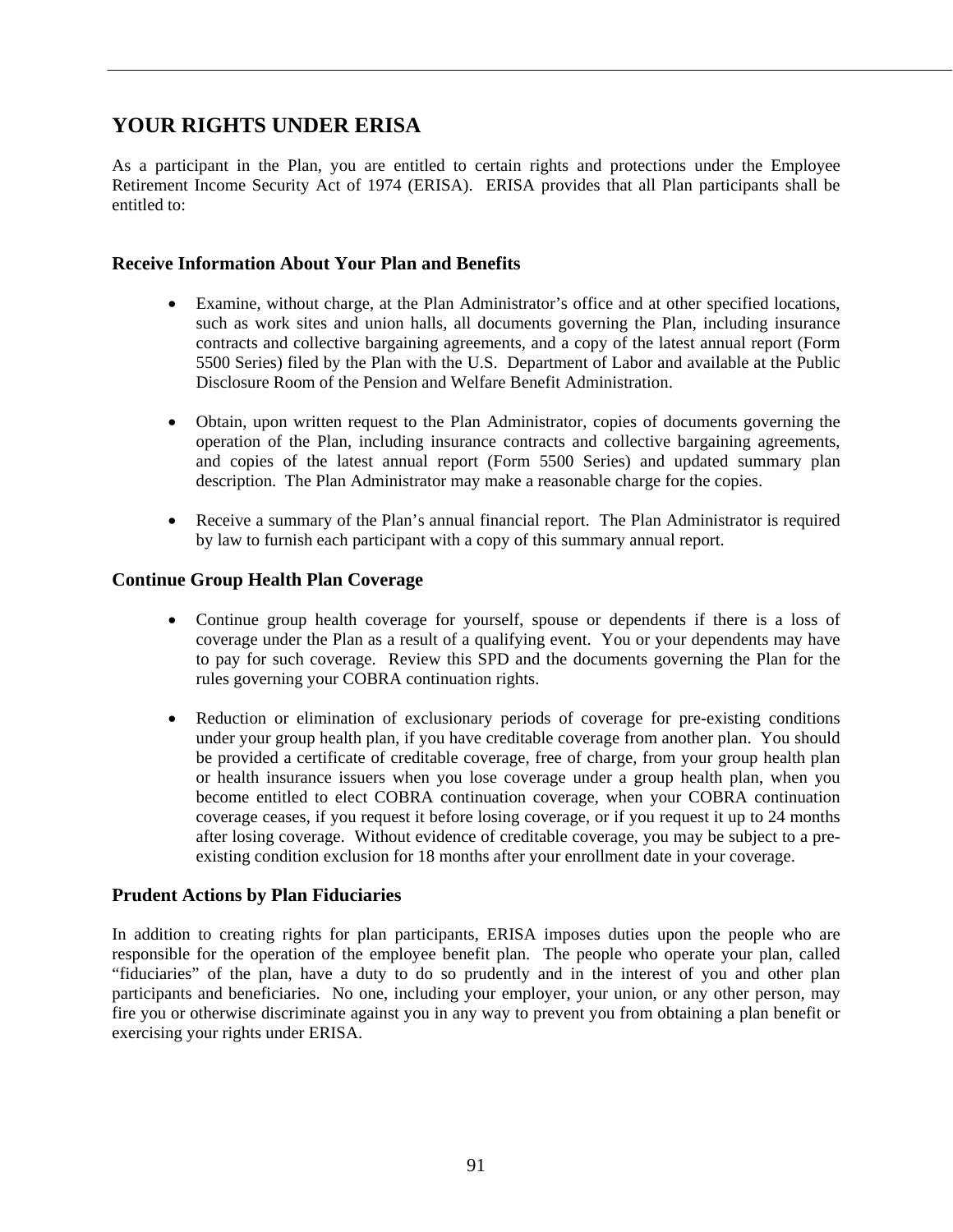## **Enforce Your Rights**

If your claim for a welfare benefit is denied or ignored, in whole or in part, you have the right to know why this was done, to obtain copies of documents relating to the decision without charge, and to appeal any denial, all within certain time schedules.

Under ERISA, there are steps you can take to enforce the above rights. For instance, if you request a copy of plan documents or the latest annual report from the Plan and do not receive them within 30 days, you may file suit in a Federal court. In such a case, the court may require the Plan Administrator to provide the materials and pay you up to \$110 a day until you receive the materials, unless the materials were not sent because of reasons beyond the control of the Plan Administrator.

If you have a claim for benefits which is denied or ignored, in whole or in part, you may file a suit in a state or Federal court. In addition, if you disagree with the Plan's decision or lack thereof concerning the qualified status of a medical child support order, you may file suit in a Federal court.

If it should happen that the plan fiduciaries misuse the Plan's money or if you are discriminated against for asserting your rights, you may seek assistance from the U.S. Department of Labor or you may file suit in a Federal court. The court will decide who should pay court costs and legal fees. If you are successful, the court may order the person you have sued to pay these costs and fees. If you lose, the court may order you to pay these costs and fees, for example, if it finds your claim is frivolous.

## **Assistance with Your Questions**

If you have any questions about your Plan, you should contact the Plan Administrator. If you have any questions about this statement or about your rights under ERISA, or if you need assistance in obtaining documents from the Plan Administrator, you should contact the nearest office of the Employee Benefits Security Administration, U.S. Department of Labor, listed in your telephone directory or the Division of Technical Assistance and Inquiries, Employee Benefits Security Administration, U.S. Department of Labor, 200 Constitution Avenue N.W., Washington, D.C. 20210.

You may also obtain certain publications about your rights and responsibilities under ERISA by calling the publications hotline of the Employee Benefits Security Administration.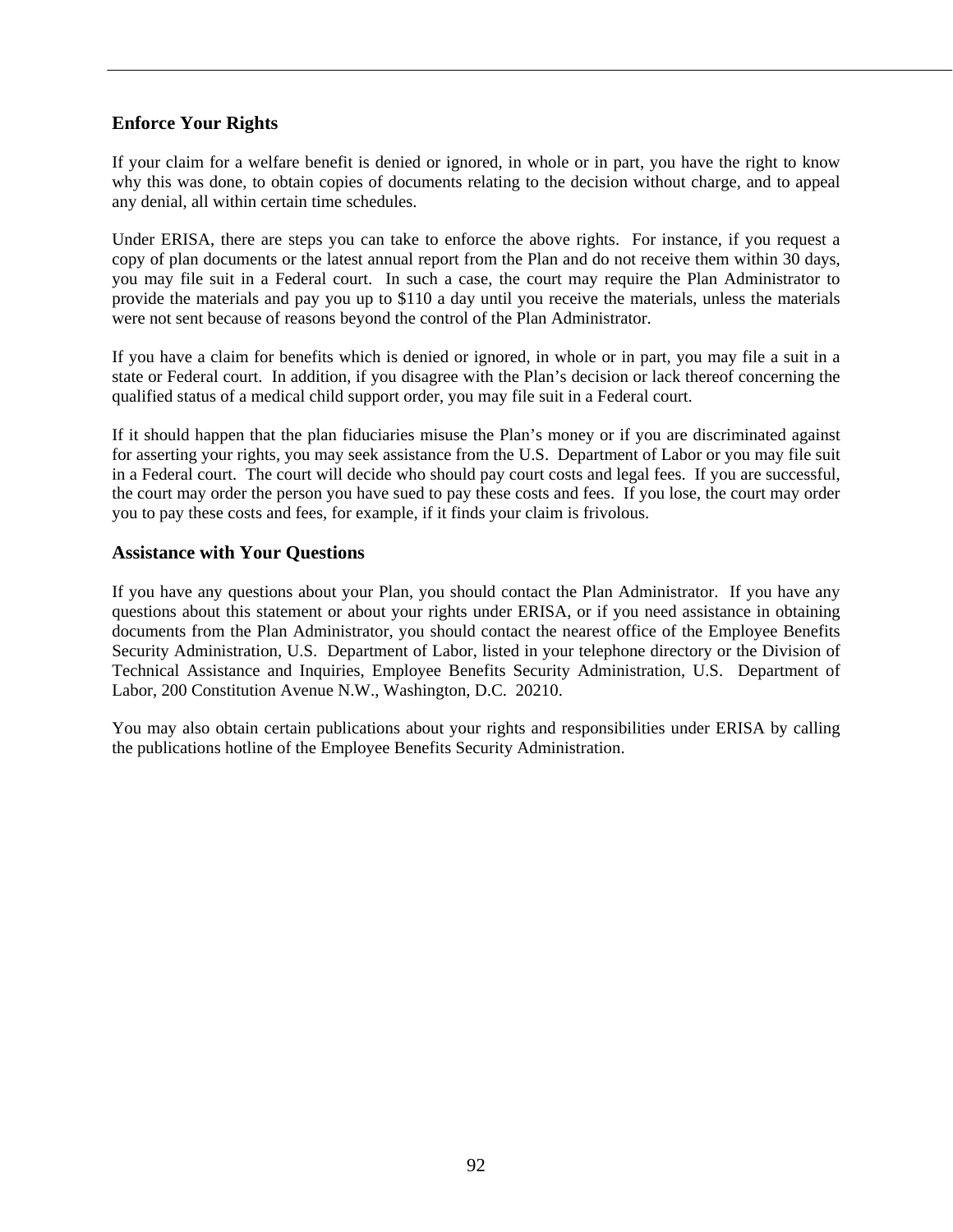# **YOUR EMPLOYMENT**

Your eligibility or your right to benefits as an active employee under the Plan should not be interpreted as a guarantee of employment. The Company's employment decisions are made without regard to the benefits to which you are entitled under the Plan upon employment.

This SPD provides detailed information about the Plan and how it works. This SPD does not constitute an expressed or implied contract or guarantee of employment.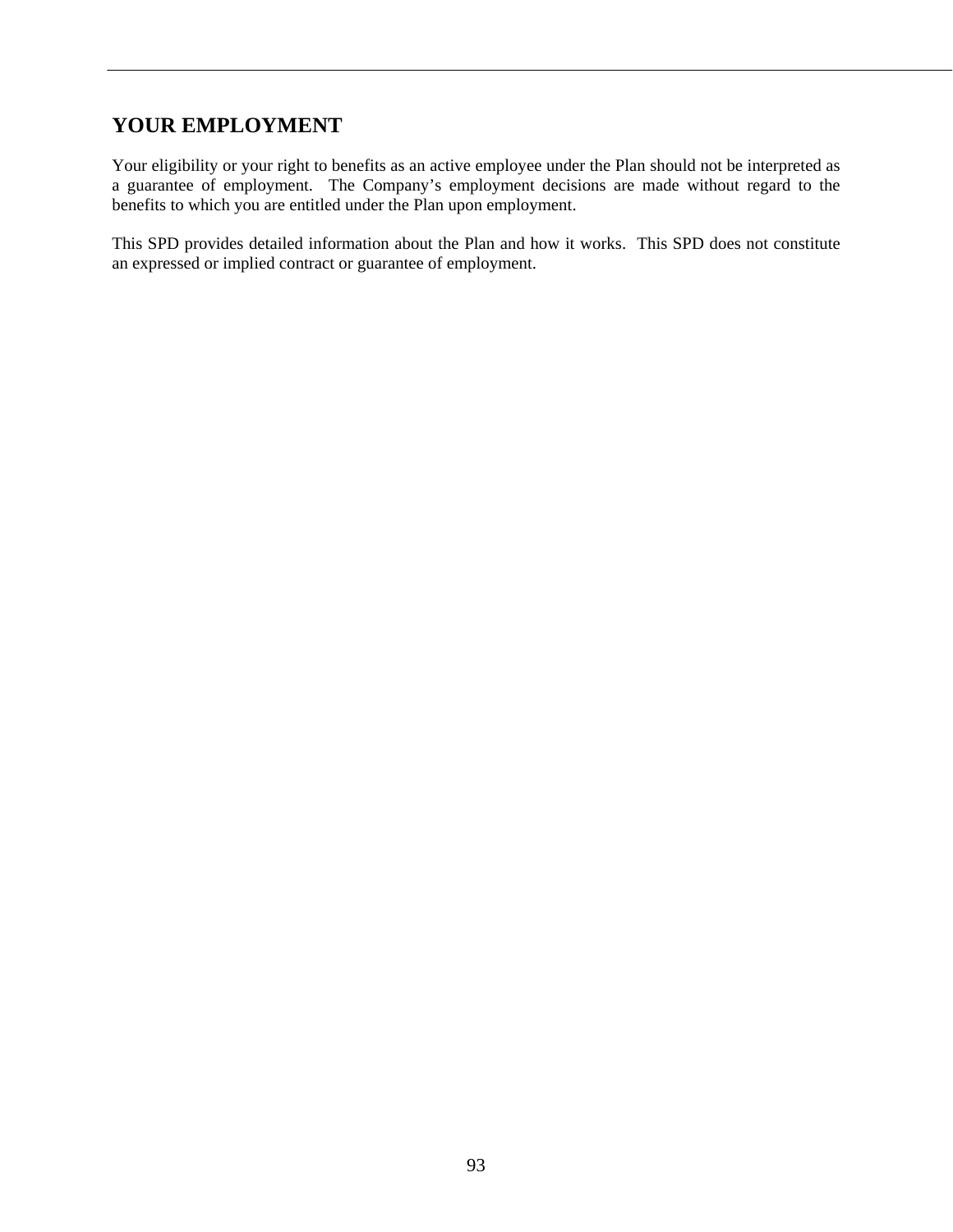# **GLOSSARY**

**Claims Administrators** — The third-party organizations with which US Airways maintains contracts to maintain provider networks, provide case and disease management programs, provide payment and customer services for US Airways, Inc. Health Benefit Plan participants.

**Claims Fiduciaries** — The parties designated by US Airways to make initial claims determinations, including review of claims appeals for benefits under the Plan. The decision of the applicable claims fiduciary upon review of claims appeals is final and binding. US Airways does not have the authority to change the decision of the claims fiduciary.

**Coinsurance** — The portion (usually expressed as a percentage) of the total covered benefit costs that the Plan pays (or that you pay).

**Company** – US Airways, Inc. (US Airways)

**Congenital Anomaly** — A physical development defect that is present at birth and is identified within the first twelve months of birth.

**Coordination of Benefits ("COB")** — When considering a claim for reimbursement of an eligible expense that is payable by the US Airways, Inc. Health Benefit Plan and at least one other plan, the process of determining how much of the expense should be paid by US Airways. Coordination of benefits ensures US Airways will pay no more for such an expense than it would have had you been eligible for benefits under only the US Airways, Inc. Health Benefit Plan.

**Cosmetic Procedure** — Procedures or services that change or improve appearance without significantly improving physiological function, as determined by the Claims Administrator. Reshaping a nose with a prominent bump is a good example of a Cosmetic Procedure because appearance would be changed or improved, but there would be no improvement in function like breathing.

**Co-pay/Co-payment** — The fixed amount you pay up front for certain services covered under the Plan. After you pay the applicable co-pay, some services are subject to coinsurance.

**Cost Effective** — The least expensive equipment that performs the necessary function. This term applies to Durable Medical Equipment and prosthetic devices.

**Covered Health Services** — Those health services and supplies that are: provided for the purposes of preventing, diagnosing or treating Sickness, Injury, Mental Health/Chemical Dependency Condition or their symptoms, provided to a Covered Person who meets the Plan's eligibility requirements, and not identified as an exclusion in this SPD.

**Custodial Care** — Services that do not require special skills or training and that provide assistance in activities of daily living (including but not limited to feeding, dressing, bathing, ostomy care, incontinence care, checking of routine vital signs, transferring and ambulating); do not seek to cure, or which are provided during period when the medical condition of the patient who requires the service is not changing or do not require continued administration by trained medical personnel in order to be delivered safely and effectively.

**Deductible** — An annual amount you must pay for certain services before the Plan pays benefits for eligible expenses.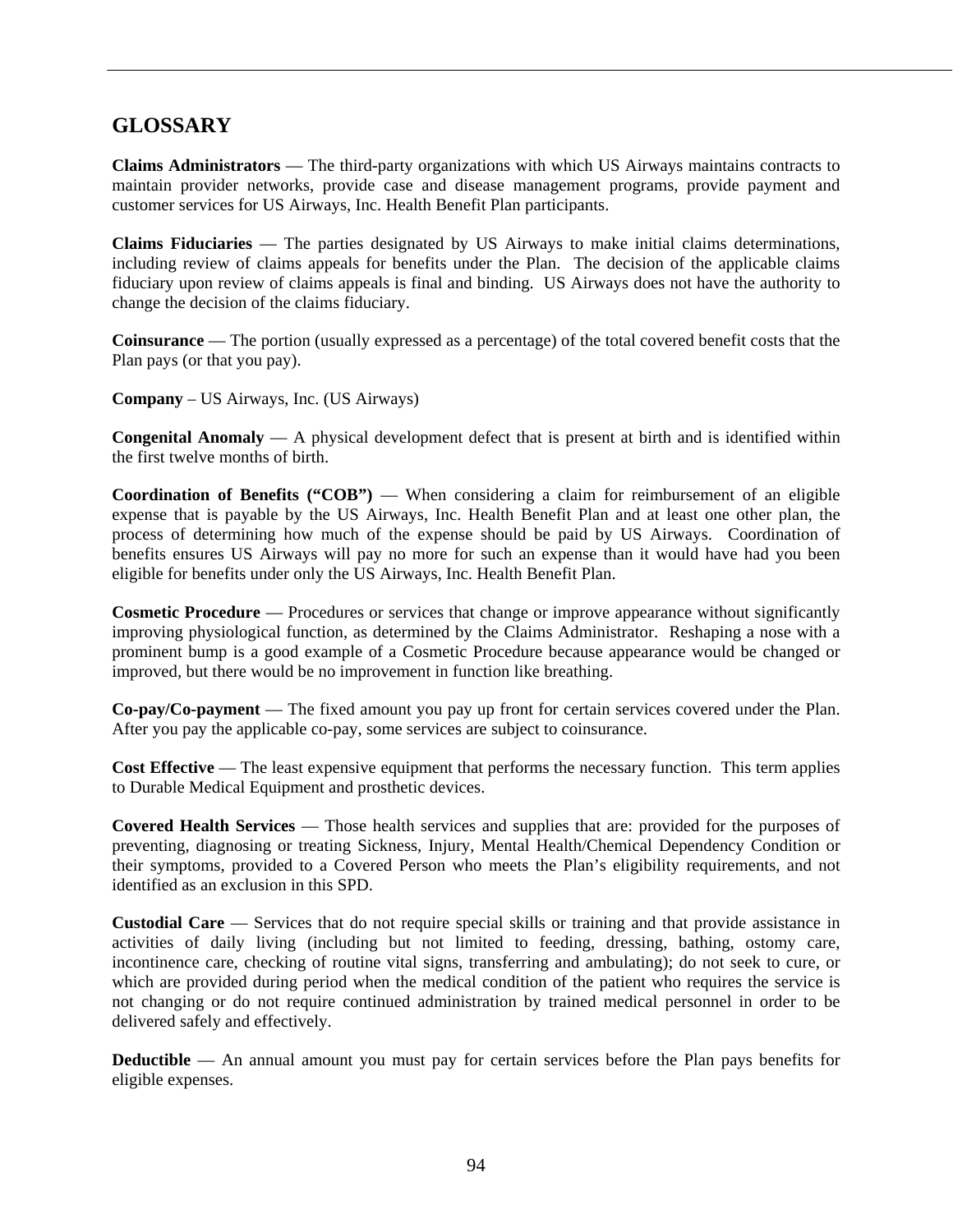**Durable Medical Equipment** — Non-disposable, non-implantable equipment that is primarily used within the home and serves a medical purpose with respect to treatment of a Sickness, Injury or their symptoms.

**Experimental/Investigational Services** — Medical, surgical, diagnostic, psychiatric, substance abuse or other health care services, technologies, supplies, procedures, drug therapies, medications or devices that at the time the health care providers and Claims Administrators make a treatment/coverage/claims determination, are: not approved by the U.S. Food and Drug Administration (FDA) to be lawfully marketed for the proposed use; not identified in the American Hospital Formulary Service or the United States Pharmacopoeia of Dispensing Information as appropriate for the proposed use; not subject to review and approval by any institutional review board for the proposed use (devices which are FDA approved under the Humanitarian Use Device exemption are not considered to the Experimental or Investigational); or not the subject of an ongoing Clinical Trial and meets the definition of a Phase 1, 2 or 3 Clinical Trial set forth in the FDA regulations, regardless of whether the trial is actually subject to FDA oversight. If you have a life threatening Sickness or condition (one that is likely to cause death within one year of the request for treatment), the health care providers and Claims Administrator may, at their discretion, consider an otherwise Experimental or Investigational Service to be a Covered health Service for that Sickness or condition. Prior to such consideration, it must be determined that, albeit unproven, the service has significant potential as an effective treatment for that Sickness or condition, and that the service would be provided under standards equivalent to those defined by the National Institutes of Health.

**Injury** — Bodily damage other than Sickness, including related conditions and recurrent symptoms

**In-Network** — Refers to benefits and services you receive from doctors, dentists, hospitals, pharmacies, and other service providers that contract with the Claims Administrators. Generally, your benefits under the Plan are higher (and your out-of-pocket expenses lower) when you use in-network services.

**Mail Order** — An option available for receiving prescription drugs through the mail or other process as defined by the Plan. Mail Order prescriptions include up to a 90-day supply and may be mandated for maintenance medications after a certain number of approved retail drug store "monthly" fills.

**Medicare** — The hospital and medical insurance program sponsored by the U.S. Government.

**Mental Health/Chemical Dependency Condition** — A nervous, mental, or chemical dependency condition that is (i) a clinically significant behavioral or psychological syndrome or pattern; (ii) associated with present distress or substantial or material impairment of the patient's ability to function in one or more major life activities {for example, employment); (iii) not merely an expectable response to a particular event (for example, the death of a loved one); (iv) listed as an Axis I disorder (other than a V Code of the DSM-IV, or its replacement).

Network — A group of hospitals, doctors, pharmacies, dentists, and other health care professionals that provide services at discounted rates. (See the definition of "in-network" for more details)

**Out-of-Area** — Refers to medical, mental health and chemical dependency, and dental care received through the Out-of-Area portion of the US Airways, Inc. Health Benefits Plan for Employees. Out-ofarea is different from out-of-network. You are eligible to participate in the Out-of-Area medical program only if you live outside a PPO Plan network service area. You are eligible to participate in the Out-of-Area Dental program only if you live outside the Dental PPO network. If you are enrolled in an out-ofarea program, you may use any licensed provider you wish. Once you meet your annual deductible, the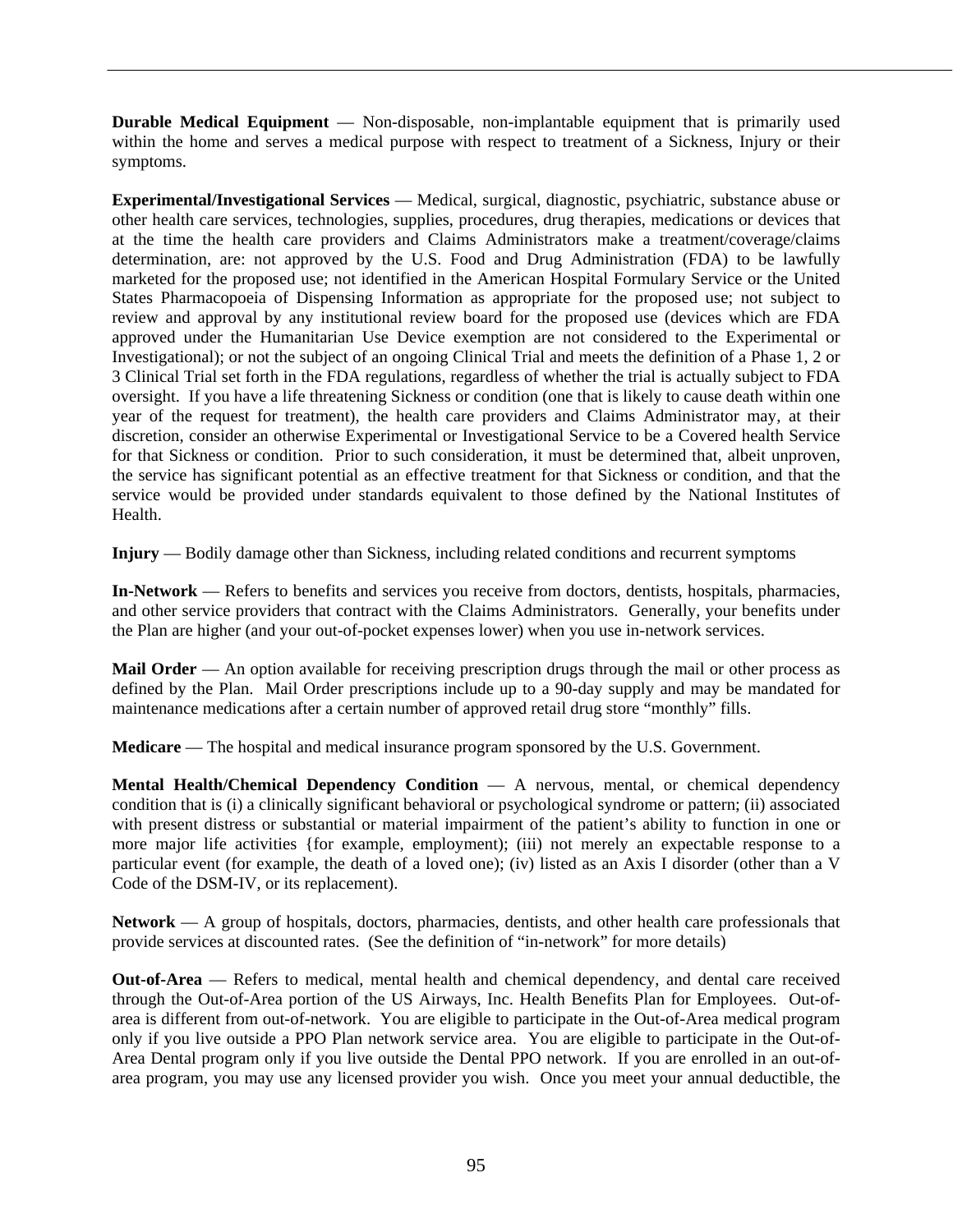out-of-area program will share the cost of most services with you through coinsurance up to reasonable and customary charges.

**Out-of-Network** — Refers to benefits and services received from doctors, dentists, hospitals, and other service providers that are not part of the medical and dental Claims Administrator's networks. The Plan includes Out-of-Network benefits for medical, mental health and chemical dependency and dental benefits. Prescription drugs are available in-network only. Generally, your benefits under the Plan are lower (and your Out-of-Pocket expenses higher) when you use Out-of-Network services.

**Out-of-Pocket Maximum** — An annual individual or family limit on the amount you spend out of your own pocket for expenses that the Plan does not cover in full.

**PBM** — The prescription drug benefits provider and Claims Administrator for US Airways prescription drug benefits.

**PPO** — Short for "Preferred Provider Organization," an organization that contracts with a network of doctors, dentists, hospitals and other health care providers who deliver services for set fees, usually at a discount. PPO is often used as the name of a plan type as well. PPO plans offer both in-network and outof-network benefits. You may use any licensed provider you like, but your benefits are highest (and your out-of-pocket costs lower) when you use in-network providers.

**Plan Administrator** — In its role as Plan Administrator, US Airways maintains sole responsibility of the US Airways, Inc. Health Benefits Plan and the benefits it provides. The Plan Administrator has the sole discretion to determine all matters relating to eligibility, coverage and benefits under the Plan, including entitlement to benefits. The Plan Administrator also has the sole discretion to determine all matters relating to interpretation and operation of the Plan and may contract with third parties to provide some or all of these services to participants.

Pre-Certification — The notification, review and approval process your health care provider will conduct with the applicable Claims Administrator before you begin receiving certain services covered under the Plan. Your doctor, you, or anyone close to you can start the process by notifying your Claims Administrator before the services are rendered. Financial penalties apply for failure to pre-certify care.

Primary Doctor (Primary Care Physician) - A physician who is a General Practitioner, Family Practice Physician, Pediatrician or Internist. An Obstetrician or Gynocologist is a Primary Doctor for maternity or annual preventive care female physical services but is a Specialist Physician for all other services.

**Provider** — A medically licensed practitioner or facility providing services under the Plan.

**Reasonable and Customary Charges (R&C Charges) — The average prevailing cost in a particular** geographic area for medical and dental plan services, subject to change over time.

**Reconstructive Procedure** — A procedure performed to address a physical impairment where the expected outcome is restored or improved function.

**Right of Reimbursement** — The right to reimbursement means that if a third party causes a Sickness or Injury for which you receive a settlement, judgment, or other recovery; you must use those proceeds to fully return to the Plan 100% of any Benefits you received for that Sickness or Injury.